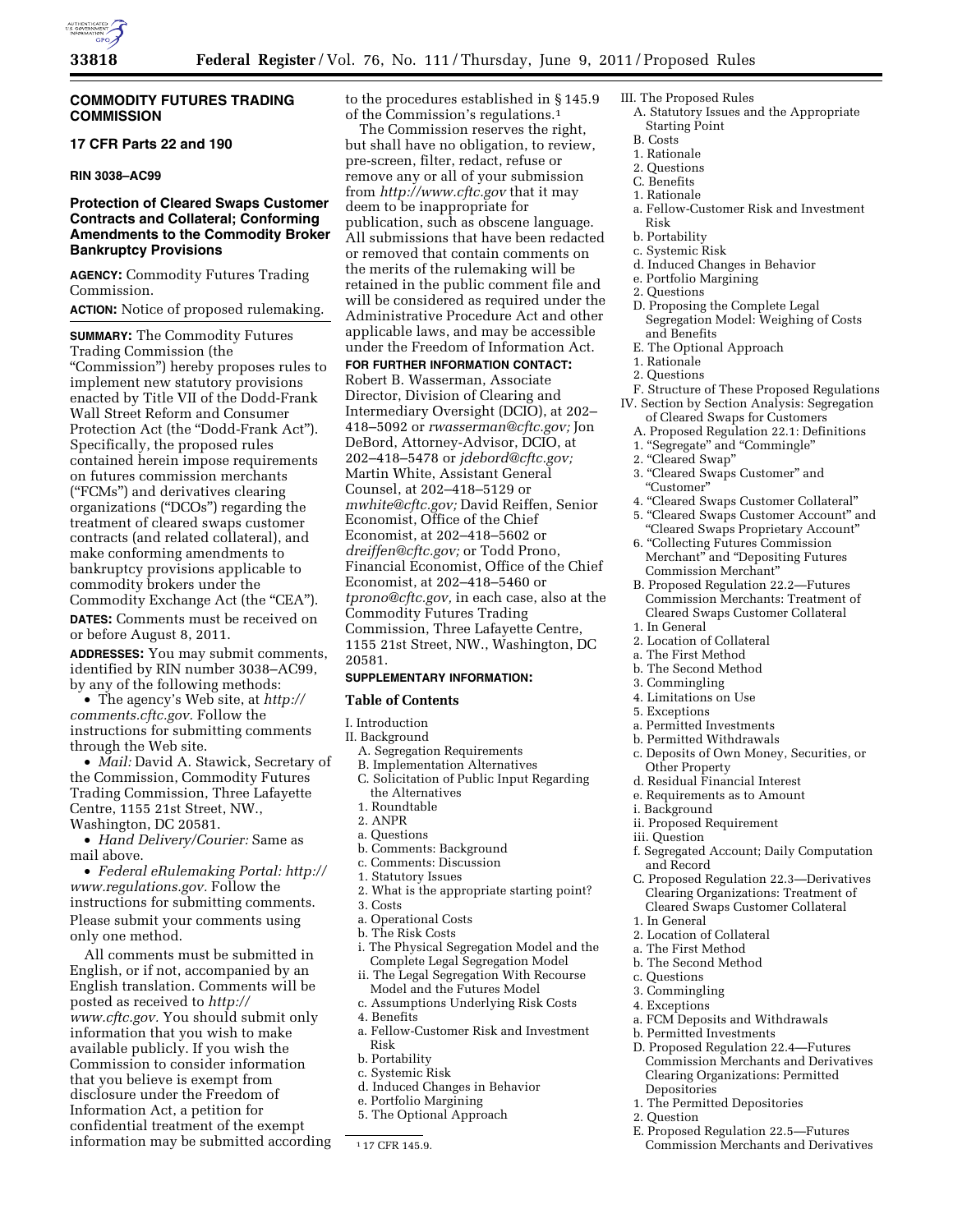Clearing Organizations: Written Acknowledgment

- 1. Substantive Requirements
- 2. Question
- F. Proposed Regulation 22.6—Futures Commission Merchants and Derivatives Clearing Organizations: Naming of Cleared Swaps Customer Accounts
- G. Proposed Regulation 22.7—Permitted Depositories: Treatment of Cleared Swaps Customer Collateral
- H. Proposed Regulation 22.8—Situs of Cleared Swaps Accounts
- 1. Proposed Requirements
- 2. Questions
- I. Proposed Regulation 22.9— Denomination of Cleared Swaps Customer Collateral and Location of Depositories
- J. Proposed Regulation 22.10— Incorporation by Reference
- K. Proposed Regulation 22.11—Information To Be Provided Regarding Customers and Their Cleared Swaps
- 1. Proposed Requirements
- 2. Questions
- L. Proposed Regulation 22.12—Information To Be Maintained Regarding Cleared Swaps Customer Collateral
- M. Proposed Regulation 22.13—Additions to Cleared Swaps Customer Collateral
- N. Proposed Regulation 22.14—Futures Commission Merchant Failure To Meet a Customer Margin Call in Full
- O. Proposed Regulation 22.15—Treatment of Cleared Swaps Customer Collateral on an Individual Basis
- P. Proposed Regulation 22.16—Disclosures to Customers
- V. Section by Section Analysis: Amendments to Regulation Part 190
	- A. Background
	- B. Definition
	- 1. Proposed Amendment to Regulation 190.01(a)—Account Class
	- 2. Proposed New Regulation 190.01(e)— Calendar Day
	- 3. Proposed Amendment to Regulation 190.01(f)—Clearing Organization
	- 4. Proposed Amendment to Regulation 190.01(cc)—Non-Public Customer
	- 5. Proposed Amendment to Regulation 190.01(hh)—Principal Contract
	- 6. Proposed Amendment to Regulation 190.01(ll)—Specifically Identifiable Property
	- 7. Proposed Amendment to Regulation 190.01(pp)—Cleared Swap
	- C. Proposed Amendments to Regulation 190.02—Operation of the Debtor's Estate Subsequent to the Filing Date and Prior to the Primary Liquidation Date
	- D. Proposed Amendments to Regulation 190.03—Operation of the Debtor's Estate Subsequent to the Primary Liquidation Date
	- E. Proposed Amendments to Regulation 190.04—Operation of the Debtor's Estate—General
	- F. Proposed Amendments to Regulation 190.05—Making and Taking Delivery on Commodity Contracts
	- G. Proposed Amendments to Regulation 190.06—Transfers
	- H. Proposed Amendments to Regulation 190.07—Calculation of Allowed Net Equity
- I. Proposed Amendments to Regulation 190.09—Member Property
- J. Proposed Amendments to Regulation 190.10—General
- K. Proposed Amendments to Appendix A to Part 190—Bankruptcy Forms, Bankruptcy
- L. Proposed Amendments to Appendix B to Part 190—Special Bankruptcy Distributions
- VI. Effective Date
- VII. Administrative Compliance
- A. Regulatory Flexibility Act
- B. Paperwork Reduction Act
- 1. Introduction
- 2. Information Provided by Reporting Entities
- 3. Information Collection Comments
- C. Cost-Benefit Analysis
- 1. Introduction
- a. Requirement Under Section 15(a) of the **CEA**
- b. Structure of the Analysis
- 2. Costs of the Complete Legal Segregation Model, the Legal Segregation With Recourse Model, and the Futures Model a. Operational Costs
- b. Risk Costs
- c. Induced Changes in Behavior
- d. Portability
- e. Potential Preferences of Cleared Swaps Customers
- f. The Optional Approach
- 3. Summary of Benefits of Legal Segregation Models
- a. Fellow-Customer Risk
- b. Portability and Systemic Risk
- c. Induced Changes in Behavior
- 4. Relevance to Section 15(a)(2) Considerations
- a. Protection of Market Participants and the Public
- b. Efficiency, Competitiveness, and Financial Integrity of Markets
- c. Price Discovery
- d. Sound Risk Management
- e. Other Public Interest Considerations
- 5. Public Comment
- VIII. Text of Proposed Rules

#### **I. Introduction**

The Dodd-Frank Act 2 mandates that each FCM and DCO "segregate" customer collateral supporting cleared swaps. In other words, the FCM and the DCO (i) must hold such customer collateral in an account (or location) that is separate from the property belonging to the FCM or DCO, and (ii) must not use the collateral of one customer to (A) cover the obligations of another customer or (B) the obligations of the FCM or DCO.3

In order to implement the segregation requirements in the Dodd-Frank Act, the Commission has determined to propose

that each FCM and DCO be required to enter (or "segregate"), in its books and records, the cleared swaps of each individual customer and relevant collateral. The Commission also proposes to permit each FCM and DCO to operationally hold (or "commingle") all relevant collateral in one account. The Commission further proposes that, in the event that an FCM defaults simultaneously with one or more cleared swaps customers, the DCO may access the collateral of the FCM's defaulting cleared swaps customers to cure the default, but not the collateral of the FCM's non-defaulting cleared swaps customers. However, the Commission is continuing to assess the benefits and costs of the proposal, and is considering whether to permit the DCO to access the collateral of non-defaulting cleared swaps customers, after the DCO attempts to cure the default by applying its own capital and the guaranty fund contributions of its non-defaulting FCM members. Moreover, the Commission is also continuing to assess the feasibility of permitting each DCO to choose the level of protection that it would accord to the cleared swaps customer collateral of its FCM members.

In deciding to propose the above requirements, the Commission looked to current practices for the protection of uncleared swaps collateral, as well as current practices for the protection of collateral supporting futures customer contracts. The Commission, through its staff, sought comment from a wide variety of stakeholders (*i.e.,* swaps customers, FCMs, and DCOs), through external meetings 4 and a public roundtable.5 Further, the Commission issued an advanced notice of proposed rulemaking (the "ANPR").<sup>6</sup> After carefully considering all comments, the Commission has reached the conclusion that this proposal (i) protects cleared swaps customer collateral in the manner mandated by the Dodd-Frank Act, and (ii) provides the best balance between (A) the benefits of mitigating Fellow-Customer Risk, Investment Risk (as such terms are defined below) and systemic risk, inducing changes in behavior, and enhancing portability as well as potentially facilitating portfolio margining, and (B) the operational and

<sup>2</sup>*See* Dodd-Frank Act, Public Law 111–203, 124 Stat. 1376 (2010). The text of the Dodd-Frank Act may be accessed at *[http://www.cftc.gov/](http://www.cftc.gov/LawRegulation/OTCDERIVATIVES/index.htm) [LawRegulation/OTCDERIVATIVES/index.htm](http://www.cftc.gov/LawRegulation/OTCDERIVATIVES/index.htm)*.

<sup>3</sup>*See* section 724 of the Dodd-Frank Act. There is some controversy with respect to section 4d(f)(6) of the CEA as applied to a DCO. *See* section II(C) herein.

<sup>4</sup>A list of external meetings is available at: *[http://www.cftc.gov/LawRegulation/DoddFrankAct/](http://www.cftc.gov/LawRegulation/DoddFrankAct/Rulemakings/DF_6_SegBankruptcy/index.htm) Rulemakings/DF*\_*6*\_*[SegBankruptcy/index.htm](http://www.cftc.gov/LawRegulation/DoddFrankAct/Rulemakings/DF_6_SegBankruptcy/index.htm)*.

<sup>5</sup>A transcript of the Staff Roundtable on Individual Customer Collateral Protection (the ''Roundtable'') is available at: *[http://www.cftc.gov/](http://www.cftc.gov) [ucm/groups/public/@swaps/documents/](http://www.cftc.gov/ucm/groups/public/@swaps/documents/dfsubmission/dfsubmission6_102210-transcrip.pdf) dfsubmission/dfsubmission6*\_*102210-transcrip.pdf*.

<sup>6</sup>*See* Advance Notice of Proposed Rulemaking for Protection of Cleared Swaps Customers Before and After Commodity Broker Bankruptcies, 75 FR 75162, Dec. 2, 2010.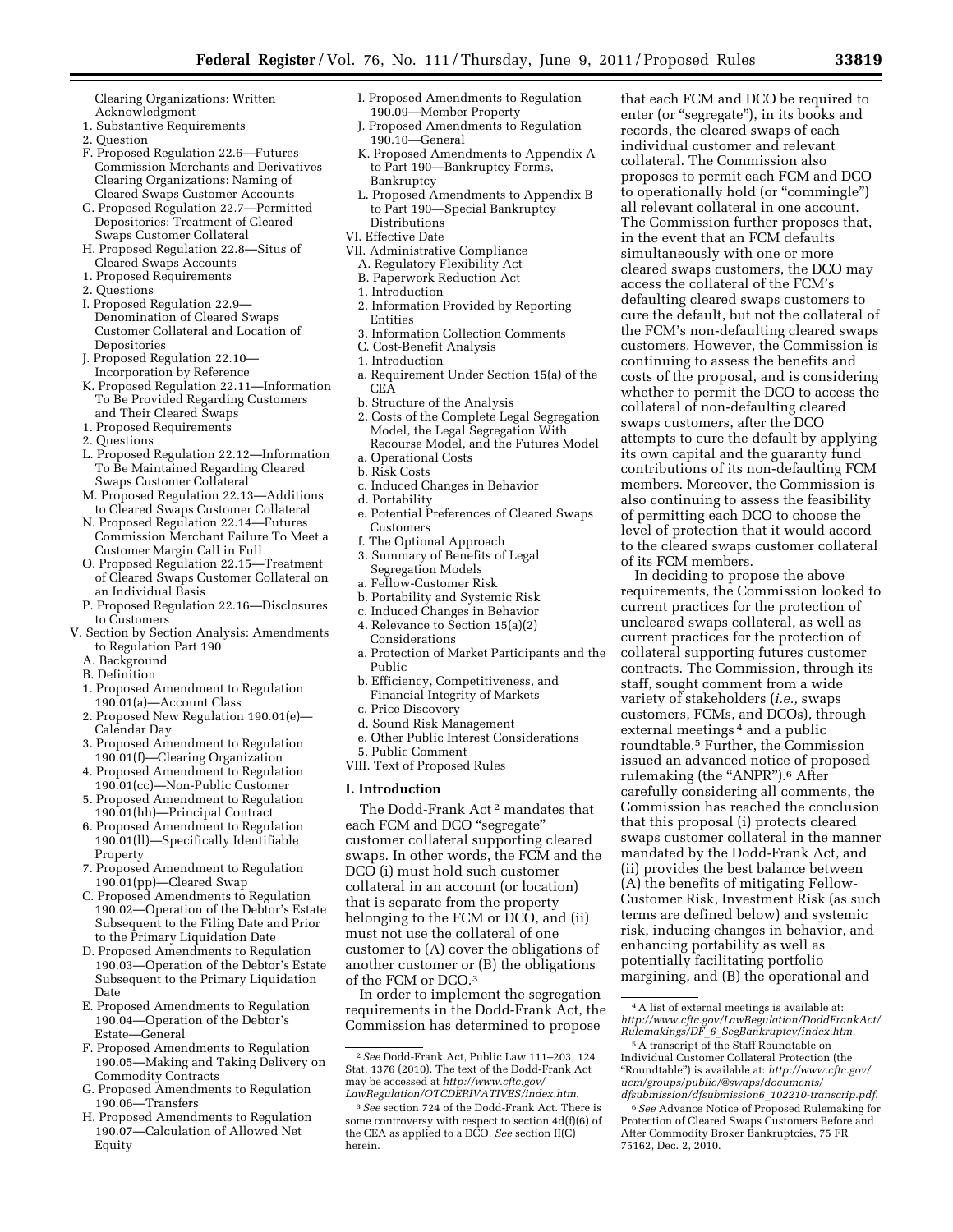risk costs 7 associated with implementation. This notice of proposed rulemaking (the ''NPRM'') sets forth the rationale for such conclusion. The Commission requests comment on each element of its rationale, its conclusion, and any alternatives to the proposal that it is considering (such as, whether to permit the DCO to access the collateral of non-defaulting cleared swaps customers and whether to permit each DCO to choose the level of protection for such collateral).

## **II. Background**

#### *A. Segregation Requirements*

On July 21, 2010, President Obama signed the Dodd-Frank Act. Title VII of the Dodd-Frank Act 8 amended the CEA 9 to establish a comprehensive new regulatory framework for swaps and certain security-based swaps. The legislation was enacted to reduce risk, increase transparency, and promote market integrity within the financial system by, among other things: (i) Providing for the registration and comprehensive regulation of swap dealers and major swap participants; 10 (ii) imposing mandatory clearing and trade execution requirements on clearable swap contracts; (iii) creating robust recordkeeping and real-time reporting regimes; and (iv) enhancing the rulemaking and enforcement authorities of the Commission with respect to, among others, all registered entities and intermediaries subject to the oversight of the Commission.

Section 724 of the Dodd-Frank Act prescribes the manner in which cleared swaps (and related collateral) 11 must be treated prior to and after bankruptcy. Section 724(a) of the Dodd-Frank Act amends section 4d of the CEA to add a new paragraph (f). New section 4d(f) imposes the following requirements on an FCM, as well as any depository thereof (including, without limitation, a DCO):

1. The FCM must treat and deal with all collateral (including accruals

11Proposed regulation 22.1 defines ''Cleared Swap'' and ''Cleared Swaps Customer Collateral.''

thereon) deposited by a customer 12 to margin its cleared swaps as belonging to such customer;

2. The FCM may not commingle such collateral with its own property and may not, with certain exceptions, use such collateral to margin the cleared swaps of any person other than the customer depositing such collateral;

3. A DCO may not hold or dispose of the collateral that an FCM receives from a customer to margin cleared swaps as belonging to the FCM or any person other than the customer; and

4. The FCM and the DCO may only invest such collateral in enumerated investments.

Section 724(b) of the Dodd-Frank Act governs bankruptcy treatment of cleared swaps by clarifying that cleared swaps are ''commodity contracts'' within the meaning of section 761(4)(F) of the Bankruptcy Code.13 Therefore, in the event of an FCM or DCO insolvency, cleared swaps customers may invoke the protections of Subchapter IV of Chapter 7 of the Bankruptcy Code (''Subchapter IV''). Such protections include: (i) Protected transfers of cleared swaps and related collateral; 14 and (ii) if cleared swaps are subject to liquidation, preferential distribution of remaining collateral.15

#### *B. Implementation Alternatives*

The Commission considered several alternatives for implementing new section 4d(f) of the CEA. The first alternative that the Commission explored was legal segregation with operational commingling (the ''Legal Segregation Model''). Under the Legal Segregation Model, each FCM and DCO would enter (or "segregate"), in its books and records, the cleared swaps of each individual customer and relevant collateral. Each FCM and DCO would ensure that such entries are separate from entries indicating (i) FCM or DCO obligations or (ii) the obligations of noncleared swaps customers. Operationally, however, each FCM and DCO would be permitted to hold (or ''commingle'') the relevant collateral in one account. Each FCM and DCO would ensure that such account is separate from any account holding FCM or DCO property or holding property belonging to noncleared swaps customers.

Under the Legal Segregation Model, the FCM, prior to default, would ensure that the DCO does not use the collateral of one cleared swaps customer to

support the obligations of another customer by making certain that the value of the cleared swaps collateral that the DCO holds equals or exceeds the value of all cleared swaps collateral that it has received to secure the contracts of the FCM's customers. The Commission considered two possible scenarios after a simultaneous default of the FCM and of one or more cleared swaps customers. First, the Commission contemplated permitting the DCO to access the collateral of the defaulting cleared swaps customers, but not the collateral of the non-defaulting cleared swaps customers (the "Complete Legal Segregation Model'').16 Second, the Commission contemplated permitting the DCO to access the collateral of the non-defaulting cleared swaps customers, after the DCO applies its own capital to cure the default, as well as the guaranty fund contributions of its non-defaulting FCM members (the ''Legal Segregation with Recourse Model'').17

As its second alternative, the Commission explored full physical segregation (the ''Physical Segregation Model'').18 Prior to FCM default, the Physical Segregation Model differs from the Legal Segregation Model only operationally. Like the Legal Segregation Model, each FCM and DCO would enter (or "segregate"), in its books and records, the cleared swaps of each individual customer and relevant collateral. However, unlike the Legal Segregation Model, each FCM and DCO would maintain separate individual accounts for the relevant collateral. Hence, prior to default, the FCM would ensure that the DCO does not use the collateral of one cleared swaps customer to support the obligations of another customer by making certain that the DCO does not mistakenly transfer collateral in (i) the account belonging to the former to (ii) the account belonging to the latter. After a simultaneous default of the FCM and of one or more cleared swaps customers, the Physical Segregation Model leads to the same result as the Complete Legal Segregation Model. Specifically, the DCO would be permitted to access the collateral of the defaulting cleared swaps customers, but not the collateral of the non-defaulting customers.

As its third alternative, the Commission explored replicating the

<sup>7</sup>*See* section II(C)(3) below.

<sup>8</sup>Pursuant to section 701 of the Dodd-Frank Act, Title VII may be cited as the ''Wall Street Transparency and Accountability Act of 2010.''

<sup>9</sup> 7 U.S.C. 1 *et seq.* 

 $^{\rm 10}\!$  In this release, the terms "swap dealer" and "major swap participant" shall have the meanings set forth in section 721(a) of the Dodd-Frank Act, which added sections 1a(49) and (33) of the CEA. However, section 721(c) of the Dodd-Frank Act directs the Commission to promulgate rules to further define, among other terms, ''swap dealer'' and ''major swap participant.'' The Commission is in the process of this rulemaking. *See* 75 FR 80173, Dec. 21, 2010.

<sup>12</sup>Proposed regulation 22.1 defines ''Cleared Swaps Customer.''

<sup>13</sup> 11 U.S.C. 761(4)(F).

<sup>14</sup>*See, e.g.,* 11 U.S.C. 764.

<sup>15</sup>*See, e.g.,* 11 U.S.C. 766(h) and (i).

<sup>16</sup>The Complete Legal Segregation Model was referred to as the Legal Segregation with Commingling model in the ANPR.

<sup>17</sup>The Legal Segregation with Recourse Model was known as the Moving Customers to the Back of the Waterfall model in the ANPR.

<sup>18</sup> In the ANPR, the Commission referred to this model as Full Physical Segregation.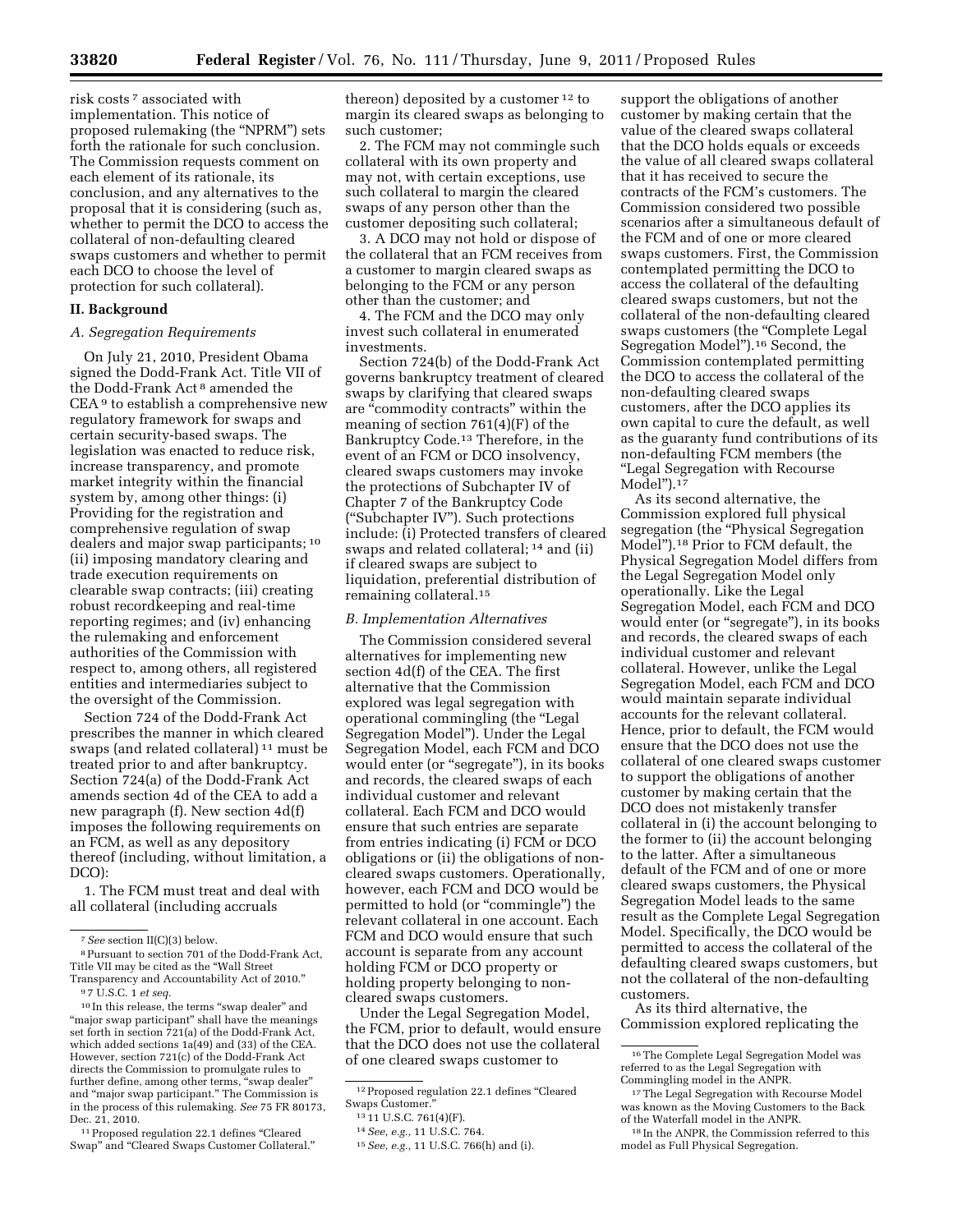segregation requirement currently applicable to futures (the ''Futures Model'').19 Prior to default, the Futures Model shares certain similarities with the Legal Segregation Model. Specifically, each FCM would enter (or "segregate"), in its books and records, the cleared swaps of each individual customer and relevant collateral. Each DCO, however, would recognize, in its books and records, the cleared swaps that an FCM intermediates on a collective (or ''omnibus'') basis. Each FCM and DCO would be permitted to hold (or "commingle") all cleared swaps collateral in one account. After default, the Futures Model shares certain similarities with the Legal Segregation with Recourse Model. Specifically, the DCO would be permitted to access the collateral of the non-defaulting cleared swaps customers. However, under the Futures Model, the DCO would be permitted to access such collateral before applying its own capital or the guaranty fund contributions of nondefaulting FCM members.

Finally, the Commission explored permitting a DCO to choose between (i) the Legal Segregation Model (whether Complete or with Recourse), (ii) the Physical Segregation Model, and (iii) the Futures Model, rather than mandating any particular alternative.

## *C. Solicitation of Public Input Regarding the Alternatives*

Throughout the fall and winter of 2010, the Commission sought public comment on the alternatives mentioned above, and on the advisability of permitting the DCO to choose between alternatives. First, the Commission, through its staff, held extensive external meetings with three segments of stakeholders (*i.e.,* DCOs, FCMs, and swaps customers).20 Second, on October 22, 2010, the Commission, through its staff, held the Roundtable. Third, on November 19, 2010, the Commission issued the ANPR.

# 1. Roundtable

As the ANPR describes, the Roundtable revealed that stakeholders had countervailing concerns regarding the alternatives that the Commission set forth. On the one hand, a number of swaps customers argued that the Commission should focus on effectively eliminating fellow-customer risk 21 and

investment risk.22 Such swaps customers emphasized that (i) they currently transact in uncleared swaps, (ii) they are able to negotiate for individual segregation at independent third parties for collateral supporting such uncleared swaps, and therefore (iii) they are currently subject to neither Fellow-Customer Risk nor Investment Risk. Such customers found it inappropriate that, under certain alternatives that the Commission set forth, they should be subject to Fellow-Customer Risk and Investment Risk when they transact in cleared swaps. As the ANPR noted, pension funds were specifically concerned about whether Fellow-Customer Risk and Investment Risk would be incompatible with their obligations under the Employee Retirement Income Security Act.23

cleared swaps customers to cure an FCM default. Basically, among other things, an FCM functions as a guarantor of customer transactions with a DCO. Section 4d(f) of the CEA prohibits an FCM from using the collateral deposited by one cleared swaps customer to support the transactions of another customer. Therefore, if one cleared swaps customer owes money to the FCM (*i.e.,* the customer has a debit balance), the FCM, acting as guarantor, must deposit its own capital with the DCO to settle obligations attributable to such customer. If such customer defaults to the FCM, and the obligations attributable to such customer are so significant that the FCM does not have sufficient capital to meet such obligations, then the FCM would default to the DCO.

In general, DCOs maintain packages of financial resources to cure the default. The first element of such packages is the property of the defaulting FCM (*i.e.,* collateral deposited to support FCM proprietary transactions and contributions to the DCO guaranty fund). As mentioned above, other elements of such packages may include: (i) The collateral that the FCM deposited to support the transactions of non-defaulting cleared swaps customers; (ii) a portion of the capital of the DCO; and (iii) contributions to the guaranty fund from other DCO members. Typically, a DCO would exhaust one element before moving onto the next element. Therefore, the risk that the DCO would use any one element depends on the position of that element in the package.

<sup>22</sup> "Investment Risk" is the risk that each cleared swaps customer would share *pro rata* in any decline in the value of FCM or DCO investments of cleared swaps customer collateral. Section 4d(f) of the CEA permits an FCM to invest cleared swaps customer collateral in certain enumerated instruments. The Commission is proposing to expand such instruments to include those referenced in regulation 1.25 (as it may be amended from time to time). Even though (i) such investments are ''consistent with the objectives of preserving principal and maintaining liquidity,'' and (ii) both the FCM, as well as the DCO, value such investments conservatively (by, *e.g.,* applying haircuts), the value of such investments may decline to less than the value of the collateral originally deposited. *See* regulation 1.25(b) (as proposed to be amended in *Investment of Customer Funds and Funds Held in an Account for Foreign Futures and Foreign Options Transactions,* 75 FR 67642, Nov. 3, 2011). In such a situation, all customers would share in the decline *pro rata,* even if the invested collateral belonged to certain customers and not others. 23 75 FR at 75163.

On the other hand, a number of FCMs and DCOs argued that the benefits of effectively eliminating Fellow-Customer Risk and Investment Risk are outweighed by the costs. With respect to benefits, these FCMs and DCOs noted that the Futures Model has served the futures industry well for many decades. With respect to costs, these FCMs and DCOs described two potential sources. First, FCMs and DCOs stated that, depending on the manner in which the Commission proposes to eliminate or mitigate Fellow-Customer Risk and Investment Risk, they may experience substantial increases to operational costs. Second, and more significantly, FCMs and DCOs stated that they may incur additional risk costs due to proposed financial resources requirements.24 Specifically, the Commission has proposed to require each DCO to maintain a package of financial resources sufficient, at a minimum, to:

[e]nable the derivatives clearing organization to meet its financial obligations to its clearing members notwithstanding a default by the clearing member creating the largest financial exposure for the derivatives clearing organization in extreme but plausible market conditions.25

Some DCOs may have anticipated including collateral from non-defaulting cleared swaps customers as an element in their financial resources packages. If DCOs no longer have access to such collateral, then those DCOs would need to obtain additional financial resources to meet proposed Commission requirements. As the ANPR noted, DCOs stated that they could obtain such financial resources in two ways (or a combination thereof). They can increase the amount of collateral that each cleared swaps customer must provide to margin its cleared swaps. Alternatively, they can increase the amount of capital that each FCM must contribute to the relevant DCO guaranty funds. Both FCMs and DCOs averred that the costs associated with obtaining such additional financial resources may be

<sup>19</sup>*See* sections 4d(a) and (b) of the CEA, as well as regulations 1.20 to 1.30. The Futures Model was referred to as the Baseline model in the ANPR.

<sup>20</sup>A list of external meetings is available at: *[http://www.cftc.gov/LawRegulation/DoddFrankAct/](http://www.cftc.gov/LawRegulation/DoddFrankAct/Rulemakings/DF_6_SegBankruptcy/index.htm)  Rulemakings/DF*\_*6*\_*[SegBankruptcy/index.htm](http://www.cftc.gov/LawRegulation/DoddFrankAct/Rulemakings/DF_6_SegBankruptcy/index.htm)*.

<sup>&</sup>lt;sup>21</sup> "Fellow-Customer Risk" is the risk that a DCO would access the collateral of non-defaulting

<sup>24</sup>For a more detailed discussion regarding risk costs, see section II(C)(3)(b) infra.

<sup>25</sup>*Financial Resources Requirements for Derivatives Clearing Organizations,* 75 FR 63113, 63118, Oct. 14, 2010 (proposed regulation 39.11(a)(1)).

The Commission has proposed to require systemically-important DCOs to maintain a financial resources package sufficient to cover a default by the two clearing members creating the largest combined financial exposure in extreme but plausible market conditions. *Id.* at 63119 (proposed regulation 39.29(a)).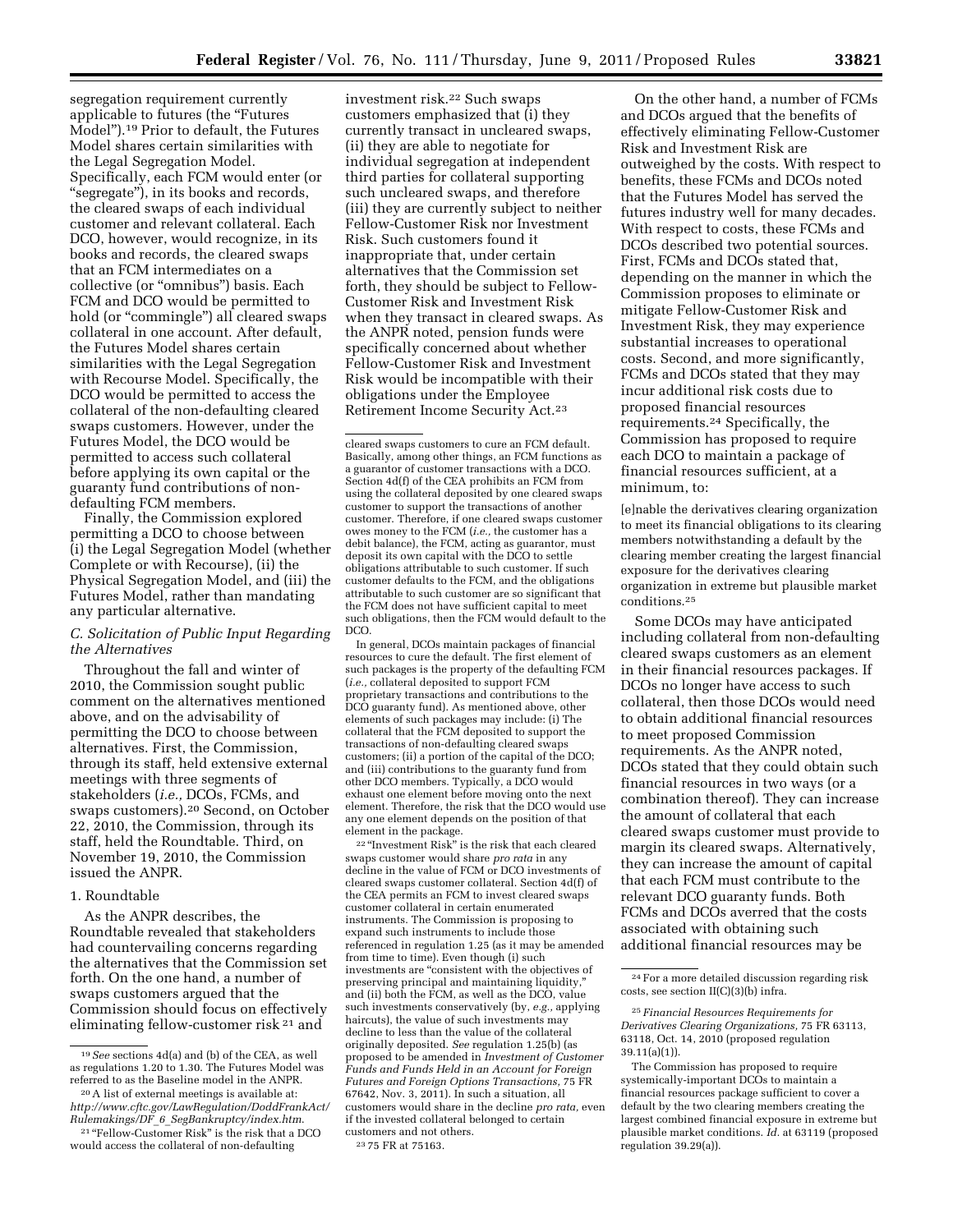substantial, and would ultimately be borne by cleared swaps customers.26

# 2. ANPR

# a. Questions

Given the countervailing concerns that stakeholders expressed at the Roundtable, the Commission decided to seek further comment through the ANPR on the potential benefits and costs of (i) the Legal Segregation Model (whether Complete or with Recourse), (ii) the Physical Segregation Model, and (iii) the Futures Model. As the ANPR explicitly stated, "[t]he Commission [was] seeking to achieve two basic goals: Protection of customers and their collateral, and minimization of costs imposed on customers and on the industry as a whole."<sup>27</sup>

Although the ANPR sought comment on the abovementioned models from the general public, it addressed specific questions to the three segments of stakeholders (*i.e.,* DCOs, FCMs, and swaps customers). The Commission asked all three segments to identify the benefits of each model relative to the others. The Commission then asked all three segments to estimate the costs of implementing each model from their perspective. Specifically, for FCMs, the Commission asked for estimates of (i) FCM compliance costs for each model (other than the Futures Model) and (ii) FCM costs resulting from DCOs seeking additional financial resources to meet proposed Commission requirements. For DCOs, the Commission asked for estimates of: (i) DCO, as well as FCM, compliance costs for each model (other than the Futures Model); and (ii) DCO, as well as FCM, costs resulting from DCOs seeking additional financial resources to meet proposed Commission requirements. In addition to the above, the Commission requested comment on the impact of each model on behavior, as well as whether Congress evinced intent for the Commission to adopt any one or more of these models.

#### b. Comments: Background

The Commission received thirty-one comments from twenty-nine commenters.28 Of the commenters,

fifteen represented current or potential cleared swaps customers (*i.e.,* buy-side firms or groups),29 eight represented FCMs or investment firms (or organizations thereof),30 four were DCOs,31 one was the National Futures Association (''NFA''), and one was from a legal practitioner.32 The Commission invites further comment on any of the issues raised and the factual and analytical points made in the comments received in response to the ANPR.

The comments were generally divided by the nature of the commenter: most (though not all) of the buy-side commenters favored either the Legal Segregation Model (whether Complete or with Recourse) or the Physical Segregation Model, manifesting a willingness to bear the added costs. Most of the FCMs and DCOs favored the Futures Model. LCH favored the Complete Legal Segregation Model. Finally, ISDA, in its supplemental comment, opined that the most important factor that the Commission should consider is the extent to which a model fostered the portability 33 of cleared swaps belonging to nondefaulting customers. ISDA noted that the Physical Segregation Model and what is now referred to as the Complete Legal Segregation Model were most conducive to that goal.

30FCMs or investment firms (or organizations thereof) (collectively, the "FCMs") included the following: (i) Citigroup Global Markets, Inc. (''Citigroup Capital Markets''); (ii) Federated Investors, Inc. (Freeman and Hawke); (iii) Futures Industry Association; (iv) International Swaps and Derivatives Association ("ISDA") (Original and Supplemental); (v) Newedge USA, LLC (''Newedge''); (vi) Norges Bank Investment Management; (vii) Securities Industry and Financial Markets Association (''SIFMA''); and (viii) State Street Corporation.

31 DCOs (collectively, the ''DCOs'') included the following: (i) CME Group ("CME"); (ii) IntercontinentalExchange, Inc. (''ICE''); (iii) LCH Clearnet Group (''LCH''); and (iv) Minneapolis Grain Exchange, Inc.

32 Jerrold Salzman.

33 Portability refers to the ability to reliably transfer the swaps (and related collateral) of a nondefaulting customer from an insolvent FCM to a solvent FCM, without the necessity of liquidating and re-establishing the swaps.

## c. Comments: Discussion

In general, comments to the ANPR addressed the following major issues: (i) Concerns with statutory interpretation; (ii) the appropriate basis for comparison of benefits and costs for each model; (iii) estimates of costs, and the assumptions underlying such estimates; (iv) the benefits of individual collateral protection (*e.g.,* on Fellow-Customer Risk, Investment Risk, systemic risk, induced changes in behavior, and portfolio margining); and (v) the appropriateness of optional models.

#### 1. Statutory Issues

Section 4d(f)(6) of the CEA prohibits "any person, including any derivatives clearing organization  $\check{f}$  \* \* \*" from holding, disposing, or using cleared swaps customer collateral ''for deposit in a separate account or accounts \* \* \* as belonging to \* \* \* any person other than the swaps customer of the futures commission merchant.'' The emphasis on ''separate account or accounts'' and the use of "customer" in the singular contrasts with section 4d(b) of the CEA (applicable to futures customer contracts and related collateral). In the ANPR, the Commission asked for comment as to whether Congress evinced intent to create a segregation regime that protects cleared swaps (and related customer collateral) on a more individualized basis than futures (and related customer collateral). In general, commenters presented opposing views. For example, one commenter viewed use of the singular term "customer" in section  $4d(f)(6)$  of the CEA as a "critical" difference." 34 Similarly, another commenter viewed such use ''as direction to the \* \* \* Commission to ensure that customer initial margin [for cleared swaps] is not put at risk on account of actions of other customers.'' 35 In contrast, a third commenter expressed doubt as to whether Congress would "adopt such a subtle method of moving away from [omnibus customer protection] and directing the use of individually segregated accounts for cleared swaps.'' 36 The commenter further observed that it would be anomalous to afford greater protection to cleared

Additionally, some commenters maintained that the Futures Model depends on an interpretive statement issued by the Office of the General Counsel, which they describe as ''dated and questionable'' in relation to cleared swaps. *See*  FHLB at 4, Federal Farm Credit Banks Funding Corporation at 3. *See also* Interpretative Statement, No. 85–3, *Regarding the Use of Segregated Funds by Clearing Organizations Upon Default by Member Firms* (OGC Aug. 12, 1985). 36CME at 5.

<sup>26</sup> 75 FR at 75163. For example, one DCO estimated that it would have to increase the amount of collateral that each cleared swaps customer must provide by 60 percent, if it could no longer access the collateral of non-defaulting cleared swaps customers to cure certain defaults.

<sup>27</sup> *Id*.

<sup>28</sup>Federated Investors submitted two comments, both of which focused on the investment of cleared swaps customer collateral. ISDA submitted two comments, an original comment (the ''ISDA Original'') and, later, a supplemental comment (the ''ISDA Supplemental'').

<sup>29</sup>Buy-side firms or groups (collectively, the ''buy-side'') included the following: (i) Alternative Investment Management Association (''AIMA''); (ii) BlackRock, Inc. (''BlackRock''); (iii) California Public Employees Retirement System (''CALPERS''); (iv) Coalition for Derivatives End Users (by Gibson, Dunn & Crutcher); (v) Coalition for Energy End Users; (vi) Committee on Investment of Employee Benefit Assets (''CIEBA''); (vii) Federal Farm Credit Banks Funding Corp.; (viii) Federal Home Loan Banks ("FHLB"); (ix) Fidelity Investments (''Fidelity''); (x) Freddie Mac; (xi) Investment Company Institute; (xii) Managed Funds Association; (xiii) Securities Industry and Financial Markets Association Asset Management Group (''SIFMA–AMG''); (xiv) Tudor Investment Corporation; and (xv) Vanguard.

 $34$  CIEBA at 4 at note 2.<br> $35$  FHLB at 3 at note 3.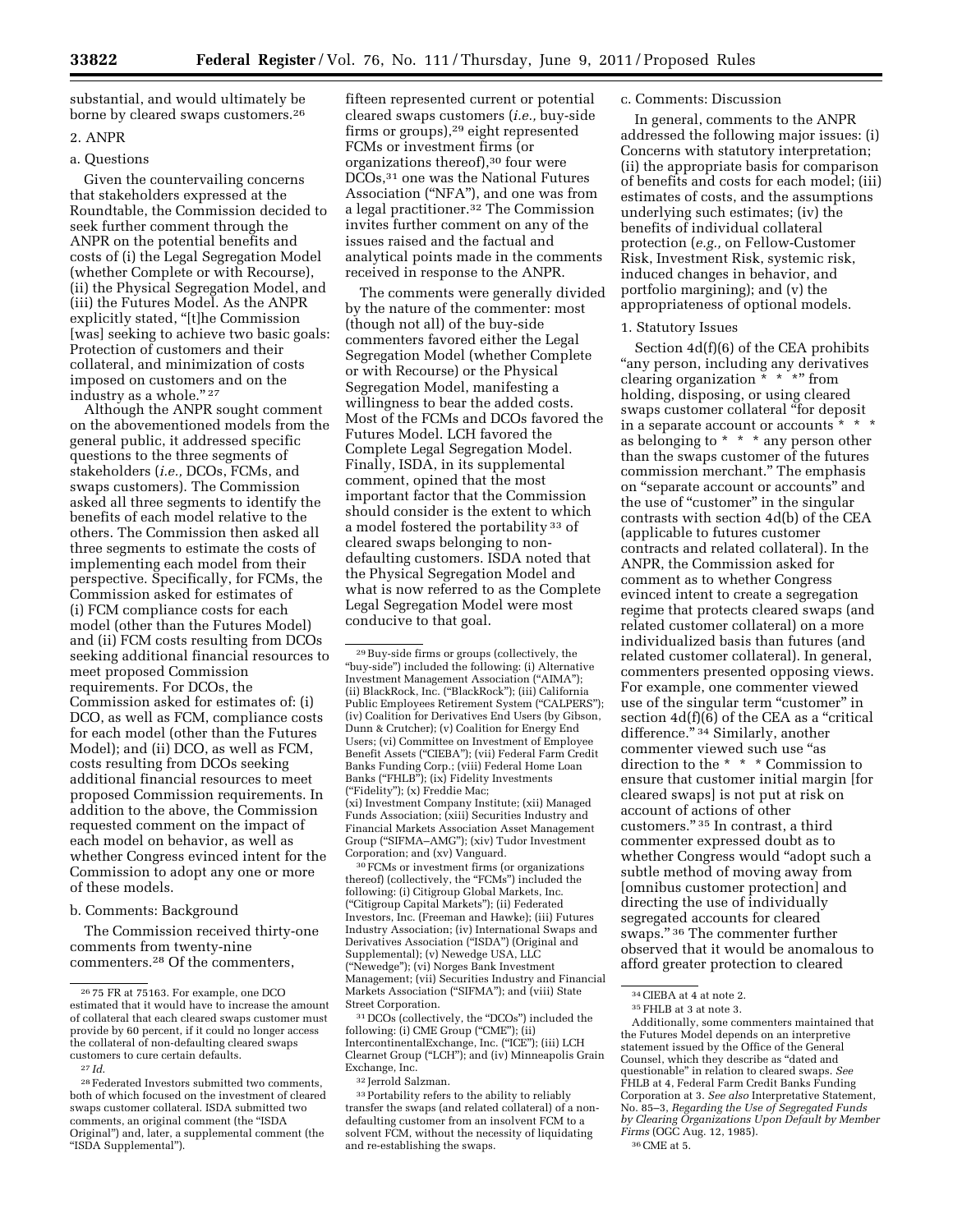swaps customers, many of which are large and presumed to be sophisticated, than futures customers, some of whom might be individual or "retail" customers.37

2. What is the appropriate starting point?

In general, commenters presented opposing views on whether the Commission should consider the benefits and costs of each model in light of current swaps practice or current futures practice. Most buy-side commenters stated that benefits and costs of each model should be informed by current swaps practice. First, these commenters emphasized that they are currently able to negotiate for individual collateral protection at independent third parties, and are therefore exposed to neither Fellow-Customer Risk nor Investment Risk. Second, these commenters stated that they are accustomed to the costs associated with individual collateral protection and note that their counterparties enjoy profit from this business model. Finally, these commenters maintained that the Futures Model forms an inappropriate basis for the consideration of benefits and costs because:

(i) The Commission is contemplating the appropriate segregation regime for cleared swaps and related customer collateral; (ii) the Futures Model references industry conventions for futures contracts and related collateral; and (iii) the market for cleared swaps has developed and may continue to develop in a different manner than the market for futures contracts.38

In contrast, a number of commenters, primarily the FCMs and the DCOs, suggested that the benefits and costs of each model should be informed by current futures practice. In support of this position, these commenters note that the futures segregation requirement has served the futures industry well for many decades.

## 3. Costs

In general, commenters estimated the costs of implementing each model in light of the basis for consideration that

they viewed most appropriate. For example, those commenters that argued that current swaps practice should inform the benefits and costs of each model emphasized that they have been willing to bear the costs for individual collateral protection. In contrast, those commenters that argued that current futures practice should inform the benefits and costs of each model emphasized that implementing either the Legal Segregation Model (whether Complete or with Recourse) or the Physical Segregation Model would lead to substantial costs. As mentioned above, they described two major sources for such costs: (i) Operational costs; and (ii) costs associated with obtaining additional financial resources to meet proposed Commission requirements (assuming that the Commission prohibits a DCO from accessing the collateral of non-defaulting cleared swaps customers to cure an FCM default) (the "Risk Costs").<sup>39</sup> Certain other commenters disagreed with the assumptions underlying estimates of Risk Costs, but not those underlying estimates of operational costs.

# a. Operational Costs 40

For the Physical Segregation Model, one commenter estimates that an FCM would incur upfront operational costs of \$33 million and ongoing operational costs of \$136 million.41 Another commenter estimates that a DCO would incur upfront operational costs of \$7.5 million and ongoing operational costs of \$40 million.<sup>42</sup> In contrast, for the Legal Segregation Model (whether Complete or with Recourse), commenters have suggested that the operational costs would be more modest. For example, commenters estimate that an FCM would incur upfront operational costs of \$1 million and ongoing operational costs of \$700,000.43

As mentioned above, the Physical Segregation Model would require that each FCM and DCO maintain a separate account for each cleared swaps customer. Therefore, the costs that commenters identify include, among other things, (i) the costs to establish and maintain such accounts, (ii) the costs to effect separate fund transfers between such accounts, (iii) the costs of account reconciliation, and (iv) the costs to establish the information technology infrastructure for such accounts.

43*See* ISDA Supplemental at 7. This modifies the ongoing figure in ISDA Original at 10 (the upfront figure there is correct).

In contrast to the Physical Segregation Model, the Legal Segregation Model (whether Complete or with

#### b. The Risk Costs

i. The physical segregation model and the complete legal segregation model.

Both the Physical Segregation Model and the Complete Legal Segregation Model would result in Risk Costs, 44 because they both prohibit a DCO from accessing the collateral of nondefaulting cleared swaps customers. As mentioned above, a DCO may seek to cover Risk Costs in two different ways (or a combination thereof). First, the DCO may increase the amount of collateral that each cleared swaps customer must provide to margin its cleared swaps. One commenter estimated that this increase may equal 69.75 percent (*i.e.,* a total increase of \$581 billion). Second, a DCO may increase the amount of resources that each FCM must contribute to the guaranty fund. The same commenter estimated that a DCO may double such contributions (*i.e.,* a total increase of \$128 billion).45 Another commenter—a DCO—agrees with such estimate, stating that it would double FCM contributions to its guaranty fund (*i.e.,* the guaranty fund would increase from \$50 billion to \$100 billion).46

ii. The legal segregation with recourse model and the futures model.

Based on the rationale articulated above, neither the Legal Segregation with Recourse Model nor the Futures Model would result in a need to obtain

44One should note that the dollar figures for Risk Costs presented by commenters and described in the text represent increased use of capital, not actual costs. The cost associated with these figures would reflect the opportunity cost of forgoing possible higher return from alternative uses of the capital in question.

45*See* ISDA Original at 12–13. One should note that this amount represents increased use of capital, and thus does not represent hundreds of billions in costs.

46*See* CME at 8–9. This commenter also would consider the use of ''concentration margin'' to cover such Risk Costs. According to such commenter, charging concentration margin would constitute a ''more targeted approach,'' because a DCO would charge extra margin ''to the customer cleared-swap accounts in the clearing system with the largest potential shortfalls,'' rather than increasing the overall size of the guaranty fund. The commenter acknowledges that it ''currently lack[s] sufficient information to precisely assess an appropriate methodology to incorporate concentration margin in a potential financial-safeguards regime,'' but does state that "likely concentration charges would fall in the range of \$50 billion to \$250 billion.'' The commenter anticipates that customers using ''cleared swaps to hedge exposures in other markets may bear the brunt of a concentration margin approach.'' The Commission notes that such an approach may arguably provide for better alignment of risk-creation and risk-assumption, which commenters from the buy-side have requested.

<sup>37</sup>*See* CME at 5–6.

<sup>38</sup>For example, the swaps markets have historically been bespoke, whereas the futures markets have historically been more standardized. Such historical differences may persist while the swaps markets transition from the over-the-counter environment to a cleared and transparent environment. Specifically, while the swaps market "dwarf[s]" the futures market, "the tremendous diversity in products and trade parameters'' in the swaps market ''effectively results in a lower liquidity,'' thereby resulting in the risks that omnibus clearing poses for swaps customers to be significantly greater than they are for futures customers. *See* Fidelity at 6, Vanguard at 2–5.

<sup>39</sup>Additionally, induced changes in behavior may create a systemic cost. Such costs have been addressed under the rubric of moral hazard below.

<sup>40</sup>Some commenters claim that it may be difficult for FCMs and DCOs to maintain separate models for futures customer collateral and cleared swaps customer collateral.

<sup>41</sup> ISDA Original at 10.

<sup>42</sup>*See generally* ICE at 10–12.

Recourse) would permit an FCM and a DCO to continue maintaining omnibus accounts, while requiring enhanced reporting. Therefore, the costs that commenters identify pertain mostly to such reporting.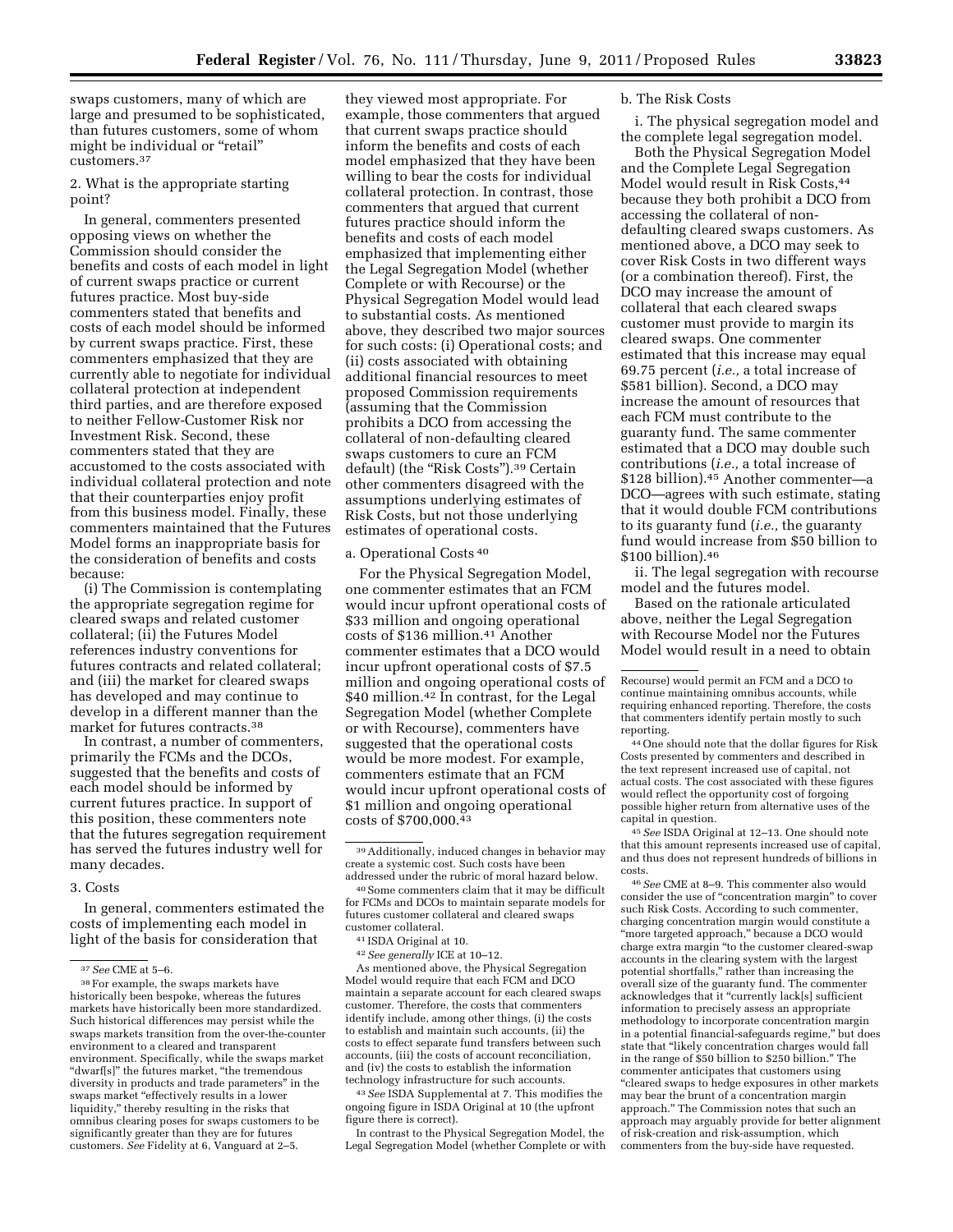additional financial resources to meet proposed Commission requirements, since under these models DCOs would have access to the collateral of nondefaulting customers in the event of a simultaneous default by an FCM and one or more customers.47 However, one commenter observed that the Legal Segregation with Recourse Model increases the likelihood that a DCO would access (i) its own contribution and (ii) the guaranty fund contributions of non-defaulting FCM members, in each case, to cure a default. The commenter stated that ''[t]he increased risk to which the DCO and clearing members would be exposed represents a real wealth transfer from the clearing infrastructure (DCOs and clearing members), upon which systemic safety is to depend, to clients.'' 48

# c. Assumptions Underlying Risk Costs

Certain commenters disagreed with the assumptions underlying the estimates of Risk Costs for the Complete Legal Segregation Model and the Physical Segregation Model. Specifically, they questioned whether, upon an FCM default, a DCO would have any collateral of non-defaulting cleared swaps customers left to access. These commenters noted that, if an FCM declines over time, customers may begin transferring their cleared swaps collateral to more creditworthy FCMs.49 Therefore, a DCO may choose not to rely on the collateral of non-defaulting cleared swaps customers for risk management reasons. If the DCO makes such a choice, it would incur no Risk Costs in adopting either the Complete Legal Segregation Model or the Physical Segregation Model. These commenters observed that certain DCOs experienced in clearing swaps have already made such a choice.<sup>50</sup>

48*See* ISDA Supplemental at 6.

49*See, e.g.,* Citigroup Capital Markets at 1–2 (''customers of a deteriorating, non-defaulted FCM have the ability pursuant to CFTC regulation and clearing house rules to move their positions to an<br>alternative FCM"), Federal Farm Credit Banks alternative FCM''), Federal Farm Credit Banks Funding Corp. at 4 (''when faced with a clearing member's potential deterioration in credit \* \* \* a customer [may] transfer its positions to another clearing member which could have the unintended effect of accelerating a clearing member's credit problems''), LCH at 2–3 (stating that while in a ''shock event,'' a DCO may access collateral from non-defaulting cleared swaps customers, in the contrasting case of an FCM default following a gradual decline, ''the assumption of access to nondefaulting client Initial Margin does not hold'').

50For example, LCH stated that, in order for

## 4. Benefits

a. Fellow-Customer Risk and Investment Risk

In general, commenters agreed that the Physical Segregation Model would eliminate Investment Risk, and that such model, along with the Legal Segregation Model (whether Complete or with Recourse), would mitigate Fellow-Customer Risk. As mentioned above, commenters disagreed on whether such benefits would outweigh the operational costs and Risk Costs, as applicable, which would be incurred to implement such models.51

#### b. Portability

One commenter emphasized that the most important factor that the Commission should consider in deciding which model to propose is the effect of that model on the portability of the cleared swaps of non-defaulting customers in the event of an FCM default. The commenter stated that the Physical Segregation Model and the Complete Legal Segregation Model would most facilitate portability.52

## c. Systemic Risk

A number of commenters described ways in which the Legal Segregation Model (whether Complete or with Recourse) or the Physical Segregation Model may mitigate systemic risk. The commenter that emphasized the importance of portability stated that the Complete Legal Segregation Model or the Physical Segregation Model would mitigate systemic risk by enhancing portability of the cleared swaps of nondefaulting customers in the event of FCM default.<sup>53</sup> However, this

<sup>51</sup> Compare CME at 4 (" \* \* \* adopting an individual segregation model for customer cleared swaps \* \* \* would impose significantly higher costs on customers and clearing members \* \* \* the increased costs may decrease participation in the CFTC-regulated cleared swaps market \* \* \* with BlackRock at 2 (''We fail to understand why protecting collateral for segregation for the OTC Derivative Account Class when done at an FCM is associated with high costs when the OTC derivatives market has been able to function as a profitable business with collateral segregation as part of this business model'').

52*See* ISDA Supplemental at 4.

<sup>53</sup> See id. at 4, 7. ISDA also noted that "[f]ellow customer risk, properly conceived, includes the cost incurred by non-defaulting clients as the result of a DCO closing out their positions following a client and FCM default.'' *See also id.* at 2 (''We believe that the client desire for continuance of transactions and the avoidance of systemic risk requires additional

commenter did not believe that the Legal Segregation with Recourse Model would mitigate systemic risk to the same extent since it would not facilitate portability to the same extent as the Complete Legal Segregation Model.54 Second, certain commenters suggested that the Legal Segregation Model (whether Complete or with Recourse) or the Physical Segregation Model may ameliorate certain pro-cyclical incentives under the Futures Model for bank-style "runs" on FCMs that are perceived to be weakening.55

# d. Induced Changes in Behavior

In general, commenters offered different opinions on the appropriate focus of induced changes in behavior analysis. For example, certain commenters focused on the effects of the Futures Model on the motivations of the DCO. As mentioned above, under the Futures Model, a DCO may access the collateral of non-defaulting cleared swaps customers prior to its own capital in the event of an FCM default. Therefore, the above-mentioned commenters argued that under the Futures Model a DCO may be less motivated to ensure that each FCM member is managing the risks posed by cleared swaps customers properly than under Legal Segregation or Physical Segregation models.<sup>56</sup>

54*See id.* at 5. The commenter further observed that the Legal Segregation with Recourse Model represents a "wealth transfer" from the DCO and its FCM members to cleared swaps customers relative to the Futures Model, which may increase systemic risk to the extent that such transfer weakens the DCO and the FCMs.

55*See* FHLB at 7 (''the primary way for customers to manage their fellow-customer risk is to have advance arrangements in place that would allow them to quickly move their cleared trades from a defaulting clearing member to another clearing member \* \* \* [this] may prompt the equivalent of a 'run on the bank' when information becomes available that suggests a clearing member may be facing financial stress" which may not "make[] sense from a systemic risk perspective''). *See also*  AIMA at 1 (where "client collateral is inadequately protected, " "lack of confidence in the system can cause customers to seek to avoid losses by liquidating or moving their positions in stressed

market conditions, causing 'runs' on futures commission merchants, greatly exacerbating market stress and contributing to wider financial instability'').

56*See, e.g.,* Freddie Mac at 3, 4; BlackRock at 5; Vanguard at 7.

<sup>47</sup>*See* ISDA Original at 12–13. *See* ISDA Supplemental at 5–6. For a sense of scale, ISDA estimated that, under the Futures Model and the Legal Segregation with Recourse Model, industrywide initial margin for cleared swaps customer contracts would total \$833 billion, and DCO guaranty funds would total \$128 billion.

DCOs [to be] managed prudently \* \* \* their risk waterfalls must cater for all events, not just 'shock' events. This requires that DCOs clearing swaps must always assume that no client Initial Margin is available at the point of a default, as this is the most conservative assumption from a risk management standpoint.

*Id.* 

focus on the facilitation of trade portability and the re-prioritization of close-out procedures as the option of last resort. From a client point of view, the enforced close-out of positions could lead to significant losses, particularly for a financial entity hedging other rate exposures. The close-out of even a portion of a large derivative book, like that which is currently run by a GSE, for example, may create huge losses for the swap hedger, and ultimately significant costs to the taxpayer. Further, for clients that are subject to regulatory capital requirements, a reduction in the ability to port positions may lead to higher regulatory capital costs'').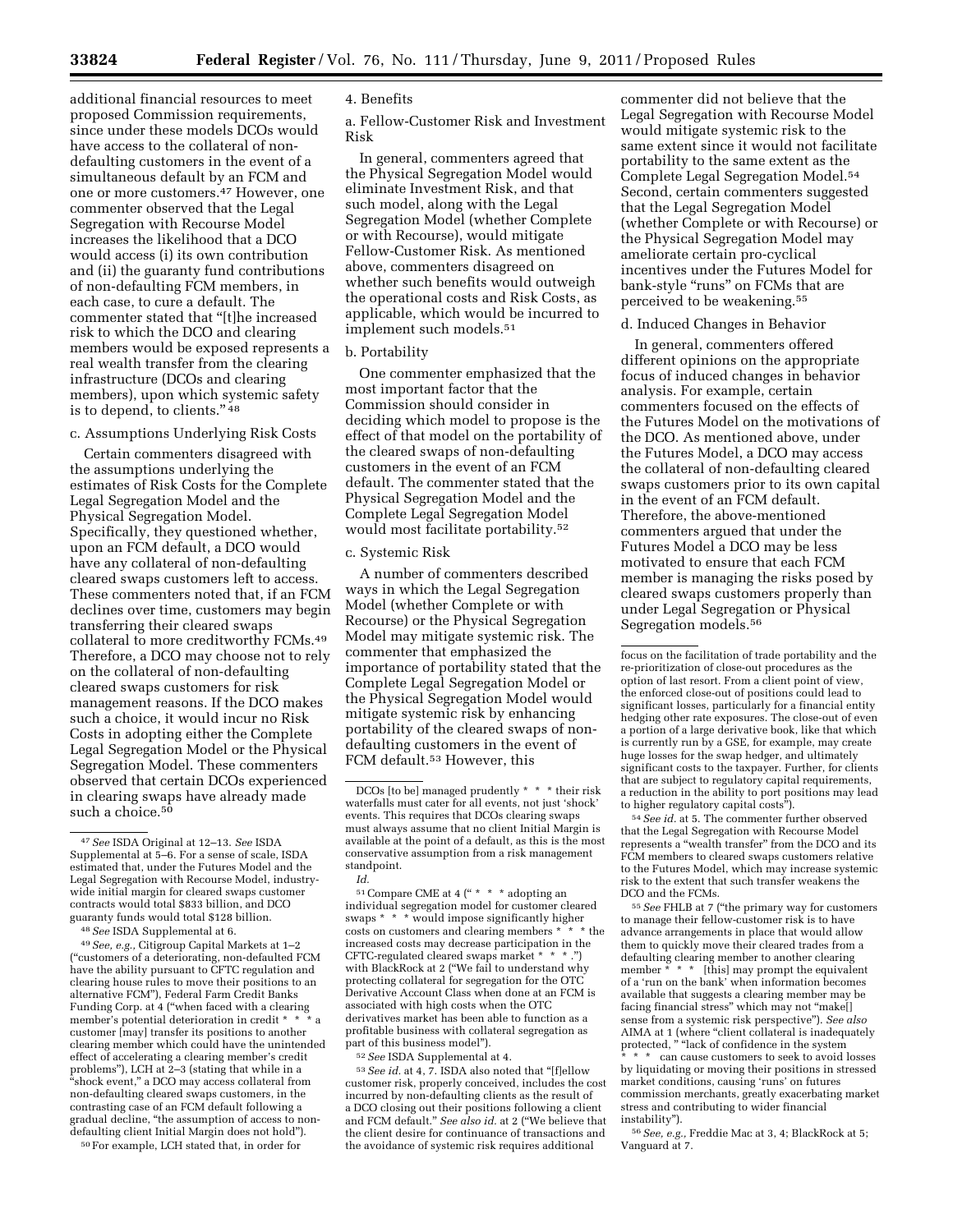Other commenters focused on the effect of the Legal Segregation Model (especially Complete) and the Physical Segregation Model on the motivations of cleared swaps customers and FCMs. First, these commenters argued that such models would cause changes in behavior, because cleared swaps customers benefitting from individual collateral protection would be less motivated to create market discipline by clearing thorough less risky firms.57 Second, these commenters contended that FCMs would be less motivated to maintain substantial excess net capital in order to present a more attractive profile to customers.58

Finally, a number of commenters observed that an important consideration in selecting a model is the effect that the model would have on the willingness of cleared swaps customers to maintain excess margin. The more protective of cleared swaps customer collateral a model is, the more likely it is that cleared swaps customers would be willing to maintain excess margin.

#### e. Portfolio Margining

A number of commenters expressed concern that the use of models other than the Futures Model would create fragmented segregation requirements (whether across securities and commodities accounts, or between different classes of commodities accounts), which in turn would create barriers to the ability of cleared swaps customers to portfolio margin.59

# 5. The Optional Approach<sup>60</sup>

Finally, a number of commenters suggested that the Commission permit DCOs the option of offering different models for protecting cleared swaps customer contracts and related collateral (the "Optional Approach").<sup>61</sup> However,

59*See* SIFMA at 3–4, Investment Company Institute at 5–6, Futures Industry Association at 6. 60The Optional Approach may be implemented in two ways. First, the Commission may permit each DCO to offer more than one model for protecting cleared swaps customer contracts and related collateral. For example, certain FCM members may choose the Complete Legal Segregation Model, whereas other FCM members may choose the Legal Segregation with Recourse Model. Second, the Commission may permit each DCO to offer a different model for protecting cleared swaps customer contracts and related collateral. For example, a DCO could choose to offer the Complete Legal Segregation Model to all of its FCM members, whereas another DCO could choose to offer the

61*See, e.g.,* Freddie Mac at 3 (''requiring DCOs to provide individual segregation on an optional basis is the best way to achieve the Commission's twin goals of maximizing customer protection and minimizing cost''), NFA at 2 (The ''better mousetrap may involve \* \* \* clearing organizations adopting

Futures Model.

other commenters found the Optional Approach to be impracticable.62 Still other commenters stated that the Optional Approach may not succeed in reducing costs for those cleared swaps customers that do not opt for greater protection, and that the Optional Approach, depending on the manner in which it is structured, may indeed increase the amount of funds such customers have at risk.63

#### **III. The Proposed Rules**

After carefully considering all comments, the Commission has decided to propose the Complete Legal Segregation Model in this NPRM for the following reasons.

First, as discussed in section III(A) herein, the Commission believes that section 4d(f) of the CEA provides it with authority to propose the Complete Legal Segregation Model. Further, the Commission believes that the language of section 4d(f) of the CEA supports strongly considering the current swaps practice.

Second, as discussed in section III(D) herein, the Commission believes that the Complete Legal Segregation Model provides the best balance between benefits and costs in order to protect market participants and the public. Section III(B) herein describes the Commission's evaluation of the costs of each model, whereas section III(C) herein describes the Commission's evaluation of the benefits of each model.

As mentioned in section I (*Introduction*) herein, the Commission is continuing to assess the benefits and costs of the Complete Legal Segregation Model. As part of such assessment, the Commission is considering whether to adopt, in the alternative, the Legal Segregation with Recourse Model. Further, the Commission is continuing to assess the feasibility of the Optional

<sup>63</sup> See, e.g., ISDA Original at 13 ("if highly credit worthy customers choose the more expensive, higher protection option,'' pooling may be less effective from the point of view of the DCO, which may be required to increase initial margin for all customers, including those choosing to bear fellow customer risk, forcing the latter to bear both increased funding cost and a greater amount of funds at risk).

Approach and the Futures Model, and seeks comments thereon.

The Commission requests comments on (i) its proposal, (ii) whether it should adopt, in the alternative, the Legal Segregation with Recourse Model, and (iii) whether it should adopt the Optional Approach or the Futures Model. The Commission has set forth specific questions below.

## *A. Statutory Issues and the Appropriate Starting Point*

Section 4d(f) of the CEA provides the Commission with the authority to afford individualized protection to cleared swaps customer collateral. As mentioned above, new section 4d(f)(6) of the CEA prohibits ''any person, including any derivatives clearing organization \* \* \* '' from holding, disposing, or using customer collateral ''for deposit in a separate account or accounts  $* * *$  as belonging to  $*$ any person other than the swaps customer of the futures commission merchant.'' The reference to ''separate account or accounts'' and the use of "customer" in the singular contrasts with section 4d(b) of the CEA, which governs the handling of customer collateral by DCOs in the futures market. Section 4d(b) prohibits a DCO from holding, disposing, or using customer collateral ''for deposit in a separate account \* \* \* as belonging to \* \* \* any person other than the customers of such futures commission merchant," using the plural form ''customers'' to refer to the property of customers collectively. The contrast between sections 4d(b) and 4d(f)(6) of the CEA suggests that the Commission need not treat cleared swaps customer collateral in the same manner as futures customer collateral. This is particularly true because the reference to ''separate account or accounts'' and ''customer'' in section 4d(f)(6) of the CEA accords with the individual collateral protection currently available in the swaps markets and contrasts with the omnibus approach traditionally used in futures markets. For the same reason, the Commission is persuaded that the costs of and protections provided by current swaps practices are highly relevant to the evaluation of alternative models for implementing the statute.

# *B. Costs* 64

#### 1. Rationale

As mentioned above, the Commission believes that current swaps practices

<sup>57</sup>*See, e.g.,* CME at 4, ISDA Supplemental at 6. 58*See, e.g.,* ISDA Supplemental at 6.

one of the other models discussed by the Commission. The Commission's regulations should ensure that DCOs have the flexibility to offer those alternative structures \* \* \*").

<sup>62</sup>*See, e.g.,* ICE at 12 (''ICE's general sense is that any bifurcated or optional model will further complicate the settlement process and lead to greater uncertainty during times of financial stress''), Investment Company Institute at 6 (''Due to the host of legal, regulatory, operational and other issues which would be presented, ICI does not believe that it would be appropriate to implement individual customer protection on an optional rather than a mandatory basis in connection with this rulemaking proceeding \* \* \*'').

<sup>64</sup>For additional discussion of cost issues, with particular reference to the costs of the proposed Complete Legal Segregation Model and the Legal Continued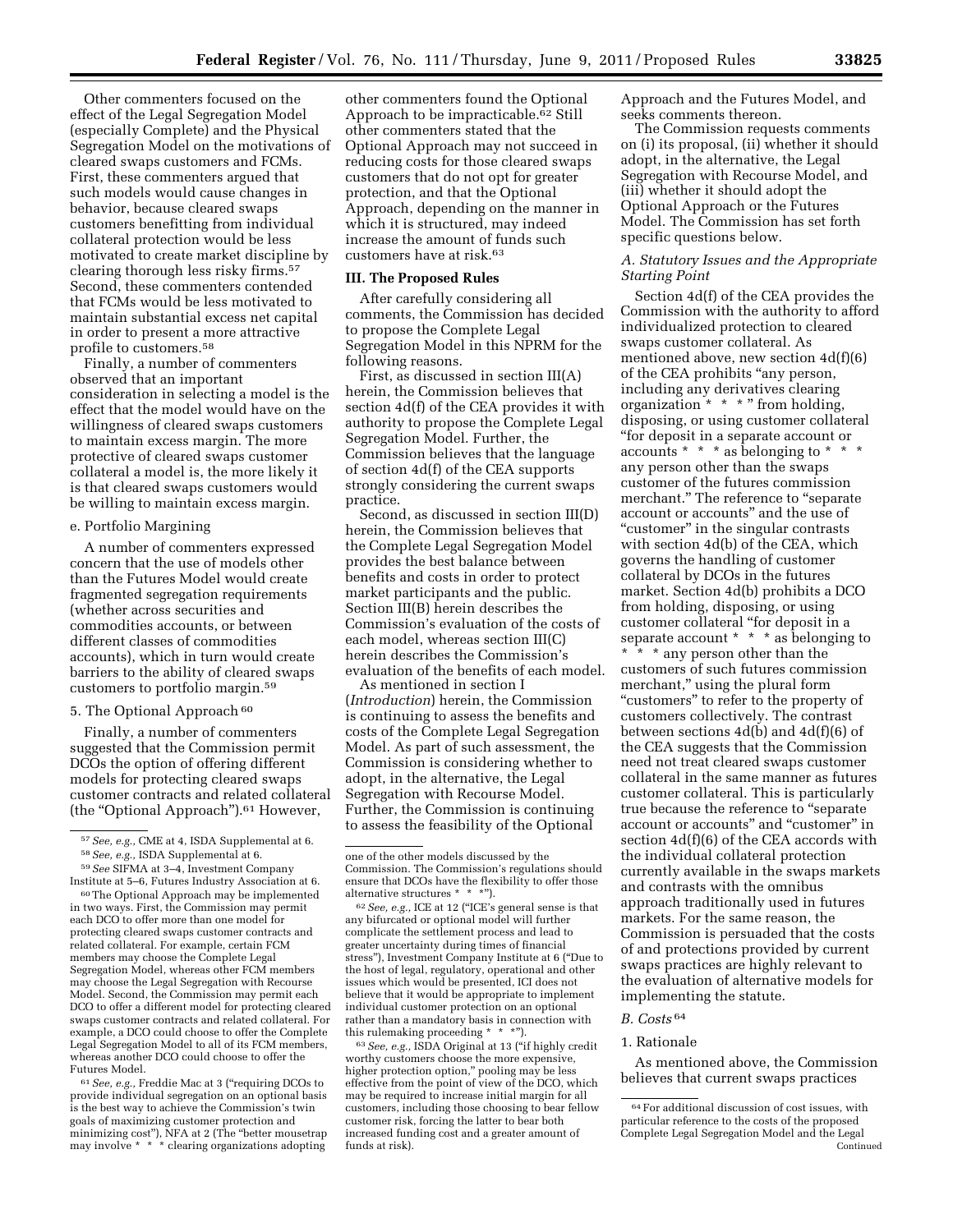forms an appropriate perspective for considering the costs of each model for protecting cleared swaps customer collateral. The Commission further believes that the operational costs and Risk Costs that commenters have identified for each model should be examined in light of the current practice of many swaps customers to incur costs to obtain individual collateral protection with independent thirdparties.

With respect to operational costs, the Commission notes that commenters appeared to have relied upon appropriate assumptions in their estimates for the Legal Segregation Model (whether Complete or with Recourse) and the Physical Segregation Model.65 With respect to Risk Costs, the Commission observes that commenters appeared to have relied upon appropriate assumptions in their estimates for the Legal Segregation with Recourse Model and the Futures Model.66 In contrast, the Commission finds, at least initially, persuasive the comments questioning the estimates of Risk Costs for the Complete Legal Segregation Model and the Physical Segregation Model, to the extent that such estimates are based on the assumption that collateral from nondefaulting cleared swaps customers would be fully available to DCOs in practice.67

Segregation with Recourse Model relative to the Futures Model, see the cost-benefit analysis at section VII(C) infra.

65The Commission is not persuaded by the claim that it may be difficult for FCMs and DCOs to maintain separate models for futures customer collateral and cleared swaps customer collateral. Many FCMs are part of organizations that currently (and in the future will) maintain separate models for futures and uncleared swaps, and there has been no evidence of problems with the ability of such FCMs to operate both business lines. Indeed, there are DCOs that currently maintain different guaranty funds for cleared swaps and futures contracts, and that apply materially different margin models to such contracts (*e.g.,* futures contracts vs. credit default swaps vs. interest rate swaps), again without reported trouble.

<sup>66</sup> Regarding the comment stating that the Legal Segregation with Recourse Model would result in a ''wealth transfer'' from the DCO and its FCM members to cleared swaps customers, the Commission notes that such comment did not include an estimate for any additional costs resulting from such "transfer." Moreover, such statement is simply the obverse of the observation by other commenters that the Futures Model would involve implicit costs to customers. See, e.g. Federal Farm Credit Banks Funding Corp. at 3 (''Under the [futures] model, the hundreds of millions of dollars that the System Banks will likely post as initial margin and variation margin for cleared trades would be at economic risk'').

67For example, the size of the customer account at Lehman declined substantially in the days before its bankruptcy filing and caused DCOs to declare it in default. For additional discussion of the relationship of estimates of Risk Costs to assumptions about the availability of the collateral

## 2. Questions

The Commission seeks comment on potential operational costs associated with implementing the Futures Model, and whether such costs could vary depending on the volume of swaps to be cleared.

Further, the Commission seeks comment on potential operational costs and Risk Costs for all models other than the Futures Model, especially with respect to (i) the extent to which such costs could be offset against the costs that swaps customers currently incur to obtain individual collateral protection, and (ii) the extent to which such costs may correspond to the implicit costs that customers may bear due to Fellow-Customer Risk.

The Commission also seeks comment on the assumptions underlying estimates of Risk Costs for the Complete Legal Segregation Model and the Physical Segregation Model.

• Specifically, is it plausible that an FCM might decline gradually over time rather than in a sudden event? If so, is it plausible that customers of such a declining FCM might transfer their cleared swaps and related collateral to another FCM?

• If the Commission were to permit a DCO to access collateral from nondefaulting cleared swaps customers to cure a default, would it be prudent, in light of answers to the foregoing questions, for the DCO to rely upon such collateral in calculating the financial resources package that it must hold? Why or why not, or to what extent? If not, or if only to a limited extent, how does that conclusion affect the Risk Costs for the Complete Legal Segregation Model (as well as the Physical Segregation Model)? Do DCOs account for potential differences between fellow customer collateral at the time of calculation and expected fellow-customer collateral at the time of default in their default resource calculations? If so, how?

In addition, as discussed above, a number of commenters on the ANPR suggested that consideration of the costs and benefits of all models should be informed by the protections for collateral obtained by customers in the existing swaps market and of the costs incurred for such protections.68 The Commission invites additional comment on these subjects, including quantitative

information. Specifically, the Commission invites the submission of additional information on the costs of each level of protection, as well as the submission of detailed quantitative information on the effects, if any, of the absence of Fellow-Customer Risk on guaranty fund levels, margin levels and other economic characteristics of the use of collateral in the cleared swaps market. Additionally, the Commission invites the submission of detailed quantitative information on the costs currently incurred to protect collateral in the cleared and uncleared swaps markets.

Finally, some commenters on the ANPR stated that swaps, including cleared swaps, have inherent characteristics that differentiate them from exchange-traded futures contracts and that affect the magnitude of the exposure that Cleared Swaps Customers have to Fellow-Customer Risk.69 The Commission invites additional comment on the prevalence of such characteristics and their bearing on the costs and benefits of the proposed rule and potential alternatives.

#### *C. Benefits* 70

#### 1. Rationale

a. Fellow-Customer Risk and Investment Risk

The Commission agrees with commenters that the Legal Segregation Model (whether Complete or with Recourse) and the Physical Segregation Model would mitigate Fellow-Customer Risk and Investment Risk to differing extents. With respect to Fellow-Customer Risk, the Commission believes that: (i) The Physical Segregation Model would eliminate Fellow-Customer Risk, albeit only to the extent permitted under the Bankruptcy Code; 71 (ii) the Complete Legal Segregation Model would largely mitigate Fellow-Customer Risk in FCM defaults of all magnitudes; 72 and (iii) the Legal Segregation with Recourse Model would

71As discussed further below, section 766(h) of the Bankruptcy Code, 11 U.S.C. 766(h), requires that customer property be distributed "ratably to customers on the basis and to the extent of such customers' allowed net equity claims \* \* \*.

72Because the DCO would allocate collateral between defaulting and non-defaulting cleared swaps customers based on information the FCM provided the day prior to default, such allocation would not reflect movement in the cleared swaps portfolio of such customers on the day of default.

of non-defaulting customers in the event of an FCM default, see the discussion of fellow-customer behavior and ''diversification'' effects in relation to the design of a DCO's financial resources package in the cost-benefit analysis at section  $VII(\bar{C})(2)(\bar{b})$ infra.

<sup>68</sup>*See* section II(C)(2)(c)(2) supra.

<sup>69</sup>*See, e.g.,* note 38, supra.

<sup>70</sup>For additional discussion of benefits issues, with particular reference to the benefits of the proposed Complete Legal Segregation Model and the Legal Segregation with Recourse Model relative to the Futures Model, see the cost-benefit analysis at section VII(C) infra.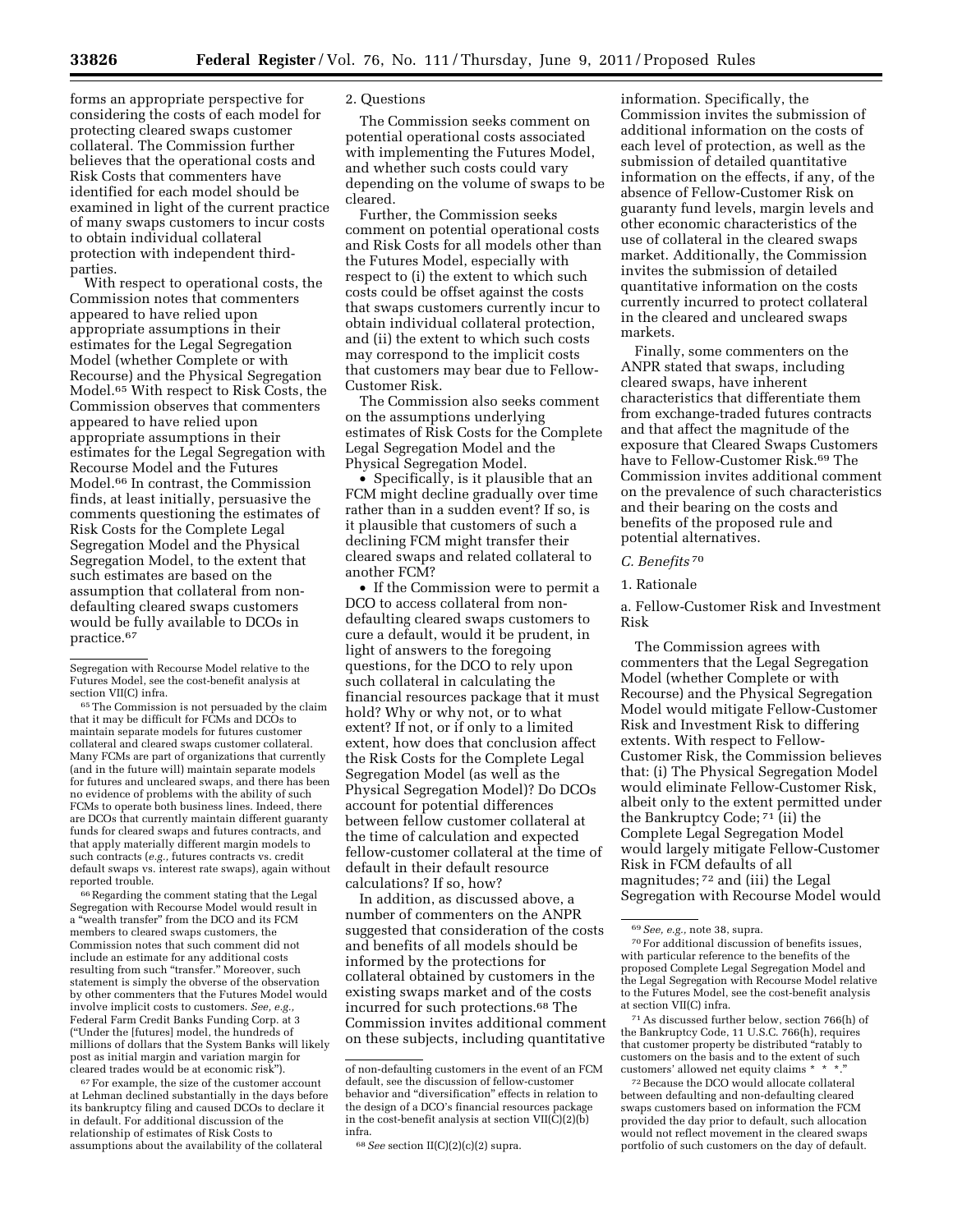largely mitigate Fellow-Customer Risk 73 in all but the most extreme FCM defaults.

The Commission agrees with commenters that the Physical Segregation Model would eliminate Investment Risk because the FCM and DCO would invest the collateral of one cleared swaps customer separately from the collateral of another such customer. Therefore, the FCM or DCO may attribute losses on such investments to one particular customer. The Commission believes that the Legal Segregation Model (whether Complete or with Recourse) and the Futures Model would not mitigate Investment Risk. Such models permit the FCM and DCO to hold the collateral of all cleared swaps customers in one account, and therefore neither the FCM nor the DCO would be able to attribute investments (and losses thereon) to one particular customer.

## b. Portability

The Commission agrees with commenters that the Complete Legal Segregation Model and the Physical Segregation Model would enhance portability of the cleared swaps of nondefaulting customers in the event of an FCM default. The Commission notes that the Legal Segregation with Recourse Model would not likely facilitate portability to the same extent, because the DCO is unlikely to release the collateral of such non-defaulting customers until it has completed the process of liquidating the portfolio of the defaulting FCM and customers. Therefore, even if the DCO or trustee ports the cleared swaps of nondefaulting customers, such customers may need to post additional collateral at the non-defaulting FCM to support such swaps. Such customers may not be able to meet such increased capital demands, especially during a time of resource scarcity.

## c. Systemic Risk

The Commission agrees with comments that the Complete Legal Segregation Model and the Physical Segregation Model would most mitigate systemic risk by enhancing portability of the cleared swaps of non-defaulting customers in the event that an FCM defaults. The Commission notes that certain international regulators also emphasize the importance of portability. For example, the Consultative Report on the Principles for Financial Market Infrastructures (the ''CPSS–IOSCO

Principles'') 74 issued by the Committee on Payment and Settlement Systems (''CPSS'') and the Technical Committee of the International Organization of Securities Commissions (''IOSCO,'' and together ''CPSS–IOSCO'') and the Proposal for a Regulation on OTC Derivatives, Central Counterparties and Trade Repositories by the European Parliament and Council (the "EU Proposal'') 75 highlight the importance of portability of cleared swaps customer contracts and related collateral. As stated in the CPSS–IOSCO Principles, the ''[e]fficient and complete portability of customer positions and collateral is important in both pre-default and postdefault scenarios, but is particularly critical when a participant defaults or is undergoing insolvency proceedings''.76 The EU Proposal explains that segregation and portability are "critical to effectively reduc[ing] counterparty credit risk through the use of [central counterparties], to achiev[ing] a level playing field among European [central counterparties] and to protect the legitimate interests of clients of clearing members''.77

#### d. Induced Changes in Behavior 78

The Commission agrees with commenters that argued that the better the protection that a model affords to the collateral of non-defaulting cleared swaps customers, the more likely customers would leave excess margin at an FCM. In contrast, the Commission does not find persuasive arguments that the Legal Segregation Model (especially Complete) and the Physical Segregation Model would cause changes in behavior, by (i) discouraging cleared swaps customers from creating market discipline by clearing through less risky firms,79 or (ii) discouraging FCMs from maintaining substantial excess net capital to present a more attractive profile to customers.80

With respect to (i), cleared swaps customers generally cannot exert material market discipline because they lack information to accurately assess the risk of their FCMs. For example, certain

77*See* EU Proposal at 10 (Sept. 15, 2010). 78*See* section VII(C)(2) herein for a description of induced changes in behavior for DCOs if the Commission adopts either the Complete Legal Segregation or the Legal Segregation with Recourse Models.

79*See, e.g.,* CME at 4, ISDA Supplemental at 6. 80See, *e.g.,* ISDA Supplemental at 6.

commenters noted that cleared swaps customers cannot obtain information about the risk profile of fellow customers.81 Buy-side commenters reinforced such observation by stating that they would not want fellow customers learning of their own risk profiles.82 Even if FCMs were to disclose general policies regarding the risk profiles of customers that they accept, it is not clear how cleared swaps customers would learn about exceptions to the FCM policies that may be granted. Given the foregoing, the Commission is interested in whether FCM disclosures to cleared swaps customers could be improved. What measures could FCMs take to provide more comprehensive and useful disclosures regarding their proprietary risks and the risk profiles of their customers? For example, one commenter suggested that the Commission could require FCM disclosures to include the following:

• The FCM's total equity, regulatory capital and net worth;

• The dollar value of the FCM's proprietary margin requirements as a percentage of its segregated and secured customer margin requirements;

• What number of the FCM's customers comprise an agreed significant percentage of its customer segregated funds;

• The aggregate notional value of non-hedged, principal OTC transactions into which the FCM has entered;

• The amount, generic source and purpose of any unsecured and uncommitted short-term funding the FCM is using;

• The aggregate amount of financing the FCM provides for customer transactions involving illiquid financial products for which it is difficult to obtain timely and accurate prices;

• The percentage of defaulting assets (debits and deficits) the FCM had during the prior year compared to its year-end segregated and secured customer funds; and

• A summary of the FCM's current risk practices, controls and procedures.83

The Commission requests comment as to whether it would make the FCM disclosure more useful to customers if such disclosure contained one or more of the elements above. Which elements would be most helpful to customers? What would be the cost to FCMs of generating such disclosures? What would be the costs and benefits to

<sup>74</sup>*See* CPSS–IOSCO, CPSS–IOSCO Principles (March 10, 2011), available at *[http://www.bis.org/](http://www.bis.org/publ/cpss94.pdf) [publ/cpss94.pdf.](http://www.bis.org/publ/cpss94.pdf)* 

<sup>75</sup>*See* European Commission, EU Proposal (Sept. 15, 2010), available at *[http://ec.europa.eu/](http://ec.europa.eu/internal_market/financial-markets/docs/derivatives/20100915_proposal_en.pdf) internal*\_*[market/financial-markets/docs/](http://ec.europa.eu/internal_market/financial-markets/docs/derivatives/20100915_proposal_en.pdf) [derivatives/20100915](http://ec.europa.eu/internal_market/financial-markets/docs/derivatives/20100915_proposal_en.pdf)*\_*proposal*\_*en.pdf.* 

<sup>76</sup>*See* CPSS–IOSCO Principles at 69.

<sup>81</sup>*E.g.,* ADM at 3, BlackRock at 5, CIEBA at 2, 4–

<sup>6,</sup> FFCB at 4, FHLB at 1, MFA at 8, Tudor at 2.

<sup>82</sup>*E.g.,* BlackRock at 5, FHLB at 2.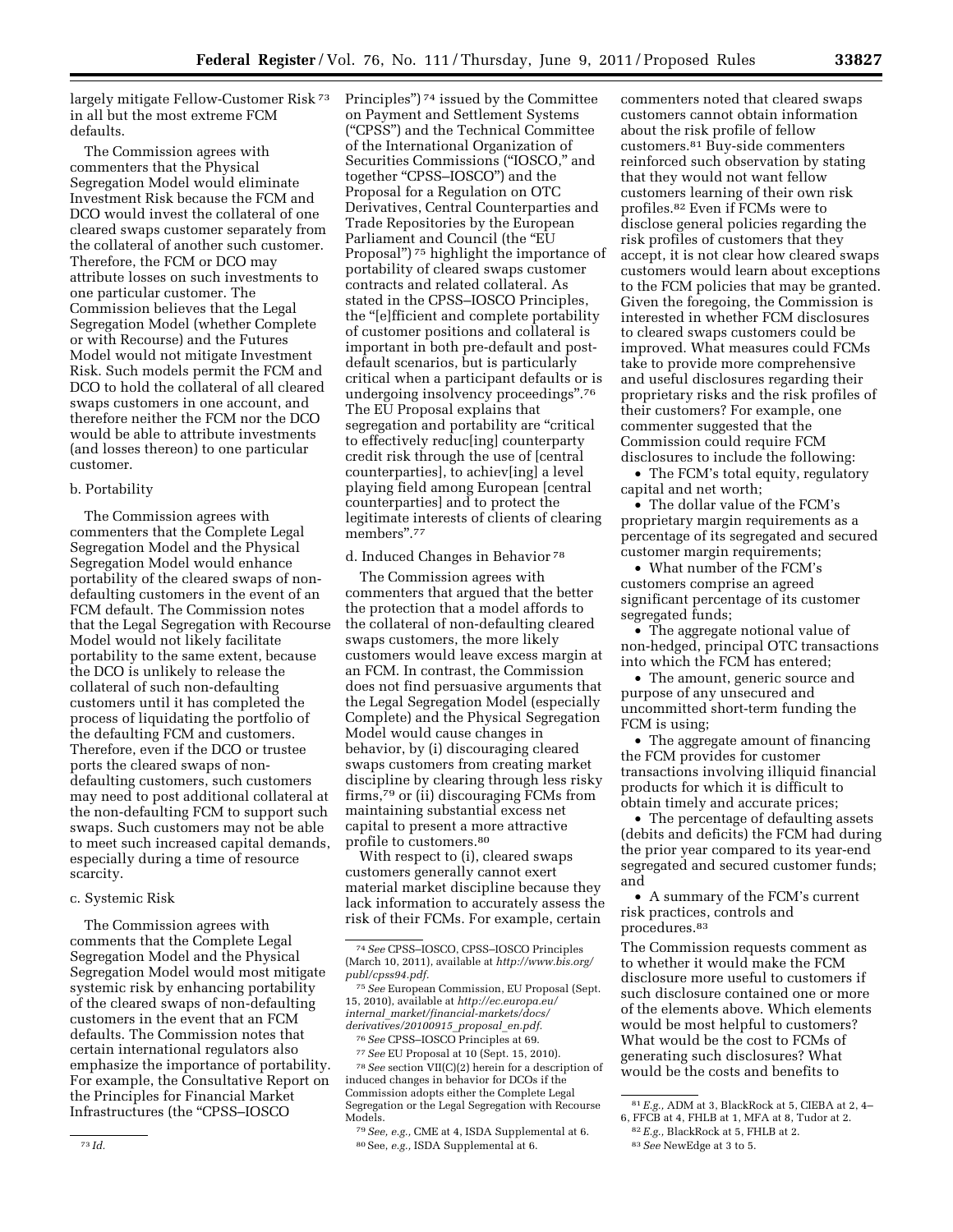customers of receiving and reviewing such disclosures?

With respect to (ii), the Commission notes that FCMs have claimed in recent net capital rulemakings that Commission capital requirements are sufficient.<sup>84</sup> If such capital requirements are sufficient, it would appear that excess net capital is not necessary.85

#### e. Portfolio Margining.86

In response to concerns regarding the impact of models other than the Futures Model on portfolio margining,<sup>87</sup> the Commission believes that such impact would likely be positive. Specifically, a DCO could more easily justify to the Commission that issuing an order under section 4d(f) of the CEA (or approving rules permitting commingling pursuant to proposed regulation  $39.15(b)(2)$ <sup>88</sup> is appropriate if the regulations under such section mitigate Fellow-Customer Risk, since the impact of any different risk from the product being brought into the portfolio would be limited to the customer who chooses to trade that product. This is in contrast to the Futures Model, where the risks that the product being brought into the portfolio affect customers who do not—and would not—trade that product.

#### 2. Questions

The Commission seeks comment on the above analysis of benefits accorded by each model, including whether there are any additional benefits that the Commission should consider. What benefits would be realized by, alternatively, adopting the Futures Model?

## *D. Proposing the Complete Legal Segregation Model: Weighing of Costs and Benefits*

As mentioned above, commenters generally agreed that customers would bear the costs of implementing any model. Therefore, the Commission believes that it is appropriate to give

86*See* section IV(A)(2) herein for a more detailed description of Commission orders under section 4d(f) of the CEA.

87*See* SIFMA at 3–4, Investment Company Institute at 5–6, Futures Industry Association at 6.

88*See* Notice of Proposed Rulemaking on Risk Management Requirements for Derivatives Clearing Organizations, 76 FR 3698 (Jan. 20, 2011).

weight to the preference of customers. The Commission finds it compelling that most (although not all) buy-side commenters to the ANPR favored a model other than the Futures Model. The Commission notes that models other than the Futures Model would provide more individualized protection to cleared swaps customer collateral in accordance with section 4d(f) of the CEA. Any such model may provide substantial benefits in the form of (i) decreased Fellow-Customer Risk (as well as Investment Risk, in certain circumstances), (ii) increased likelihood of portability, (iii) decreased systemic risk, and (iv) positive impact on portfolio margining. The Commission seeks additional comments, in particular from customers, as to whether and why, in light of this NPRM, they favor or oppose adoption of the Futures Model. The Commission anticipates that, to the extent it decides to adopt the Futures Model, the proposed rule text from proposed regulation 22.2 to proposed regulation 22.10 would implement such model. The Commission notes that changes to the language of proposed regulation 22.15 may be necessary. Specifically, proposed regulation 22.15 would need to include an additional section to the effect that a DCO may, if its rules so provide, use the Cleared Swaps Customer Collateral of all Cleared Swaps Customers of a Depositing Futures Commission Merchant that has defaulted on a payment to the DCO with respect to its Cleared Swaps Customer Account.

In choosing between the Legal Segregation Model (whether Complete or with Recourse) and the Physical Segregation Model, the Commission notes that the operational costs for the Physical Segregation Model are substantially higher than the operational costs for the Legal Segregation Model (whether Complete or with Recourse).

With respect to benefits, the Commission believes that the Physical Segregation Model provides only incremental advantages over the Legal Segregation Model (whether Complete or with Recourse) with respect to the mitigation of Fellow-Customer Risk. The Physical Segregation Model, unlike the Legal Segregation Model (whether Complete or with Recourse), does eliminate Investment Risk. However, the Commission notes that (i) it is in the process of further addressing Investment Risk by proposing amendments to regulation 1.25, and (ii) each FCM and DCO already values investments conservatively. Finally, the Commission observes that the Physical Segregation Model generally enhances portability to

the same extent as the Complete Legal Segregation Model, and therefore would have similar effects on systemic risk. The Physical Segregation Model and the Legal Segregation Model (whether Complete or with Recourse) would likely enhance portfolio margining to the same extent.

Consequently, after weighing the potential costs and benefits of the Physical Segregation Model, the Commission has decided that this model does not provide the best balance, in that it provides similar benefits as the Legal Segregation Model (whether Complete or with Recourse), but costs more to implement. Hence, the Commission has determined not to propose the Physical Segregation Model.

In choosing between the Complete Legal Segregation Model and the Legal Segregation with Recourse Model, the Commission notes that commenters have argued that implementing the former would result in significant Risk Costs, whereas implementing the latter would result in no Risk Costs. As mentioned above, the Commission finds, at least initially, persuasive comments that question the assumptions underlying the estimates of Risk Costs for the Complete Legal Segregation Model. Nevertheless, the Commission recognizes that such assumptions form an area of divergence between commenters, and therefore asks for additional comment on the Risk Costs for the Complete Legal Segregation Model. The Commission observes that operational costs for the Complete Legal Segregation Model and the Legal Segregation with Recourse Model are approximately the same.

With respect to benefits, the Commission notes that the Complete Legal Segregation Model would mitigate Fellow-Customer Risk even in extreme FCM defaults, unlike the Legal Segregation with Recourse Model. Further, the Complete Legal Segregation Model would enhance portability (and therefore mitigate systemic risk) to a significantly greater extent than the Legal Segregation with Recourse Model. Finally, the Complete Legal Segregation Model would have an incremental advantage over the Legal Segregation with Recourse Model with respect to impact on portfolio margining.

Consequently, after weighing the potential costs and benefits, the Commission has determined that the Complete Legal Segregation Model provides the best balance, and therefore has determined to propose the Complete Legal Segregation Model. Nevertheless, because the Commission is still evaluating the costs associated with such model, as well as with the Legal

<sup>84</sup>*See, e.g.,* Newedge Letter of June 8, 2009 at 2 (''increasing capital requirements does not necessarily ensure fiscal solvency.''), *id.* at 4 (increasing capital requirements would be anticompetitive). (Attachment B to the Newedge comment to this rulemaking).

<sup>85</sup>*See* section VII(C)(2)(c) infra for additional discussion of induced changes in behavior for DCOs, including effects on monitoring of FCM risk, if the Commission adopts either the Complete Legal Segregation or the Legal Segregation with Recourse Models.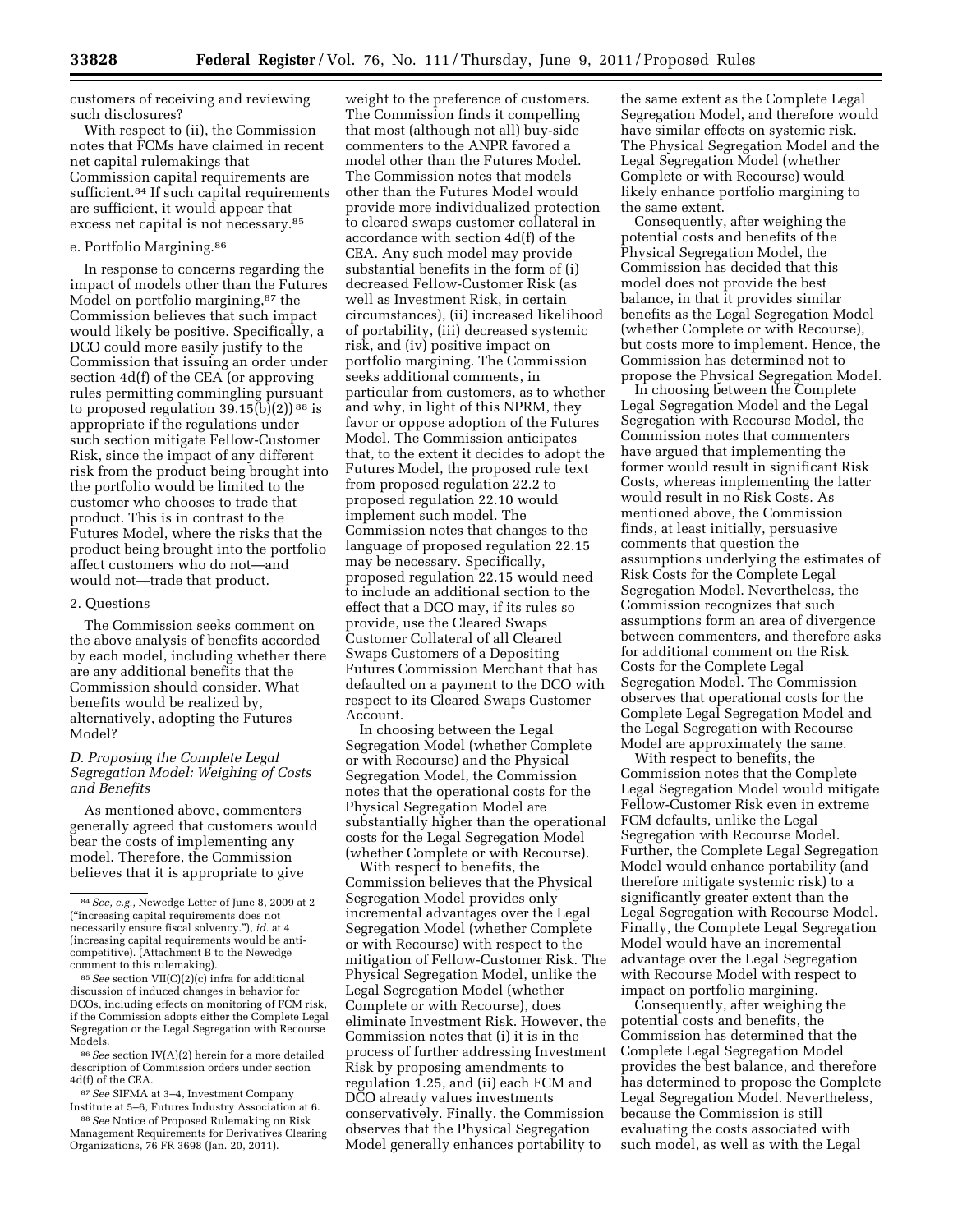Segregation with Recourse Model, the Commission is also considering the Legal Segregation with Recourse Model.<sup>89</sup>

## *E. The Optional Approach*

#### 1. Rationale

As mentioned above, a number of commenters urged the Commission to propose the Optional Approach. The Commission has preliminarily declined to propose the Optional Approach because it may not be compatible with the Bankruptcy Code and regulation part 190 ("Part 190"). Specifically, if customer collateral cannot be transferred, section 766(h) of the Bankruptcy Code 90 requires that such collateral be distributed on a *pro rata*  basis. In implementing this section of the Bankruptcy Code, the Commission has created in Part 190 the "account class'' concept, which enables customer collateral to be separated into different categories for distribution depending on the type of customer (*i.e.,* futures customer, foreign futures customer, and cleared swaps customer) holding a claim. All customers belonging to one ''account class'' would share *pro rata* in the collateral attributed to that ''account class.'' Therefore, all cleared swaps customers would belong to one ''account class,'' and would share *pro rata* in the cleared swaps collateral remaining after their contracts are ported or liquidated. If, under the Optional Approach, certain cleared swaps customers had chosen a model that provided more individual collateral protection while others had not, the former would still share in any shortfalls in cleared swaps customer collateral resulting from the choices of the latter. The Commission notes that the ''account class'' concept, which has been tested and upheld in prior bankruptcy proceedings, has never permitted customers transacting in the same type of contracts, with two different segregation requirements, to be deemed participants in separate "account classes." 91

89*See* generally section IV(O) below.

91The Commission created the ''account class'' concept in adopting original part 190. *See* 46 FR 57535 (Nov. 24, 1981). The Commission noted that ''the accounts held by a commodity broker would be divided into four types or classes: Futures accounts, foreign futures accounts, leverage accounts and commodity options accounts, which correspond to the four estates a commodity broker may have based upon the different types of transactions it handles for customers.'' *Id.* at 57536. These classes corresponded to different definitions of "customer" found in section 761(9) of the Bankruptcy Code: With respect to a ''futures commission merchant,'' a ''foreign futures commission merchant,'' a ''leverage transaction merchant,'' and a ''commodity options dealer.'' *See*  11 U.S.C. 761(9).

Moreover, as a number of commenters have noted, optional models may cause legal, regulatory, operational and other complexities.92

#### 2. Questions

It may be possible for the Commission to resolve the incompatibility between (i) the Optional Approach and (ii) the Bankruptcy Code and Part 190, by permitting DCOs to require that FCMs establish separate legal entities, each of which is limited to clearing at DCOs that use only one of (A) the Complete Legal Segregation Model or (B) the Legal Segregation with Recourse Model. The Commission notes, however, that this approach might cause concerns with respect to open access and competition. The Commission seeks comment on the practicability of this approach.

• What costs (including implementation, operational, and capital) would such DCOs and FCMs incur?

• Would FCMs be willing to establish such separate legal entities? What systemic risk impacts might there be, if any?

• Would such an approach create benefits or burdens in other contexts?

• What would be the effect of this approach on competition and on opening FCM access to clearing organizations?

In addition, the Commission seeks comment on whether the Optional Approach should be expanded to add the Futures Model as an option. If so, what would be the impact on (1) costs, (2) the protection of Cleared Swaps Customer Collateral, and (3) the

In the release adopting part 190, the Commission added another "account class," delivery accounts, for property related to the making or taking of physical delivery by a customer. Delivery accounts are not mentioned in section 761(9) of the Bankruptcy Code, but are, again, related to a ''different kind of customer.'' *See* 48 FR 8716, 8731 (Mar. 1, 1983). Similarly, in April of 2010, the Commission added another ''account class,'' for cleared OTC transactions. Once again, this represented a "separate estate" for a "different kind of customer.'' *See* 75 FR 17297 (Apr. 6, 2010). Separating cleared swaps customers by the type of model the DCO adopts does not fit this tested rubric: The customers are all of the same "kind," namely, all cleared swaps customers.

92*See, e.g.,* ICE at 12, Investment Company Institute at 6, LCH at 7.

existence of effective choice by customers?

The Commission also seeks comment on whether to implement a model that permits DCOs to offer the Physical Segregation Model for cleared swaps customer collateral for some set of customers of their FCM members, with the remaining cleared swaps customer collateral staying in an omnibus account under the Futures Model. (Under this model, the customers in question would hold claims with respect to the collateral placed in physical segregation directly against the DCO rather than against the FCM through which the customers clear.) 93

• How would such a model work in the ordinary course of business (*i.e.,*  pre-FCM member default)? For example, how would an FCM and a DCO structure their respective cash flows to accommodate such model? To the extent that an FCM or DCO may structure their cash flows in different ways, what are the issues, costs, or risks of each way?

• What changes to proposed Part 22 and Part 190 should the Commission make to accommodate this model?

• Who (*e.g.,* the cleared swaps customer, FCM member, and DCO) would have what rights in cleared swaps customer collateral at every stage of clearing (including with respect to initial margin and variation payments and collections)?

• In the event of an FCM bankruptcy, would such cleared swaps customer collateral constitute ''customer property'' subject to ratable distribution pursuant to section 766(h) of the Bankruptcy Code?

 $\circ$  To what extent would the answer to this question depend on the manner in which the FCM and the DCO structured their respective cash flows in the ordinary course of business?

 $\circ$  To the extent cleared swaps customer collateral is removed from ''customer property'':

 $\blacksquare$  What vulnerabilities might that raise for the protection of such collateral in an FCM or a DCO bankruptcy? For example, is there a risk that, in some circumstances, such property might be deemed to be part of a bankrupt FCM's or DCO's bankruptcy estate subject to the claims of creditors other than the relevant swaps customers?

■ What changes would need to be made to self-regulatory organization audit programs to ensure protection of

<sup>90</sup> 11 U.S.C. 761(h).

In making that proposal, the Commission cited to text in the House Report for the 1978 Bankruptcy Code concerning those definitions, which noted that:

It is anticipated that a debtor with multifaceted characteristics will have separate estates for each different kind of customer. Thus, a debtor that is a leverage transaction merchant and a commodity options dealer would have separate estates for the leverage transaction customers and for the options customers, and a general estate for other creditors. *See* H.R. Rep. 95–595 at 355, 1978 U.S.C.C.A.N. 5963, 6346.

<sup>93</sup>*See* comment from Jerrold Salzman, available at *[http://comments.cftc.gov/PublicComments/](http://comments.cftc.gov/PublicComments/ViewComment.aspx?id=42253&SearchText=) [ViewComment.aspx?id=42253&SearchText](http://comments.cftc.gov/PublicComments/ViewComment.aspx?id=42253&SearchText=)*= (discussing the legal segregation of certain customer accounts as a way to minimize fellow customer risk).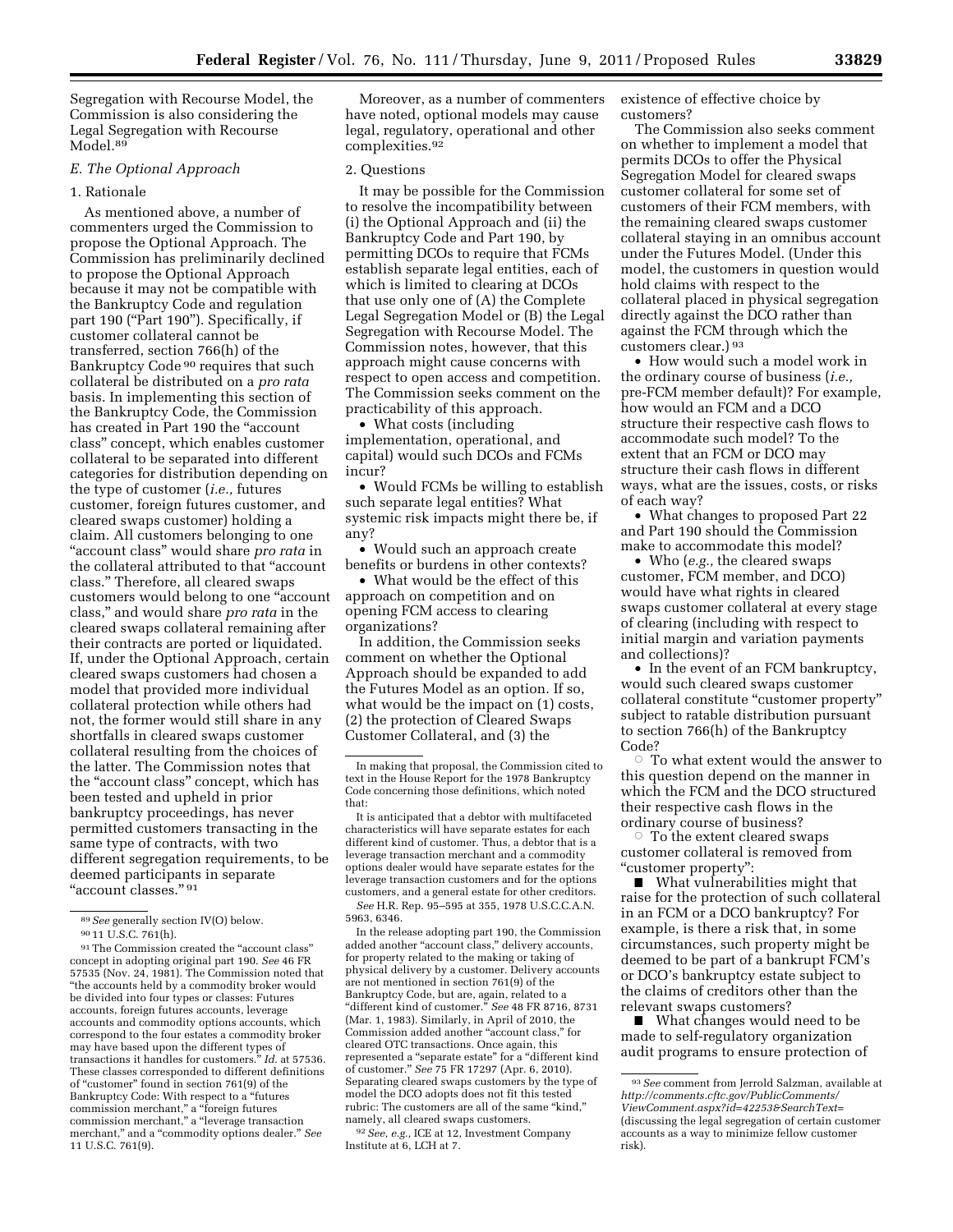• Should such a model be an option elected by cleared swaps customers, or mandatory for defined ''high-risk'' customers?

 $\circ$  By whom would the definition of "high-risk" be set?

 $\breve{\circ}$  What criteria should be included in the definition of ''high risk''?

Æ Would the definition of ''high risk'' vary by asset class?

• To the extent the model is optional by a cleared swaps customer, to what extent might there be a tendency for cleared swaps customers posing greater risk to remain in the omnibus pool? What policy concerns, if any, might be raised by the inclusion of a larger concentration of cleared swaps customers posing greater risk in the omnibus pool?

Please provide a detailed quantitative analysis of the costs and benefits of this model relative to other models that are being considered in this NPRM, and relative to the existing uncleared swaps market. Please specify how each cost and benefit would be ultimately allocated to, or borne by, cleared swaps customers, FCMs and DCOs. Specifically, how would this type of model affect operational costs and Risk Costs?

# *F. Structure of These Proposed Regulations*

Proposed regulation part 22 (''Part 22'') establishes the basic architecture for protecting cleared swaps customer collateral through the promulgation of definitions and procedures for the segregation of cleared swaps pertaining to customers, as well as associated collateral. The Commission intends for proposed Part 22 to incorporate legal segregation, and to parallel, for the most part, the substance of corresponding provisions in part 1 to Title 17 (the ''Part 1 Provisions''), in updated and clarified form, with respect to issues such as requirements for treatment of customer funds on a day-to-day basis, required amounts of collateral in customer accounts, and required qualifications for permitted depositories. While most of the proposed regulations in Part 22 will remain the same for the Complete Legal Segregation Model and the Legal Segregation with Recourse Model, proposed regulation 22.15 sets forth alternatives to take into account the fact that, under the Legal Segregation with Recourse Model, following an event of default a DCO would be able to access the collateral of non-defaulting cleared swaps customers after the DCO applied (i) its own capital to cure the default

and (ii) the guaranty fund contributions of its non-defaulting FCM members.

The infrastructure supporting legal segregation is established in proposed regulations 22.11–22.16, including (i) the requirement that an FCM transmit to its DCO daily information regarding customers and their swaps, (ii) tools that the DCO may use to manage the risk it incurs with respect to individual customers, (iii) steps the FCM is required to take if it fails to meet a cleared swaps customer margin call in full, and (iv) an explicit requirement that cleared swaps customer collateral be treated on an individual basis. The Commission requests comment on whether Part 22 differs in substance from the Part 1 Provisions, other than in the specific instances described in this NPRM.

In addition, proposed revisions to Part 190 of the Commission's regulations generally implement changes wrought by the Dodd-Frank Act, including the inclusion of swaps cleared with a DCO as customer contracts for all commodity brokers, the inclusion of swaps execution facilities as a category of trading venue, and additional conforming changes to time periods. Additional proposed changes have been made to conform Part 190 to current market practices (*e.g.,* providing for auctions of swaps portfolios in the event of a commodity broker insolvency).

# **IV. Section by Section Analysis: Segregation of Cleared Swaps for Customers**

## *A. Proposed Regulation 22.1: Definitions*

Proposed regulation 22.1 establishes definitions for, *inter alia,* the following terms: "cleared swap," "cleared swaps customer,'' ''cleared swaps customer account," "cleared swaps customer collateral," "cleared swaps proprietary account," "clearing member," 94 ''collecting futures commission merchant," "commingle," "customer," ''depositing futures commission merchant," "permitted depository," 95 and ''segregate.''

<sup>95</sup>The Commission is proposing to define 'permitted depository" as a depository that meets the following conditions:

(a) The depository must (subject to proposed regulation 22.9) be one of the following types of entities:

(1) A bank located in the United States;

(2) a trust company located in the United States; (3) a Collecting Futures Commission Merchant registered with the Commission (but only with

1. ''Segregate'' and ''Commingle''

The Commission has never defined the terms ''segregate'' and ''commingle,'' although the Part 1 Provisions make extensive use of these terms. Regulation 22.1 proposes definitions for these terms that are intended to codify the common meaning of such terms under the Part 1 Provisions. Pursuant to the proposal, to "segregate" two or more items means to keep them in separate accounts and to avoid combining them in the same transfer between accounts. In contrast, to "commingle" two or more items means to hold them in the same account, or to combine such items in a transfer between accounts. For purposes of these definitions, to keep items in separate accounts means: (i) To hold tangible items 96 physically separate within one's own organization; (ii) to deposit tangible or intangible items 97 with a Permitted Depository (as discussed further below) in separate accounts; and (iii) to reflect tangible or intangible items in separate entries in books and records. To hold items in the same account means exactly the opposite—namely, (i) to hold tangible items physically together within one's own organization; (ii) to deposit tangible or intangible items with a Permitted Depository in the same account; and (iii) to reflect tangible or intangible items in the same entries in books and records.

2. "Cleared Swap"

The term "Cleared Swap" has no analog in the Part 1 Provisions. Regulation 22.1 proposes a definition that incorporates section 1a(7) of the CEA,98 as added by section 721 of the Dodd-Frank Act. This definition then excludes, for purposes of Part 22 only, cleared swaps (and related collateral) that, pursuant to Commission order under section 4d(a) of the CEA,99 are

(b) the FCM or the DCO must hold a written acknowledgment letter from the depository as required by proposed regulation 22.5. *See* also the discussion under section IV(D).

96Tangible items may include, *e.g.,* gold ingots or warehouse receipts, as discussed further below.

97 Intangible items may include, *e.g.,* wire transfers or dematerialized securities, as discussed further below.

98 7 U.S.C. 1a(7). The Commission is working on regulations, along with the Securities and Exchange Commission, that would further define certain key terms of the Dodd-Frank Act, including "swaps. *See Definitions Contained in Title VII of Dodd-Frank Wall Street Reform and Consumer Protection Act,* 75 FR 51429 (Aug. 20, 2010). Such regulations, when finalized, would automatically be incorporated in the definition of ''cleared swap'' cited herein.

99 7 U.S.C. 6d(a).

<sup>94</sup>Under the Commission's proposal, the term "clearing member" means "any person that has clearing privileges such that it can process, clear and settle trades through a derivatives clearing organization on behalf of itself or others. The derivatives clearing organization need not be organized as a membership organization.''

respect to a Depositing Futures Commission Merchant providing Cleared Swaps Customer Collateral); or

<sup>(4)</sup> a derivatives clearing organization registered with the Commission; and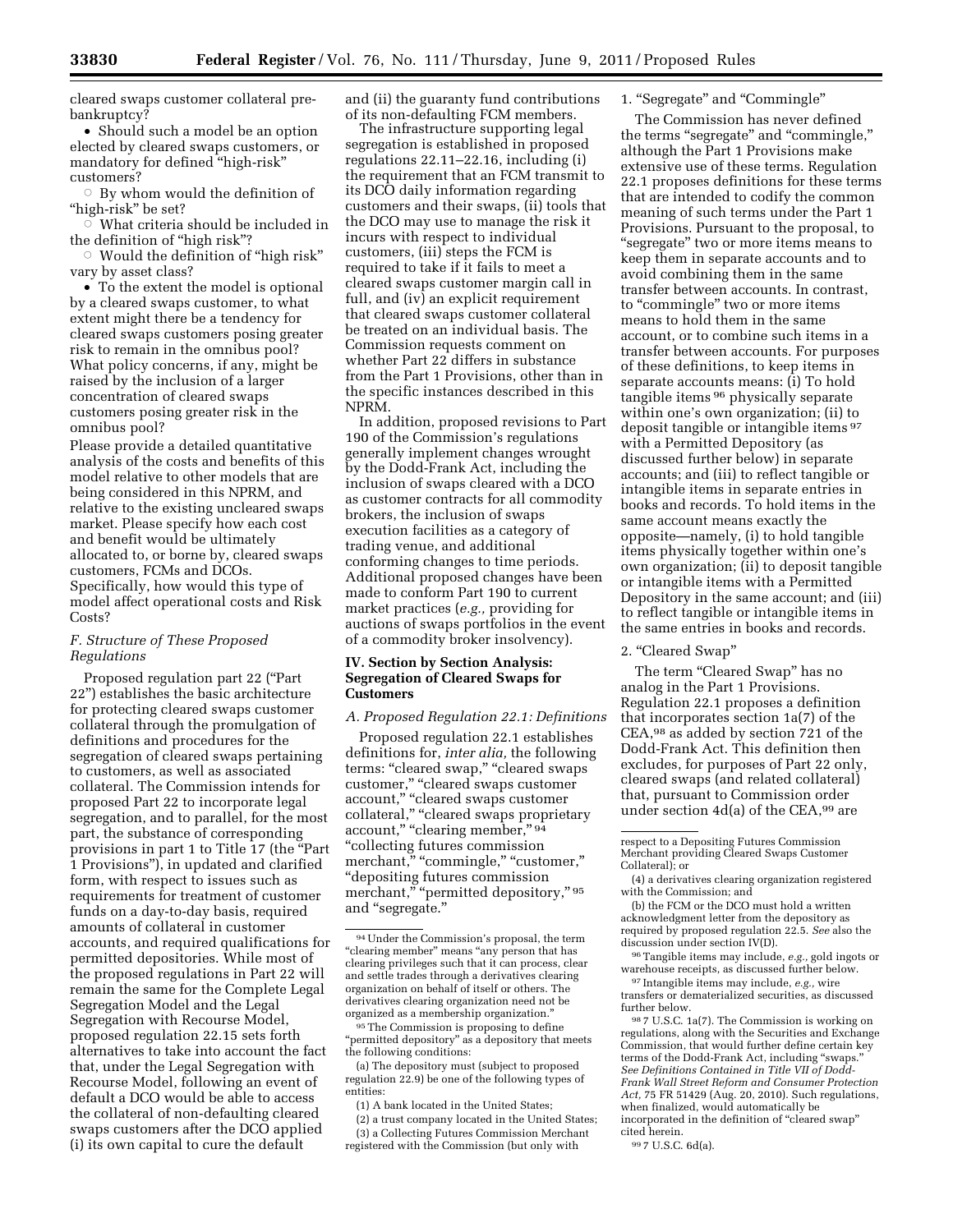commingled with futures contracts (and related collateral) in an account established for the futures contracts. The definition conversely includes, for purposes of Part 22 only, futures contracts or foreign futures contracts (and, in each case, related collateral) that, pursuant to Commission order under section 4d(f) of the CEA,100 are commingled with cleared swaps (and related collateral) in an account established for the cleared swaps. The rationale for such exclusion and inclusion is that, under Commission precedent,101 once cleared swaps (and related collateral) are commingled with futures contracts (and related collateral) in a futures account, the Part 1 Provisions and the Bankruptcy Rules would apply to the cleared swaps (and related collateral) as if such swaps constituted futures contracts (and related collateral). Similarly, once futures contracts or foreign futures contracts (and, in each case, related collateral) are commingled with cleared swaps (and related collateral) in a cleared swaps account, the proposed definition of "Cleared Swap" would apply Part 22 and the Bankruptcy Rules to the former contracts as if they constituted cleared swaps (and related collateral). Therefore, the proposed definition of "Cleared Swap," with such exclusion and inclusion, simply extends Commission precedent.

# 3. ''Cleared Swaps Customer'' and ''Customer''

Regulation 22.1 proposes a definition of ''Cleared Swaps Customer'' that has two elements. First, an entity holding a Cleared Swaps Proprietary Account (as discussed further below) is not a ''Cleared Swaps Customer'' with respect to the Cleared Swaps (and related collateral) in that account. Such

exclusion is consistent with regulation 1.3,<sup>102</sup> which defines "customer" and "commodity customer" for futures contracts. Second, an entity is only a ''Cleared Swaps Customer'' with respect to its Cleared Swaps (and related collateral). Additionally, the same entity may be a "customer" or "commodity" customer'' (as regulation 1.3 defines such terms) with respect to its futures contracts, and a ''foreign futures or foreign options customer'' (as regulation  $30.1(c)$  <sup>103</sup> defines such term) with respect to its foreign futures contracts.104 Because certain provisions of Part 22 distinguish the status of such entity (i) as a "Cleared Swaps Customer" and (ii) as a "customer" or "commodity customer'' or ''foreign futures or options customer,'' regulation 22.1 proposes a definition for "Customer" that includes any customer of an FCM other than a ''Cleared Swaps Customer.''

#### 4. ''Cleared Swaps Customer Collateral''

Regulation 22.1 proposes to define ''Cleared Swaps Customer Collateral'' to include money, securities, or other property that an FCM or a DCO receives, from, for, or on behalf of a Cleared Swaps Customer, which (i) is intended to or does margin, guarantee, or secure a Cleared Swap,105 or (ii) if the Cleared Swap is in the form or nature of an option, constitutes the settlement value of such option. Additionally, regulation 22.1 proposes to define ''Cleared Swaps Customer Collateral'' to include "accruals," which are the money, securities, or other property that an FCM or DCO receives, either directly or indirectly, as incident to or resulting from a Cleared Swap that the FCM intermediates for a Cleared Swaps Customer.106

104The contracts (and related collateral) of such entity would be subject to three different segregation regimes. Specifically, the entity would be entitled to the protections of (i) the Corresponding Provisions with respect to its futures contracts (and related collateral), (ii) regulation 30.7 with respect to its foreign futures contracts (and related collateral), and (iii) Part 22 with respect to its Cleared Swaps (and related collateral).

105Proposed regulation 22.1 provides that ''Cleared Swaps Customer Collateral'' includes collateral that an FCM or a DCO receives from, for, or on behalf of a Cleared Swaps Customer that either (i) is actually margining, guaranteeing, or securing a Cleared Swap or (ii) is intended to margin, guarantee, or secure a Cleared Swap. This provision is a clarification of "customer funds" as defined in regulation 1.3, which includes ''all money, securities, and property received by a futures commission merchant or by a clearing organization from, for, or on behalf of, customers or option customers \* \* \* to margin, guarantee, or secure futures contracts.''

106The Commission does not intend to include in Part 22 a parallel to regulation 1.21, given that (i) regulation 22.1 proposes to broadly include

In general, the proposed definition parallels regulation 1.3,107 which defines "customer funds" for futures contracts. However, the proposed definition differs from regulation 1.3 in three instances.108 First, the proposed definition explicitly includes a Cleared Swap in the form or nature of an option as ''Cleared Swaps Customer Collateral.'' The Commission believes that such change appropriately clarifies that a Cleared Swap functioning as an option, but not labeled as one, falls within the scope of the proposed definition. Second, the proposed definition does not explicitly include option premiums as ''Cleared Swaps Customer Collateral.'' The Commission believes that such amounts are already incorporated in the settlement value of the option, and that listing such amounts separately may cause unnecessary confusion. Third, the proposed definition explicitly includes in ''accruals'' the money, securities, or other property that a DCO may receive relating to the Cleared Swap that an FCM intermediates for a Cleared Swap Customer. The Commission believes that such inclusion is appropriate since proposed regulation 22.3 permits a DCO to invest the ''Cleared Swaps Customer Collateral'' that it receives from the FCM in accordance with regulation 1.25.109 Therefore, any increases in value

Regulation 1.21 states: ''All money received directly or indirectly by, and all money and equities accruing to, a futures commission merchant from any clearing organization or from any clearing member or from any member of a contract market incident to or resulting from any trade, contract or commodity option made by or through such futures commission merchant on behalf of any commodity or option customer shall be considered as accruing to such commodity or option customer within the meaning of the Act and these regulations. Such money and equities shall be treated and dealt with as belonging to such commodity or option customer in accordance with the provisions of the Act and these regulations. Money and equities accruing in connection with commodity or option customers' open trades, contracts, or commodity options need not be separately credited to individual accounts but may be treated and dealt with as belonging undivided to all commodity or option customers having open trades, contracts, or commodity option positions which if closed would result in a credit to such commodity or option customers.'' 17 CFR 1.21.

The Commission requests comment on whether it should include in Part 22 a parallel to regulation 1.21.

108 In addition to these three instances, the proposed definition does not incorporate certain parallels to regulation 1.3 (exclusion from ''customer funds'' of collateral to secure security futures products in a securities account) because such parallels are not applicable to the context of Cleared Swaps (and related collateral). 109 17 CFR 1.25.

 $1007$  U.S.C. 6d(f).

<sup>101</sup>For example, current regulation 190.01(a) states: "\* \* \* if positions in commodity contracts that would otherwise belong to one account class (and the money, securities, and/or other property margining, guaranteeing, or securing such positions), are, pursuant to a Commission order, commingled with positions in commodity contracts of the futures account class (and the money, securities, and/or other property margining, guaranteeing, or securing such positions), then the former positions (and the relevant money, securities, and/or other property) shall be treated, for purposes of this part, as being held in an account of the futures account class.'' 17 CFR 190.01(a). In the notice proposing current regulation 190.01(a), 74 FR 40794 (Aug. 13, 2009), the Commission stated that the regulation codified two previous interpretative statements: (i) The Interpretative Statement Regarding Funds Related to Cleared-Only Contracts Determined To Be Included in a Customer's Net Equity, 73 FR 65514 (Nov. 4, 2008); and (ii) the Interpretative Statement Regarding Funds Determined to be Held in the Futures Account Type of Customer Account Class, 69 FR 69510 (Nov. 30, 2004).

<sup>102</sup> 17 CFR 1.3.

<sup>103</sup> 17 CFR 30.1(c).

<sup>&#</sup>x27;'accruals'' in the definition of ''Cleared Swaps Customer Collateral" and (ii) regulation  $22.\overline{2}(c)$ proposes to permit an FCM to commingle the ''Cleared Swaps Customer Collateral'' of multiple ''Cleared Swaps Customers.''

<sup>107</sup> 17 CFR 1.3.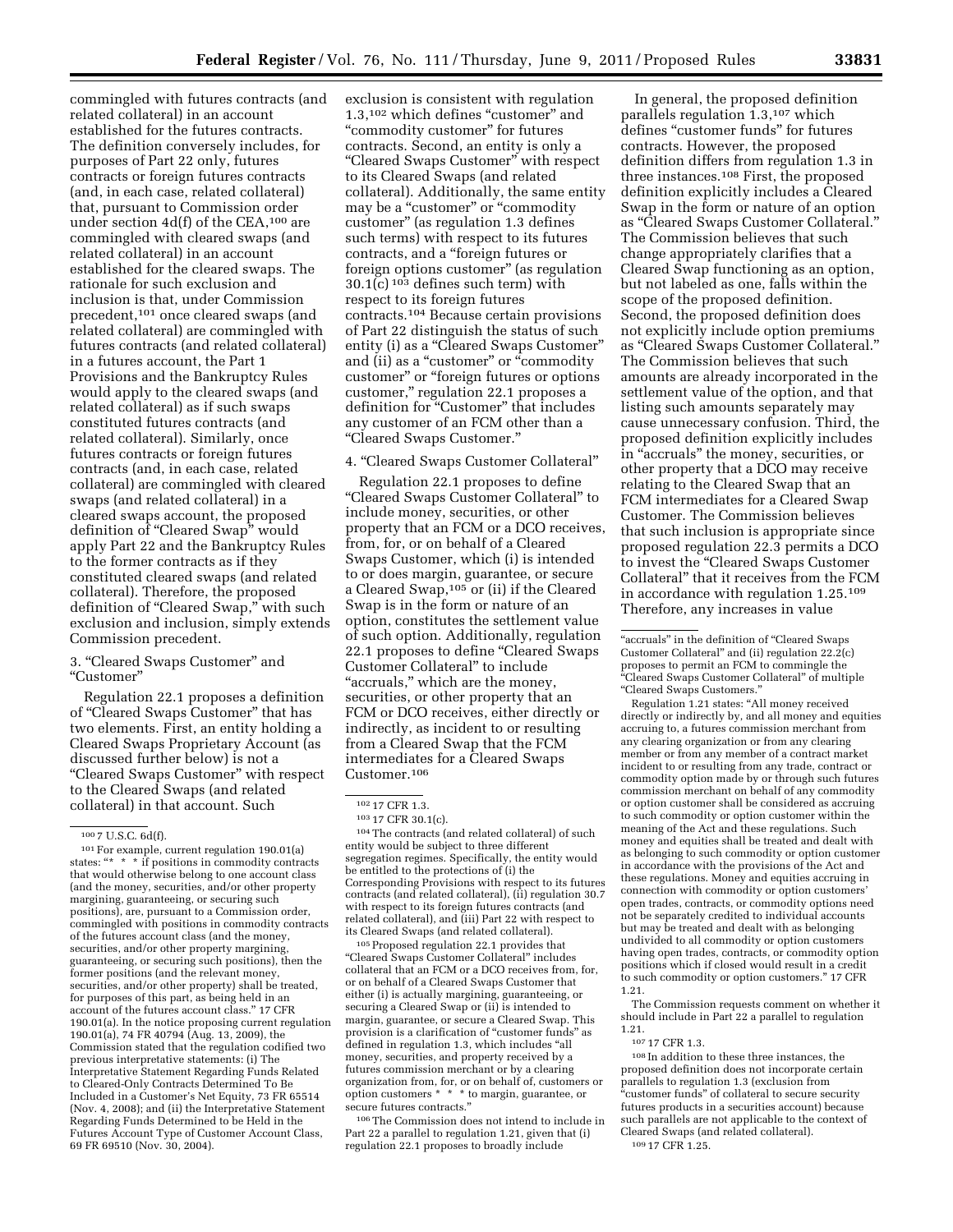resulting from the investment would properly belong to the Cleared Swaps Customer, and would constitute another form of ''Cleared Swaps Customer Collateral.''

5. ''Cleared Swaps Customer Account'' and ''Cleared Swaps Proprietary Account''

Regulation 22.1 proposes to define ''Cleared Swaps Customer Account'' as (i) an account that an FCM maintains at a Permitted Depository (as such term is discussed below) for the Cleared Swaps (and related collateral) of its Cleared Swaps Customers, or (ii) an account that a DCO maintains at a Permitted Depository, for collateral related to Cleared Swaps that the FCM members intermediate for their Cleared Swaps Customers. The proposed definition does not include any physical locations in which an FCM or a DCO may itself hold tangible Cleared Swaps Customer Collateral. As described below, regulations 22.2 and 22.3 propose to define such physical locations as the ''FCM Physical Location'' and the ''DCO Physical Location," respectively. The proposed definition is consistent with regulation 1.3,110 which defines ''futures account.'' However, the proposed definition provides greater specificity than regulation 1.3 regarding (i) the entities maintaining the "Cleared Swaps Customer Account'' (*i.e.,* the FCM or DCO) and (ii) the Permitted Depositories for a ''Cleared Swaps Customer Account.''

Regulation 22.1 proposes a definition for ''Cleared Swaps Proprietary Account'' that is substantially similar to regulation 1.3, which defines ''Proprietary Account'' for futures contracts.111 The proposed definition contains a proviso, in paragraph (b)(8), that states ''an account owned by any shareholder or member of a cooperative association of producers, within the meaning of section 6a of the Act, which association is registered as an FCM and carries such account on its records, shall be deemed to be a Cleared Swaps Customer Account and not a Cleared Swaps Proprietary Account of such association, unless the shareholder or member is an officer, director, or manager of the association.'' This proviso parallels paragraph viii in the definition of ''Proprietary Account'' in regulation 1.3. The Commission requests comment on whether this proviso remains relevant, and, in particular, with respect to Cleared Swaps.

6. ''Collecting Futures Commission Merchant'' and ''Depositing Futures Commission Merchant''

The terms "Collecting Futures" Commission Merchant'' and ''Depositing Futures Commission Merchant'' have no analogs in the Part 1 Provisions. Regulation 22.1 proposes to define a ''Collecting Futures Commission Merchant" as one that carries Cleared Swaps on behalf of another FCM and the Cleared Swaps Customers of that other FCM and, as part of doing so, collects Cleared Swaps Customer Collateral. In contrast, regulation 22.1 proposes to define a ''Depositing Futures Commission Merchant'' as one that carries Cleared Swaps on behalf of its Cleared Swaps Customers through a Collecting Futures Commission Merchant, and, as part of doing so, deposits Cleared Swaps Customer Collateral with such Collecting Futures Commission Merchant. Regulation 22.7, as described below, proposes to employ the terms "Collecting Futures" Commission Merchant'' and ''Depositing Futures Commission Merchant'' to delineate the circumstances in which one FCM may serve as a Permitted Depository to another.

*B. Proposed Regulation 22.2—Futures Commission Merchants: Treatment of Cleared Swaps Customer Collateral* 

Regulation 22.2 proposes requirements for an FCM's treatment of Cleared Swaps Customer Collateral, as well as the associated Cleared Swaps.

#### 1. In General

Regulation 22.2(a) proposes to require an FCM to treat and deal with the Cleared Swaps of Cleared Swaps Customers, as well as associated Cleared Swaps Customer Collateral, as belonging to the Cleared Swaps Customers. In other words, the FCM may not use Cleared Swaps Customer Collateral to cover or support (i) its own obligations or (ii) the obligations of Customers (*e.g.,*  entities transacting in futures or equities contracts). Such proposal parallels regulations 1.20(a) and 1.26(a), which apply to "customer funds," and obligations purchased with customer funds, for futures contracts.112

#### 2. Location of Collateral

Regulation 22.2(b) proposes to require that an FCM segregate all Cleared Swaps

Customer Collateral that it receives. Such proposal parallels regulations 1.20(a) and  $1.26(a)$ .<sup>113</sup> Additionally, regulation 22.2(b) proposes to require that an FCM adopt one of two methods to hold segregated Cleared Swaps Customer Collateral, which parallel either implicit assumptions or explicit provisions of regulation 1.20(a).

#### a. The First Method

Paralleling an implicit assumption of regulations 1.20(a) and 1.26(a), the first method permits the FCM to hold Cleared Swaps Customer Collateral itself.114 Continuing such parallel, the first method limits the FCM to holding tangible collateral (*e.g.,* gold ingots or warehouse receipts) because no FCM currently serves as a depository registered with domestic or foreign banking regulators, and because of uncertainty regarding the effectiveness of such segregation if an FCM that was so registered held intangible collateral in its own accounts. Finally, the first method requires the FCM, in holding such Cleared Swaps Customer Collateral, to:

• Physically separate the collateral from FCM property (*e.g.,* in a box or vault);

• Clearly identify each physical location (an "FCM Physical Location") in which it holds such collateral as a ''Location of Cleared Swaps Customer Collateral'' (*e.g.,* by affixing a label or sign to the box or vault);

• Ensure that the FCM Physical Location provides appropriate protection for such collateral (*e.g.,* by confirming that the box or vault has locks and is fire resistant); and

• Record in its books and records the amount of such collateral separately from FCM funds (*i.e.,* to reflect the reality of physical separation in books and records).

114Regulation 1.20(a) does not require that an FCM hold "customer funds" in a depository. Rather, it applies certain requirements to the holding of ''customer funds *when* deposited with any bank, trust company, clearing organization or another futures commission merchant \* \* \*'' (emphasis added). In the absence of a requirement to use a depository, regulation 1.20(a) must implicitly permit the FCM to hold "customer funds" itself. Id. Regulation 1.26(a) contains similar language regarding the use of a depository. *Id.* 

<sup>110</sup> 17 CFR 1.3.

<sup>111</sup> *Id.* 

<sup>112</sup>Regulation 1.20(a) states: ''Under no circumstances shall any portion of customer funds be obligated to a clearing organization, any member of a contract market, a futures commission merchant, or any depository except to purchase, margin, guarantee, secure, transfer, adjust or settle trades, contracts or commodity option transactions of commodity or option customers.'' 17 CFR 1.20(a).

 $^{\rm 113}\!$  Regulation 1.20(a) states: "All customer funds shall be separately accounted for and segregated as belonging to commodity or option customers.'' *Id.* 

Regulation 1.26(a) states: ''Each futures commission merchant who invests customer funds in instruments described in Sec. 1.25 shall separately account for such instruments and segregate such instruments as belonging to such commodity or option customers.'' 17 CFR 1.26.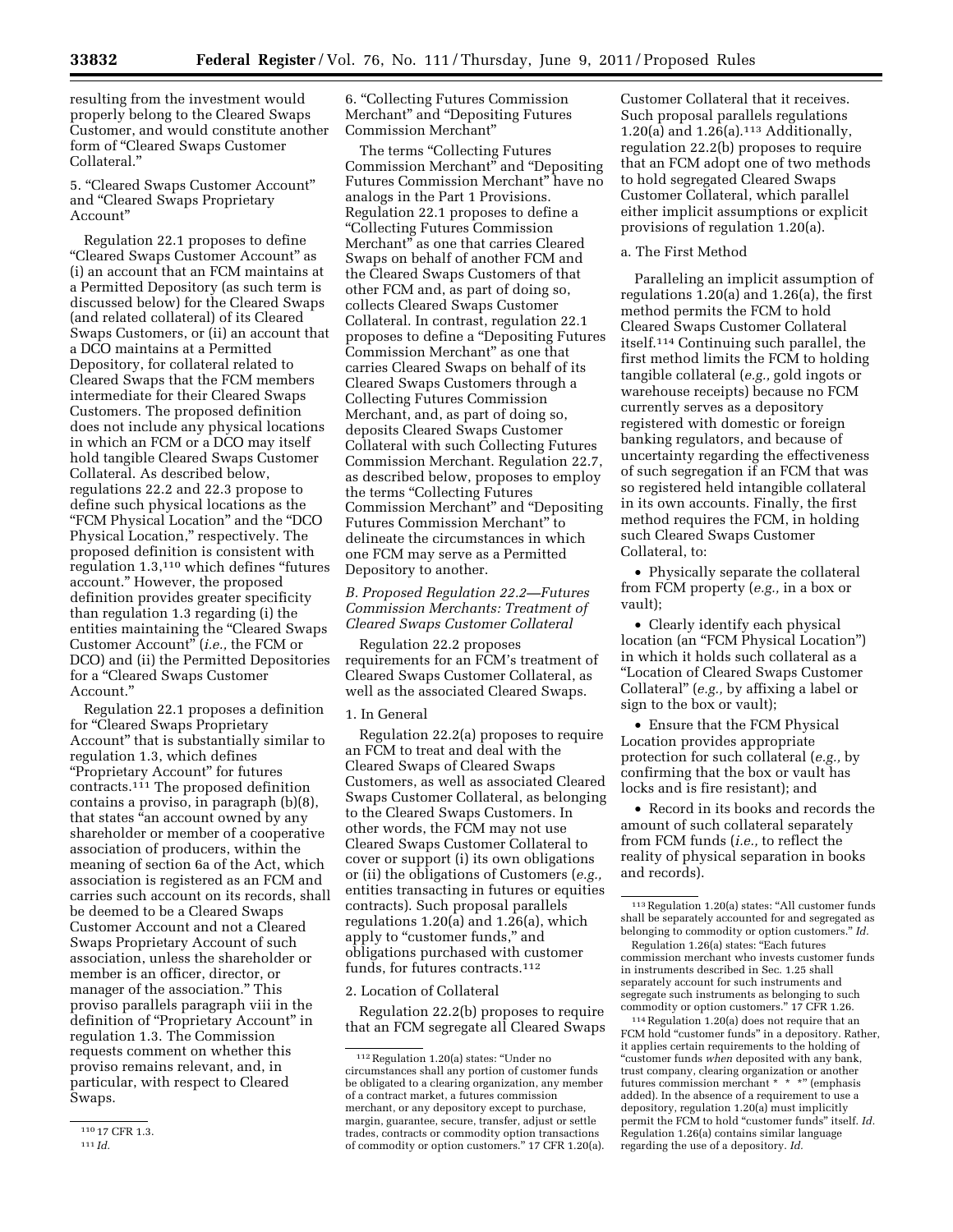## b. The Second Method

Paralleling an explicit provision of regulations  $1.20(a)$  and  $1.26(a)$ ,  $115$  the second method permits the FCM to hold Cleared Swaps Customer Collateral outside of itself, *i.e.,* at a depository.116 Continuing that parallel, the second method limits the FCM to certain Permitted Depositories (as further discussed below), and requires that the FCM deposit such collateral in a Cleared Swaps Customer Account.

## 3. Commingling

Regulation 22.2(c) proposes to permit an FCM to commingle the Cleared Swaps Customer Collateral of multiple Cleared Swaps Customers, while prohibiting the FCM from commingling Cleared Swaps Customer Collateral with:

• FCM property, except as permitted under proposed regulation 22.2(e) (as discussed below); or

• ''Customer funds'' for futures contracts (as regulation 1.3 defines such term) or the ''foreign futures or foreign options secured amount'' (as regulation 1.3 defines such term), except as permitted by a Commission rule, regulation or order (or a derivatives clearing organization rule approved pursuant to regulation  $39.15(b)(2)$ . 117

116 If an FCM chooses to accept intangible Cleared Swaps Customer Collateral, then the proposal effectively requires the FCM to maintain such collateral outside of itself. If the FCM accepts tangible Cleared Swaps Customer Collateral (*e.g.,* a gold ingot) and transfers such collateral to a depository (*e.g.,* a DCO), the FCM will be considered to be depositing such collateral rather than maintaining the collateral itself.

117As the discussion on the proposed definition of ''Cleared Swaps'' highlights, if the Commission adopts a rule or regulation or issues an order pursuant to section 4d(a) of the CEA, or if the Commission approves DCO rules pursuant to proposed regulation 39.15(b)(2) permitting such commingling, the Commission would apply the Corresponding Provisions and Part 190 to the Cleared Swap (and related collateral) as if the swap constituted a futures contract (and related collateral).

In contrast, if the Commission adopts a rule or regulation or issues an order pursuant to section 4d(f) of the CEA, or if the Commission approves DCO rules pursuant to proposed regulation 39.15(b)(2) permitting such commingling, the proposed definition of ''Cleared Swap'' would operate to apply Part 22 and Part 190 to (i) the futures contract (and related collateral) or (ii) the foreign futures contract (and related collateral) as if such contracts constituted Cleared Swaps (and related collateral).

Proposed regulation 22.2(c) parallels regulations 1.20(a), 1.20(c), and  $1.26(a).^{118}$ 

# 4. Limitations on Use

Regulation 22.2(d) proposes certain limitations on the use that an FCM may make of Cleared Swaps Customer Collateral. First, regulation 22.2(d)(1) proposes to prohibit an FCM from using, or permitting the use of, the Cleared Swaps Customer Collateral or one Cleared Swaps Customer to purchase, margin, or settle the Cleared Swaps, or any other transaction, of a person other than the Cleared Swaps Customer. Such proposal parallels regulation 1.20(c) and 1.22.119 Second, regulation 22.2(d)(2) proposes to prohibit an FCM from using

118Regulations 1.20(a) and 1.26(a) implicitly (i) permit the FCM to commingle ''customer funds'' from multiple futures customers and (ii) prohibit the FCM from commingling "customer funds" with either FCM funds or funds supporting customer transactions in non-futures contracts. Specifically, regulation 1.20(a) states: ''All customer funds shall be separately accounted for and segregated as belonging to commodity or option customers.'' Similarly, regulation 1.26(a) states: ''Each futures commission merchant who invests customer funds in instruments described in Sec. 1.25 shall separately account for such instruments and segregate such instruments as belonging to such commodity or option customers.'' 17 CFR 1.20(a) and 1.26(a).

Regulation 1.20(c), in contrast, first explicitly prohibits an FCM from commingling the ''customer funds" of one futures customer with (i) "customer funds'' of another futures customer, (ii) funds supporting customer transactions in non-futures contracts (*e.g.,* the ''foreign futures and options secured amount," as defined in regulation 1.3), and (iii) FCM funds. Specifically, regulation 1.20(c) states: ''Each futures commission merchant shall treat and deal with the customer funds of a commodity customer or of an option customer as belonging to such commodity or option customer. All customer funds shall be separately accounted for, and shall not be commingled with the money, securities, or property of a futures commission merchant or of any other person. \* Notwithstanding the foregoing, however, regulation 1.20(c) then permits an FCM to commingle ''customer funds'' of multiple futures customers for convenience. Specifically, regulation 1.20(c) contains the following proviso: ''*Provided, however,*  that customer funds treated as belonging to the commodity or option customers of a futures commission merchant may for convenience be commingled and deposited in the same account or accounts with any bank or trust company, with another person registered as a futures commission merchant, or with a clearing organization. \* Regulation 1.20(c) does not contain a similar exception for (i) funds supporting customer transactions in non-futures contracts or (ii) FCM funds. 17 CFR 1.20(c).

119Regulation 1.20(c) states: ''All customer funds shall be separately accounted for, and shall not \* \* \* be used to secure or guarantee the trades, contracts or commodity options, or to secure or extend the credit, of any person other than the one for whom the same are held.'' *Id.* 

Regulation 1.22 states: ''No futures commission merchant shall use, or permit the use of, the customer funds of one commodity and/or option customer to purchase, margin, or settle the trades, contracts, or commodity options of, or to secure or extend the credit of, any person other than such customer or option customer.'' 17 CFR 1.22.

Cleared Swaps Customer Collateral to margin, guarantee, or secure the non-Cleared Swap contracts (*e.g.,* futures or foreign futures contracts) of the entity constituting the Cleared Swaps Customer.120 Such proposal parallels regulation 1.22.121

Regulation 22.2(d)(2) proposes to prohibit an FCM from imposing, or permitting the imposition of, a lien on Cleared Swaps Customer Collateral, including on any FCM residual financial interest therein (as regulation 22.2(e)(3) discusses further). The Commission believes that such a prohibition, in the event that an FCM becomes insolvent, would preempt the claim of an FCM creditor against any portion of the Cleared Swaps Customer Collateral, and would thereby prevent the FCM creditor from interfering with the porting of such collateral to a solvent FCM.

Regulation 22.2(d)(3) proposes to prohibit an FCM from claiming that any of the following constitutes Cleared Swaps Customer Collateral:

• Money invested in the securities, memberships, or obligations of any DCO, DCM, SEF, or SDR; or

• Money, securities, or other property that any DCO holds and may use for a purpose other than to margin, guarantee, secure, transfer, adjust or settle the obligations incurred by the FCM on behalf of its Cleared Swaps Customers. Such proposal parallels regulation 1.24.122

5. Exceptions

Regulation 22.2(e) proposes certain exceptions to the abovementioned requirements and limitations.

#### a. Permitted Investments

Proposed regulation 22.2(e)(1) constitutes an exception to regulation 22.2(d) (Limitations on Use). Regulation  $22.2(e)(1)$  proposes to allow an FCM to

122Regulation 1.24 states: ''Money held in a segregated account by a futures commission merchant shall not include: (a) Money invested in obligations or stocks of any clearing organization or in memberships in or obligations of any contract market; or (b) money held by any clearing organization which it may use for any purpose other than to purchase, margin, guarantee, secure, transfer, adjust, or settle the contracts, trades, or commodity options of the commodity or option customers of such futures commission merchant.'' 17 CFR 1.24.

 $^{\rm 115}$  Regulation 1.20(a) states: "All customer funds shall be separately accounted for and segregated as belonging to commodity or option customers. Such customer funds when deposited with any bank, trust company, clearing organization or another futures commission merchant shall be deposited under an account name which clearly identifies them as such and shows that they are segregated as required by the Act and this part.'' *Id.* Regulation 1.26(a) contains similar language. *Id.* 

<sup>120</sup>As mentioned above, an entity may simultaneously transact (i) futures contracts, (ii) foreign futures contracts, and (iii) Cleared Swaps. Such entity would constitute a Cleared Swaps Customer only with respect to its Cleared Swaps.

<sup>121</sup> Regulation 1.22 further states: "Customer funds shall not be used to carry trades or positions of the same commodity and/or option customer other than in commodities or commodity options traded through the facilities of a contract market. 17 CFR 1.22.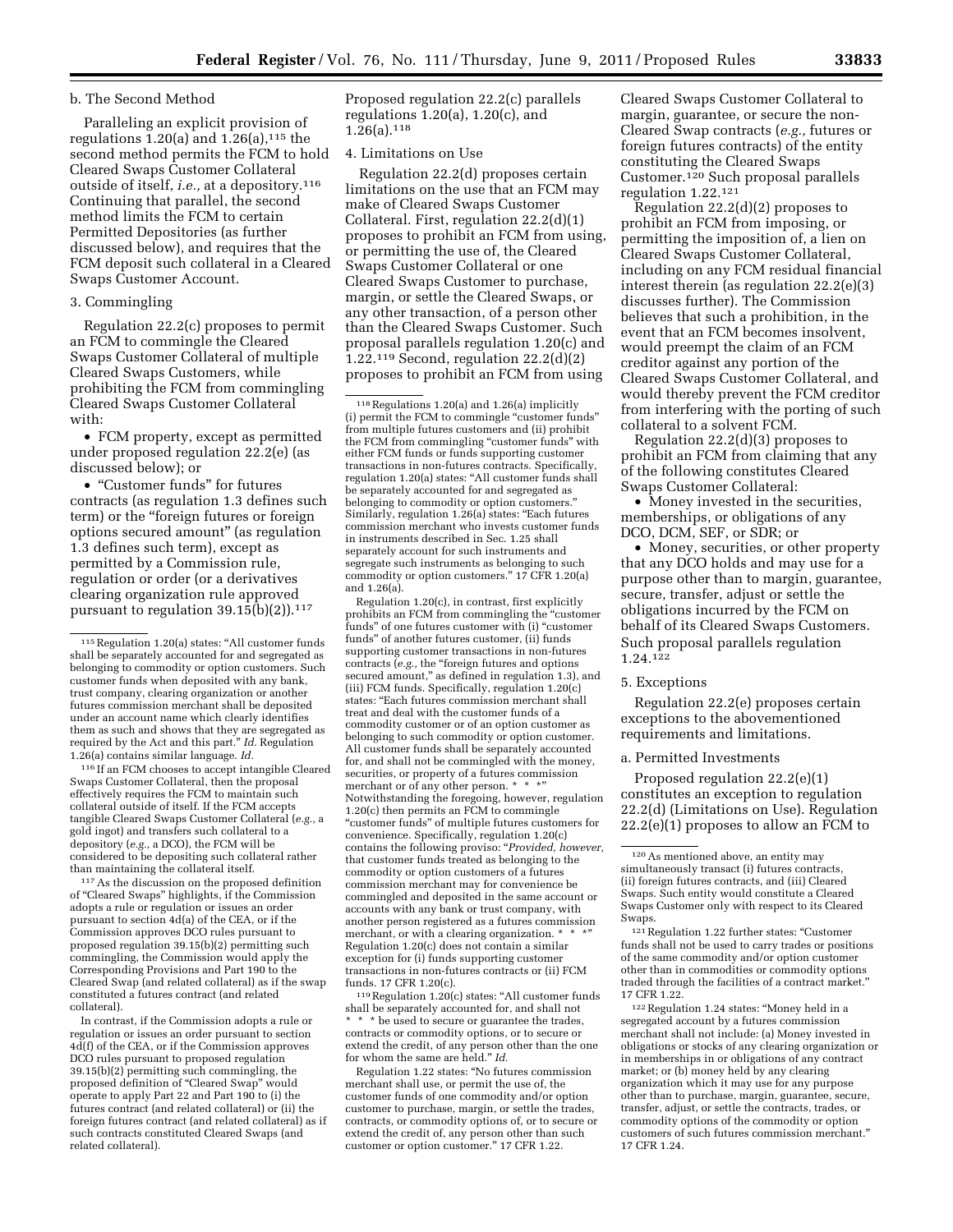invest Cleared Swaps Customer Collateral in accordance with regulation 1.25, as such regulation may be amended from time to time. Regulation 1.25 delineates permitted investments of ''customer funds'' (as regulation 1.3 defines such term) for futures contracts.123

By allowing certain investments of Cleared Swaps Customer Collateral, proposed regulation 22.2(e)(1) parallels regulation 1.20(c).124

## b. Permitted Withdrawals

Proposed regulation 22.2(e)(2) permits an FCM to withdraw Cleared Swaps Customer Collateral for such purposes as meeting margin calls at a DCO or a Collecting FCM, or to meet charges lawfully accruing in connection with a cleared swap, such as brokerage or storage charges. Regulation 22.2(e)(2) parallels regulation 1.20(c) and implements section 4d(f)(3)(A)(ii).

c. Deposits of Own Money, Securities, or Other Property

Proposed regulation 22.2(e)(3) constitutes an exception to regulations 22.2(b) (Location of Cleared Swaps Customer Collateral) and (c) (Commingling). Regulation 22.2(e)(3) proposes to permit an FCM: (i) To place its own property in an FCM Physical Location or (ii) to deposit its own property in a Cleared Swaps Customer Account.125 As further explained below,

\* \* \* may be invested in obligations of the United States, in general obligations of any State or of any political subdivision of a State, and in obligations fully guaranteed as to principal and interest by the United States, or in any other investment that the Commission may by rule or regulation prescribe \* \* \*.

Thus, with the exception of the specified government obligations, Congress chose not to mandate any specific acceptable customer investments. In exercising the power granted under section 4d(f)(4) to expand the universe of acceptable customer investments, the Commission is seeking the same goals as in regulation 1.25—namely, preserving principal and maintaining liquidity. *See*  75 FR at 67646. Accordingly, the Commission is proposing to incorporate the provisions of regulation 1.25 (as amended from time to time) by reference.

<sup>124</sup> Regulation 1.20(c) states: "\* \* \* customer funds may be invested in instruments described in Sec. 1.25.'' 17 CFR 1.20(c).

 $125$  Regulation 22.2(e)(3) proposes to permit an FCM to deposit only those securities that are

proposed regulation 22.2(f) (Requirements as to Amount) mandates an FCM to use its own capital to cover the negative account balance of any Cleared Swaps Customer. To avoid the possibility of a deficiency,126 an FCM may choose to place or deposit, in advance, its own property in an FCM Physical Location or a Cleared Swaps Customer Account, as applicable. By permitting such placement or deposit, proposed regulation 22.2(e)(3) parallels regulation 1.23.127

## d. Residual Financial Interest

Proposed regulation 22.2(e)(4) clarifies that, if an FCM places or deposits its own property in an FCM Physical Location or a Cleared Swaps Customer Account, as applicable, then that property becomes Cleared Swaps Customer Collateral. This regulation would permit an FCM to retain a residual financial interest in property in excess of that necessary to comport with proposed regulation 22.2(f) (Requirements as to Amount). It allows the FCM to make withdrawals from the FCM Physical Location or the Cleared Swaps Customer Account, as applicable, so long as the FCM first ascertains that such withdrawals do not surpass its residual financial interest. In general, proposed regulation 22.2(e)(4) parallels regulation 1.23.128

126*See* regulation 1.12(h) (requiring an FCM that learns of a deficiency in segregated funds to notify the Commission and the FCM's designated selfregulatory organization of that deficiency).

127 Regulation 1.23 states: "The provision in section 4d(a)(2) of the Act and the provision in § 1.20(c), which prohibit the commingling of customer funds with the funds of a futures commission merchant, shall not be \* \* \* construed to prevent a futures commission merchant from adding to such segregated customer funds such amount or amounts of money, from its own funds or unencumbered securities from its own inventory, of the type set forth in § 1.25, as it may deem necessary to ensure any and all commodity or option customers' accounts from becoming under segregated at any time.'' 17 CFR 1.23.

128Regulation 1.23 states, in addition to the text in note 127 supra: ''The provision in section 4d(a)(2) of the Act and the provision in § 1.20(c), which prohibit the commingling of customer funds with the funds of a futures commission merchant, shall not be construed to prevent a futures commission merchant from having a residual financial interest in the customer funds, segregated as required by the Act and the rules in this part and set apart for the benefit of commodity or option customers \* The books and records of a futures commission merchant shall at all times accurately reflect its interest in the segregated funds. A futures commission merchant may draw upon such segregated funds to its own order, to the extent of its actual interest therein, including the withdrawal

# e. Requirements as to Amount

## i. Background

Proposed regulation 22.2(f) sets forth an explicit calculation for the value of Cleared Swaps Customer Collateral that each FCM must hold, which parallels the implicit calculation in the Part 1 Provisions. The Part 1 Provisions clearly require an FCM to segregate ''customer funds'' (as regulation 1.3 defines such term) for futures contracts.129 However, the Part 1 Provisions also consider ''customer funds'' to be fungible. Specifically, because the Part 1 Provisions permit FCM commingling of ''customer funds'' from multiple futures customers 130 and FCM investment of such funds,<sup>131</sup> the Part 1 Provisions implicitly allow an FCM to meet its obligations without maintaining the exact property that each futures customer conveys. The Part 1 Provisions do require an FCM to maintain, at a minimum, an overall amount of "customer funds" in segregation.<sup>132</sup> Nevertheless, the Part 1 Provisions do not set forth an explicit calculation for such amount. Instead, the Part 1 Provisions imply that an FCM must maintain an amount in segregation that would prevent the FCM from using the ''customer funds'' of one futures customer to ''secure or guarantee the trades, contracts or commodity options, or to secure or extend the credit of any person other than the one for whom the same are held."<sup>133</sup> Form 1-FR-FCM builds upon this implicit calculation.

# ii. Proposed Requirement

Consistent with the intention of the Commission to incorporate updated and clarified versions of the Part 1 Provisions in Part 22, the Commission proposes an explicit calculation for the amount of Cleared Swaps Customer Collateral that an FCM must maintain in segregation. As such this calculation is intended only to make explicit what the Part 1 Provisions left implicit, the

<sup>129</sup>*See* regulations 1.20(a) and (c) and 1.26(a). 130*See* regulation 1.20(c). 131*See* regulations 1.20(c) and 1.25.

<sup>132</sup> Regulation 1.32 states: "Each futures commission merchant must compute as of the close of each business day, on a currency-by-currency basis  $* * * (2)$  the amount of such customer funds required by the Act and these regulations to be on deposit in segregated accounts on behalf of such commodity and option customers. \* \* \*" 17 CFR 1.32.

133Regulation 1.20.

<sup>123</sup>One commenter, Federated Investors, Inc. (Freeman and Hawke), argues that limitations on the investment of customer collateral in money market mutual funds are inappropriate for futures, and even more inappropriate for swaps. As mentioned above, the Commission has proposed amendments to regulation 1.25. *See Investment of Customer Funds and Funds Held in an Account for Foreign Futures and Foreign Options Transactions,*  75 FR 67642 (Nov. 3, 2010). With respect to limitations on investment of cleared swaps customer collateral, the Dodd-Frank Act provides, in newly-enacted section 4d(f)(4) of the CEA, that such collateral

unencumbered and are of the types specified in regulation 1.25. Such proposal accords with regulation 1.23. *See* infra note 127. The Commission notes, however, that this proposal does not, and is not meant to, require a DCO to accept all of the types of securities or other property specified in regulation 1.25.

of securities held in segregated safekeeping accounts held by a bank, trust company, contract market, clearing organization or other futures commission merchant. Such withdrawal shall not result in the funds of one commodity and/or option customer being used to purchase, margin or carry the trades, contracts or commodity options, or extend the credit of any other commodity customer, option customer or other customer.'' *Id.*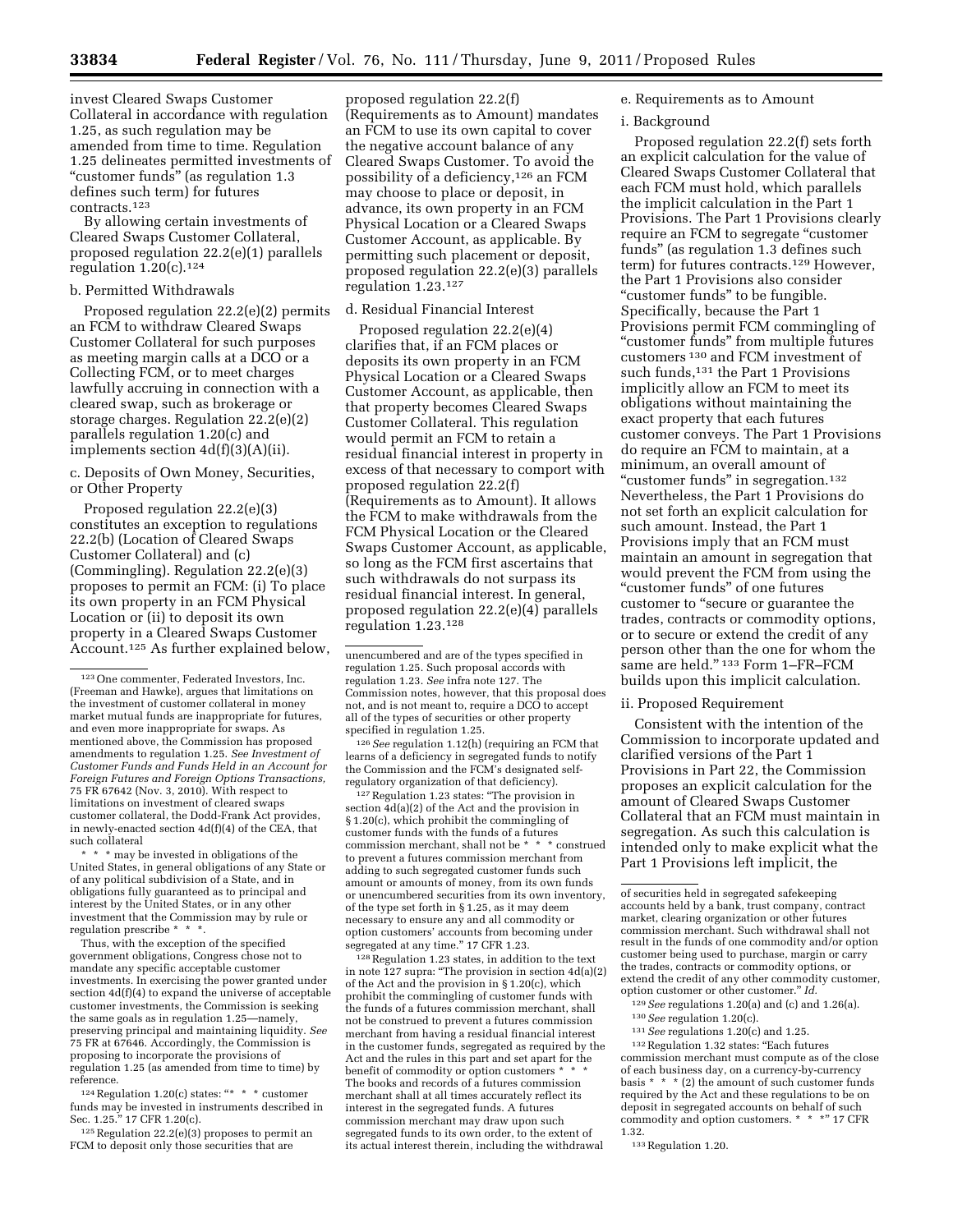calculation does not materially differ in the Form 1–FR–FCM from the calculation for ''customer funds'' of futures customers.

First, regulation 22.2(f) proposes to define "account" to reference FCM's books and records pertaining to the Cleared Swaps Customer Collateral of a particular Cleared Swaps Customer.

Second, regulation 22.2(f) proposes to require an FCM to reflect in its account for each Cleared Swaps Customer the market value of any Cleared Swaps Collateral that it receives from such customer, as adjusted for:

• Any uses that proposed regulation 22.2(d) permits;

• Any accruals or losses on investments permitted by proposed regulation 22.2(e) that, pursuant to the applicable FCM customer agreement, are creditable or chargeable to such Cleared Swaps Customer;

• Any charges lawfully accruing to the Cleared Swaps Customer, including any commission, brokerage fee, interest, tax, or storage fee; and

• Any appropriately authorized distribution or transfer of the Cleared Swaps Collateral.

Third, regulation 22.2(f) proposes to categorize accounts of Cleared Swaps Customers as having credit or debit balances. Accounts where the market value of Cleared Swaps Customer Collateral is positive after adjustments have credit balances. Conversely, accounts where the market value of Cleared Swaps Customer Collateral is negative after adjustments have debit balances.

Fourth, regulation 22.2(f) proposes to require an FCM to maintain in segregation, in its FCM Physical Location and/or its Cleared Swaps Customer Accounts at Permitted Depositories, an amount equal to the sum of any credit balances that Cleared Swaps Customers have in their accounts, excluding from such sum any debit balances that Cleared Swaps Customers have in their accounts (the ''Collateral Requirement'').

Finally, regulation 22.2(f) proposes an exception to the exclusion of debit balances, which parallels regulation 1.32(b).134 Specifically, to the extent

that a Cleared Swaps Customer deposited ''readily marketable securities'' with the FCM to secure a debit balance in its account, then the FCM must include such balance in the Collateral Requirement. ''Readily marketable'' is proposed to be defined as having a "ready market" as such latter term is defined in rule 15c3–1(c)(11) of the Securities and Exchange Commission  $(\S 241.15c3 - 1(c)(11))$  of this title). Regulation 22.2(f) proposes to deem a debit balance ''secured'' only if the FCM maintains a security interest in the "readily marketable securities," and holds a written authorization to liquidate such securities in its discretion. To determine the amount of the debit balance that the FCM must include in the Collateral Requirement, regulation 22.2(f) proposes to require the FCM: (i) To determine the market value of such securities, and (ii) to reduce such market value by applicable percentage deductions (*i.e.,* ''securities haircuts'') as set forth in rule 15c3– 1(c)(2)(vi) of the Securities and Exchange Commission. The FCM would include in the Collateral Requirement that portion of the debit balance, not exceeding 100 percent, which is secured by such reduced market value.

#### iii. Question

The Commission requests comment on the Collateral Requirement proposed in regulation 22.2(f). Specifically, the Commission requests comment on whether the explicit calculation of such Collateral Requirement materially differs from the implicit calculation in the Part 1 Provisions for segregated ''customer funds'' of futures customers.

## f. Segregated Account; Daily Computation and Record

Regulation 22.2(g), paralleling regulation 1.32,135 proposes to require an FCM to compute, as of the close of

each business day, on a currency-bycurrency basis:

• The aggregate market value of the Cleared Swaps Customer Collateral in all FCM Physical Locations and all Cleared Swaps Customer Accounts at Permitted Depositories (the "Collateral Value'');

• The Collateral Requirement; and

• The amount of the residual financial interest that the FCM holds in such Cleared Swaps Customer Collateral (*i.e.,* the difference between the Collateral Value and the Collateral Requirement).

Regulation 22.2(g), further paralleling regulation 1.32,136 proposes to require the FCM to complete the abovementioned computation prior to noon on the next business day, and to keep all computations, together with supporting data, in accordance with regulation 1.31. ''Noon'' refers to noon in the time zone where the FCM's principal office is located.

# *C. Proposed Regulation 22.3— Derivatives Clearing Organizations: Treatment of Cleared Swaps Customer Collateral*

Regulation 22.3 proposes requirements for DCO treatment of Cleared Swaps Customer Collateral from FCMs, as well as the associated Cleared Swaps. Such requirements generally parallel the Part 1 Provisions.

## 1. In General

Regulation 22.3(a) proposes to require a DCO to treat and deal with the Cleared Swaps Customer Collateral deposited by an FCM as belonging to the Cleared Swaps Customers of such FCM and not other persons, including, without limitation, the FCM. In other words, the DCO may not use Cleared Swaps Customer Collateral to cover or support (i) the obligations of the FCM depositing the Cleared Swaps Customer Collateral, (ii) the obligations of any other FCM, or (iii) the obligations of Customers (*e.g.,*  entities transacting in futures or equities contracts) of any FCM. Such proposal parallels regulation 1.20(a), which applies to "customer funds" for futures contracts.137

# 2. Location of Collateral

Regulation 22.3(b) proposes to require that a DCO segregate all Cleared Swaps Customer Collateral that it receives from

<sup>134</sup>Regulation 1.32(b) states: ''In computing the amount of funds required to be in segregated accounts, a futures commission merchant may offset any net deficit in a particular customer's account against the current market value of readily marketable securities, less applicable percentage deductions (*i.e.*, "securities haircuts") as set forth in rule 15c3–1(c)(2)(vi) of the Securities and Exchange Commission (17 CFR 241.15c3–1(c)(2)(vi)), held for the same customer's account. The futures commission merchant must maintain a security interest in the securities, including a written authorization to liquidate the securities at the

futures commission merchant's discretion, and must segregate the securities in a safekeeping account with a bank, trust company, clearing organization of a contract market, or another futures commission merchant. For purposes of this section, a security will be considered readily marketable if it is traded on a "ready market" as defined in rule 15c3–1(c)(11)(i) of the Securities and Exchange Commission (17 CFR 240.15c3–1(c)(11)(i)).'' 17 CFR 1.32(b).

<sup>135</sup>Regulation 1.32(a) states: ''Each futures commission merchant must compute as of the close of each business day, on a currency-by-currency basis: (1) The total amount of customer funds on deposit in segregated accounts on behalf of commodity and option customers; (2) the amount of such customer funds required by the Act and these regulations to be on deposit in segregated accounts on behalf of such commodity and option customers; and (3) the amount of the futures commission merchant's residual interest in such customer funds.'' 17 CFR 1.32(a).

<sup>136</sup>Regulation 1.32(c) states: ''The daily computations required by this section must be completed by the futures commission merchant prior to noon on the next business day and must be kept, together with all supporting data, in accordance with the requirements of § 1.31.'' 17 CFR 1.32(c).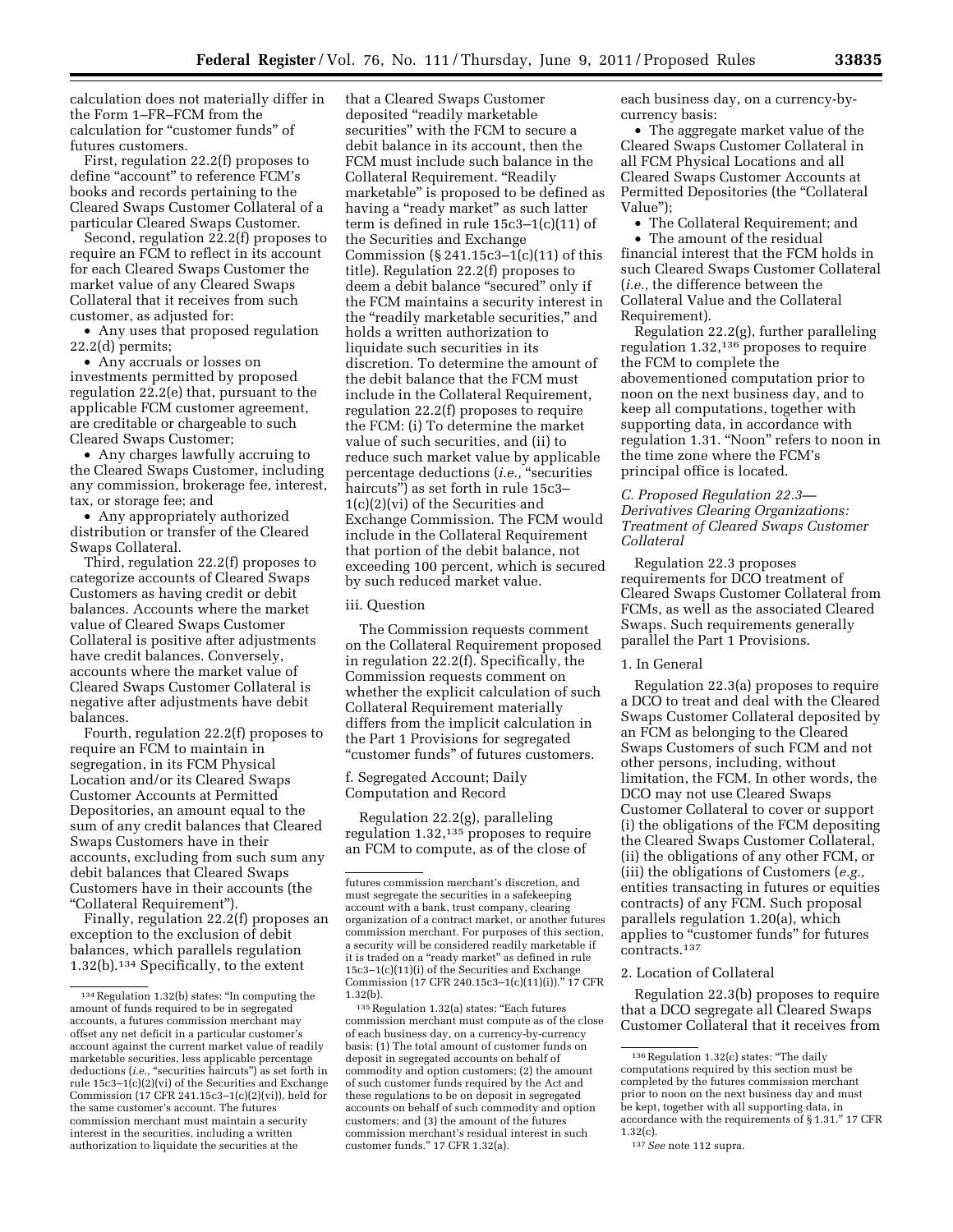FCMs. Such proposal parallels regulations 1.20(b) and 1.26(b).138 Additionally, regulation 22.2(b) proposes to require that a DCO adopt one of two methods to hold segregated Cleared Swaps Customer Collateral, which parallel either implicit assumptions or explicit provisions of regulation 1.20(b).

## a. The First Method

Paralleling an implicit assumption of regulations 1.20(b) and 1.26(b), the first method permits the DCO to hold Cleared Swaps Customer Collateral itself.139 Continuing such parallel, the first method limits the DCO to holding tangible collateral (*e.g.,* gold ingots or warehouse receipts) because no DCO serves as a depository for intangible collateral. Finally, the first method requires the FCM, in holding such Cleared Swaps Customer Collateral, to:

• Physically separate (*e.g.,* in a box or vault) such collateral from its own property, the property of any FCM, and the property of any other person that is not a Cleared Swaps Customer of an FCM;

• Clearly identify each physical location (the "DCO Physical Location") in which it holds such collateral as a ''Location of Cleared Swaps Customer Collateral'' (*e.g.,* by affixing a label or sign to the box or vault);

• Ensure that each such DCO Physical Location provides appropriate protection for such collateral (*e.g.,* by confirming that the box or vault has locks and is fire resistant); and

• Record in its books and records the amount of such collateral separately from its own funds, the funds of any FCM, and the funds of any other person that is not a Cleared Swaps Customer of

Regulation 1.26(b) states: ''Each clearing organization which invests money belonging or accruing to commodity or option customers of its clearing members in instruments described in § 1.25 shall separately account for such instruments and segregate such instruments as belonging to such commodity or option customers.'' 17 CFR 1.26(b).

139Regulation 1.20(b) does not require that a DCO hold "customer funds" from FCMs in a depository. Rather, it applies certain requirements to the holding of ''customer funds *when* deposited in a bank or trust company \* \* \*" (emphasis added). In the absence of a requirement to use a depository, regulation 1.20(b) must implicitly permit the DCO to hold ''customer funds'' from FCMs itself. *Id.*  Regulation 1.26(b) contains similar language regarding the use of a depository. *Id.* 

an FCM (*i.e.,* to reflect the reality of physical separation in books and records).

## b. The Second Method

Paralleling explicit provisions of regulations  $1.20(b)$  and  $1.26(b)$ , <sup>140</sup> the second method permits the DCO to hold Cleared Swaps Customer Collateral from FCMs outside of itself.141 Continuing such parallel, the second method limits the DCO to certain Permitted Depositories (as further discussed below), and requires that the DCO maintain a Cleared Swaps Customer Account with each Permitted Depository.

#### c. Questions

As described above, both the first and second methods incorporate assumptions with respect to DCO structure that were true when regulations 1.20(b) and 1.26(b) were first adopted and remain true currently. However, the Commission recognizes that DCO structure may change after the Dodd-Frank Act and the regulations thereunder become effective. Notably, the Commission recognizes that a depository registered with either domestic or foreign banking regulators may seek to become a DCO, and that such depository may seek to hold Cleared Swaps Customer Collateral, as well as other forms of customer property. The Commission therefore requests comment on what, if any, changes to proposed regulation 22.3 may be appropriate to accommodate such possibility. Specifically, the Commission requests comment on whether a DCO that is also a registered depository should be permitted to hold both tangible and intangible forms of Cleared Swaps Customer Collateral from FCMs itself. What challenges might this arrangement pose to protection

141 If a DCO chooses to accept intangible Cleared Swaps Customer Collateral from an FCM, then the proposal effectively requires the DCO to maintain such collateral outside of itself.

(including effective segregation) of Cleared Swaps Customer Collateral (as well as other forms of customer property)? How might these challenges be addressed?

#### 3. Commingling

Regulation 22.3(c) proposes to permit a DCO to commingle the Cleared Swaps Customer Collateral that it receives from multiple FCMs on behalf of their Cleared Swaps Customers, while prohibiting the DCO from commingling Cleared Swaps Customer Collateral with:

• The money, securities, or other property belonging to the DCO;

• The money, securities, or other property belonging to any FCM; or

• Other categories of funds that it receives from an FCM on behalf of Customers, including "customer funds" for futures contracts (as regulation 1.3 defines such term) or the ''foreign futures or foreign options secured amount'' (as regulation 1.3 defines such term), except as permitted by a Commission rule, regulation or order (or by a derivatives clearing organization rule approved pursuant to regulation 39.15(b)(2)).142

Proposed regulation 22.3(c) parallels regulations 1.20(a), 1.20(b), and  $1.26(b).$ <sup>143</sup>

#### 4. Exceptions

Regulations 22.3(d) and (e) propose certain exceptions to the abovementioned requirements and limitations.

## a. FCM Deposits and Withdrawals

Regulation 22.3(d) constitutes an exception to regulation 22.3(c) (Commingling). Regulation 22.3(d) proposes to allow a DCO to place money, securities, or other property belonging to an FCM in a DCO Physical Location, or deposit such money, securities, or other property in the relevant Cleared Swaps Customer Account, pursuant to an instruction

 $^{138}\!$  Regulation 1.20(b) states: "All customer funds received by a clearing organization from a member of the clearing organization to purchase, margin, guarantee, secure or settle the trades, contracts or commodity options of the clearing member's commodity or option customers and all money accruing to such commodity or option customers as the result of trades, contracts or commodity options so carried shall be separately accounted for and segregated as belonging to such commodity or option customers. \* \* \*'' 17 CFR 1.20(b).

<sup>&</sup>lt;sup>140</sup> Regulation 1.20(b) states: "All customer funds received by a clearing organization from a member of the clearing organization to purchase, margin, guarantee, secure or settle the trades, contracts or commodity options of the clearing member's commodity or option customers and all money accruing to such commodity or option customers as the result of trades, contracts or commodity options so carried shall be separately accounted for and segregated as belonging to such commodity or option customers, and a clearing organization shall not hold, use or dispose of such customer funds except as belonging to such commodity or option customers. Such customer funds when deposited in a bank or trust company shall be deposited under an account name which clearly shows that they are the customer funds of the commodity or option customers of clearing members, segregated as required by the Act and these regulations.'' *Id.*  Regulation 1.26(b) contains similar language. *Id.* 

<sup>142</sup>*See* note 117 supra.

<sup>143</sup>Regulations 1.20(a), 1.20(b), and 1.26(b) implicitly (i) permit the DCO to commingle the "customer funds" that it receives from multiple FCMs and (ii) prohibit the DCO from commingling ''customer funds'' with DCO funds, FCM funds, or funds supporting customer transactions in nonfutures contracts. Specifically, regulation 1.20(a) states: ''All customer funds shall be separately accounted for and segregated as belonging to commodity or option customers.'' Regulation 1.20(b) further develops such language, as detailed in note 140 supra. Similarly, regulation 1.26(b) states: ''Each clearing organization which invests money belonging or accruing to commodity or option customers of its clearing members in instruments described in § 1.25 shall separately account for such instruments and segregate such instruments as belonging to such commodity or option customers.'' 17 CFR 1.20(a), 1.20(b), and 1.26(a).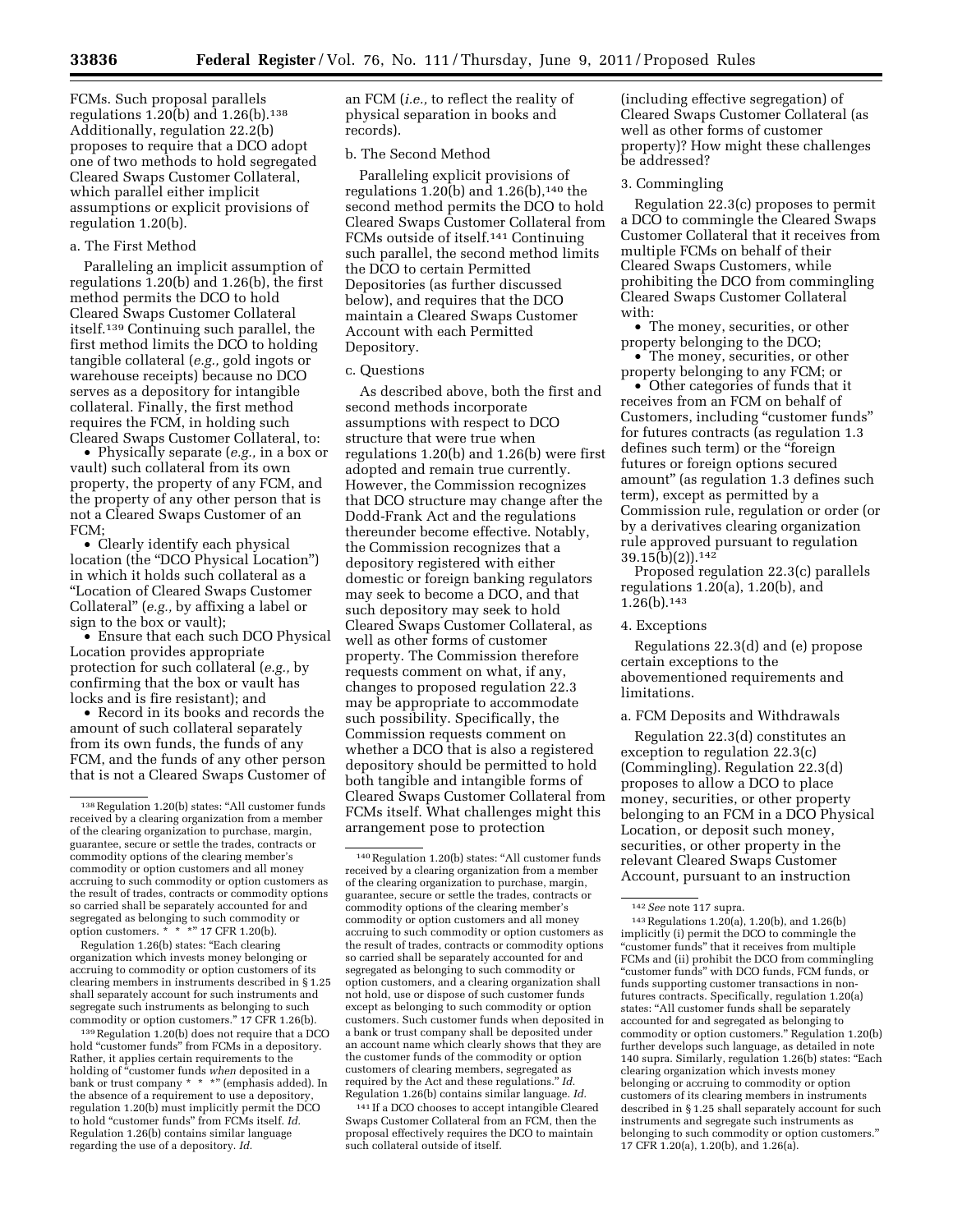from the FCM. Regulation 22.3(d) further proposes to permit FCM withdrawals of money, securities, or other property from a DCO Physical Location or Cleared Swaps Customer Account. As discussed below, a DCO functions as a Permitted Depository for an FCM. Proposed regulation 22.3 enables such function, by facilitating (i) FCM deposits of its own money, securities, or other property in its Cleared Swaps Customer Account at the DCO,<sup>144</sup> and (ii) FCM withdrawals of its residual financial interest in the Cleared Swaps Customer Collateral.145

## b. Permitted Investments

Regulation 22.3(e) constitutes an exception to regulation 22.3(b)(1) (Location of Cleared Swaps Collateral) and regulation 22.15 (Treatment of Cleared Swaps Collateral on an Individual Basis). Regulation 22.3(e) proposes to allow a DCO to invest Cleared Swaps Customer Collateral in accordance with regulation 1.25, which delineates permitted investments of "customer funds" (as regulation 1.3) defines such term) for futures contracts.

# *D. Proposed Regulation 22.4—Futures Commission Merchants and Derivatives Clearing Organizations: Permitted Depositories*

#### 1. The Permitted Depositories

Regulation 22.4 proposes a list of depositories permitted to hold Cleared Swaps Customer Collateral (the ''Permitted Depositories''). For a DCO or an FCM, a Permitted Depository must (subject to regulation 22.9) be: (i) A bank located in the United States; (ii) a trust company located in the United States; or (iii) a DCO. As discussed further below, regulation 22.9 incorporates regulation 1.49 with respect to Permitted Depositories located outside the United States.146 An FCM may also serve as a Permitted Depository, but only if it is a "Collecting Futures Commission Merchant'' carrying the Cleared Swaps (and related Cleared Swaps Customer Collateral) of a ''Depositing Futures Commission Merchant'' (as regulation 22.1 proposes

to define each such term). Before an entity may serve as a Permitted Depository, the DCO or FCM seeking to maintain a Cleared Swaps Customer Account must obtain a written acknowledgement letter, as discussed further below.

In general, proposed regulation 22.4 parallels regulations 1.20, 1.26 and 1.49(d)(2), with the exception of allowing an FCM to serve as a Permitted Depository only if the FCM is a ''Collecting Futures Commission Merchant."<sup>147</sup> The Commission believes that such a limitation is appropriate, because the purpose for allowing an FCM to serve as a Permitted Depository is to facilitate the clearing of swaps carried by an FCM that is not a member of a particular DCO (*i.e.,* the Depositing Futures Commission Merchant) through another FCM that is a member of that DCO (*i.e.,* the Collecting Futures Commission Merchant).148

#### 2. Question

The Commission seeks public comment on whether the limitation that it is proposing for an FCM serving as a Permitted Depository is appropriate.

## *E. Proposed Regulation 22.5—Futures Commission Merchants and Derivatives Clearing Organizations: Written Acknowledgement*

#### 1. Substantive Requirements

As mentioned above, a DCO or FCM must obtain a written acknowledgement letter from a potential Permitted Depository before opening a Cleared Swaps Customer Account.149 Regulation 22.5 proposes substantive requirements for such letter. First, regulation 22.5

148*See* section 4d(f)(3)(A)(ii) of the CEA, as amended by section 724 of the Dodd-Frank Act (explicitly stating that Cleared Swaps Customer Collateral may be withdrawn to margin, guarantee, secure, transfer, adjust, or settle a Cleared Swap with a DCO, or any member of a DCO, and not explicitly allowing withdrawals for any other purpose (except for permitted investments)).

149The function of a written acknowledgment letter is to ensure that a potential Permitted Depository is aware that (i) the FCM or DCO is opening a Cleared Swaps Customer Account, (ii) the funds deposited in such account constitute Cleared Swaps Customer Collateral, and (iii) such Cleared Swaps Customer Collateral is subject to the requirements of section 4d(f) of the CEA and Part 22 (when finalized).

proposes to mandate that the FCM or DCO obtain a written acknowledgement letter in accordance with regulations 1.20 and 1.26, which shall apply to Cleared Swaps Customer Collateral as if such collateral constituted ''customer funds'' (as regulation 1.3 defines such term). The Commission seeks comment as to whether such incorporation by reference is the most appropriate way to proceed, or whether the Commission should publish a separate form acknowledgement letter for swaps. In what way should such separate form letter differ from the form letter previously published for futures customer funds? 150

Second, regulation 22.5 proposes to exempt the FCM or DCO from the requirement to obtain a written acknowledgement letter, if the potential Permitted Depository is a DCO that has adopted rules providing for the segregation of Cleared Swaps Customer Collateral. This proposed exemption is consistent with regulation 1.20.151

#### 2. Question

The Commission is currently considering a notice of proposed rulemaking amending regulation 1.20 with respect to requirements for written acknowledgement letters from depositories of "customer funds" (as regulation 1.3 defines such term) for futures contracts. The Commission seeks comment on whether the following are appropriate: (i) The incorporation of regulation 1.20 (as the Commission may choose to amend such

151Currently, with respect to an FCM, regulation 1.20(a) states: ''Each registrant shall obtain and retain in its files for the period provided in § 1.31 a written acknowledgment from such bank, trust company, clearing organization, or futures commission merchant, that it was informed that the customer funds deposited therein are those of commodity or option customers and are being held in accordance with the provisions of the Act and this part: *Provided, however,* that an acknowledgment need not be obtained from a clearing organization that has adopted and submitted to the Commission rules that provide for the segregation as customer funds, in accordance with all relevant provisions of the Act and the rules and orders promulgated thereunder, of all funds held on behalf of customers.'' 17 CFR 1.20(a).

Currently, with respect to a DCO, regulation 1.20(b) states: ''The clearing organization shall obtain and retain in its files for the period provided by § 1.31 an acknowledgment from such bank or trust company that it was informed that the customer funds deposited therein are those of commodity or option customers of its clearing members and are being held in accordance with the provisions of the Act and these regulations.'' 17 CFR 1.20(b).

However, as noted above, the Commission is currently considering a notice of proposed rulemaking amending regulation 1.20. *See* 75 FR 47740 (Aug. 9, 2010).

<sup>144</sup>*See* proposed regulation 22.2(d)(2).

<sup>145</sup>*See* proposed regulation 22.2(d)(3).

<sup>146</sup>While there is some ambiguity as to whether regulation 1.49 currently applies to DCOs given the provisions of current regulation 39.2, the Commission has proposed amendments that would remove regulation 39.2. *See Risk Management Requirements for Derivatives Clearing Organizations,* 76 FR 3698, 3714 (Jan. 20, 2011). Thus, if the proposed amendments are finalized as written, DCOs would be subject to the requirements set forth in regulation 1.49. In addition, notwithstanding regulation 39.2, the Commission and industry have proceeded on the basis that the requirements of regulation 1.49 apply to DCOs.

<sup>147</sup>Regulations 1.20(a) and (c) imply that an FCM may deposit ''customer funds'' with ''any bank, trust company, clearing organization or another futures commission merchant.'' Regulation 1.20(b) implies than a DCO may deposit "customer funds" from FCMs with "a bank or trust company." Regulations 1.26(a) and (b) contain similar language. Regulation 1.49(d)(2) clarifies that an FCM or DCO may deposit "customer funds" in the United States only with "(i) A bank or trust company; (ii) A futures commission merchant registered as such with the Commission; or (iii) A derivatives clearing organization.'' 17 CFR 1.20, 1.26, and 1.49(d)(2).

<sup>150</sup>*See* 75 FR 47738 (Aug. 9, 2010) (proposing form acknowledgment letters for customer funds and secured amount funds).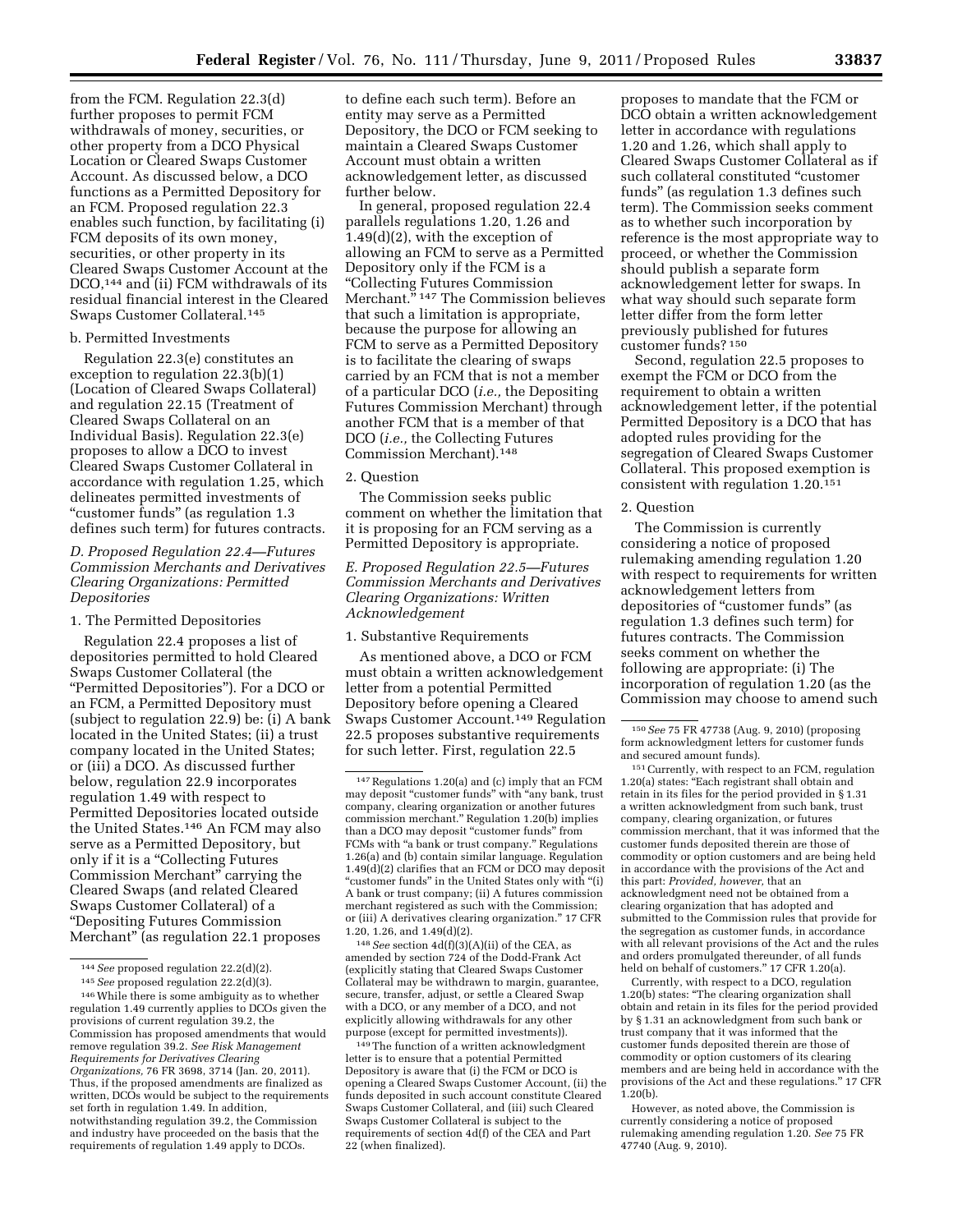regulation) in proposed regulation 22.5, and (ii) the adaptation of any form letter that the Commission may choose to promulgate under regulation 1.20 to accommodate Cleared Swaps Customer Collateral under regulation 22.5.

# *F. Proposed Regulation 22.6—Futures Commission Merchants and Derivatives Clearing Organizations: Naming of Cleared Swaps Customer Accounts*

Regulation 22.6 proposes to require an FCM or DCO to ensure that the name of each Cleared Swaps Customer Account that it maintains with a Permitted Depository (i) clearly identifies the account as a ''Cleared Swaps Customer Account,'' and (ii) clearly indicates that the collateral therein is ''Cleared Swaps Customer Collateral'' subject to segregation in accordance with section 4d(f) of the CEA and Part 22 (as final). Proposed regulation 22.6 parallels regulation 1.20(a), 1.20(b), 1.26(a), and 1.26(b).152

# *G. Proposed Regulation 22.7—Permitted Depositories: Treatment of Cleared Swaps Customer Collateral*

Regulation 22.7 proposes to require a Permitted Depository to treat all funds in a Cleared Swaps Customer Account as Cleared Swaps Customer Collateral. Regulation 22.7 further proposes to prohibit a Permitted Depository from holding, disposing of, or using any Cleared Swaps Customer Collateral as belonging to any person other than (i) the Cleared Swaps Customers of the FCM maintaining such Cleared Swaps Customer Account or (b) the Cleared Swaps Customers of the FCMs for which the DCO maintains such Cleared Swaps Customer Account. In other words, no Permitted Depository may use Cleared Swaps Customer Collateral to cover or support the obligations of the FCM or DCO maintaining the Cleared Swaps Customer Account. Proposed regulation 22.7 parallels section 4d(f)(6) of the CEA, as added by section 724 of the

Dodd-Frank Act.153 Proposed regulation 22.7 also parallels regulation 1.20.154

# *H. Proposed Regulation 22.8—Situs of Cleared Swaps Accounts*

# 1. Proposed Requirements

Proposed regulation 22.8 has no analog in the Part 1 Provisions. Regulation 22.8 proposes to require (i) each FCM to designate the United States as the site (*i.e.,* the legal situs) of the FCM Physical Location and the " $account"$  (as regulation  $22.2(f)(1)$ defines such term) that the FCM maintains for each Cleared Swaps Customer, and (ii) each DCO to designate the United States as the site (*i.e.,* the legal situs) of the DCO Physical Location and the Cleared Swaps Customer Account that the DCO maintains on its books and records for the Cleared Swaps Customers of each FCM. In light of increased cross-border activity,155 the Commission believes that proposed regulation 22.8 is appropriate, as it is intended to ensure that, in the event of an FCM or DCO insolvency, Cleared Swaps Customer Collateral, whether received by an FCM or DCO, would be treated in accordance with the United States Bankruptcy Code. The Commission does not intend for proposed regulation 22.8 to affect the actual locations in which an FCM or DCO may hold Cleared Swaps Customer Collateral. As discussed further below, an FCM or DCO may hold Cleared Swaps Customer Collateral (i) in denominations other than the United States dollar and (ii) at depositories within or outside of the United States. Additionally, the Commission does not intend for proposed regulation 22.8 to affect choice of law provisions that a DCO might set forth in its rules or an FCM might set forth in its agreement with a Cleared Swaps Customer.

154Regulation 1.20 states: ''No person, including any clearing organization or any depository, that has received customer funds for deposit in a segregated account, as provided in this section, may hold, dispose of, or use any such funds as belonging to any person other than the option or commodity customers of the futures commission merchant which deposited such funds.'' 17 CFR 1.20.

155For example, the Commission currently regulates certain entities based outside of the United States (*e.g.,* LCH.Clearnet Limited and ICE Clear Europe, each of which is based in the United Kingdom).

#### 2. Questions

The Commission requests comment on whether proposed regulation 22.8 achieves the purpose of the Commission—namely, to ensure that Cleared Swaps Customer Collateral be treated in accordance with the United States Bankruptcy Code, to the extent possible. If proposed regulation 22.8 does not achieve such purpose, what alternatives should the Commission consider to achieve such purpose? Additionally, the Commission requests comment on the benefits and costs of proposed regulation 22.8, as well as any alternatives.

# *I. Proposed Regulation 22.9— Denomination of Cleared Swaps Customer Collateral and Location of Depositories*

Regulation 22.9 proposes to incorporate regulation 1.49 by reference, as applicable to Cleared Swaps Customer Collateral. Regulation 1.49 sets forth, for futures contracts, rules determining the permitted denominations of customer funds (*i.e.,*  permitted currencies and amounts in each currency), permitted locations of customer funds (*i.e.,* permitted countries and amounts in each country), and qualifications that entities outside of the United States must meet to become Permitted Depositories (*e.g.,*  minimum regulatory capital). However, regulation 22.9 proposes to allow an FCM to serve as a Permitted Depository only if that FCM is a "Collecting Futures" Commission Merchant'' carrying the Cleared Swaps, and associated Cleared Swaps Customer Collateral, for the Cleared Swaps Customers of a ''Depositing Futures Commission Merchant.'' Such proposal accords with proposed regulation 22.4.

# *J. Proposed Regulation 22.10— Incorporation by Reference*

Regulation 22.10 proposes to incorporate by reference regulations 1.27 (Record of investments), 1.28 (Appraisal of obligations purchased with customer funds), 1.29 (Increment or interest resulting from investment of customer funds), and 1.30 (Loans by futures commission merchants; treatment of proceeds), as applicable to Cleared Swaps Customers and Cleared Swaps Customer Collateral. Regulation 1.27 requires FCMs and DCOs investing "customer funds" (as regulation 1.3 defines such term) to maintain specified records concerning such investments. Regulation 1.28 requires FCMs investing ''customer funds'' to record and report such investment at no greater than market value. Regulation 1.29 permits

<sup>152</sup>With respect to the responsibilities of an FCM, regulation 1.20(a) states: ''Such customer funds when deposited with any bank, trust company, clearing organization or another futures commission merchant shall be deposited under an account name which clearly identifies them as such and shows that they are segregated as required by the Act and this part.'' 17 CFR 1.20(a). With respect to the responsibilities of a DCO, regulation 1.20(b) states: ''Such customer funds when deposited in a bank or trust company shall be deposited under an account name which clearly shows that they are the customer funds of the commodity or option customers of clearing members, segregated as required by the Act and these regulations.'' 17 CFR 1.20(b). Regulations 1.26(a) and (b) contain similar language.

<sup>153</sup>Section 4d(f)(6) of the CEA states: ''It shall be unlawful for any person, including any derivatives clearing organization and any depository institution, that has received any money, securities, or property for deposit in a separate account or accounts as provided in paragraph (2) to hold, dispose of, or use any such money, securities, or property as belonging to the depositing futures commission merchant or any person other than the swaps customer of the futures commission merchant.'' 7 U.S.C. 6d.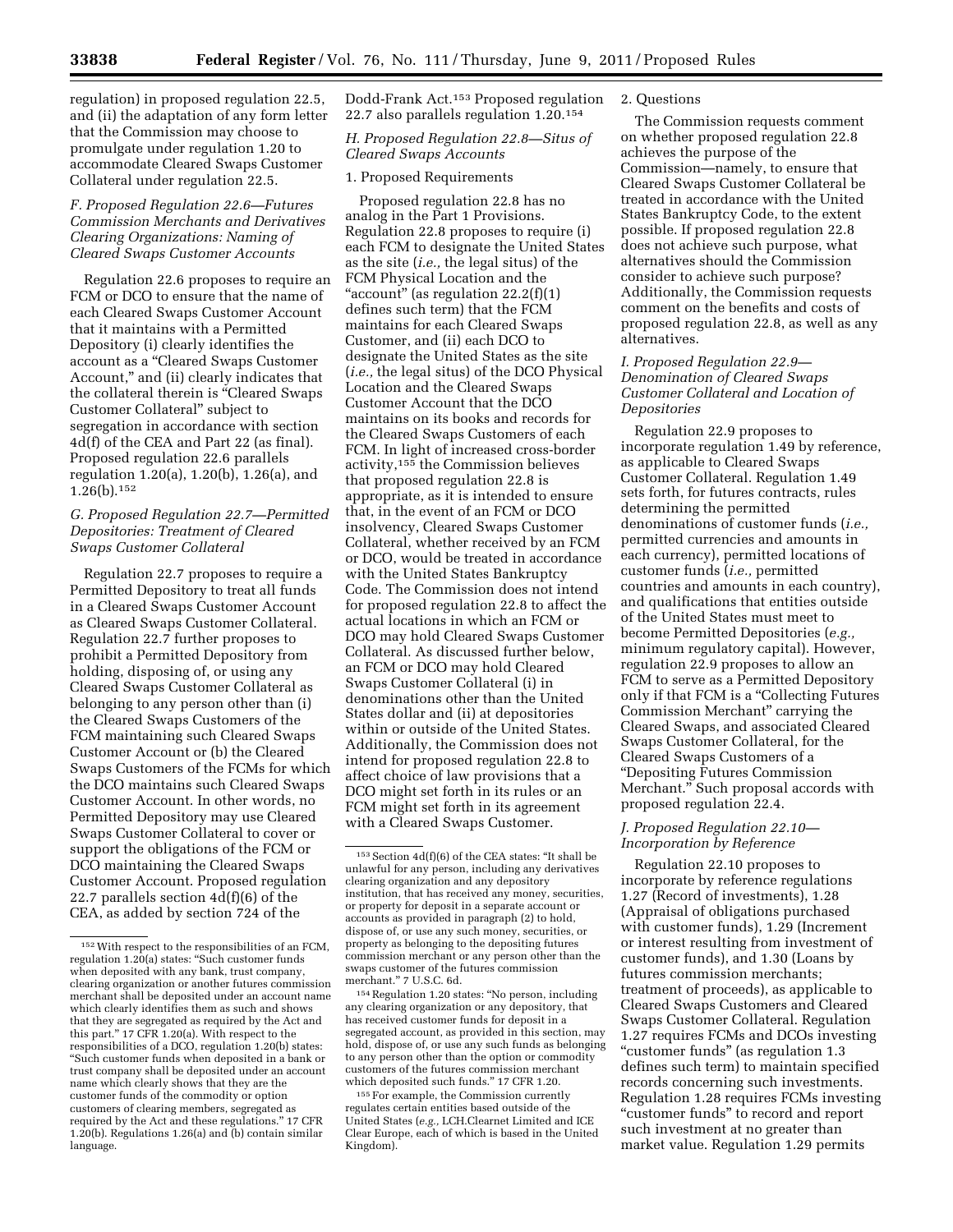FCMs and DCOs investing ''customer funds'' to receive and retain any increment or interest thereon. Regulation 1.30 permits FCMs to loan their own funds to customers on a secured basis, and to repledge or sell such security pursuant to agreement with such customers. Regulation 1.30 does make clear, however, that the proceeds of such loans, when used to purchase, margin, guarantee, or secure futures contracts, shall be treated as ''customer funds.''

## *K. Proposed Regulation 22.11— Information To Be Provided Regarding Customers and Their Cleared Swaps*

#### 1. Proposed Requirements

In order to implement the Complete Legal Segregation Model, regulations 22.11 to 22.16 propose, among other things, requirements that ensure that each DCO and FCM: (i) Obtains, on a daily basis, information necessary for risk management; (ii) performs, on a daily basis, risk management calculations and records the results; (iii) receives on the day of default, any residual Cleared Swaps Customer Collateral; and (iv) allocates, on the day of default, the value of Cleared Swaps Customer Collateral that it owes to each individual customer. Regulations 22.11 to 22.16 recognize that swaps may be cleared through a multi-tier system, with certain FCMs clearing swaps for customers directly with the DCO and other FCMs clearing swaps for customers indirectly through another FCM. Therefore, Part 22 recognizes the concepts of ''Depositing Futures Commission Merchant'' and ''Collecting Futures Commission Merchant,'' each of which is described above. Regulations 22.11 to 22.16 extend their requirements through each potential tier of clearing, from the Depositing Futures Commission Merchant through the Collecting Futures Commission Merchant and finally to the DCO.

Regulation 22.11 proposes to require that (i) each Depositing Futures Commission Merchant provide to its Collecting Futures Commission Merchant and (ii) each FCM member provide to its DCO, in each case, information sufficient to identify Cleared Swaps Customers on a one-time basis, and information sufficient to identify the portfolio of rights and obligations belonging to such customers with respect to their Cleared Swaps on a daily basis. If a Depositing Futures Commission Merchant or FCM member also serves as a Collecting Futures Commission Merchant, then it must provide the specified information with respect to each individual Cleared

Swaps Customer for which it acts (on behalf of a Depositing Futures Commission Merchant) as a Collecting Futures Commission Merchant.

The abovementioned information should aid Collecting Futures Commission Merchants and DCOs in their daily risk management programs by (i) revealing ownership of cleared swaps customer contracts (in contrast to currently available Large Trader information, which is based on control of futures contracts) and (ii) permitting DCOs to aggregate the positions of Cleared Swaps Customers clearing through multiple FCMs, and Collecting Futures Commission Merchants to aggregate the contracts of Cleared Swaps Customers clearing through multiple Depositing Futures Commission Merchants. The abovementioned information will also enable Collecting Futures Commission Merchants and DCOs to conform to their obligations to allocate Cleared Swaps Customer Collateral, in the event of an FCM default, pursuant to proposed regulation 22.15.

The DCO is at the apex of the reporting structure that regulation 22.11 establishes, as it receives all information for each individual Cleared Swaps Customer that FCMs, Collecting Futures Commission Merchants, and Depositing Futures Commission Merchants serve. Therefore, regulation 22.11 proposes to hold the DCO responsible for taking appropriate steps to confirm that the information that it receives is accurate and complete, and ensure that the information is being produced on a timely basis. However, because the DCO may not have a direct relationship with, *e.g.,* a Depositing Futures Commission Merchant, the Commission intends for the DCO to take ''appropriate steps'' to ensure that its FCM members enter into suitable arrangements with, *e.g.,* a Depositing Futures Commission Merchant to verify the accuracy and timeliness of information. In this manner, the Commission intends for the verification requirement to be applied through each potential tier of clearing.

#### 2. Questions

Does the proposed requirement in regulation 22.11 for a Depositing Futures Commission Merchant to provide a Collecting Futures Commission Merchant with information sufficient to identify its Cleared Swaps Customers raise any, *e.g.,* competitive concerns? Could such concerns be resolved if the identities of such Cleared Swaps Customers are coded, with the DCO, but not the Collecting Futures Commission Merchant, receiving a copy

of such code? What other methods would resolve such concerns?

*L. Proposed Regulation 22.12— Information To Be Maintained Regarding Cleared Swaps Customer Collateral* 

Regulation 22.12 proposes to require DCOs and Collecting Futures Commission Merchants to use the information provided pursuant to proposed regulation 22.11 to calculate, no less frequently than once each business day, the amount of collateral required (i) for each relevant Cleared Swaps Customer (including each such customer of a Depositing Futures Commission Merchant), based on the portfolio of rights and obligations arising from its Cleared Swaps; and (ii) for all relevant Cleared Swaps Customers. It is not the responsibility of a DCO or a Collecting Futures Commission Merchant to monitor or to calculate the extent to which a Cleared Swaps Customer has, in fact, posted excess or insufficient collateral. In the latter case, the relevant FCM will have, in effect, made a loan to the Cleared Swaps Customer and will have a claim against that customer, outside of the relationship with the DCO or the Collecting Futures Commission Merchant.

## *M. Proposed Regulation 22.13— Additions to Cleared Swaps Customer Collateral*

Regulation 22.13 proposes two tools that DCOs or Collecting Futures Commission Merchants may use to manage the risk they incur with respect to individual Cleared Swaps Customers. These tools are not intended to be mandatory or exclusive, and the Commission seeks comment on how the Commission may enable DCOs or Collecting Futures Commission Merchants to use other tools to manage such risk.

Regulation 22.13(a) proposes to clarify that a DCO or Collecting Futures Commission Merchant may increase the collateral required of a particular Cleared Swaps Customer or group of such customers, based on an evaluation of the credit risk posed by such customer(s), in which case such higher amount shall be calculated and recorded as provided in proposed regulation 22.12, and would (on an individual basis) be available in the event of a default by any such Cleared Swaps Customer. This proposed clarification is not intended to interfere with the right of any FCM to increase the collateral requirements with respect to any of its customers. The Commission requests comment regarding whether a DCO or a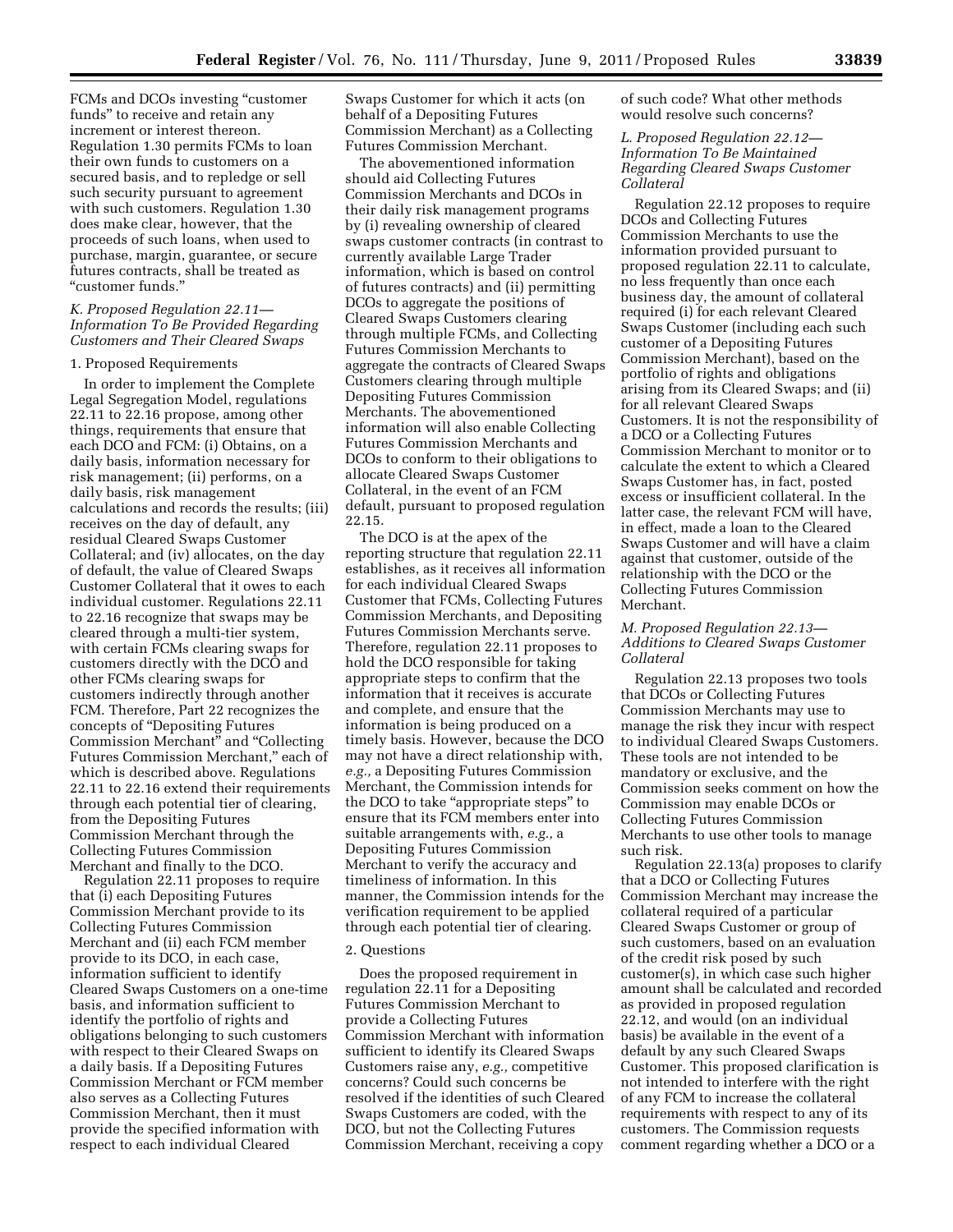Collecting Futures Commission Merchant may wish to increase the collateral required, in the manner described above, for any reason other than credit risk.

Similarly, proposed regulation 22.13(b) clarifies that any collateral deposited by an FCM out of its own funds pursuant to proposed regulation  $22.2(e)(3)$ , in which the FCM has a residual financial interest pursuant to proposed regulation 22.2(e)(4), may, to the extent of such residual interest, be used by a DCO or Collecting Futures Commission Merchant to margin the cleared swaps of any or all of such customers. Thus, if a DCO chooses to require an FCM member, or if a Collecting Futures Commission Merchant chooses to require a Depositing Futures Commission Merchant, in each case, to post such additional collateral out of its own funds, the collateral would be available, to the extent specified above, on an omnibus basis, in the event of default of any relevant Cleared Swaps Customer.

# *N. Proposed Regulation 22.14—Futures Commission Merchant Failure To Meet a Customer Margin Call in Full*

The structure of proposed regulations 22.14(a) through (d) is intended to ensure that each tier of clearing receives the requisite transmissions of Cleared Swaps Customer Collateral and information to attribute such collateral on the date of an FCM default. Starting from the lowest tier, regulation 22.14(a) proposes to require a Depositing Futures Commission Merchant that fails to meet a margin call with respect to a Cleared Swaps Customer Account, in full, to (i) transmit to its Collecting Futures Commission Merchant, with respect to each Cleared Swaps Customer of the Depositing Futures Commission Merchant whose contracts contribute to that margin call, the lesser of the amount called for or the remaining collateral for that customer on deposit at such Depositing Futures Commission Merchant, and (ii) advise the Collecting Futures Commission Merchant of the identity of the Cleared Swaps Customer and the amount transmitted on behalf of such customer. Moving towards the middle tier, regulation 22.14(b) proposes to parallel the above requirement for a Depositing Futures Commission Merchant that also serves as a Collecting Futures Commission Merchant. Moving towards the apex, regulations 22.14(c) and (d) propose to parallel the above requirement for an FCM member of a DCO, including if the FCM member is also a Collecting Futures Commission Merchant.

Regulations 22.14(e) and (f) propose to address a situation involving investment risk, the loss of value of collateral, despite the application of haircuts. Specifically, if (i) the collateral collected by a DCO or Collecting Futures Commission Merchant is sufficient to meet the amount of collateral required by regulation 22.12 on the business day before the failure to meet the margin call (with sufficiency measured including the application of haircuts specified by the rules and procedures of the DCO or the policies applied by the Collecting Futures Commission Merchant), and (ii) as of the close of business on the business day of the failure to meet the margin call, the value of such collateral is, due to changes in market value, less than the amount required by regulation 22.12 on the business day before the failure to meet the margin call, then that loss of value will be shared among the customers *pro rata:* The amount of collateral attributable to each customer will be reduced by the percentage difference between the amount specified in regulation 22.12 on that previous business day and the market value of the collateral on the day of the failure to meet the margin call. The Commission believes that investment risk, unlike fellow-customer risk, should not be borne by the DCO. The Commission seeks comment on this allocation of investment risk.

# *O. Proposed Regulation 22.15— Treatment of Cleared Swaps Customer Collateral on an Individual Basis*

Proposed regulation 22.15 sets forth the basic principle of individual collateral protection. It requires each DCO and each Collecting Futures Commission Merchant to treat the amount of collateral required with respect to the portfolio of rights and obligations arising out of the Cleared Swaps intermediated for each Cleared Swaps Customer as belonging to that customer. That amount may not be used to margin, guarantee or secure the cleared swaps, or any other obligations, of an FCM, or of any other customer.

It should be noted that what is protected is an amount (*i.e.,* a value) of collateral, rather than any specific item of collateral.

As discussed above, the Commission is proposing herein the Complete Legal Segregation Model, but is seeking comment as to whether the Legal Segregation with Recourse Model would be more appropriate. Under the Legal Segregation with Recourse Model, this regulation would be modified to permit the use of the Cleared Swaps Customer Collateral of non-defaulting customers

after the exhaustion of both the DCO's contribution to default resources from its own capital, and the guaranty fund contributions of clearing members.

Specifically, an additional section would be added to the effect that

a derivatives clearing organization may, if its rules so provide, and if the derivatives clearing organization has first exhausted the resources described in §§ 39.11(b)(1)(ii) [the derivatives clearing organization's own capital], (iii) [Guaranty fund deposits], and (iv) [other financial resources deemed acceptable by the Commission], use the Cleared Swaps Customer Collateral of all Cleared Swaps Customers of a depositing futures commission merchant that has defaulted in a payment to the derivatives clearing organization with respect to its Cleared Swaps Customer Account.

Under such a proposal, the Commission does not contemplate requiring the use of a DCO's assessment powers before permitting the use of the collateral of non-defaulting customers under the Legal Segregation with Recourse Model.

# *P. Proposed Regulation 22.16— Disclosures to Customers*

In order to make Cleared Swaps Customers aware of the limits of protection under the Complete Legal Segregation Model, proposed regulations 22.16(a) and (b) require FCMs to disclose to their Cleared Swaps Customers the governing provisions relating to use of customer collateral, transfer of Cleared Swaps and related collateral, neutralization of the risks of customer positions, or liquidation of cleared swaps, in each case in the event of a default by its FCM related to the Cleared Swaps Customer Account, either to a Collecting Futures Commission Merchant or directly to a DCO. Proposed regulation 22.16(c) specifies that the governing provisions are the rules of the DCO, or the provisions of the customer agreement between the Depositing Futures Commission Merchant and the Collecting Futures Commission Merchant, on or through which the Depositing Futures Commission Merchant clears swaps for Cleared Swaps Customers.

The Commission is particularly interested in further discussion of the benefits and costs of each model in light of the proposed regulations (*i.e.,* the Complete Legal Segregation Model that is proposed and the Legal Segregation with Recourse Model that is being considered). In particular, the Commission seeks comment on (1) Operational costs: The incremental activities commenters would be required to perform, with respect to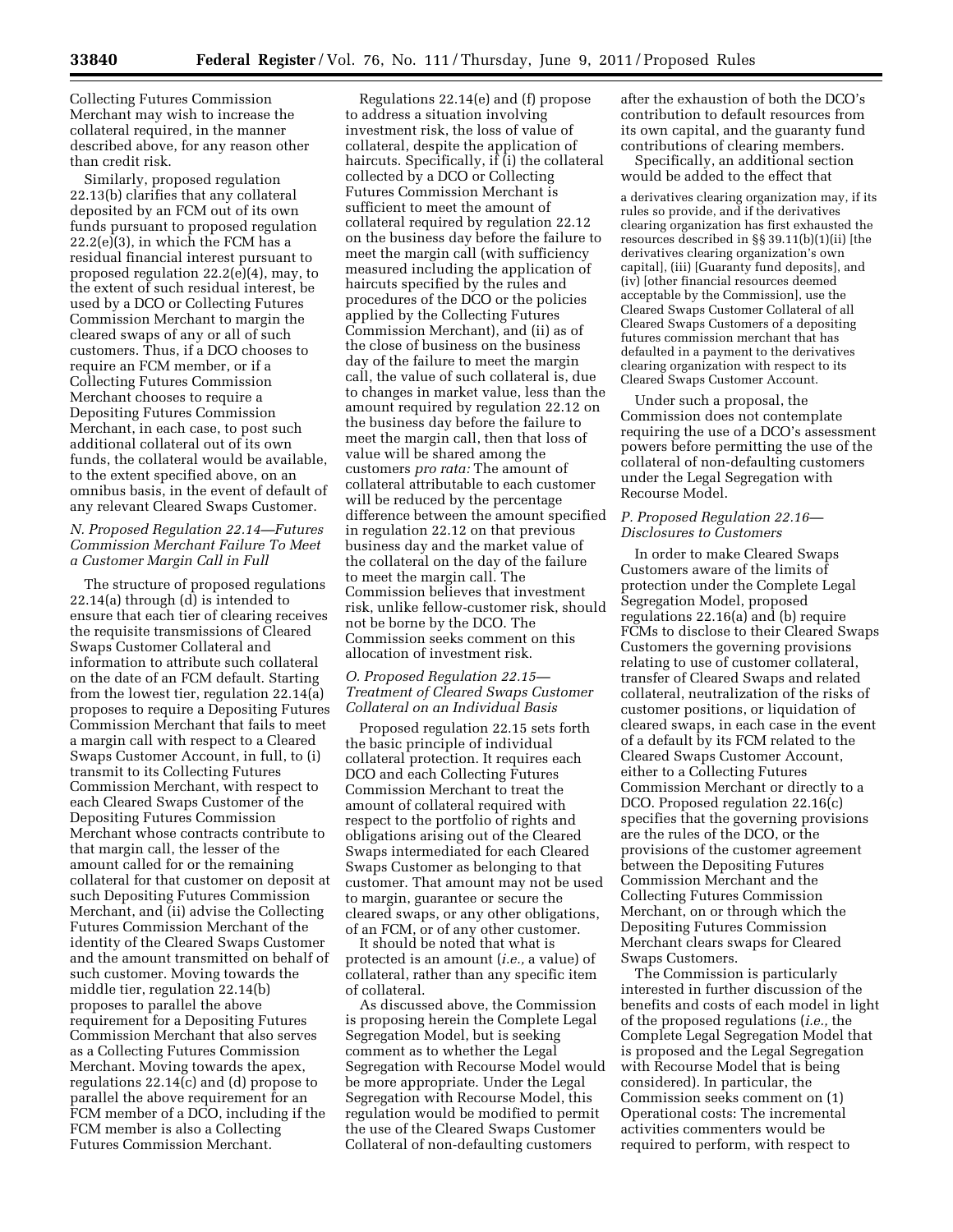cleared swaps and cleared swaps collateral under each model that they are not currently required to perform with respect to futures and futures collateral, and the initial and annualized costs of such activities. How can these costs be estimated industrywide? Please provide a detailed basis for these estimates; and (2) Risk Environment Costs: How do you see the industry adapting to the risk changes attendant to each model? What types of costs would you expect your institution to incur if the industry adapts to the model in the most efficient manner feasible? How are those costs different from the costs your institution incurs relative to futures and futures collateral? What is a reasonable estimate of the initial and annualized ongoing incremental costs incurred by your institution, and how can such costs be estimated industry wide? Please provide a detailed basis for your estimates.

# **V. Section by Section Analysis: Amendments to Regulation Part 190**

## *A. Background*

In April of 2010, prior to the enactment of the Dodd-Frank Act, the Commission promulgated rules to establish an account class for cleared OTC derivatives (and related collateral).156 At that time, there were questions concerning the authority of the Commission to require the segregation of cleared OTC derivatives (and related collateral), or to establish the account class for the insolvency of a DCO. As a result, protection for cleared OTC derivatives (and related) collateral was limited to those cases where such derivatives and collateral were required to be segregated pursuant to the rules of a DCO, and the reach of the account class was limited to cases of the bankruptcy of a commodity broker that is an FCM. Moreover, while section 4d(a)(2) of the CEA permitted the inclusion in the domestic futures account class of transactions and related collateral from outside that class, there was no similar provision permitting the inclusion in the cleared OTC account class of transactions and related collateral from outside that latter class.

Section 724 of the Dodd-Frank Act has resolved these questions. As mentioned above, section 4d(f) of the Dodd-Frank Act requires, among other things, segregation of Cleared Swaps and Cleared Swaps Customer Collateral. Section 4d(f)(3)(B) of the CEA permits the inclusion of positions in other contracts (such as exchange-traded

futures) and related collateral with Cleared Swaps and Cleared Swaps Customer Collateral. Section 724(b) of the Dodd-Frank Act amends the Bankruptcy Code to include in the definition of "commodity contracts" Cleared Swaps with respect to both FCMs and DCOs. Thus, this section V proposes amendments to regulation Part 190, pursuant to Commission authority under section 20 of the CEA, in order to give effect to section 724 of the Dodd-Frank Act. Such amendments conform to proposed Part 22.

# *B. Definitions*

The Commission proposes certain technical amendments to regulation 190.01 to remove the reference to the definition of "Opt-out customer" from the definition of ''Non-Public Customer,'' and to include or exclude Cleared Swaps and Cleared Swaps Collateral in the definitions of ''Clearing Organization,'' ''Non-Public Customer,'' and ''Principal Contract,'' as appropriate. The Commission also proposes substantive changes to the definitions of ''Account Class'' and ''Cleared Swaps.''

1. Proposed Amendment to Regulation 190.01(a)—Account Class

The Commission proposes amending regulation 190.01(a) to change the definition of account class to include a class for cleared swaps accounts, without limiting that definition to commodity brokers that are FCMs (as is currently the case). In addition, commodity option accounts would be deleted from the definition because the term commodity options, as defined in section 1.3, includes options on futures (which are regulated as futures) and options on commodities (which under the Dodd-Frank Act are swaps). The additions of subsections (a)(2)(i) and (a)(2)(ii) are meant to make clear that options on futures and options on commodities should not be grouped into one account class; rather options on futures should be deemed part of the futures account class and options on commodities should deemed part of the cleared swaps account class. Another proposed amendment, subsection (a)(3), is intended to clarify that Commission orders putting futures contracts and related collateral in the cleared swaps account class (pursuant to new section 4d(f)(3)(B) of the CEA) are treated, for bankruptcy purposes, in a manner analogous to orders putting cleared swaps and related collateral in the futures account class (pursuant to CEA section 4d(a)(2)). The proposed amended § 190.01(a) would clarify that if, pursuant to a Commission rule, regulation or order (or a derivatives

clearing organization rule approved pursuant to regulation 39.15(b)(2)), positions or transactions that would otherwise belong to one class are associated with positions and related collateral in commodity contracts another account class, then the former positions and related collateral shall be treated as part of the latter account class.

2. Proposed New Regulation 190.01(e)— Calendar Day

The Commission proposes defining the term "calendar day" to include the time from midnight to midnight.

3. Proposed Amendment to Regulation 190.01(f)—Clearing Organization

The Commission proposes to amend the definition of clearing organization to remove, as unnecessary, the reference to commodity options traded on or subject to the rules of a contract market or board of trade.

4. Proposed Amendment to Regulation 190.01(cc)—Non-Public Customer

The Commission proposes to amend the definition of non-public customer to include references to non-public customers under regulation 30.1(c) (with respect to foreign futures and options customers) and in the definition of cleared swaps proprietary account.

5. Proposed Amendment to Regulation 190.01(hh)—Principal Contract

The Commission proposes to amend the definition of principal contract to include an exclusion for cleared swaps contracts.

6. Proposed Amendment to Regulation 190.01(ll)—Specifically Identifiable Property

The Commission proposes to amend the definition of specifically identifiable property to change, in subsection  $(11)(2)(ii)$ , an anachronistic reference to section 5a(a)(12) of the CEA to a reference to 5c(c) of the CEA, and to change references to "business days" in subsections (ll)(4) and (ll)(5) to references to "calendar days," to conform to other proposed changes to Part 190 implementing Public Law 111– 16, the Statutory Time-Periods Technical Amendments Act of 2009, which (in relevant part) changed the time period in 11 U.S.C. 764(b) from five (business) days to seven (calendar) days.157 Because the pace of recent commodity broker bankruptcies has included work on weekends, references to four or fewer ''business days'' have

<sup>156</sup>*See* Account Class, 75 FR 17297 (Apr. 6, 2010).

<sup>157</sup>*See generally* 75 FR 75432, 75435 (Dec. 3, 2010).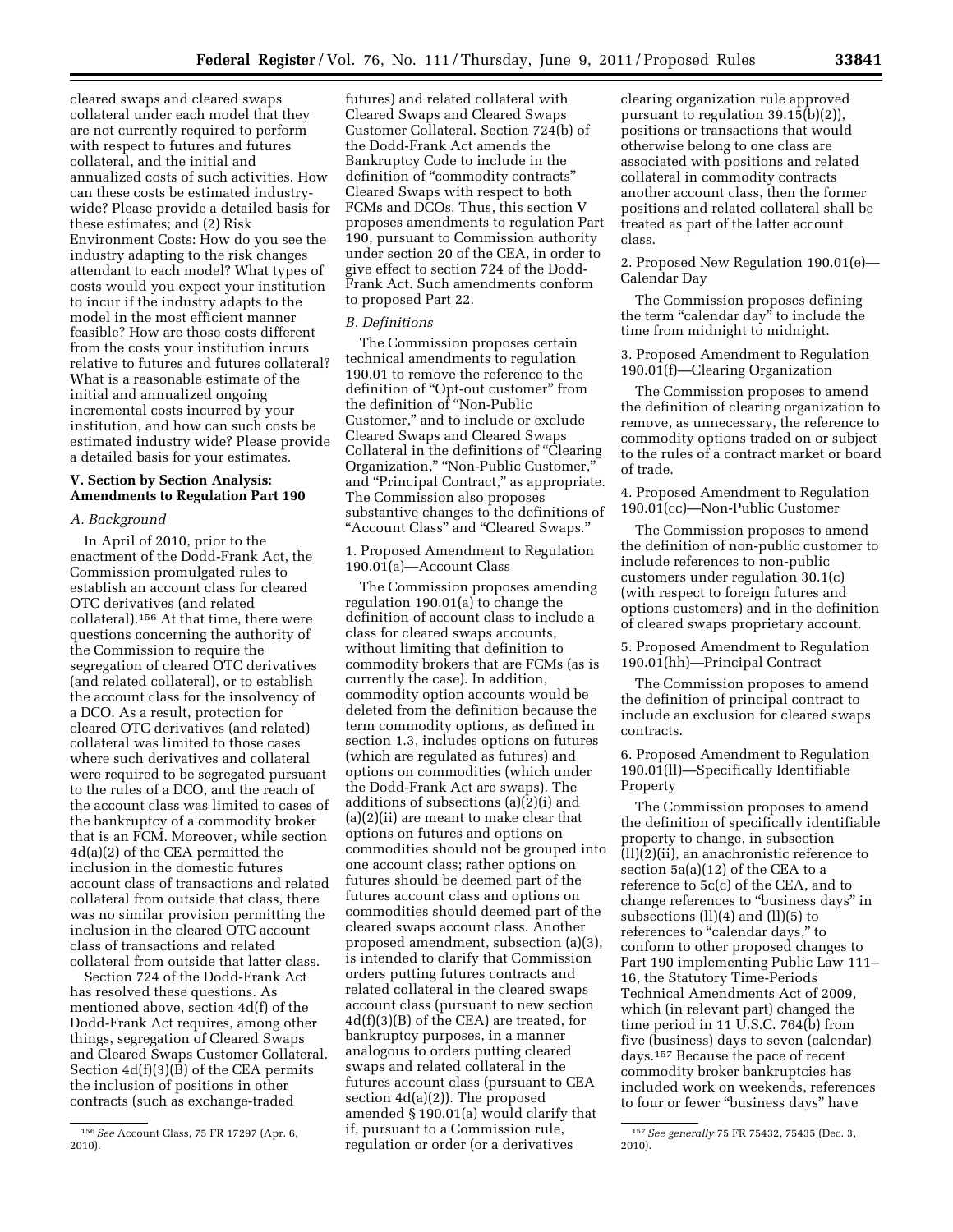been changed to the same number of calendar days; while references to five business days have been changed to six calendar days.

7. Proposed Amendment to Regulation 190.01 (pp)—Cleared Swap

Proposed new § 190.01(pp) replaces the definition of ''Cleared OTC Derivative'' that the Commission previously adopted with a definition of cleared swap that incorporates by reference the definition of that term in § 22.1.

# *C. Proposed Amendments to Regulation 190.02—Operation of the Debtor's Estate Subsequent to the Filing Date and Prior to the Primary Liquidation Date*

The Commission is proposing certain technical amendments to (1) expand regulation 190.02 to apply to cleared swaps (and related collateral) and (2) change references to "business days" to references to "calendar days," and require transfer instructions by the sixth calendar day after the order for relief and instructed transfers to be completed by the seventh calendar day after the order for relief, in order to fall within the protection of section 764(b) of the Bankruptcy Code. Other proposed amendments to  $\S 190.02(g)(1)(i)$  are intended to clarify that maintenance margin refers to the maintenance margin requirements of the applicable designated contract market or swap execution facility. Inclusion of the words ''if any'' reflects Commission recognition that there may be situations where there is no applicable designated contract market or swap execution facility.

# *D. Proposed Amendments to Regulation 190.03—Operation of the Debtor's Estate Subsequent to the Primary Liquidation Date*

In addition to certain technical amendments to (1) expand regulation 190.03 to apply to cleared swaps (and related collateral) and (2) change references to "business days" to references to "calendar days," proposed amendments to § 190.03(a)(3) are intended to clarify that maintenance margin refers to the maintenance margin requirements of the applicable designated contract market or swap execution facility. Inclusion of the words ''if any'' reflects Commission recognition that there may be situations where there is no applicable designated contract market or swap execution facility.

## *E. Proposed Amendments to Regulation 190.04—Operation of the Debtor's Estate—General*

Proposed amendments to regulation 190.04 would extend the liquidation of open commodity contracts held for a house account or a customer account by or on behalf of a commodity broker that is a debtor to commodity contracts traded on swap execution facilities.158 These commodity contracts would be liquidated in accordance with the rules of the relevant swap execution facility or designated contract market, under a liquidation process that, to the extent possible under market conditions at the time of liquidation, results in competitive pricing. In addition, in order to conform to current market practice, the amendments would allow open commodity contracts that are liquidated by book entry to be offset using the settlement price as calculated by the relevant clearing organization pursuant to its rules, which rules would also be required to promote competitive pricing to the extent feasible under market conditions at the time of liquidation. Such rules are required to be submitted to the Commission for approval pursuant to section 5c(c) of the CEA, or approved by the Commission (or its delegate) pursuant to regulation 190.10(d).

*F. Proposed Amendments to Regulation 190.05—Making and Taking Delivery on Commodity Contracts* 

Proposed amendments to regulation 190.05 are technical in nature, changing a reference to "contract market" to ''designated contract market, swap execution facility, or clearing organization,'' and requiring the submission of rules for approval subject to section 5c(c) of the CEA.

## *G. Proposed Amendments to Regulation 190.06—Transfers*

Proposed amendments to regulation 190.06(a) are intended to clarify that nothing in paragraph (a) would constrain the contractual right of the DCO to liquidate open commodity contracts, even those pertaining to customers (whether transacting in futures, cleared swaps, or other products).

Proposed amendments to regulation 190.06(e) would permit the trustee to transfer accounts with no open commodity contracts. In past commodity broker bankruptcies, the Commission has permitted the transfer of such accounts. Moreover, section 761(9)(A)(ii)(I) and (II) of the Bankruptcy Code define a "customer" to include an entity that holds a claim against the FCM arising out of: (i) the liquidation of a commodity contract and (ii) a deposit or payment of property with such FCM for the purpose of making or margining a commodity contract, either of which might occur after or before the customer holds a commodity contract. Further, section 764 of the Bankruptcy Code prohibits the trustee from avoiding post-petition transfers: (i) facilitating the liquidation of a commodity contract, and presumably claims attendant thereto, and (ii) of any cash, securities, or other property margining or securing a commodity contract, and presumably claims thereto.

Proposed amendments to regulation 190.06(g) would prohibit the trustee from avoiding pre-petition transfers made by a clearing organization on behalf of customers of the debtor of accounts held for or on behalf of customers of the debtor as long as the money, securities, or other property accompanying such transfer would not exceed the funded balance of such accounts based on information available as of the close of business on the business day immediately preceding such transfer minus the value on the date of return or transfer of any property previously returned or transferred thereto. The Commission believes that this change promotes portability by allowing clearing organizations to efficiently manage the customer accounts of the debtor in a default scenario.

In light of the importance of transfers to swaps markets, the Commission observes that certain portions of regulation 190.06 are not being changed. Specifically, regulation 190.06(f)(3) addresses partial transfers, whether with respect to fewer than all customers (subsection (i)), or with respect to fewer than all contracts cleared on behalf of a particular customer (subsection (ii)). Moreover, regulation 190.06(e)(2) limits the amount of equity that may be transferred in respect of any account to the funded balance of that account, subject to certain adjustments, ''based on available information as of the calendar day immediately preceding transfer'' (emphasis supplied).

While a transfer of all contracts in all accounts may be preferable, it may, in certain circumstances, be impracticable. If so, the regulations described above accommodate partial transfers.

In addition, technical amendments have been made to change ''business day" to "calendar day."

<sup>158</sup>Open commodity contracts traded on a designated contract market would continue to be liquidated in accordance with the rules of the relevant designated contract market.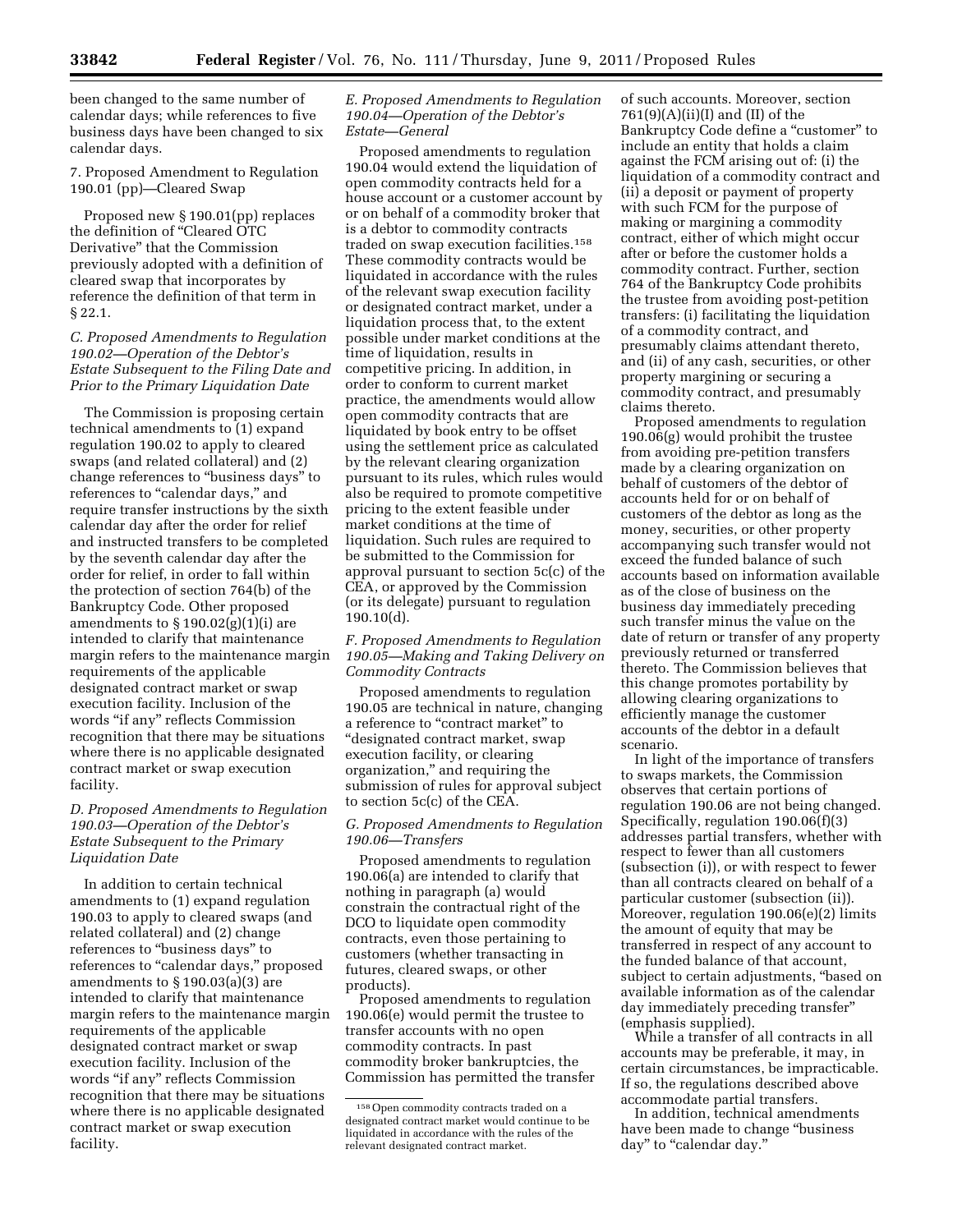# *H. Proposed Amendments to Regulation 190.07—Calculation of Allowed Net Equity*

Proposed amendments to regulation 190.07(b) clarify that individual cleared swaps customer accounts within an omnibus account are to be treated individually. A proposed amendment to regulation 190.07(c) corrects a typographical error. Proposed amendments to regulation 190.07(e) would change the valuation of an open commodity contract so that the value of the commodity contract would be derived from the settlement price as calculated by the relevant clearing organization pursuant to its rules, provided that such rules have been submitted to the Commission for approval pursuant to section 5c(c)(4) of the CEA and have received such approval, or have been approved pursuant to regulation 190.10(d). This change is intended to conform the valuation of an open commodity contract to current market practices. Another proposed amendment to regulation 190.07(e) would change references to securities traded over-thecounter pursuant to the National Association of Securities Dealers Automated Quotation System to securities not traded on an exchange, again to conform to current market practices.

## *I. Proposed Amendments to Regulation 190.09—Member Property*

Proposed amendments to regulation 190.09(b) have been made to include references to an account excluded pursuant to the proviso in regulation 30.1(c) (with respect to proprietary foreign futures and options customers) and to the cleared swaps proprietary account.

## *J. Proposed Amendments to Regulation 190.10—General*

Proposed amendments to regulation 190.10 (a) have been made to remove references to providing notice by telegram or ordinary postal mail and to require notice by e-mail and overnight mail.

## *K. Proposed Amendments to Appendix A to Part 190—Bankruptcy Forms, Bankruptcy*

Proposed changes to appendix A, form 1 would remove references to ''bulk transfers'' and replace the term with the word "transfers." While the Commission believes that the trustee should transfer as much of a customer account as possible for each account

class 159 to one non-defaulting FCM, the Commission recognizes that there may be situations where a bulk transfer may not be possible.160

Technical amendments also are being proposed for appendix A to Part 190. These amendments would include revisions to reflect the addition of section 4d(f) by section 724 of the Dodd-Frank Act. In addition, amendments have been made to clarify that Commission approval with respect to the rules of a registered entity that require Commission approval means Commission approval under section 5c(c) of the CEA. Additional technical amendments to appendix A to Part 190 have been proposed to conform certain time periods to the proposed changes made by the Commission to implement Public Law 111–16, the Statutory Time-Periods Technical Amendments Act of 2009.

# *L. Proposed Amendments to Appendix B to Part 190—Special Bankruptcy Distributions*

Proposed amendments to appendix B would clarify that the cross margining program is intended to apply only to futures customers and futures customer funds.

## **VI. Effective Date**

The Commission requests comment on the appropriate timing of effectiveness for the final rules for Part 22.161 Specifically, is six months after the promulgation of final rules sufficient? If not, please specify a recommended time period, and explain in detail the reasons why no shorter period will be sufficient.

#### **VII. Administrative Compliance**

## *A. Regulatory Flexibility Act*

The Regulatory Flexibility Act (''RFA'')162 requires that agencies, in proposing rules, consider whether the rules they propose will have a significant economic impact on a substantial number of small entities

160For example, when evaluating the creditworthiness of various FCMs, the trustee may conclude that it would be preferable to transfer portions of a customer account to several different non-defaulting FCMs who have high credit ratings instead of one non-defaulting futures commission merchant with lower credit quality.

161The amendments to Part 190 appear to be selfexecuting, but commenters are invited to suggest why an implementation period for these amendments might be necessary.

162 5 U.S.C. 601 *et seq.* 

and, if so, provide a regulatory flexibility analysis addressing the impact. The proposed rules will affect DCOs and FCMs. The Commission has previously determined that DCOs and FCMs are not small entities for purposes of the RFA.163

Accordingly, pursuant to section 605(b) of the RFA, 5 U.S.C. 605(b), the Chairman, on behalf of the Commission, certifies that these proposed rule amendments will not have a significant economic impact on a substantial number of small entities. The Commission invites the public to comment on this finding.

## *B. Paperwork Reduction Act*

## 1. Introduction

Provisions of proposed new Part 22 of the Commission's rules include new information disclosure and recordkeeping requirements that constitute the collection of information within the meaning of the Paperwork Reduction Act of 1995 (''PRA'').164 The Commission therefore is submitting this proposed collection of information to the Office of Management and Budget (''OMB'') for review in accordance with 44 U.S.C. 3507(d) and 5 CFR 1320.11. Under the PRA, an agency may not conduct or sponsor, and a person is not required to respond to, a collection of information unless it displays a currently valid control number.165 The title for this collection of information is ''Disclosure and Retention of Certain Information Relating to Cleared Swaps Customer Collateral,'' OMB Control Number 3038–NEW. This collection of information will be mandatory. The information in question will be held by private entities and, to the extent it involves consumer financial information, may be protected under Title V of the Gramm-Leach-Bliley Act as amended by the Dodd-Frank Act.166 This collection of information has not yet been assigned an OMB control number.

# 2. Information Provided by Reporting Entities

Proposed section 22.2(g) requires each FCM with Cleared Swaps Customer Accounts to compute daily the amount of Cleared Swaps Customer Collateral on deposit in Cleared Swaps Customer Accounts, the amount of such collateral

<sup>159</sup>Account class means each of the following types of customer accounts that must be recognized as a separate class of account by the trustee: futures accounts, foreign futures accounts, leverage accounts, delivery accounts as defined in § 190.05(a)(2) of this part, and cleared swaps accounts.

<sup>163</sup>*See* 66 FR 45605, 45609 (Aug. 29, 2001) (DCOs); 47 FR 18618, 18619–20 (Apr. 30, 1982) (FCMs).

<sup>164</sup> 44 U.S.C. 3501 *et seq.* 

<sup>165</sup> *Id.* 

<sup>166</sup>*See generally* Notice of Proposed Rulemaking, Privacy of Consumer Financial Information; Conforming Amendments Under Dodd-Frank Act, 75 FR 66014 (Oct. 27, 2010).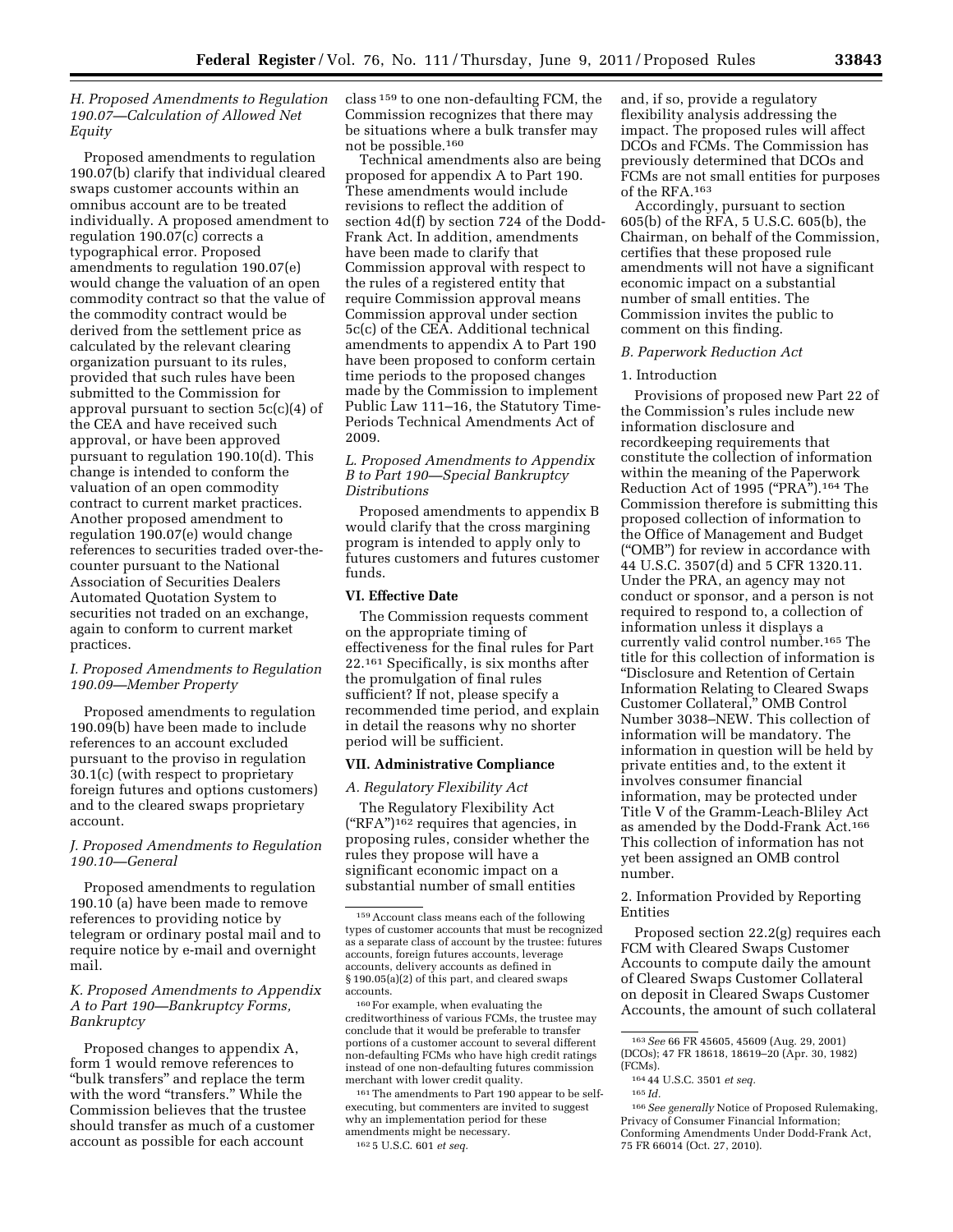required to be on deposit in such accounts and the amount of the FCM's residual financial interest in such accounts. The computations and supporting data must be kept in accordance with the CFTC regulation 1.31, which establishes generally applicable rules for recordkeeping under the CEA. The purpose of this collection of information is to help ensure that FCMs' Cleared Swaps Customer Accounts are in compliance at all times with statutory and regulatory requirements for such accounts.

Proposed section 22.5(a) requires an FCM or DCO to obtain, from each depository with which it deposits cleared swaps customer funds,167 a letter acknowledging that such funds belong to the cleared swaps customers of the FCM, and not the FCM itself or any other person. The purpose of this collection of information is to confirm that the depository understands its responsibilities with respect to protection of cleared swaps customer funds.

Proposed section 22.11 requires each FCM that intermediates cleared swaps for customers on or subject to the rules of a DCO, whether directly as a clearing member or indirectly through a Collecting Futures Commission Merchant, to provide the DCO or the Collecting Futures Commission Merchant, as appropriate, with information sufficient to identify each customer of the FCM whose swaps are cleared by the FCM. Section 22.11 also requires the FCM, at least once daily, to provide the DCO or the Collecting Futures Commission Merchant, as appropriate, with information sufficient to identify each customer's portfolio of rights and obligations arising out of cleared swaps intermediated by the FCM. The purpose of this collection of information is to facilitate risk management by DCOs and Collecting Futures Commission Merchants, and, in the event of default by the FCM, to enable DCOs and Collecting Futures Commission Merchants to perform their duty, pursuant to section 22.15, to treat the collateral attributed to each customer of the FCM on an individual basis.

Proposed section 22.12 requires that each Collecting Futures Commission Merchant and DCO, on a daily basis, calculate, based on information received pursuant to proposed section 22.11 and

on information generated and used in the ordinary course of business by the Collecting Futures Commission Merchant or DCO, and record certain information about the amount of collateral required for each Cleared Swaps Customer and the sum of these amounts.

Proposed section 22.16 requires that each FCM who has cleared swaps customers disclose to each of such customers the governing provisions, as established by DCO rules or customer agreements between collecting and depositing FCMs, relating to use of customer collateral, transfer, neutralization of the risks, or liquidation of cleared swaps in the event of a default by a depositing FCM relating to a cleared swaps customer account. The purpose of this collection of information is to ensure that cleared swaps customers are informed of the procedures to which accounts containing their swaps collateral may be subject in the event of a default by their FCM.

The recordkeeping and disclosure requirements of sections 22.2(g) and 22.11 are expected to apply to approximately 100 entities on a daily basis.168 The recordkeeping requirement of section 22.5 is expected to apply to approximately 100 entities on an approximately annual basis. Based on experience with analogous recordkeeping and disclosure requirements for FCMs in futures transactions, the recordkeeping and disclosure required by section 22.2(g) is expected to require about 100 hours annually per entity, for a total burden of approximately 20,000 hours. At an hourly rate of \$25 per hour, the cost burden would be approximately \$2500 per entity per year for a total of \$250,000. Also based on experience with analogous recordkeeping requirements for FCMs in futures transactions, the recordkeeping requirement of section 22.5 is expected to require about 5 hours per entity per year, for a total burden of approximately 500 hours per year. At an hourly rate of \$25 per hour, the cost burden would be approximately \$125 annually per entity, for a total of \$12,500.

The disclosure required by section 22.11 involves information that FCMs that intermediate swaps generate and

use in the usual and customary ordinary course of their business. It is expected that the required disclosure will be performed using automated data systems that FCMs maintain and use in the usual and customary ordinary course of their business but that certain additional functionality will need to be added to these systems to perform the required disclosure. Because of the novel character of proposed section 22.11, it is not possible to make a precise estimate of the paperwork burden. We estimate that the necessary modifications to, and maintenance of, systems may require a range of between 20 and 40 hours of work annually at a salary of approximately \$75 per hour.<sup>169</sup> The total annual burden for section 22.11 therefore is estimated at 2,000 to 4,000 hours and \$150,000 to \$300,000.

The recordkeeping required by proposed section 22.12 involves information that Collecting Futures Commission Merchants and DCOs will receive pursuant to proposed section 22.11 or that they generate and use in the usual and customary ordinary course of their business. It is expected that the required recordkeeping will be performed using automated data systems that Collecting Futures Commission Merchants and DCOs maintain and use in the usual and customary ordinary course of their business but that certain additional functionality will need to be added to these systems to perform the required disclosure. Because of the novel character of proposed section 22.12, it is not possible to make a precise estimate of the paperwork burden. We estimate that the necessary modifications to, and maintenance of, systems may require a range of between 20 and 40 hours of work annually at a salary of approximately \$75 per hour.170 It is expected that the required recordkeeping will be performed by approximately 100 entities. The total annual burden for section 22.11

170The range of estimates of hours is influenced by the fact that FCMs and DCOs commonly use similar or identical data systems produced by a small number of vendors, so there may be significant economies of scale in making the system modifications required for the section 22.12 recordkeeping. The estimates also are based on the assumption that half of the time required to modify systems will be expended on a one-time basis and annualized over five years.

<sup>167</sup>Proposed section 22.5(c) provides an exception for a DCO serving as a depository where such DCO has made effective rules that provide for the segregation of Cleared Swaps Customer Collateral in accordance with all relevant provisions of the CEA and the regulations thereunder.

<sup>168</sup>This estimate is based on the following: there are currently approximately 125 FCMs registered with the Commission. However, it is expected that only FCMs with substantial capital will be capable of clearing swaps. There are approximately 75 FCMs with adjusted net capital in excess of \$25 million, accordingly, and allowing room for growth, it is estimated that there will be 100 FCMs subject to these requirements.

<sup>169</sup>The range of estimates of hours is influenced by the fact that FCMs commonly use similar or identical data systems produced by a small number of vendors, so there may be significant economies of scale in making the system modifications required for the section 22.11 disclosure. The estimates also are based on the assumption that half of the time required to modify systems will be expended on a one-time basis and annualized over five years.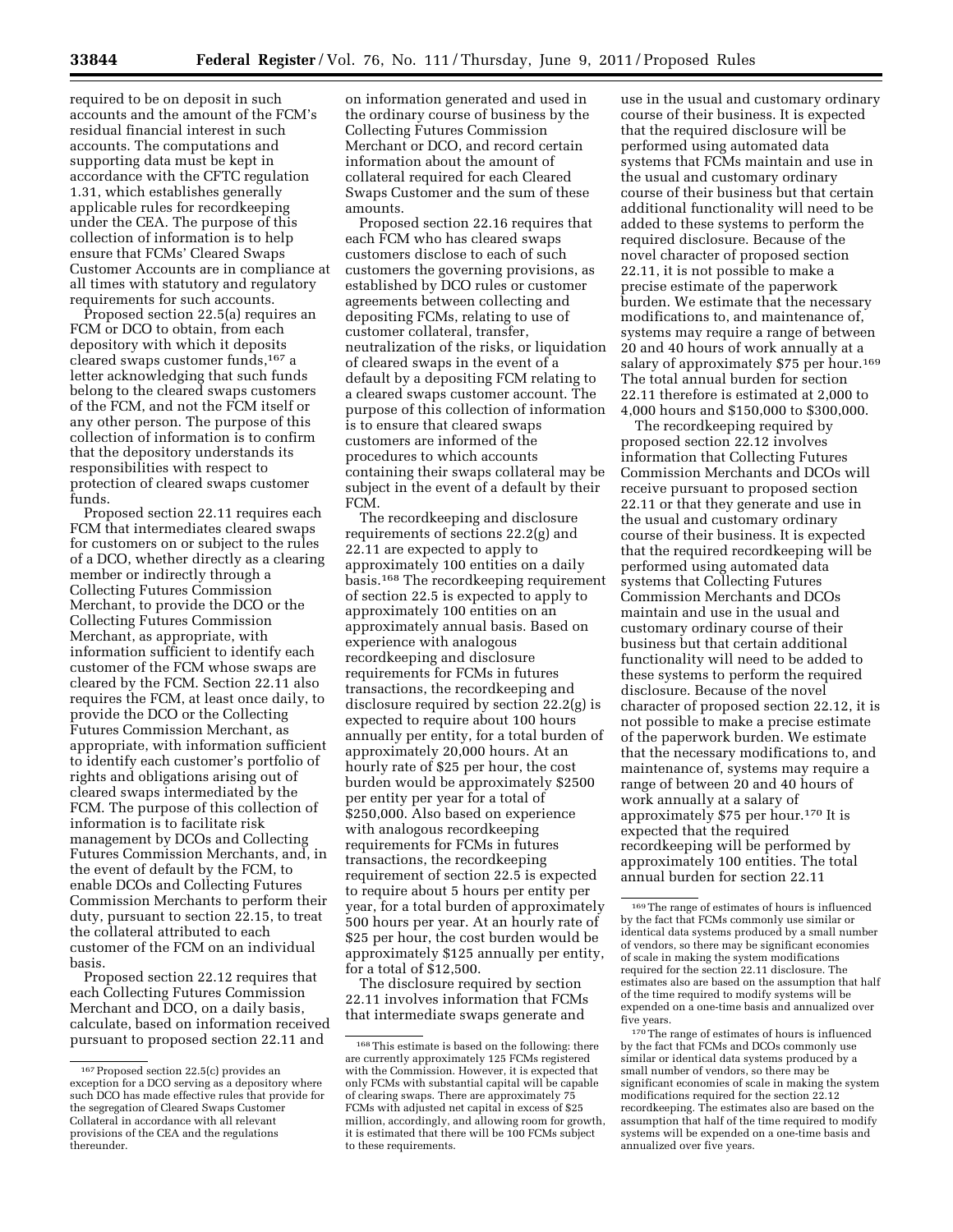therefore is estimated at 2,000 to 4,000 hours and \$150,000 to \$300,000.

Proposed section 22.16 would apply to the same estimated 100 entities as sections 22.2(g), 22.5(a) and 22.11. The required disclosure would have to be made once each time a swaps customer begins to be cleared through a particular DCO or collecting FCM and each time a DCO or collecting FCM through which a customer's swaps are cleared changes it polices on the matters covered by the disclosure. It is expected that each disclosure would require about 0.2 hours of staff time by staff with a salary level of about \$25 per hour. It is uncertain what average number of swaps customers FCMs will have, and what average number of disclosures will be required for each customer annually. Assuming an average of 500 customers per FCM and two disclosures per customer per year, the estimated total annual burden would be 200 hours and \$5000 per entity, for an overall burden of \$500,000.

## 3. Information Collection Comments

The Commission requests comment on all aspects of this proposed mandatory collection of information and document retention. Specifically, the Commission requests comment on whether the Commission has provided sufficient clarity concerning the types of information that would be required to be disclosed and retained.

## *C. Cost-Benefit Analysis*

1. Introduction

a. Requirement Under Section 15(a) of the CEA

Section 15(a) of the CEA<sup>171</sup> requires the Commission to consider the costs and benefits of its actions before issuing a rulemaking under the CEA. Section 15(a) further specifies that the costs and benefits shall be evaluated in light of five broad areas of market and public concern: (i) Protection of market participants and the public; (ii) efficiency, competitiveness, and financial integrity of futures markets; (iii) price discovery; (iv) sound risk management practices; and (v) other public interest considerations. The Commission may in its discretion give greater weight to any one of the five enumerated areas and could in its discretion determine that, notwithstanding its costs, a particular rule is necessary or appropriate to protect the public interest or to effectuate any of the provisions or

accomplish any of the purposes of the CEA.

#### b. Structure of the Analysis

As mentioned above, the Commission has decided to propose the Complete Legal Segregation Model. A number of commenters to the ANPR suggested that the costs and benefits of the Complete Legal Segregation Model should be informed by the Futures Model. Such commenters provided quantitative estimates of such costs (but not such benefits). Using these quantitative estimates of cost, the Commission discusses the costs and benefits of the Complete Legal Segregation Model (as well as the Legal Segregation with Recourse Model) in relation to a common baseline—namely, the Futures Model.

The Commission notes that other commenters suggested that the costs and benefits of the Complete Legal Segregation Model should be informed by the protections for collateral obtained by customers in the existing swaps markets and of the costs incurred for such protections. While this alternative is not part of the formal analysis, it can inform us of the costs of the various models. Therefore, the Commission has asked for additional comment on such protections, including quantitative estimates of costs, in section III(B) herein.

Finally, as mentioned above, the Commission is considering the Legal Segregation with Recourse Model. The Commission has asked for additional comment on the Legal Segregation with Recourse Model, as well as (i) the Futures Model and (ii) the Optional Approach.

2. Costs of the Complete Legal Segregation Model, the Legal Segregation With Recourse Model, and the Futures Model

There are several kinds of costs associated with the Complete Legal Segregation and the Legal Segregation with Recourse Models, relative to the Futures Model. These can be categorized as operational costs, Risk Costs (as section II(C)(3) defines such term), and costs associated with induced changes in behavior. The Complete Legal Segregation, the Legal Segregation with Recourse, and the Futures Models will require different payments from various parties in the event that there is a simultaneous default of one or more Cleared Swaps Customers and their FCMs. The direct effect of the Complete Legal Segregation and the Legal Segregation with Recourse Models, in contrast to the Futures Model, would be to protect the Cleared

Swaps Customer Collateral of nondefaulting customers against claims by the relevant DCO.172 In general, this protection of non-defaulting customers makes it more likely, relative to the Futures Model, that the financial resource package of the DCO (including, *e.g.,* the DCO's own capital contribution and the guaranty funds contributed by member FCMs) would need to be applied to the liability of the defaulting Cleared Swaps Customer(s).

#### a. Operational Costs

Operational costs associated with the Complete Legal Segregation and the Legal Segregation with Recourse Models result from a greater need, relative to the Futures Model, to transfer information about individual Cleared Swaps Customer Contracts between FCMs and DCOs, an increased amount of account information kept by DCOs, potential increases in compliance costs, and related kinds of costs. Some of these costs will be one-time set-up costs, and other costs will be recurring. Operational costs associated with the Complete Legal Segregation and the Legal Segregation with Recourse Models can be expected to be identical or close to identical because the informational and other operational requirements of both models are substantially similar where the two models differ is in the scope of DCO's claim to Cleared Swaps Customer Collateral in the event of the simultaneous default of one or more Cleared Swaps Customers and their FCMs.

Precise determination of the extent of operational costs associated with the Complete Legal Segregation and the Legal Segregation with Recourse Models depends on the number of Cleared Swaps Customers at each FCM, the number and types of Cleared Swaps Customer Accounts held by each customer, and other factors. Some estimates of the typical FCM's costs were provided by ISDA. As discussed above, in comments on the ANPR, ISDA estimates that the Complete Legal Segregation and the Legal Segregation with Recourse Models would involve a one-time cost increase of \$0.8 million to \$1 million per FCM, plus a recurring

<sup>171</sup> 7 U.S.C. 19(a).

<sup>172</sup>According to comments on the ANPR, the direct benefit to customers in the form of reduced risk of loss of collateral stemming from the activities of fellow customers may generate indirect benefits. For example, commenters indicated that increased security for collateral could increase their ability to use swaps for business purposes, although this effect could be counterbalanced by increased dollar costs. Commenters also stated that the increased protection against Fellow-Customer Risk would reduce their need to incur costs to protect against the effects of loss of Cleared Swaps Customer Collateral.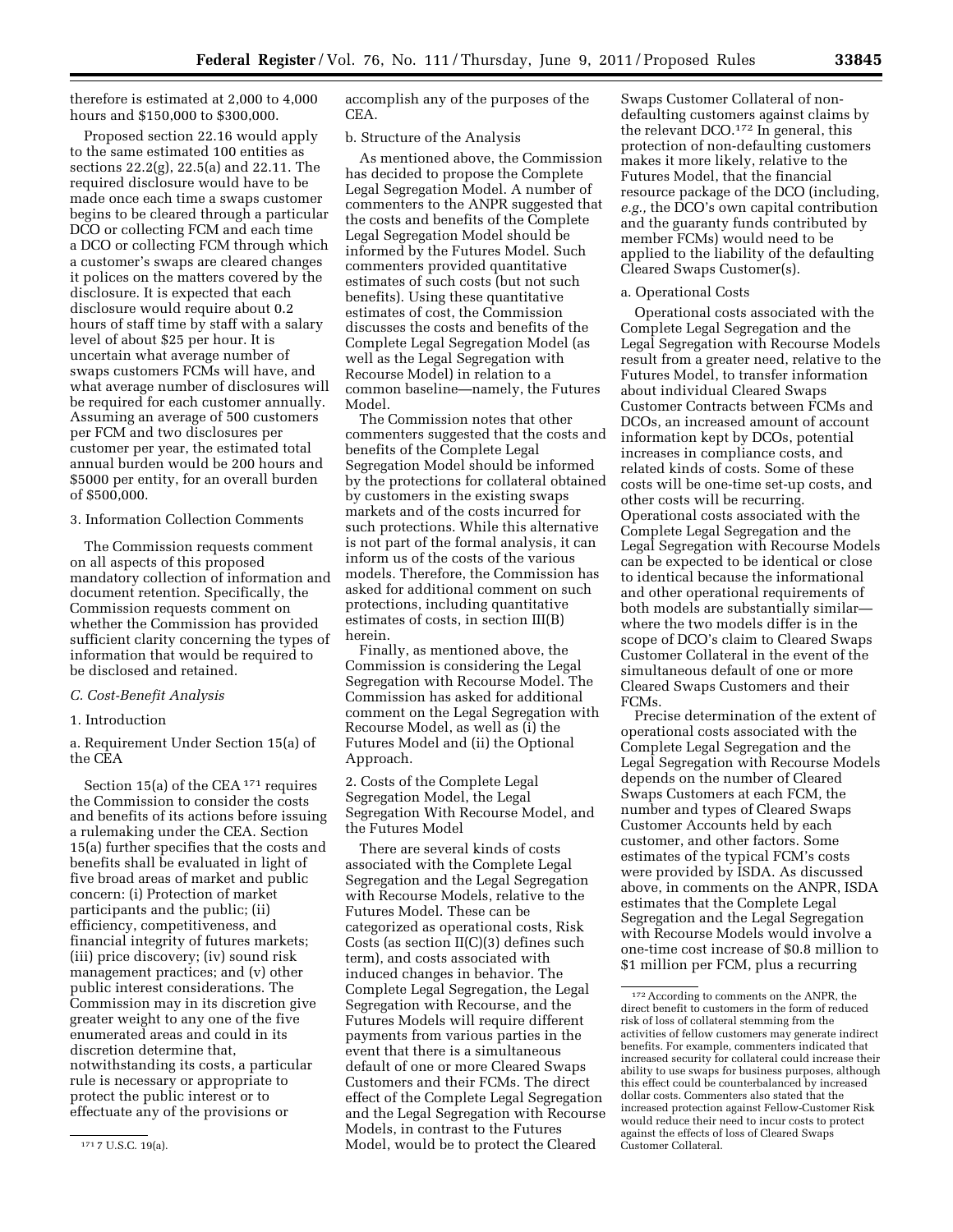annual cost with a median estimate of roughly \$0.7 million.<sup>173</sup> In addition, there would be costs faced by each DCO, which would likely be of a similar magnitude, unless the DCO already possesses the information required to implement the Complete Legal Segregation and the Legal Segregation with Recourse Models. A DCO with such information may find the operational costs associated with the Complete Legal Segregation and the Legal Segregation with Recourse Models to be negligible.

# b. Risk Costs

Risk Costs refer to the costs associated with reassigning liability in the event of a customer default (*i.e.,* the Complete Legal Segregation Model or the Legal Segregation with Recourse Model compared to the Futures Model). This can usefully be divided into direct and indirect costs (and associated benefits). The direct costs of the Complete Legal Segregation and the Legal Segregation with Recourse Models are the increased risk the DCO will face when one or more Cleared Swaps Customers and their FCMs default. Under the Complete Legal Segregation Model, this is equal to the probability of a default by a Cleared Swaps Customer and its FCM, times the expected contribution that fellow customers would have provided toward the uncovered loss. The gain to Cleared Swaps Customers under this model is the value they place on avoiding this same cost (*i.e.,* owning insurance against Fellow-Customer Risk). The Legal Segregation with Recourse Model is fundamentally similar, except that the Cleared Swaps Customers may ultimately be responsible for some of that deficiency, should the capital of the DCO and the guaranty fund contributions of non-defaulting FCM members be exhausted.174

Thus, the Complete Legal Segregation Model will potentially result in a decrease in the financial resources package available to the DCO in the

event of default. Hence, maintaining the same assurance of performance requires the DCO to raise additional financial resources. While the Legal Segregation with Recourse Model does not directly reduce DCO financial resources, it restructures them so as to likely lead a DCO to change its default management structure. The exact nature of the Risk Costs will depend on how each DCO structures its default management structure if the Complete Legal Segregation or the Legal Segregation with Recourse Models is chosen over the Futures Model. The comments sent to the Commission have suggested two possible ways by which the DCO may vary its default management structure: (i) By increasing the amount of collateral that each Cleared Swaps Customer must provide; or (ii) by increasing the amount of resources that each FCM must contribute to the guaranty fund.

Focusing on (i) (an increase in the amount of collateral that each Cleared Swaps Customer must provide), estimates of the size of the increase vary, and in principle depend on whether the Complete Legal Segregation Model or the Legal Segregation with Recourse Model is under consideration. In comments on the ANPR, both CME and ISDA suggest that the Complete Legal Segregation Model would require an increase of approximately 70% in Cleared Swaps Customer Collateral, or an increase of roughly \$500–600 billion in total required Cleared Swaps Customer Collateral relative to the Futures Model. The organizations had somewhat different views of the Legal Segregation with Recourse Model. ISDA noted that the total pool of capital available to a DCO under this model would not be changed, although there would be ''a real wealth transfer'' from the FCMs and DCO to the customers, while CME suggested that the increase would be of a similar magnitude to the effect of the Complete Legal Segregation Model.

If instead the capital structure is restored though (ii) (an increase in the amount of resources that each FCM would contribute to the guaranty fund), what were described as "conservative" estimates suggest an increase of \$50 billion (CME) to \$128 billion (ISDA) in guaranty funds for the Complete Legal Segregation Model.175 By contrast, LCH, in its comment, stated that there would be no need for additions to the guaranty fund under either the Complete Legal

Segregation Model or the Legal Segregation with Recourse Model because the manner in which it currently calculates the size of its guaranty fund provides adequate resources against default risk under the Complete Legal Segregation Model and the Legal Segregation with Recourse Model and because, in the view of LCH, a guaranty fund of similar size would be required to provide adequate security under the Futures Model.

The wide divergence in these figures is due in large part to different implicit assumptions about fellow customer behavior, and how such behavior should affect a DCO's prudent design of its financial resources package. Specifically, Core Principle B for DCOs, section 5b(c)(2)(B) of the CEA, requires the sufficiency of a DCO's financial resources package to be judged relative to the ''worst'' exposure, in a probabilistic sense, created by a member or participant in extreme but plausible market conditions. In the Complete Legal Segregation Model, such an approach likely requires an assessment of the largest stressed loss on a to-bespecified number of the largest customers to the given FCM since, in this instance, the DCO would not have access to the collateral of non-defaulting customers in such an event. By contrast, the Futures and the Legal Segregation with Recourse Models allow (to a degree) for the sufficiency of the DCO financial resources package to be judged relative to the ''worst'' loss that an FCM suffers in its omnibus customer account, recognizing that account as a diversified pool and taking advantage of the diversification benefit realized by the DCO across the customers within that pool. This is so because the Futures Model (and, at a later point, the Legal Segregation with Recourse Model) would allow the DCO to use the collateral of non-defaulting customers to cover losses the DCO would otherwise face as a result of a simultaneous default of one or more Cleared Swaps Customers and their FCMs.176

However, the extent of the diversification effect arising from the DCO's access to the entire omnibus customer account allowed by the Futures Model (and, at a later point in the process, the Legal Segregation with Recourse Model) depends on how much

<sup>173</sup>*See* note 43 supra.

 $^{\rm 174}$  Implicitly then, unless there are offsetting changes, the resources available to the DCO to cover its obligations to counterparties in the event of the default of one or more Cleared Swaps Customers and their FCMs would potentially be smaller under the Complete Legal Segregation Model than under the Legal Segregation with Recourse Model, and hence the guarantee offered to Cleared Swaps counterparties by the DCO would potentially be less secure under the Complete Legal Segregation Model. Such offsetting changes, however, are required by proposed Commission requirements regarding DCO financial resource packages. *See*  section  $\overline{II}(C)(1)$  herein. As the following discussion indicates, the DCO may take steps, in terms of enhanced resources and use of risk-management tools to insure the security that it offers to Cleared Swaps counterparties.

<sup>175</sup>Presumably, some of the cost to the FCMs would be offset by enhanced charges to customers. Buy-side commenters to the ANPR have indicated that they would be willing to bear such charges.

 $^{176}\rm{While}$  the Legal Segregation with Recourse Model permits the DCO to take into account the omnibus customer account, as a diversified pool, in calculating the total resources available to cover the DCO's obligations resulting from a combined customer/FCM default, as explained above, it would expose the DCO to a higher risk of having to use the DCO's own capital and the guaranty fund contributions of non-defaulting FCM members than the Futures Model.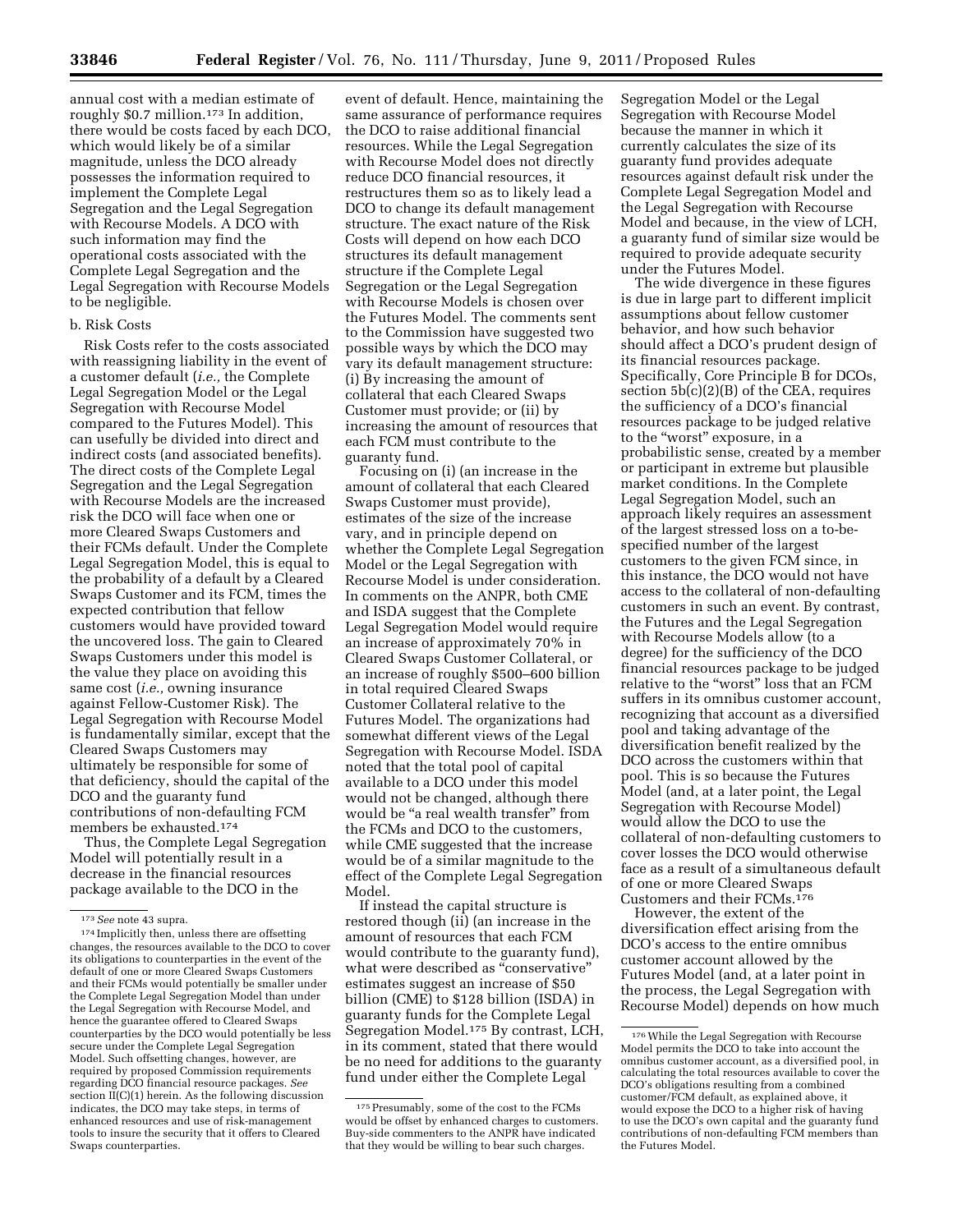of the resources supplied by nondefaulting Cleared Swaps Customers (via initial margin) will be present in the account following a default. If all Cleared Swaps Customer Contracts remained with the defaulting FCM through the default, then the DCO could potentially measure the adequacy of the guaranty fund based on a fully diversified pool of customer positions. Conversely, if all Cleared Swaps Customers would transfer their positions to a different FCM in anticipation of the default, then the diversification (and its consequence for the DCO's financial resources package) would be eliminated.177

More generally, the extent to which the Complete Legal Segregation or the Legal Segregation with Recourse Models really requires a larger guaranty fund or higher levels of collateral per Cleared Swaps Customer (relative to the Futures Model) depends on the extent to which Cleared Swaps Customer Contracts can be expected to remain with the defaulting FCM during the time period immediately before the default.<sup>178</sup> Since the circumstances of particular FCM defaults will vary, DCOs, in determining their financial resources package, can be expected to take into consideration the possibility that, at least for some FCM defaults, there will be warning signs, resulting in a portion of Cleared Swaps Customer Collateral being transferred out of the Cleared Swaps Customer Account maintained by the defaulting FCM. And while determining the appropriate assumptions regarding customer behavior under either the Futures or the Legal Segregation with Recourse Models is central to the issue

178The LCH's observation also impacts the requisite change in Cleared Swaps Customer Collateral. The question of how to appropriately evaluate the omnibus customer account is a question of financial resources and is beyond the scope of this rulemaking. We note, however, that to the extent that immediate history may provide some guidance, the aggregate amount of segregated funds in Lehman's omnibus customer account dropped by roughly 75% during the week prior to its filing for bankruptcy.

of capital adequacy, it may prove less central to the consideration of costs and benefits under this rule, since both those costs and benefits depend on the extent to which Cleared Swaps Customers will transfer their Cleared Swaps Contracts.

A distinct question in evaluating Risk Cost is how to translate a Cleared Swaps Customer Collateral or guaranty fund increase to a cost increase. A customer required to post an additional \$100 of Cleared Swaps Customer Collateral is not made worse off by \$100. Moreover, the cost to the customer is, at least in part, offset by the benefit to the DCO. The cost to the customer of a Cleared Swaps Customer Collateral increase of \$100 is the difference between the gain he or she would have received by retaining that \$100, and the return he or she will receive on the asset while it is on deposit with the FCM or DCO. For example, the customer might invest the \$100 in buying and holding grain over the pendency of the swap if the level of Cleared Swaps Customer Collateral were not increased, while he or she is limited to the return on assets the DCO will accept as margin payment (*e.g.,* the t-bill rate) under the new, higher margins. While an exact figure for this difference is difficult to calculate precisely, it is likely to be in a range of 1–4% per year over the life of the swap. Offsetting this cost is the gain to the DCO of having additional assets available in the event of the simultaneous default of one or more Cleared Swaps Customers and their FCMs, which may enable it to obtain a higher rate of return on some of its other assets.179 Similarly, the cost to an FCM of a guaranty fund contribution increase is equal to the difference in return between acceptable instruments for deposit to the guaranty fund and the FCM's potential return on that \$100 if it were not deposited to the guaranty fund.

The benefit to customers of greater protection for customer margin provided by the Complete Legal Segregation Model and the Legal Segregation with Recourse Model also depends, to some extent, on assumptions about customers' behavior in advance of a fellow-customer default. Under the extreme assumption that all customers costlessly anticipate the default and move their positions to a different FCM, then neither the Complete Legal Segregation Model nor the Legal Segregation with Recourse Model provides any benefit to

customers (since their Cleared Swaps Customer Accounts would not have been at risk under the benchmark). More generally, the greater the extent to which customers will move their positions, the lower the benefits of the Complete Legal Segregation Model and the Legal Segregation with Recourse Model relative to the Futures Model. Of course, under the Futures Model there exists uncertainty surrounding a customer's ability to anticipate an FCM default, and this uncertainty is either wholly or mostly eliminated under the Complete Legal Segregation and the Legal Segregation with Recourse Models. However, this benefit afforded the customer needs to be balanced against the cost to the DCO of insuring against this uncertainty, a portion of which can be anticipated to be passed along to the customer. Thus, both the capital costs and the benefits of the Complete Legal Segregation and the Legal Segregation with Recourse Models, relative to the Futures Model, will tend to be lower to the extent customers are likely to move their positions in advance of an FCM default and higher to the extent customers are unlikely to be able to move their positions. As a result, differing assumptions about customer mobility in advance of default are likely to have smaller implications for the relative costs and benefits of differing approaches than they do for Risk Cost considered in isolation.

#### c. Induced Changes in Behavior

Finally, in the category of costs and benefits associated with induced changes in behavior, several issues are worth noting. CME has argued that the Complete Legal Segregation and the Legal Segregation with Recourse Models could potentially reduce the incentives of individual customers to exercise due diligence when choosing an FCM. In effect, they argue that because the financial condition of the FCM, and of the FCM's other customers, will be less relevant to the customer's liability in the event of fellow customer default, the customer will devote less effort to monitoring the FCM and its customers. While this is likely to be true, these liability regimes have offsetting increased monitoring incentives on the part of FCMs and the DCO. That is, because the Complete Legal Segregation and the Legal Segregation with Recourse Models increase the likelihood that a customer default would impact the guaranty fund, increased incentives exist to protect that fund through more careful monitoring by the suppliers of the guaranty fund and their agent (the

<sup>177</sup>LCH states that a methodology in which no diversification is assumed represents their current practice, and is the most "conservative" in terms of capital adequacy. It argues that it is imprudent to assume that any funds in the omnibus Cleared Swaps Customer Account will remain at the time of default because that default may plausibly occur not as a sudden shock but, rather, as the end of a process of credit deterioration taking place over a number of days (potentially a number of weeks), during which time the Cleared Swaps Customers have time to port their Cleared Swaps Contracts and associated collateral away from the defaulting FCM. Thus, according to the logic of LCH's approach, the size of the guaranty fund and/or initial margin levels would need to be as high under the Futures Model as under either the Complete Legal Segregation or the Legal Segregation with Recourse Models.

<sup>179</sup>An additional offset to this cost is the value that customers assign to the increased safety of their collateral from fellow customer risk, a point which is discussed further below.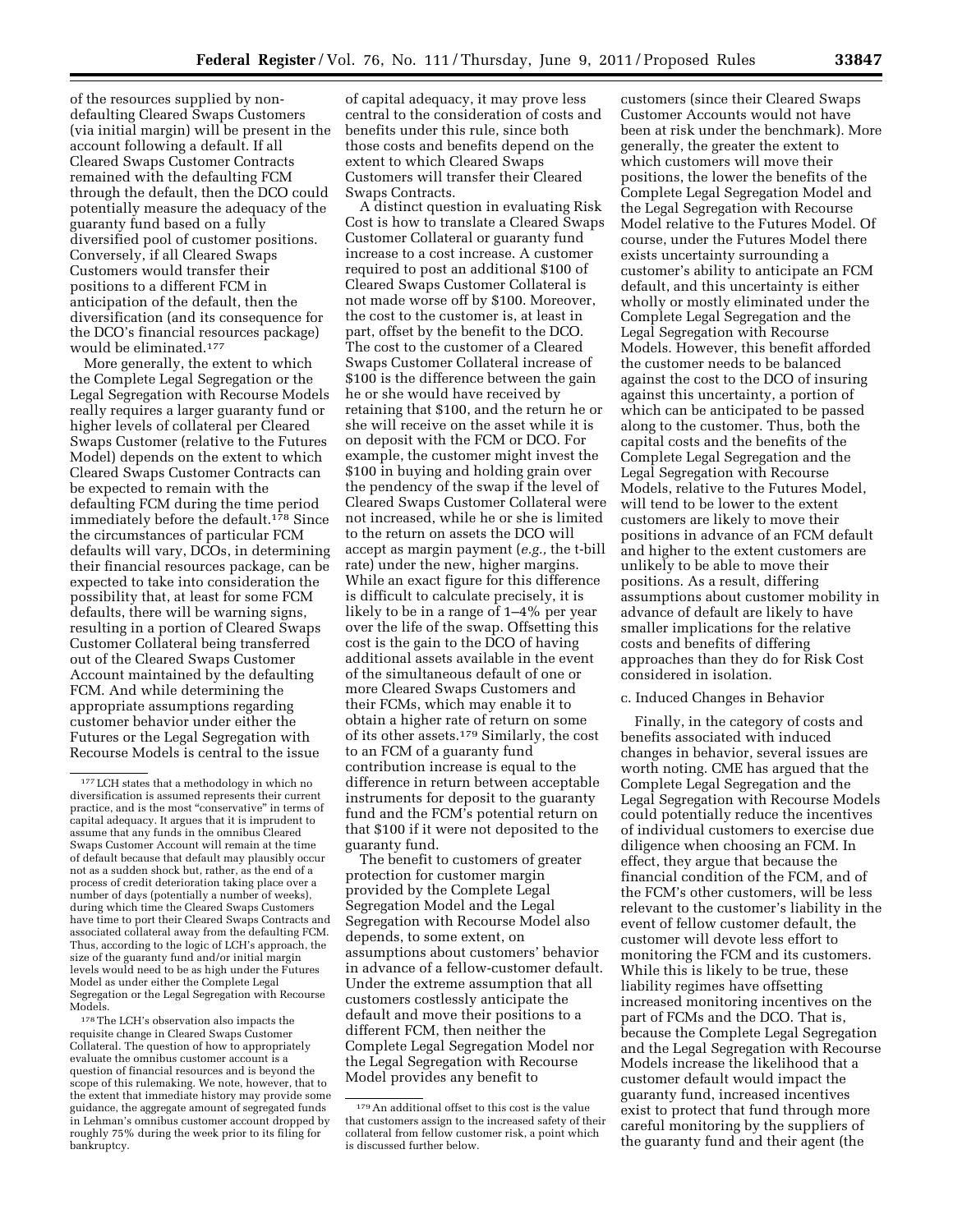DCO). Indeed, as discussed above,<sup>180</sup> other commenters (BlackRock, Freddie Mac, and Vanguard) observe that the availability of fellow-customer collateral as a buffer reduces the incentives of DCOs to provide vigorous oversight. The net effect of these incentive changes on the incentive to monitor is difficult to quantify. However, the basic economics of monitoring suggest that there are efficiency gains to centralizing monitoring in a small number of parties.181 This is because there are ''free rider'' effects associated with diffuse liability; when liability is spread upon a large number of agents, each gains little from devoting resources to monitoring the firm.182 This effect is compounded by an information effect; even if the incentive exists, it is difficult for individual customers to gain access to information about the financial condition of the FCM, and even more so about the financial condition of their fellow customers. In contrast, the DCO will, especially under the Complete Legal Segregation Model and the Legal Segregation with Recourse Model, have good information about the financial condition of both FCMs and customers.

#### d. Portability

Another issue is the ease of moving Cleared Swaps Customer Contracts to new FCMs following an FCM default. Following a default by an FCM, the Cleared Swaps Contracts of the FCM's customers either have to be moved to another FCM, or closed. Moving a position to another FCM allows the DCO to maintain its net position in that contract at zero, which is generally a goal of a DCO. It also prevents a customer from needing to reestablish a position, which potentially can be costly, especially in a stressed economic state.<sup>183</sup> As discussed above, the various models result in different amounts of customer-specific information residing with the DCO under the various models. While it is difficult to quantify the effects of the alternatives on the cost of moving positions between FCMs, it would seem that both the Complete Legal Segregation and the Legal Segregation with Recourse models do not decrease portability, especially given the increases in capital requirements that many commenters

view as a likely consequence of either model. In fact, ISDA emphasizes that the Complete Legal Segregation Model likely increases portability.

# e. Potential Preferences of Cleared Swaps Customers

Overall, evaluating the costs and benefits of the Complete Legal Segregation Model and the Legal Segregation with Recourse Model relative to the Futures Model requires one to know the inherently-subjective valuation end-users place on the lower likelihood of losing their initial margin, as well as more precise estimates of the cost. Given the constraints on such knowledge, and the likelihood that the benefits to customers will, to some extent, vary with the cost to DCOs (that is, both are related to the same underlying factors), the best indirect evidence of the likely effect is the comments provided by the buy-side. While the Commission has not canvassed all buy-side members, most of those that chose to comment on the ANPR support the change. It is not knowable if these commenters fully internalized all of the potential costs outlined above (*e.g.,* potentially higher margins, increased costs imposed by FCMs). However, these commenters generally told the Commission that they understood that more protection for customer collateral was likely to come at a cost and that they nevertheless favored more protective approaches.

## f. The Optional Approach

A final option is giving DCOs the choice of which segregation model to employ. If all DCOs would adopt the same model when given a choice, then the foregoing analysis would apply. In contrast, if different DCOs might adopt different models, then the analysis of the system-wide costs and benefits would need to account for the choices made by the extant DCOs. The Commission seeks comment on the likely alternatives that would emerge if DCOs had the option of choosing their segregation model, and the likely costs and benefits of having alternative default models available.184

# 3. Summary of Benefits of Legal Segregation Models

Based on the discussion in the previous section, the primary expected benefits of adopting the Complete Legal Segregation or the Legal Segregation with Recourse Models to implementing section 724 of the Dodd-Frank Act can be summarized as follows.

## a. Fellow-Customer Risk

The primary direct benefit from either the Complete Legal Segregation or the Legal Segregation with Recourse Models is to reduce the risk to Cleared Swaps Customers of losing the value of their collateral in a scenario in which an FCM and one or more of its customers defaults on its obligations in connection with Cleared Swaps transactions. The Complete Legal Segregation Model would largely eliminate this risk.185 The Legal Segregation with Recourse Model would limit this risk to defaults in which the magnitude of the Cleared Swaps Customer component of the default exceeds the aggregate of the DCO's own capital and the guaranty fund contributions of non-defaulting FCM members.

As discussed in the previous section, the value of this reduced risk of loss to Cleared Swaps Customers will, to some degree, depend on the extent to which such customers are able to anticipate FCM defaults and voluntarily transfer their Cleared Swaps Contracts, and associated collateral, to other FCMs before the default occurs. In practice, some FCM defaults may be anticipated by a substantial proportion of Cleared Swaps Customers, while others may occur suddenly with few or no customers able to transfer their collateral.186 For this reason, an important benefit of the Legal Segregation Model (particularly the Complete Legal Segregation Model) is greater certainty. By providing postdefault protection against Fellow-Customer Risk (as such term is defined above), the Legal Segregation Model provides Cleared Swaps Customers with a degree of certainty that they will not lose their collateral due to the actions of other customers regardless of whether they are able to anticipate an FCM default. Swaps customers who commented on the ANPR indicated that such certainty was critical to their business model. The direct benefit to Cleared Swaps Customers of reduced Fellow-Customer Risk and reduced

<sup>180</sup>*See* note 56 supra.

<sup>181</sup> In the banking literature, this argument supports capital requirements as effective disincentives to excessive risk-taking.

<sup>182</sup>*See*, *e.g.,* Andrei Shleifer and Robert W. Vishny, A Survey of Corporate Governance, 52 J. Fin. 737, 753 (1997) (discussing effect of "free rider" issues on monitoring in context of corporate governance).

<sup>183</sup>*See* ISDA Supplemental at 2.

<sup>&</sup>lt;sup>184</sup> Section III(E) describes certain concerns with adopting the Optional Approach.

<sup>185</sup>As noted above, this model would leave some residual fellow-customer risk because the DCO would allocate collateral between defaulting and non-defaulting customers based on information the FCM provided the day prior to default, so the allocation would not reflect movement in the cleared swaps portfolio of customers on the day of default.

<sup>186</sup>*See* footnote 178 supra (regarding recent experience with Lehman). *Cf. e.g.,* Inskeep v. Griffin, 440 B.R. 148, 151–52 (Beginning on Monday, December 21, 1998 and continuing into the morning of Tuesday, December 22, 1998 \* Park \* \* \* a trader who operated out of Griffin Trading Company's London office, substantially exceeded his trading limits and suffered losses \* \* \* As a result of Park's losses, Griffin Trading became insolvent.'').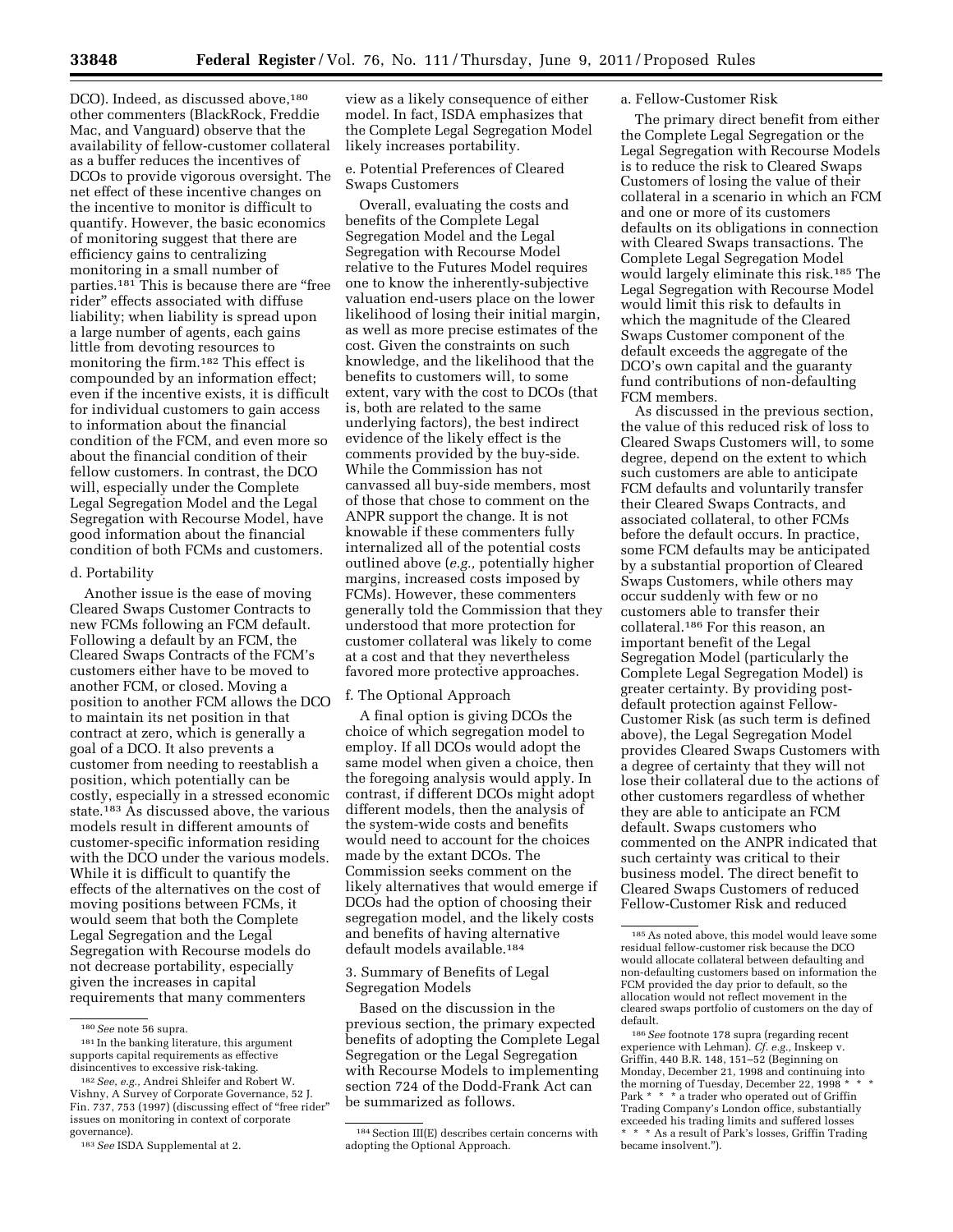uncertainty may generate a variety of indirect benefits, for example an increased ability by some businesses to use cleared swaps as a risk management tool or a reduced need by Cleared Swaps Customers to incur costs to protect against the consequences of Fellow-Customer Risk in the event of an FCM default.

## b. Portability and Systemic Risk

An additional benefit of the Complete Legal Segregation Model is to foster portability. By preserving the collateral of non-defaulting Cleared Swaps Customers, this model increases the likelihood that the Cleared Swaps Contracts of these customers can be successfully transferred. Fostering such transfer, as opposed to the liquidation of these Cleared Swaps Contracts, will carry benefits both for the Cleared Swaps Customers and for the financial system as a whole (the latter by reducing the likelihood that markets would be roiled by a mass liquidation).

# c. Induced Changes in Behavior

Further benefits are expected to result from changes in behavior induced by the direct costs and benefits of the Complete Legal Segregation or Legal Segregation with Recourse Models. Because DCOs will not be able to rely on the collateral of non-defaulting Cleared Swaps Customers, they will have incentives to increase the extent of their monitoring of the risk posed by their FCM members and the major customers of those FCMs. This will have a tendency to reduce the incidence of FCM and major customer defaults. Some commenters on the ANPR suggested that the greater protection provided by the Legal Segregation Model (particularly the Complete Legal Segregation Model) will mean that Cleared Swaps Customers have less incentive to monitor the riskiness of their FCMs than under the Futures Model in which customers are exposed to greater risk of loss. However, for reasons explained in the previous section, DCOs are in a better position than Cleared Swaps Customers to monitor FCMs, and the customers thereof, so the benefits from increased monitoring by DCOs can be expected to outweigh any reduced monitoring by customers.<sup>187</sup>

4. Relevance to Section 15(a)(2) Considerations

The costs and benefits discussed in the previous sections bear on a number of the considerations listed in section 15(a)(2) of the CEA:

a. Protection of market participants and the public. The primary benefit of the Complete Legal Segregation Model, reduction in the risk of loss of Cleared Swaps Customer Collateral, advances this interest. The Commission notes that the Legal Segregation with Recourse Model, which the Commission is considering, also achieves such benefit, but to a lesser extent.

b. Efficiency, competitiveness, and financial integrity of markets. As mentioned above, the Complete Legal Segregation Model would increase the likelihood that, in the event of a simultaneous FCM and Cleared Swaps Customer default, the DCO would be able to transfer the Cleared Swaps of non-defaulting Cleared Swaps Customers. Therefore, to the extent that the Complete Legal Segregation Model would enable Cleared Swaps Customers to avoid liquidation of their existing Cleared Swaps, this model would avoid what one commenter described as ''major market disruption with significant adverse economic impact.'' 188 Such avoidance would therefore promote the financial integrity of the markets.

Additionally, behavioral responses to the Complete Legal Segregation Model discussed above may also affect the financial integrity of markets. To the extent that the Complete Legal Segregation Model creates incentives for DCOs to employ higher levels of monitoring of FCMs and their Cleared Swaps Customers, it will enhance the financial integrity of markets.

The Commission notes that, in contrast to the Complete Legal Segregation Model, the Legal Segregation with Recourse Model increases the likelihood of the transfer of Cleared Swaps Customer Contracts to a lesser extent. Therefore, the Legal Segregation with Recourse Model does not enhance the financial integrity of markets as much as the Complete Legal Segregation Model.

As mentioned above, the Complete Legal Segregation Model arguably entails greater Risk Costs, although not operational costs, than the Legal Segregation with Recourse Model. Both such models arguably entail greater operational costs than the Futures Model. However:

• As discussed above, commenters exhibited considerable divergence in their estimates of Risk Costs.

• As discussed above, ANPR commenters suggested that the incremental operational costs of the Complete Legal Segregation or the Legal Segregation with Recourse Models, as compared with the Futures Model, would be relatively modest against the size of the market for cleared swaps.

• Despite the possibility of increased Risk Costs and operational costs, most buy-side commenters to the ANPR suggested that they valued the degree of certainty that they will not lose Cleared Swaps Customer Collateral, and several such commenters indicated that the absence of this level of certainty would impair their ability to use cleared swaps for risk management purposes. To the extent that these commenters represented the perspective of swaps users generally, then, notwithstanding the possibility of increased Risk Costs and operational costs, adoption of either the Complete Legal Segregation or the Legal Segregation with Recourse Models may increase the efficiency and competitiveness of markets, because they may encourage buy-side use of such markets in the management of risk.

Because the Complete Legal Segregation Model would eliminate the ability of DCOs to access the collateral of non-defaulting Cleared Swaps Customers in the event of an FCM default accompanied by the default of one or more customers, other things held constant, there could potentially be negative effects on a DCO's financial integrity. Such potential negative effects would not be present for the Legal Segregation with Recourse Model, because DCOs would still have the ability to access the collateral of nondefaulting Cleared Swaps Customers. To the extent that negative effects may exist, Core Principle B for DCOs, section 5b(c)(2)(B) of the CEA would require a DCO to have available alternative resources to protect the DCO from the consequences of a major FCM default, such as higher margin levels or larger guaranty funds. Consistent with this requirement, commenters on the ANPR who considered access to the collateral of non-defaulting Cleared Swaps Customers to be important generally assumed that DCOs would procure alternative financial resources if the Complete Legal Segregation Model is adopted. As a result, any potential negative effect of the Complete Legal Segregation Model on market integrity will be reflected in higher capital costs rather than an actual reduction in market integrity.

c. Price discovery. The effect of the Complete Legal Segregation Model (or the Legal Segregation with Recourse Model), as proposed, on price discovery will depend on the value that Cleared Swaps Customers assign to the additional protection that they will

<sup>187</sup>Moreover, any reduced monitoring by customers would also imply a reduced monitoring

<sup>&</sup>lt;sup>188</sup> See ISDA Supplemental at 3.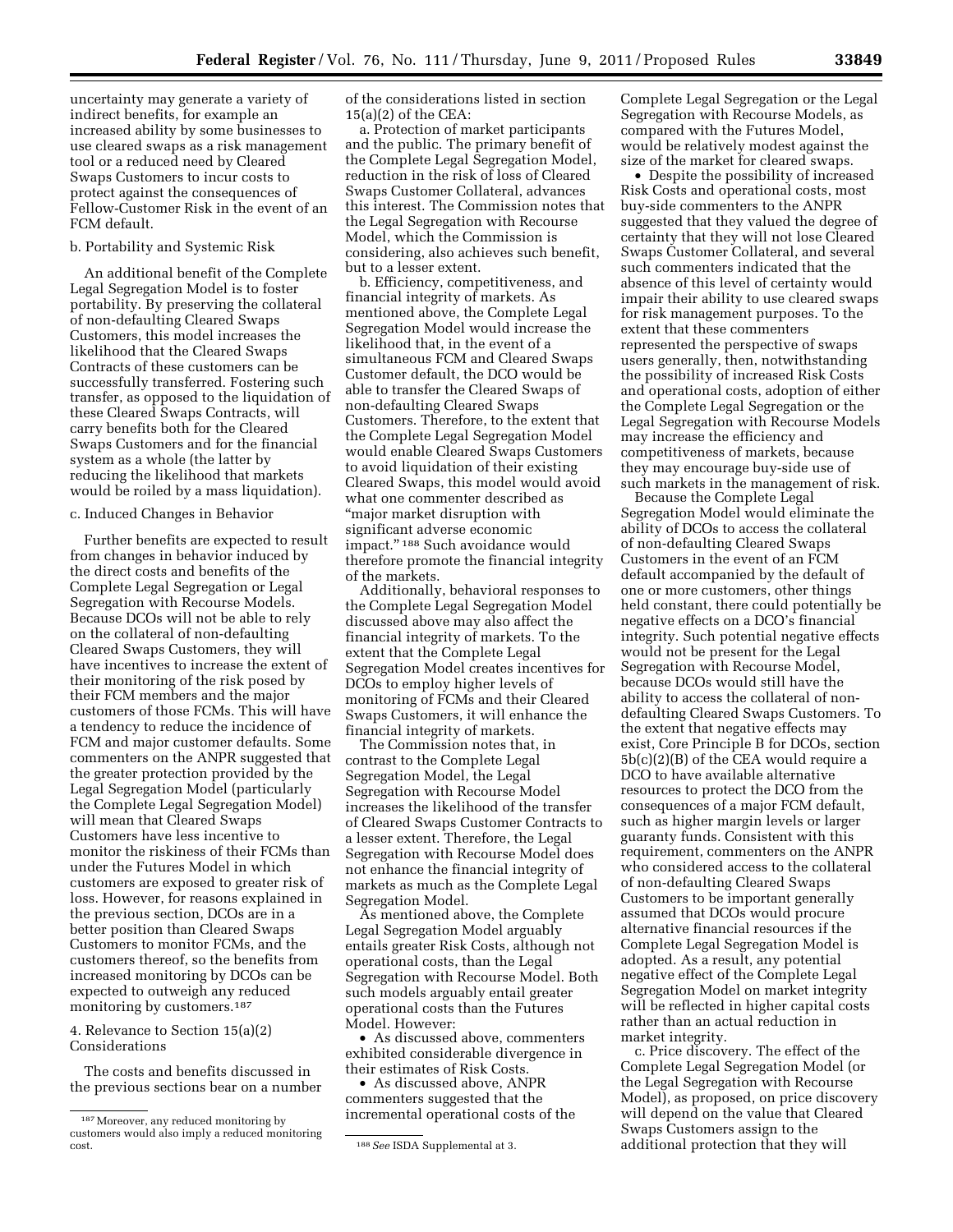receive for Cleared Swaps Collateral against the cost that they will pay for such protection. If the former would exceed the latter, as buy-side commenters to the ANPR suggested, then Cleared Swaps Customers may be encouraged to participate in the markets, which could have a positive impact on price discovery

d. Sound risk management practices. To the extent that the Complete Legal Segregation Model or the Legal Segregation with Recourse Model creates incentives for higher levels of monitoring of FCMs and their Cleared Swaps Customers by DCOs, it will enhance sound risk management practices. As discussed above, some commenters suggested that the Complete Legal Segregation Model or the Legal Segregation with Recourse Model would reduce incentives for Cleared Swaps Customers to "risk manage'' their FCMs. As noted above, there are significant questions about the ability of customers to "risk manage" their FCMs effectively. Moreover, the Commission expects that any such effect would be outweighed by enhanced risk management on the part of DCOs.

e. Other public interest considerations. As discussed above, some commenters suggested that the Complete Legal Segregation Model would increase market stability in times of stress facilitating the prompt transfer of customer positions without the need for liquidation when an FCM defaults.

#### 5. Public Comment

The Commission invites public comment on its cost-benefit considerations, including the costs and benefits of the Complete Segregation Model (as proposed), the Legal Segregation with Recourse Model (which is under consideration), the Futures Model, and giving DCOs a choice of such approaches. Commenters are also invited to submit any data or other information that they may have quantifying or qualifying the costs and benefits with their comment letters.

#### **List of Subjects**

#### *17 CFR Part 22*

Brokers, Clearing, Consumer protection, Reporting and recordkeeping requirements, Swaps.

## *17 CFR Part 190*

Bankruptcy, Brokers, Commodity futures, Reporting and recordkeeping requirements, Swaps.

## **VIII. Text of Proposed Rules**

For the reasons stated in this release, the Commission hereby proposes to amend Chapter as follows:

1. Add Part 22 to read as follows:

## **PART 22—CLEARED SWAPS**

Sec.

- 22.1 Definitions.
- 22.2 Futures Commission Merchants: Treatment of Cleared Swaps Customer Collateral.
- 22.3 Derivatives Clearing Organizations: Treatment of Cleared Swaps Customer Collateral.
- 22.4 Futures Commission Merchants and Derivatives Clearing Organizations: Permitted Depositories.
- 22.5 Futures Commission Merchants and Derivatives Clearing Organizations: Written Acknowledgement.
- 22.6 Futures Commission Merchants and Derivatives Clearing Organizations: Naming of Cleared Swaps Customer Accounts.
- 22.7 Permitted Depositories: Treatment of Cleared Swaps Customer Collateral
- 22.8 Situs of Cleared Swaps Accounts.
- 22.9 Denomination of Cleared Swaps Customer Collateral and Location of Depositories.
- 22.10 Incorporation by Reference.
- 22.11 Information To Be Provided Regarding Customers and Their Cleared Swaps.
- 22.12 Information To Be Maintained Regarding Cleared Swaps Customer Collateral.
- 22.13 Additions to Cleared Swaps Customer Collateral.
- 22.14 Futures Commission Merchant Failure To Meet a Customer Margin Call in Full.
- 22.15 Treatment of Cleared Swaps Customer Collateral on an Individual Basis.
- 22.16 Disclosures to Customers.

**Authority:** 7 U.S.C. 1a, 6d, 7a–1 as amended by Pub. L. 111–203, 124 Stat. 1376.

#### **§ 22.1 Definitions.**

For the purposes of this part: *Cleared Swap.* This term refers to a transaction constituting a ''cleared swap'' within the meaning of section 1a(7) of the Act.

(1) This term shall exclude any swap (along with money, securities, or other property received to margin, guarantee, or secure such a swap) that, pursuant to a Commission rule, regulation, or order (or a derivatives clearing organization rule approved in accordance with § 39.15(b)(2) of this chapter), is (along with such money, securities, or other property) commingled with a commodity future or option (along with money, securities, or other property received to margin, guarantee, or secure such a future or option) that is segregated pursuant to section 4d(a) of the Act.

(2) This term shall include any trade or contract (along with money, securities or other property received to margin, guarantee, or secure such a

trade or contract), that (i) Would be required to be segregated pursuant to section 4d(a) of the Act, or (ii) Would be subject to § 30.7 of this chapter, but which is, in either case, pursuant to a Commission rule, regulation, or order (or a derivatives clearing organization rule approved in accordance with § 39.15(b)(2) of this chapter), commingled with a swap (along with money, securities, or other property received to margin, guarantee, or secure such a swap) in an account segregated pursuant to section 4d(f) of the Act.

*Cleared Swaps Customer.* This term refers to any person entering into a Cleared Swap, but shall exclude any owner or holder of a Cleared Swaps Proprietary Account with respect to the Cleared Swaps in such account. A person shall be a Cleared Swaps Customer only with respect to its Cleared Swaps.

*Cleared Swaps Customer Account.*  This term refers to any account for the Cleared Swaps of Cleared Swaps Customers and associated Cleared Swaps Customer Collateral that:

(1) A futures commission merchant maintains on behalf of Cleared Swaps Customers (including, in the case of a Collecting Futures Commission Merchant, the Cleared Swaps Customers of a Depositing Futures Commission Merchant) or

(2) A derivatives clearing organization maintains for futures commission merchants on behalf of Cleared Swaps Customers thereof.

*Cleared Swaps Customer Collateral.*  (1) This term means all money, securities, or other property received by a futures commission merchant or by a derivatives clearing organization from, for, or on behalf of a Cleared Swaps Customer, which money, securities, or other property:

(i) Is intended to or does margin, guarantee, or secure a Cleared Swap; or

(ii) Constitutes, if a Cleared Swap is in the form or nature of an option, the settlement value of such option.

(2) This term shall also include accruals, *i.e.,* all money, securities, or other property that a futures commission merchant or derivatives clearing organization receives, directly or indirectly, which is incident to or results from a Cleared Swap that a futures commission merchant intermediates for a Cleared Swaps Customer.

*Cleared Swaps Proprietary Account.*  (1) This term means an account for Cleared Swaps and associated collateral that is carried on the books and records of a futures commission merchant for persons with certain relationships with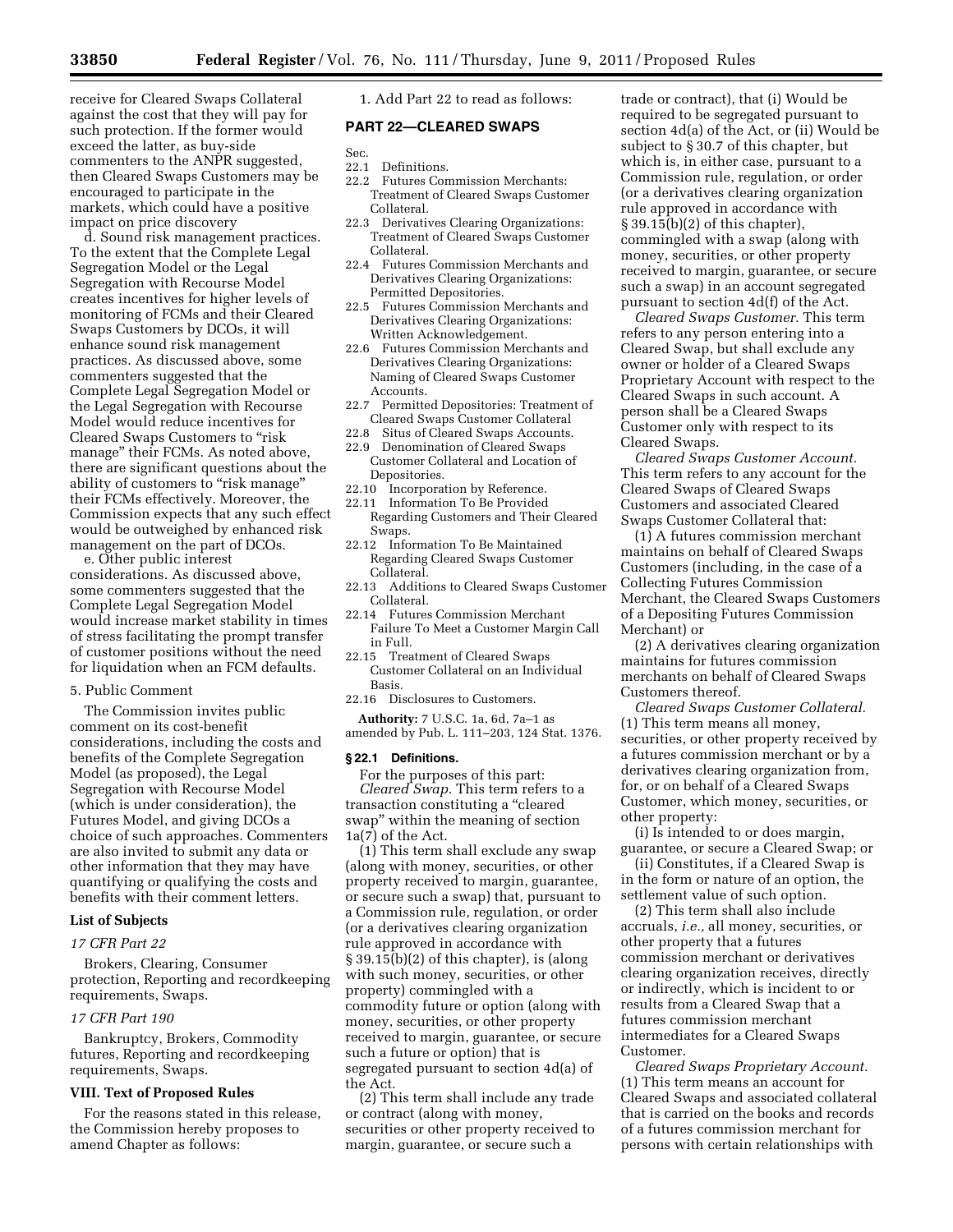that futures commission merchant, specifically:

(i) Where such account is carried for a person falling within one of the categories specified in paragraph (2) of this definition, or

(ii) Where ten percent or more of such account is owned by a person falling within one of the categories specified in paragraph (2) of this definition, or

(iii) Where an aggregate of ten percent or more of such account is owned by more than one person falling within one or more of the categories specified in paragraph (2) of this definition.

(2) The relationships to the futures commission merchant referred to in paragraph (1) of this definition are as follows:

(i) Such individual himself, or such partnership, corporation or association itself;

(ii) In the case of a partnership, a general partner in such partnership;

(iii) In the case of a limited partnership, a limited or special partner in such partnership whose duties include:

(*A*) The management of the partnership business or any part thereof;

(*B*) The handling, on behalf of such partnership, of (i) the Cleared Swaps of Cleared Swaps Customers or (ii) the Cleared Swaps Customer Collateral;

(*C*) The keeping, on behalf of such partnership, of records pertaining to (i) the Cleared Swaps of Cleared Swaps Customers or (ii) the Cleared Swaps Customer Collateral; or

(*D*) The signing or co-signing of checks or drafts on behalf of such partnership;

(iv) In the case of a corporation or association, an officer, director, or owner of ten percent or more of the capital stock of such organization;

(v) An employee of such individual, partnership, corporation or association whose duties include:

(*A*) The management of the business of such individual, partnership, corporation or association or any part thereof;

(*B*) The handling, on behalf of such individual, partnership, corporation, or association, of the Cleared Swaps of Cleared Swaps Customers or the Cleared Swaps Customer Collateral;

(*C*) The keeping of records, on behalf of such individual, partnership, corporation, or association, pertaining to the Cleared Swaps of Cleared Swaps Customers or the Cleared Swaps Customer Collateral; or

(*D*) The signing or co-signing of checks or drafts on behalf of such individual, partnership, corporation, or association;

(vi) A spouse or minor dependent living in the same household of any of the foregoing persons;

(vii) A business affiliate that, directly or indirectly, controls such individual, partnership, corporation, or association; or

(viii) A business affiliate that, directly or indirectly, is controlled by or is under common control with, such individual, partnership, corporation or association. *Provided, however,* that an account owned by any shareholder or member of a cooperative association of producers, within the meaning of section 6a of the Act, which association is registered as a futures commission merchant and carries such account on its records, shall be deemed to be a Cleared Swaps Customer Account and not a Cleared Swaps Proprietary Account of such association, unless the shareholder or member is an officer, director, or manager of the association.

*Clearing Member.* This term means any person that has clearing privileges such that it can process, clear and settle trades through a derivatives clearing organization on behalf of itself or others. The derivatives clearing organization need not be organized as a membership organization.

*Collecting Futures Commission Merchant.* A futures commission merchant that carries Cleared Swaps on behalf of another futures commission merchant and the Cleared Swaps Customers of the latter futures commission merchant, and as part of carrying such Cleared Swaps, collects Cleared Swaps Customer Collateral.

*Commingle.* To commingle two or more items means to hold such items in the same account, or to combine such items in a transfer between accounts.

*Customer.* This term means any customer of a futures commission merchant, other than a Cleared Swaps Customer, including, without limitation:

(1) Any "customer" or "commodity customer'' within the meaning of § 1.3 of this chapter; and

(2) Any ''foreign futures or foreign options customer'' within the meaning of § 30.1(c) of this chapter.

*Depositing Futures Commission Merchant.* A futures commission merchant that carries Cleared Swaps on behalf of its Cleared Swaps Customers through another futures commission merchant and, as part of carrying such Cleared Swaps, deposits Cleared Swaps Customer Collateral with such futures commission merchant.

*Permitted Depository.* This term shall have the meaning set forth in § 22.4 of this part.

*Segregate.* To segregate two or more items is to keep them in separate

accounts, and to avoid combining them in the same transfer between two accounts.

#### **§ 22.2 Futures Commission Merchants: Treatment of Cleared Swaps and Associated Cleared Swaps Customer Collateral.**

(a) *General.* A futures commission merchant shall treat and deal with the Cleared Swaps of Cleared Swaps Customers and associated Cleared Swaps Customer Collateral as belonging to Cleared Swaps Customers.

(b) *Location of Cleared Swaps Customer Collateral.* (1) A futures commission merchant must segregate all Cleared Swaps Customer Collateral that it receives, and must either hold such Cleared Swaps Customer Collateral itself as set forth in subparagraph (b)(2) of this section, or deposit such collateral into one or more Cleared Swaps Customer Accounts held at a Permitted Depository, as set forth in subparagraph (b)(3) of this section.

(2) If a futures commission merchant holds Cleared Swaps Customer Collateral itself, then the futures commission merchant must:

(i) Physically separate such collateral from its own property;

(ii) Clearly identify each physical location in which it holds such collateral as a ''Location of Cleared Swaps Customer Collateral'' (the ''FCM Physical Location'');

(iii) Ensure that the FCM Physical Location provides appropriate protection for such collateral; and

(iv) Record in its books and records the amount of such Cleared Swaps Customer Collateral separately from its own funds.

(3) If a futures commission merchant holds Cleared Swaps Customer Collateral in a Permitted Depository, then:

(i) The Permitted Depository must qualify pursuant to the requirements set forth in § 22.4 of this part, and

(ii) The futures commission merchant must maintain a Cleared Swaps Customer Account with each such Permitted Depository.

(c) *Commingling.* (1) A futures commission merchant may commingle the Cleared Swaps Customer Collateral that it receives from, for, or on behalf of multiple Cleared Swaps Customers.

(2) A futures commission merchant shall not commingle Cleared Swaps Customer Collateral with either of the following:

(i) Funds belonging to the futures commission merchant, except as expressly permitted in paragraph (e)(3) of this section; or

(ii) Other categories of funds belonging to Customers of the futures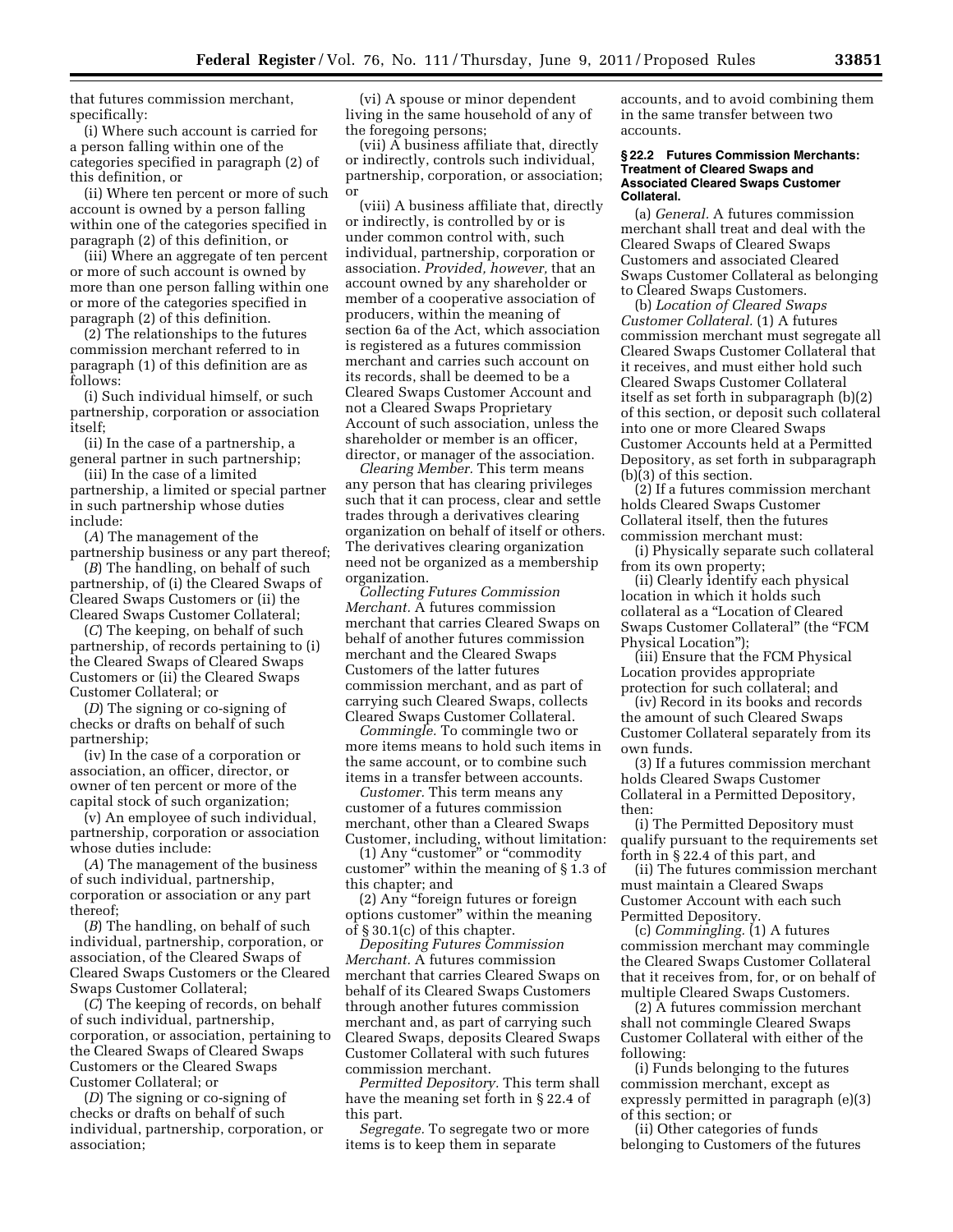commission merchant, including customer funds (as § 1.3 of this chapter defines such term) and the foreign futures or foreign options secured amount (as § 1.3 of this chapter defines such term), except as expressly permitted by Commission rule, regulation, or order, or by a derivatives clearing organization rule approved in accordance with § 39.15(b)(2) of this chapter.

(d) *Limitations on Use.* (1) No futures commission merchant shall use, or permit the use of, the Cleared Swaps Customer Collateral of one Cleared Swaps Customer to purchase, margin, or settle the Cleared Swaps or any other trade or contract of, or to secure or extend the credit of, any person other than such Cleared Swaps Customer. Cleared Swaps Customer Collateral shall not be used to margin, guarantee, or secure trades or contracts of the entity constituting a Cleared Swaps Customer other than in Cleared Swaps, except to the extent permitted by a Commission rule, regulation or order, or by a derivatives clearing organization rule approved in accordance with § 39.15(b)(2) of this chapter.

(2) A futures commission merchant may not impose or permit the imposition of a lien on Cleared Swaps Customer Collateral, including any residual financial interest of the futures commission merchant in such collateral, as described in paragraph (e)(4) of this section.

(3) A futures commission merchant may not include, as Cleared Swaps Customer Collateral,

(i) Money invested in the securities, memberships, or obligations of any derivatives clearing organization, designated contract market, swap execution facility, or swap data repository, or

(ii) Money, securities, or other property that any derivatives clearing organization holds and may use for a purpose other than those set forth in § 22.3 of this part.

(e) *Exceptions.* Notwithstanding the foregoing:

(1) *Permitted Investments.* A futures commission merchant may invest money, securities, or other property constituting Cleared Swaps Customer Collateral in accordance with § 1.25 of this chapter, which section shall apply to such money, securities, or other property as if they comprised customer funds or customer money subject to segregation pursuant to section 4d(a) of the Act and the regulations thereunder.

(2) *Permitted Withdrawals.* Such share of Cleared Swaps Customer Collateral as in the normal course of business shall be necessary to margin,

guarantee, secure, transfer, adjust, or settle a Cleared Swaps Customer's cleared swaps with a derivatives clearing organization, or with a Collecting Futures Commission Merchant, may be withdrawn and applied to such purposes, including the payment of commissions, brokerage, interest, taxes, storage, and other charges, lawfully accruing in connection with such cleared swaps.

(3) *Deposits of Own Money, Securities, or Other Property.* In order to ensure that it is always in compliance with paragraph (f) of this section, a futures commission merchant may place in an FCM Physical Location or deposit in a Cleared Swaps Customer Account its own money, securities, or other property (*provided, that* such securities or other property are unencumbered and are of the types specified in § 1.25 of this chapter).

(4) *Residual Financial Interest.* (i) If, in accordance with paragraph (e)(3) of this section, a futures commission merchant places in an FCM Physical Location or deposits in a Cleared Swaps Customer Account its own money, securities, or other property, then such money, securities, or other property (including accruals thereon) shall constitute Cleared Swaps Customer Collateral.

(ii) The futures commission merchant shall have a residual financial interest in any portion of such money, securities, or other property in excess of that necessary for compliance with paragraph (f)(4) of this section.

(iii) The futures commission merchant may withdraw money, securities, or other property from the FCM Physical Location or Cleared Swaps Customer Account, to the extent of its residual financial interest therein. At the time of such withdrawal, the futures commission merchant shall ensure that the withdrawal does not cause its residual financial interest to become less than zero.

(f) *Requirements as to Amount.* (1) For purposes of this section 22.2(f), the term ''account'' shall reference the entries on the books and records of a futures commission merchant pertaining to the Cleared Swaps Customer Collateral of a particular Cleared Swaps Customer.

(2) The futures commission merchant must reflect in the account that it maintains for each Cleared Swaps Customer the market value of any Cleared Swaps Customer Collateral that it receives from such customer, as adjusted by:

(i) Any uses permitted under § 22.2(d) of this part;

(ii) Any accruals or losses on permitted investments of such collateral under § 22.2(e) of this part that, pursuant to the futures commission merchant's customer agreement with that customer, are creditable or chargeable to such customer;

(iii) Any charges lawfully accruing to the Cleared Swaps Customer, including any commission, brokerage fee, interest, tax, or storage fee; and

(iv) Any appropriately authorized distribution or transfer of such collateral.

(3) If the market value of Cleared Swaps Customer Collateral in the account of a Cleared Swaps Customer is positive after adjustments, then that account has a credit balance. If the market value of Cleared Swaps Customer Collateral in the account of a Cleared Swaps Customer is negative after adjustments, then that account has a debit balance.

(4) The futures commission merchant must maintain in segregation, in its FCM Physical Locations and/or its Cleared Swaps Customer Accounts at Permitted Depositories, an amount equal to the sum of any credit balances that the Cleared Swaps Customers of the futures commission merchant have in their accounts, excluding from such sum any debit balances that the Cleared Swaps Customers of the futures commission merchant have in their accounts.

(5) Notwithstanding the foregoing, the futures commission merchant must include, in calculating the sum referenced in paragraph (f)(4) of this section, any debit balance that a Cleared Swaps Customer may have in its account, to the extent that such balance is secured by "readily marketable securities'' that the Cleared Swaps Customer deposited with the futures commission merchant.

(i) For purposes of this section, ''readily marketable'' shall be defined as having a "ready market" as such latter term is defined in Rule 15c3–1(c)(11) of the Securities and Exchange Commission  $(\S 241.15c3 - 1(c)(11))$  of this title).

(ii) In order for a debit balance to be deemed secured by ''readily marketable securities," the futures commission merchant must maintain a security interest in such securities, and must hold a written authorization to liquidate the securities at the discretion of the futures commission merchant.

(iii) To determine the amount secured by ''readily marketable securities,'' the futures commission merchant shall: (A) determine the market value of such securities; and (B) reduce such market value by applicable percentage deductions *(i.e.,* "securities haircuts") as set forth in Rule 15c3–1(c)(2)(vi) of the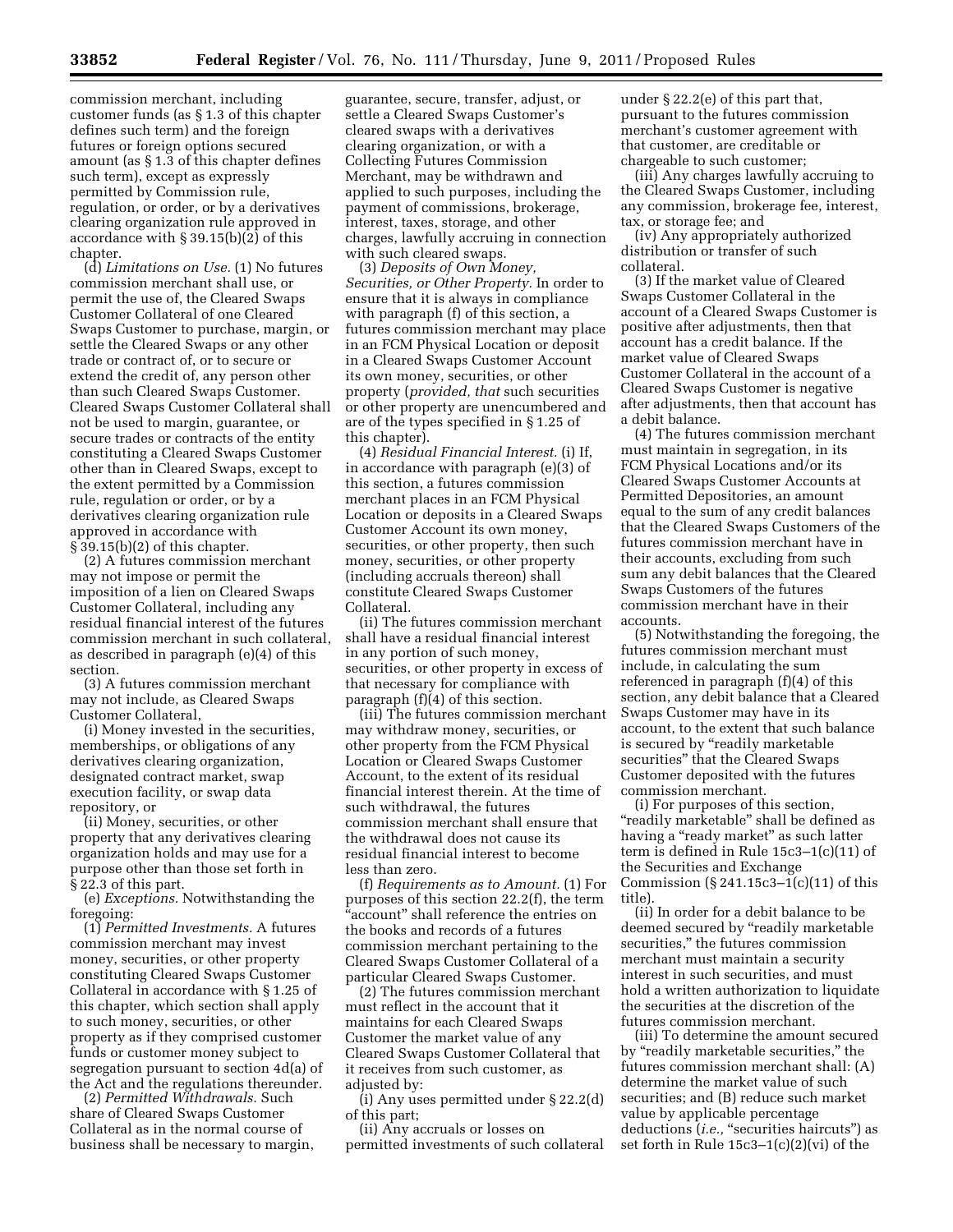Securities and Exchange Commission (§ 240.15c3–1(c)(2)(vi) of this title). The portion of the debit balance, not exceeding 100 per cent, that is secured by the reduced market value of such readily marketable securities shall be included in calculating the sum referred to in paragraph (f)(4) of this section.

(g) *Segregated Account; Daily Computation and Record.* (1) Each futures commission merchant must compute as of the close of each business day, on a currency-by-currency basis:

(i) The aggregate market value of the Cleared Swaps Customer Collateral in all FCM Physical Locations and all Cleared Swaps Customer Accounts held at Permitted Depositories (the ''Collateral Value'');

(ii) The sum referenced in paragraph  $(f)(4)$  of this section (the "Collateral" Requirement''); and

(iii) The amount of the residual financial interest that the futures commission merchant holds in such Cleared Swaps Customer Collateral, which shall equal the difference between the Collateral Value and the Collateral Requirement.

(2) The futures commission merchant must complete the daily computations required by this section prior to noon on the next business day and must keep such computations, together with all supporting data, in accordance with the requirements of § 1.31 of this chapter.

#### **§ 22.3 Derivatives Clearing Organizations: Treatment of Cleared Swaps Customer Collateral.**

(a) *General.* A derivatives clearing organization shall treat and deal with the Cleared Swaps Customer Collateral deposited by a futures commission merchant as belonging to the Cleared Swaps Customers of such futures commission merchant and not other persons, including, without limitation, the futures commission merchant.

(b) *Location of Cleared Swaps Customer Collateral.* (1) The derivatives clearing organization must segregate all Cleared Swaps Customer Collateral that it receives from futures commission merchants, and must either hold such Cleared Swaps Customer Collateral itself as set forth in paragraph (b)(2) of this section, or deposit such collateral into one or more Cleared Swaps Customer Accounts held at a Permitted Depository, as set forth in paragraph (b)(3) of this section.

(2) If a derivatives clearing organization holds Cleared Swaps Customer Collateral itself, then the derivatives clearing organization must:

(i) Physically separate such collateral from its own property, the property of any futures commission merchant, and

the property of any other person that is not a Cleared Swaps Customer of a futures commission merchant;

(ii) Clearly identify each physical location in which it holds such collateral as ''Location of Cleared Swaps Customer Collateral'' (the ''DCO Physical Location'');

(iii) Ensure that the DCO Physical Location provides appropriate protection for such collateral; and

(iv) Record in its books and records the amount of such Cleared Swaps Customer Collateral separately from its own funds, the funds of any futures commission merchant, and the funds of any other person that is not a Cleared Swaps Customer of a futures commission merchant.

(3) If a derivatives clearing organization holds Cleared Swaps Customer Collateral in a Permitted Depository, then:

(i) The Permitted Depository must qualify pursuant to the requirements set forth in § 22.4 of this part; and

(ii) The derivatives clearing organization must maintain a Cleared Swaps Customer Account with each such Permitted Depository.

(c) *Commingling.* (1) A derivatives clearing organization may commingle the Cleared Swaps Customer Collateral that it receives from multiple futures commission merchants on behalf of their Cleared Swaps Customers.

(2) A derivatives clearing organization shall not commingle the Cleared Swaps Customer Collateral that it receives from a futures commission merchant on behalf of Cleared Swaps Customers with any of the following:

(i) The money, securities, or other property belonging to the derivatives clearing organization;

(ii) The money, securities, or other property belonging to any futures commission merchant; or

(iii) Other categories of funds that it receives from a futures commission merchant on behalf of Customers, including customer funds (as § 1.3 of this chapter defines such term) and the foreign futures or foreign options secured amount (as § 1.3 of this chapter defines such term), except as expressly permitted by Commission rule, regulation or order, (or a derivatives clearing organization rule approved in accordance with § 39.15(b)(2) of this chapter).

(d) *Exceptions; Deposits and Withdrawals from Futures Commission Merchants.* Notwithstanding the foregoing, pursuant to an instruction from a futures commission merchant, a derivatives clearing organization may place money, securities, or other property belonging to the futures

commission merchant in a DCO Physical Location, or deposit such money, securities, or other property in the Cleared Swaps Customer Accounts that the derivatives clearing organization maintains. The derivatives clearing organization may permit the futures commission merchant to withdraw such money, securities, or other property from a DCO Physical Location or Cleared Swaps Customer Account.

(e) *Exceptions; Permitted Investments.*  Notwithstanding the foregoing and § 22.15 of this part, a derivatives clearing organization may invest the money, securities, or other property constituting Cleared Swaps Customer Collateral in accordance with § 1.25 of this chapter, which section shall apply to such money, securities, or other property as if they comprised customer funds or customer money subject to segregation pursuant to section 4d(a) of the Act and the regulations thereunder.

#### **§ 22.4 Futures Commission Merchants and Derivatives Clearing Organizations: Permitted Depositories.**

In order for a depository to be a Permitted Depository:

(a) The depository must (subject to § 22.9) be one of the following types of entities:

(1) A bank located in the United States;

(2) A trust company located in the United States;

(3) A Collecting Futures Commission Merchant registered with the Commission (but only with respect to a Depositing Futures Commission Merchant providing Cleared Swaps Customer Collateral); or

(4) A derivatives clearing organization registered with the Commission; and

(b) The futures commission merchant or the derivatives clearing organization must hold a written acknowledgment letter from the depository as required by § 22.5 of this part.

## **§ 22.5 Futures Commission Merchants and Derivatives Clearing Organizations: Written Acknowledgement.**

(a) Before depositing Cleared Swaps Customer Collateral, the futures commission merchant or derivatives clearing organization shall obtain and retain in its files a separate written acknowledgment letter from each depository in accordance with §§ 1.20 and 1.26 of this chapter, with all references to "customer funds" modified to apply to Cleared Swaps Customer Collateral, and with all references to section 4d(a) or 4d(b) of the Act and the regulations thereunder modified to apply to section 4d(f) of the Act and the regulations thereunder.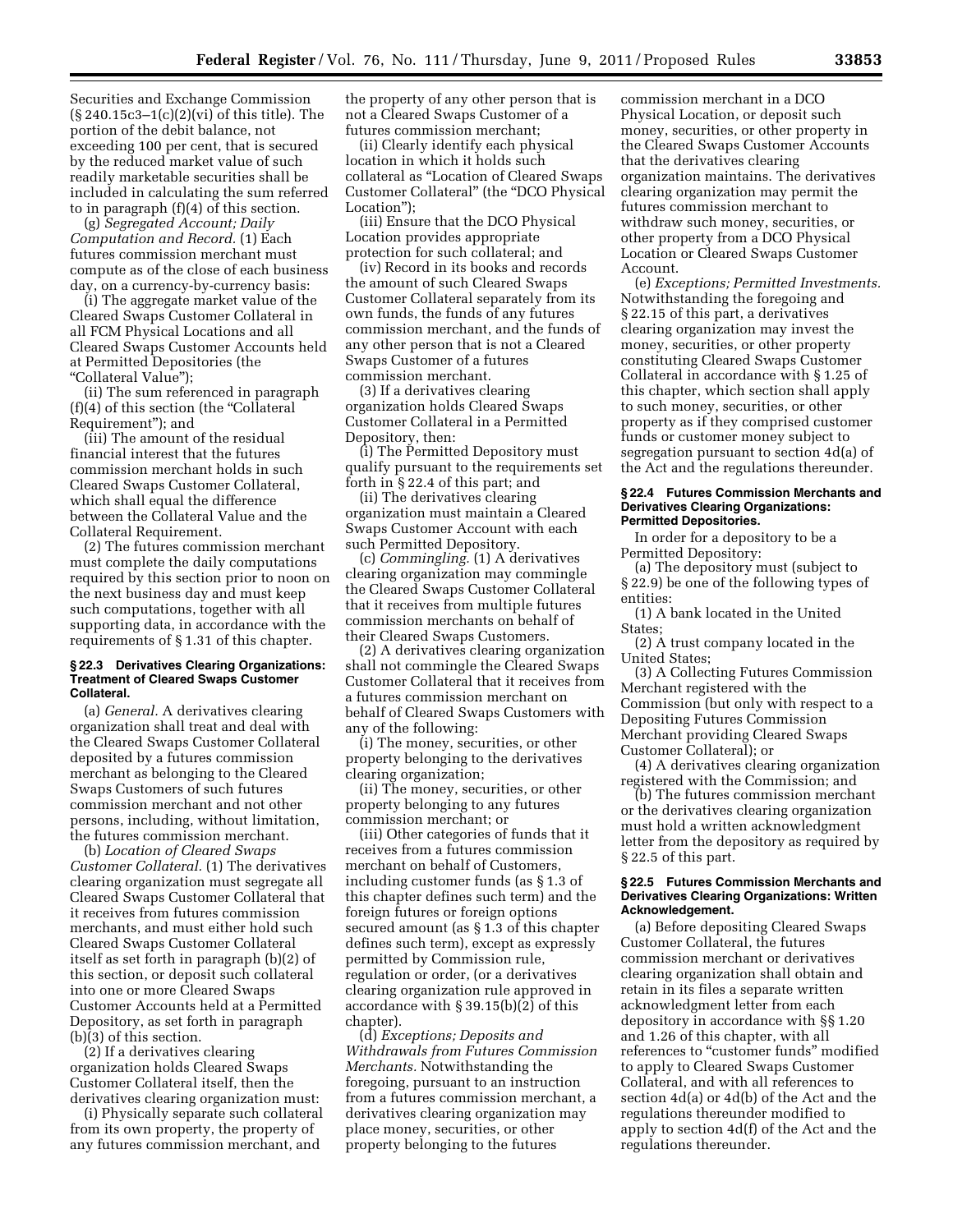(b) The futures commission merchant or derivatives clearing organization shall adhere to all requirements specified in §§ 1.20 and 1.26 of this chapter regarding retaining, permitting access to, filing, or amending the written acknowledgment letter, in all cases as if the Cleared Swaps Customer Collateral comprised customer funds subject to segregation pursuant to section 4d(a) or 4d(b) of the Act and the regulations thereunder.

(c) Notwithstanding paragraph (a) of this section, an acknowledgement letter need not be obtained from a derivatives clearing organization that has made effective, pursuant to section 5c(c) of the Act and the regulations thereunder, rules that provide for the segregation of Cleared Swaps Customer Collateral, in accordance with all relevant provisions of the Act and the regulations thereunder.

#### **§ 22.6 Futures Commission Merchants and Derivatives Clearing Organizations: Naming of Cleared Swaps Customer Accounts.**

The name of each Cleared Swaps Customer Account that a futures commission merchant or a derivatives clearing organization maintains with a Permitted Depository shall (a) clearly identify the account as a ''Cleared Swaps Customer Account'' and (b) clearly indicate that the collateral therein is ''Cleared Swaps Customer Collateral'' subject to segregation in accordance with the Act and this part.

## **§ 22.7 Permitted Depositories: Treatment of Cleared Swaps Customer Collateral.**

A Permitted Depository shall treat all funds in a Cleared Swaps Customer Account as Cleared Swaps Customer Collateral. A Permitted Depository shall not hold, dispose of, or use any such Cleared Swaps Customer Collateral as belonging to any person other than:

(a) The Cleared Swaps Customers of the futures commission merchant maintaining such Cleared Swaps Customer Account or;

(b) The Cleared Swaps Customers of the futures commission merchants for which the derivatives clearing organization maintains such Cleared Swaps Customer Account.

# **§ 22.8 Situs of Cleared Swaps Accounts.**

The situs of each of the following shall be located in the United States: (a) Each FCM Physical Location or

DCO Physical Location; (b) Each ''account,'' within the

meaning of  $\S 22.2(f)(1)$ , that a futures commission merchant maintains for each Cleared Swaps Customer; and

(c) Each Cleared Swaps Customer Account on the books and records of a derivatives clearing organization with

respect to the Cleared Swaps Customers of a futures commission merchant.

#### **§ 22.9 Denomination of Cleared Swaps Customer Collateral and Location of Depositories.**

(a) Futures commission merchants and derivatives clearing organizations may hold Cleared Swaps Customer Collateral in the denominations, at the locations and depositories, and subject to the same segregation requirements specified in § 1.49 of this chapter, which section shall apply to such Cleared Swaps Customer Collateral as if it comprised customer funds subject to segregation pursuant to section 4d(a) of the Act.

(b) Each depository referenced in paragraph (a) of this section shall be considered a Permitted Depository for purposes of this part. *Provided, however,* that a futures commission merchant shall only be considered a Permitted Depository to the extent that it is acting as a Collecting Futures Commission Merchant (as § 22.1 of this part defines such term).

#### **§ 22.10 Incorporation by Reference.**

Sections 1.27, 1.28, 1.29, and 1.30 of this chapter shall apply to the Cleared Swaps Customer Collateral held by futures commission merchants and derivatives clearing organizations to the same extent as if such sections referred to:

(a) ''Cleared Swaps Customer Collateral" in place of "customer funds;"

(b) ''Cleared Swaps Customers'' instead of ''commodity or option customers'' or ''customers or option customers;''

(c) ''Cleared Swaps Contracts'' instead of ''trades, contracts, or commodity options;'' and

(d) ''Section 4d(f) of the Act'' instead of "section  $4d(a)(2)$  of the Act."

#### **§ 22.11 Information to be Provided Regarding Customers and their Cleared Swaps.**

(a) Each Depositing Futures Commission Merchant shall provide to its Collecting Futures Commission Merchant the following information:

(1) The first time that the Depositing Futures Commission Merchant intermediates a Cleared Swap for a Cleared Swaps Customer, information sufficient to identify such customer; and

(2) At least once each business day thereafter, information sufficient to identify, for each Cleared Swaps Customer, the portfolio of rights and obligations arising from the Cleared Swaps that the Depositing Futures Commission Merchant intermediates for such customer.

(b) If an entity serves as both a Depositing Futures Commission Merchant and a Collecting Futures Commission Merchant, then:

(1) The information that such entity must provide to its Collecting Futures Commission Merchant pursuant to paragraph (a)(1) of this section shall also include information sufficient to identify each Cleared Swaps Customer of the Depositing Futures Commission Merchant for which such entity serves as a Collecting Futures Commission Merchant; and

(2) The information that such entity must provide to its Collecting Futures Commission Merchant pursuant to paragraph (a)(2) of this section shall also include information sufficient to identify, for each Cleared Swaps Customer referenced in paragraph (b)(1) of this section, the portfolio of rights and obligations arising from the Cleared Swaps that such entity intermediates as a Collecting Futures Commission Merchant, on behalf of its Depositing Futures Commission Merchant, for such customer.

(c) Each futures commission merchant that intermediates a Cleared Swap for a Cleared Swaps Customer, on or subject to the rules of a derivatives clearing organization, directly as a Clearing Member shall provide to such derivatives clearing organization the following information:

(1) The first time that such futures commission merchant intermediates a Cleared Swap for a Cleared Swaps Customer, information sufficient to identify such customer; and

(2) At least once each business day thereafter, information sufficient to identify, for each Cleared Swaps Customer, the portfolio of rights and obligations arising from the Cleared Swaps that such futures commission merchant intermediates for such customer.

(d) If the futures commission merchant referenced in paragraph (c) of this section is a Collecting Futures Commission Merchant, then:

(1) The information that it must provide to the derivatives clearing organization pursuant to paragraph (c)(1) of this section shall also include information sufficient to identify each Cleared Swaps Customer of any entity that acts as a Depositing Futures Commission Merchant in relation to the Collecting Futures Commission Merchant (including, without limitation, each Cleared Swaps Customer of any Depositing Futures Commission Merchant for which such entity also serves as a Collecting Futures Commission Merchant); and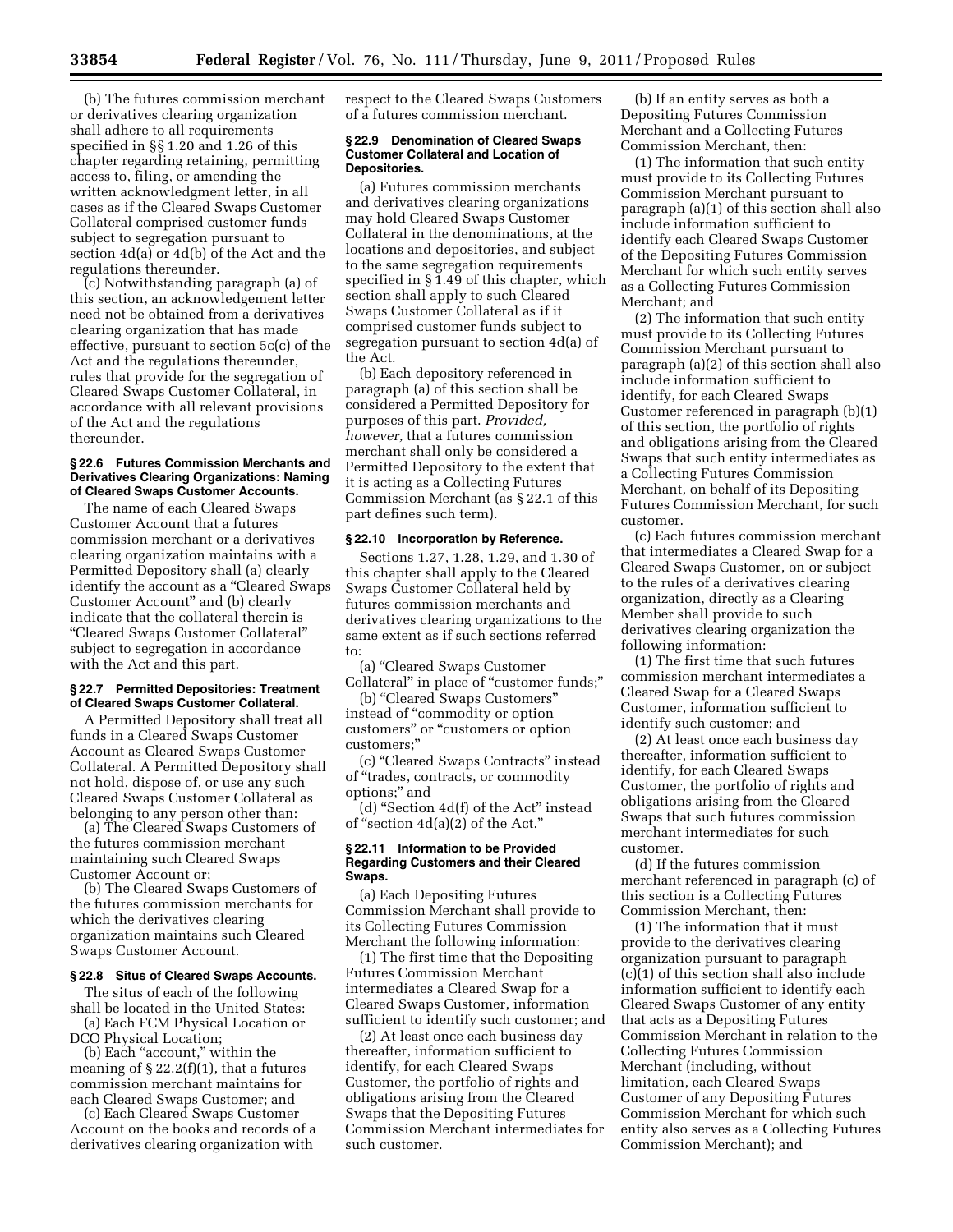(2) The information that it must provide to the derivatives clearing organization pursuant to paragraph (c)(2) of this section shall also include information sufficient to identify, for each Cleared Swaps Customer referenced in paragraph (d)(1) of this section, the portfolio of rights and obligations arising from the Cleared Swaps that the Collecting Futures Commission Merchant intermediates, on behalf of the Depositing Futures Commission Merchant, for such customer.

(e) Each derivatives clearing organization shall (1) take appropriate steps to confirm that the information it receives pursuant to paragraphs (c)(1) or (c)(2) of this section is accurate and complete, and (2) ensure that the futures commission merchant is providing the derivatives clearing organization the information required by paragraphs  $(c)(1)$  or  $(c)(2)$  of this section on a timely basis.

#### **§ 22.12 Information to be Maintained Regarding Cleared Swaps Customer Collateral.**

(a) Each Collecting Futures Commission Merchant receiving Cleared Swaps Customer Funds from an entity serving as a Depositing Futures Commission Merchant shall, no less frequently than once each business day, calculate and record:

(1) the amount of collateral required at such Collecting Futures Commission Merchant for each Cleared Swaps Customer of the entity acting as Depositing Futures Commission Merchant (including, without limitation, each Cleared Swaps Customer of any Depositing Futures Commission Merchant for which such entity also serves as a Collecting Futures Commission Merchant); and

(2) the sum of the individual collateral amounts referenced in paragraph (a)(1) of this section.

(b) Each Collecting Futures Commission Merchant shall calculate the collateral amounts referenced in paragraph (a) of this section with respect to the portfolio of rights and obligations arising from the Cleared Swaps that the Collecting Futures Commission Merchant intermediates, on behalf of the Depositing Futures Commission Merchant, for each Cleared Swaps Customer referenced in paragraph (a)(1).

(c) Each derivatives clearing organization receiving Cleared Swaps Customer Funds from a futures commission merchant shall, no less frequently than once each business day, calculate and record:

(1) The amount of collateral required at such derivatives clearing organization for each Cleared Swaps Customer of the futures commission merchant; and

(2) the sum of the individual collateral amounts referenced in paragraph (c)(1) of this section.

(d) If the futures commission merchant referenced in paragraph (c) of this section is a Collecting Futures Commission Merchant, then the derivatives clearing organization shall also perform and record the results of the calculation required in paragraph (c) of this section for each Cleared Swaps Customer of an entity acting as a Depositing Futures Commission Merchant in relation to the Collecting Futures Commission Merchant (including, without limitation, any Cleared Swaps Customer for which such entity is also acting as a Collecting Futures Commission Merchant).

(e) Each futures commission merchant shall calculate the collateral amounts referenced in paragraph (c) of this section with respect to the portfolio of rights and obligations arising from the Cleared Swaps that the futures commission merchant intermediates (including, without limitation, as a Collecting Futures Commission Merchant on behalf of a Depositing Futures Commission Merchant), for each Cleared Swaps Customer referenced in paragraphs (c)(1) and (d).

(f) The collateral requirement referenced in paragraph (a) of this section with respect to a Collecting Futures Commission Merchant shall be no less than that imposed by the relevant derivatives clearing organization with respect to the same portfolio of rights and obligations for each relevant Cleared Swaps Customer.

# **§ 22.13 Additions to Cleared Swaps Customer Collateral.**

(a)(1) At the election of the derivatives clearing organization or Collecting Futures Commission Merchant, the collateral requirement referred to in § 22.12(a), (c), and (d) of this part applicable to a particular Cleared Swaps Customer or group of Cleared Swaps Customers may be increased based on an evaluation of the credit risk posed by such customer or group, in which case the derivatives clearing organization or Collecting Futures Commission Merchant shall collect and record such higher amount as provided in section 22.12 of this part.

(2) Nothing in paragraph (a)(1) of this section is intended to interfere with the right of a futures commission merchant to increase the collateral requirements at such futures commission merchant with

respect to any of its Cleared Swaps Customers or Customers.

(b) Any collateral deposited by a futures commission merchant (including a Depositing Futures Commission Merchant) pursuant to § 22.2(e)(3) of this part, which collateral is identified as funds or securities in which such futures commission merchant has a residual financial interest pursuant to § 22.2(e)(4) of this part, may, to the extent of such residual financial interest, be used by the derivatives clearing organization or Collecting Futures Commission Merchant, as applicable, to margin, guarantee or secure the cleared swaps of any or all of such Cleared Swaps Customers.

## **§ 22.14 Futures Commission Merchant Failure to Meet a Customer Margin Call in Full.**

(a) A Depositing Futures Commission Merchant which receives a call for either initial margin or variation margin with respect to a Cleared Swaps Customer Account from a Collecting Futures Commission Merchant, which call such Depositing Futures Commission Merchant does not meet in full, shall, with respect to each Cleared Swaps Customer of such Depositing Futures Commission Merchant whose Cleared Swaps contribute to such margin call,

(1) Transmit to the Collecting Futures Commission Merchant an amount equal to the lesser of

(i) The amount called for; or (ii) The remaining Cleared Swaps Collateral on deposit at such Depositing Futures Commission Merchant for that Cleared Swaps Customer; and

(2) Advise the Collecting Futures Commission Merchant of the identity of each such Cleared Swaps Customer, and the amount transmitted on behalf of each such customer.

(b) If the entity acting as Depositing Futures Commission Merchant referenced in paragraph (a) of this section is also a Collecting Futures Commission Merchant, then:

(1) Such entity shall include in the transmission required in paragraph (a)(1) of this section any amount that it receives, pursuant to paragraph (a)(1) of this section, from a Depositing Futures Commission Merchant for which such entity acts as a Collecting Futures Commission Merchant; and

(2) Such entity shall present its Collecting Futures Commission Merchant with the information that it receives, pursuant to paragraph (a)(2) of this section, from a Depositing Futures Commission Merchant for which such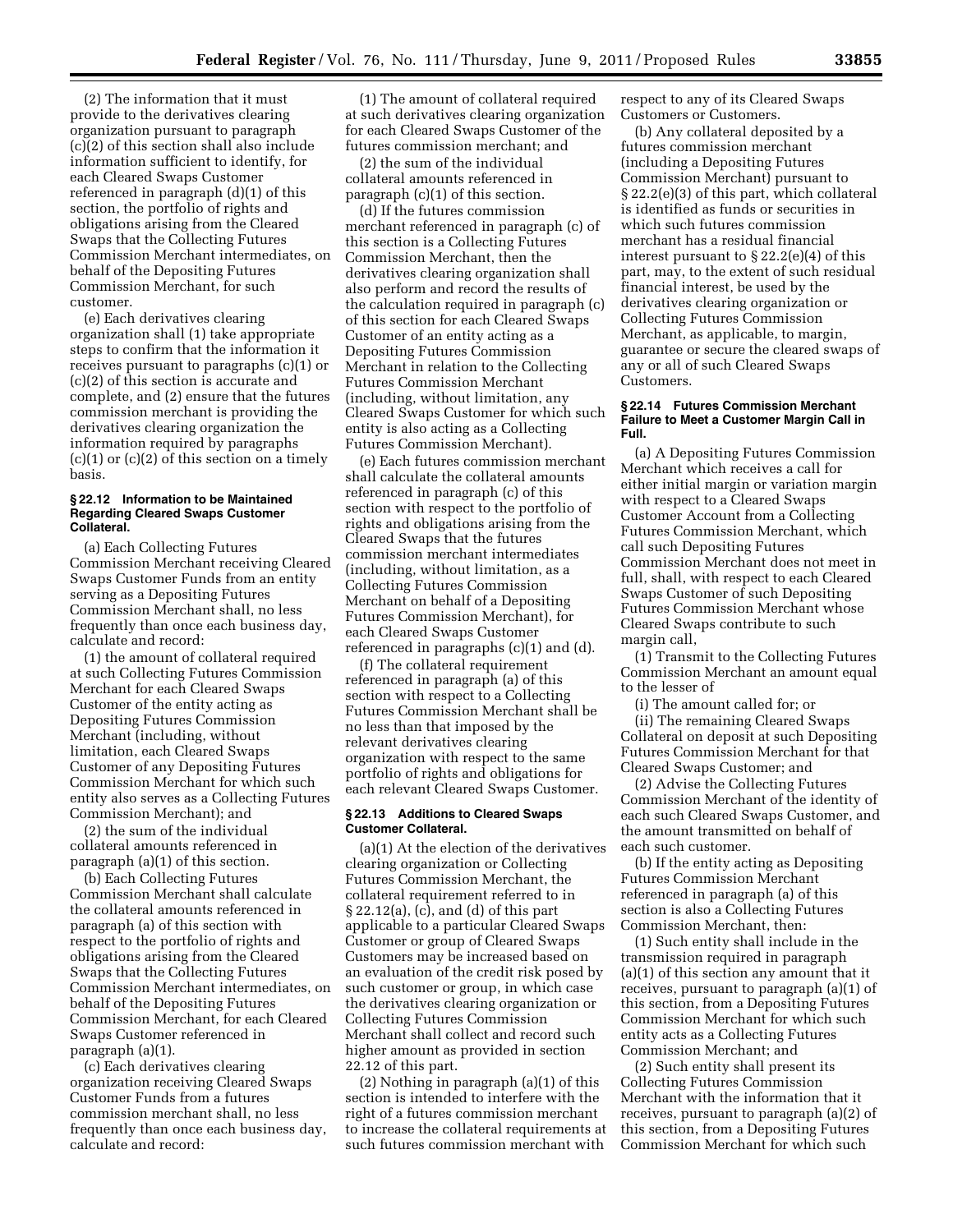entity acts as a Collecting Futures Commission Merchant.

(c) A futures commission merchant which receives a call for margin (whether initial or variation) with respect to a Cleared Swaps Customer Account from a derivatives clearing organization, which call such futures commission merchant does not meet in full, shall, with respect to each Cleared Swaps Customer of such futures commission merchant whose Cleared Swaps contribute to such margin call:

(1) Transmit to the derivatives clearing organization an amount equal to the lesser of

(i) The amount called for; or

(ii) The remaining Cleared Swaps Collateral on deposit at such futures commission merchant for each such Cleared Swaps Customer; and

(2) advise the derivatives clearing organization of the identity of each such Cleared Swaps Customer, and the amount transmitted on behalf of each such customer.

(d) If the futures commission merchant referenced in paragraph (c) is a Collecting Futures Commission Merchant, then:

(1) Such Collecting Futures Commission Merchant shall include in the transmission required in paragraph (c)(1) of this section any amount that it receives from a Depositing Futures Commission Merchant pursuant to paragraph (a)(1) of this section; and

(2) Such Collecting Futures Commission shall present the derivatives clearing organization with the information that it receives from a Depositing Futures Commission Merchant pursuant to paragraph (a)(2) of this section.

(e) If,

(1) On the business day prior to the business day on which the Depositing Futures Commission Merchant fails to meet a margin call with respect to a Cleared Swaps Customer Account, such Collecting Futures Commission Merchant referenced in paragraph (a) of this section held, with respect to such account, Cleared Swaps Collateral of a value no less than the amount specified in § 22.12(a)(2) of this part, after the application of haircuts specified by policies applied by such Collecting Futures Commission Merchant in its relationship with the Depositing Futures Commission Merchant, and

(2) As of the close of business on the business day on which the margin call is not met, the market value of the Cleared Swaps Collateral held by the derivatives clearing organization or Collecting Futures Commission Merchant is, due to changes in such market value, less than the amount

specified in § 22.12(a)(2) of this part, then the amount of such collateral attributable to each Cleared Swaps Customer pursuant to § 22.12(a)(1) of this part shall be reduced by the percentage difference between the amount specified in § 22.12(a)(2) of this part and such market value. (f) If:

(1) On the business day prior to the business day on which the futures commission merchant fails to meet a margin call with respect to a Cleared Swaps Customer Account, the derivatives clearing organization referenced in paragraph (c) of this section held, with respect to such account, Cleared Swaps Collateral of a value no less than the amount specified in § 22.12(c)(2) of this part, after the application of haircuts specified by the rules and procedures of such derivatives clearing organization, and

(2) As of the close of business on the business day on which the margin call is not met, the market value of the Cleared Swaps Collateral held by the derivatives clearing organization is, due to changes in such market value, less than the amount specified in  $\S 22.12(c)(2)$  of this part, then the amount of collateral attributable to each Cleared Swaps Customer pursuant to § 22.12(c)(1) of this part shall be reduced by the percentage difference between the amount specified in § 22.12(c)(2) and such market value.

#### **§ 22.15 Treatment of Cleared Swaps Customer Collateral on an Individual Basis.**

Subject to § 22.3(e) of this part, each derivatives clearing organization and each Collecting Futures Commission Merchant receiving Cleared Swaps Customer Collateral from a Depositing Futures Commission Merchant shall treat the value of collateral required with respect to the portfolio of rights and obligations arising out of the Cleared Swaps intermediated for each Cleared Swaps Customer, and collected from the Depositing Futures Commission Merchant, as belonging to such customer, and such amount shall not be used to margin, guarantee, or secure the Cleared Swaps or other obligations of the Depositing Futures Commission Merchant or of any other Cleared Swaps Customer or Customer.

## **§ 22.16 Disclosures to Customers.**

(a) A futures commission merchant shall disclose, to each of its Cleared Swaps Customers, the governing provisions, as described in paragraph (c) of this section, relating to use of Cleared Swaps Customer Collateral, transfer, neutralization of the risks, or liquidation of Cleared Swaps in the event of a

default by the futures commission merchant relating to the Cleared Swaps Customer Account, as well as any change in such governing provisions.

(b) If the futures commission merchant referenced in paragraph (a) of this section is a Depositing Futures Commission Merchant, then such futures commission merchant shall disclose, to each of its Cleared Swaps Customers, the governing provisions, as described in paragraph (c) of this section, relating to use of Cleared Swaps Customer Collateral, transfer, neutralization of the risks, or liquidation of Cleared Swaps in the event of a default by:

(1) Such futures commission merchant or

(2) Any relevant Collecting Futures Commission Merchant relating to the Cleared Swaps Customer Account, as well as any change in such governing provisions.

(c) The governing provisions referred to in paragraphs (a) and (b) of this section are the rules of each derivatives clearing organization, or the provisions of the customer agreement between the Collecting Futures Commission Merchant and the Depositing Futures Commission Merchant, on or through which the Depositing Futures Commission Merchant will intermediate Cleared Swaps for such Cleared Swaps Customer.

## **PART 190—BANKRUPTCY**

2. The authority citation for part 190 continues to read as follows:

**Authority:** 7 U.S.C. 1a, 2, 4a, 6c, 6d, 6g, 7a, 12, 19, and 24, and 11 U.S.C. 362, 546, 548, 556, and 761–766, unless otherwise noted.

3. In 17 CFR Part 190:

A. Remove the words ''commodity account'' and ''commodity futures account'' and add, in their place, the words ''commodity contract account'' in:

i. Sections  $190.01(w)$ , (y), and (kk)(6),

ii. Sections 190.02(d)(1), (6), and (7), iii. Section 190.03(a)(2),

iv. Sections 190.06(g)(1)(i), (ii), and

(3),

v. Sections 190.10(d)(1) and (h), B. Remove the words ''commodity futures contract'' and add, in their place, the words "commodity contract" in § 190.05(a)(1) and (b)(1).

C. *Remove the words* ''*contract market*'' *and* ''*board of trade*'' *and add, in their place, the words* ''*designated contract market*'' *in:* 

i. Sections 190.01(gg), (kk)(2)(i), (4) and (5),

ii. Section 190.04(d)(1)(i), and

iii. Section 190.07(e)(2)(ii)(B) Remove the words "commodity transaction" and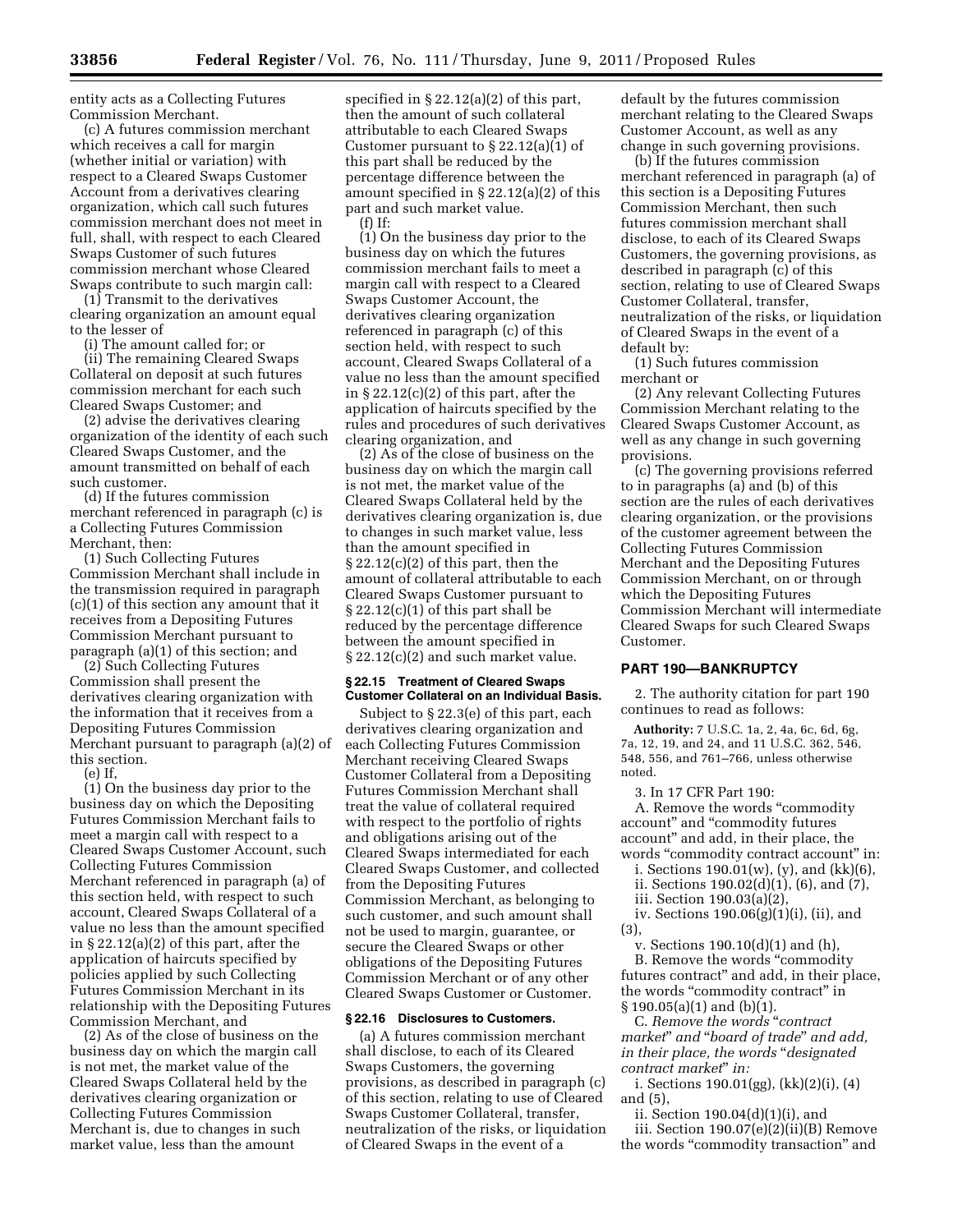add, in their place, the words ''commodity contract transaction'' in  $§ 190.02(d)(3).$ 

4. In § 190.01, redesignate paragraphs (e) through (oo) as (f) through (pp), add a new paragraph (e) and revise paragraphs (a), (f), and newly redesignated paragraphs (cc), (hh), (ll)(2)(ii), (ll)(4), (ll)(5), and (pp) to read as follows:

# **§ 190.01 Definitions.**

\* \* \* \* \* (a)(1) *Account class* means each of the following types of customer accounts which must be recognized as a separate class of account by the trustee: futures accounts, foreign futures accounts, leverage accounts, delivery accounts as defined in  $\S 190.05(a)(2)$  of this part, and cleared swaps accounts.

(2)(i) To the extent that the equity balance, as defined in § 190.07 of this part, of a customer in a commodity option, as defined in § 1.3 of this chapter, may be commingled with the equity balance of such customer in any domestic commodity futures contract pursuant to regulations under the Act, the aggregate shall be treated for purposes of this part as being held in a futures account.

(ii) To the extent that such equity balance of a customer in a commodity option may be commingled with the equity balance of such customer in any cleared swaps account pursuant to regulations under this act, the aggregate shall be treated for purposes of this part as being held in a cleared swaps account.

(iii) If positions or transactions in commodity contracts that would otherwise belong to one account class (and the money, securities, or other property margining, guaranteeing, or securing such positions or transactions), are, pursuant to a Commission rule, regulation, or order (or a derivatives clearing organization rule approved in accordance with § 39.15(b)(2) of this chapter), held separately from other positions and transactions in that account class, and are commingled with positions or transactions in commodity contracts of another account class (and the money, securities, or other property margining, guaranteeing, or securing such positions or transactions), then the former positions (and the relevant money, securities, or other property) shall be treated, for purposes of this part, as being held in an account of the latter account class.

\* \* \* \* \*

(e) *Calendar day.* A calendar day includes the time from midnight to midnight.

(f) *Clearing organization* shall have the same meaning as that set forth in section 761(2) of the Bankruptcy Code.

\* \* \* \* \* (cc) *Non-public customer* means any person enumerated in the definition of *Proprietary Account* in sections 1.3 or 31.4(e) of this chapter, any person excluded from the definition of ''foreign futures or foreign options customer'' in the proviso to section 30.1(c) of this chapter, or any person enumerated in the definition of *Cleared Swaps Proprietary Account* in section 22.1 of this chapter, in each case, if such person is defined as a "customer" under paragraph (k) of this section. \* \* \* \* \*

(hh) *Principal contract* means a contract which is not traded on a designated contract market, and includes leverage contracts and dealer options, but does not include:

(1) Transactions executed off the floor of a designated contract market pursuant to rules approved by the Commission or rules which the designated contract market is required to enforce, or pursuant to rules of a foreign board of trade located outside the United States, its territories or possessions; or (2) cleared swaps contracts.

- \* \* \* \* \*
	- (ll) \* \* \*  $(2) * * * *$
	-

(ii) Is a bona fide hedging position or transaction as defined in § 1.3 of this chapter or is a commodity option transaction which has been determined by the registered entity to be economically appropriate to the reduction of risks in the conduct and management of a commercial enterprise pursuant to rules which have been approved by the Commission pursuant to section 5c(c) of the Commodity Exchange Act; and

\* \* \* \* \* (4) Any cash or other property deposited prior to the entry of the order for relief to pay for the taking of physical delivery on a long commodity contract or for payment of the strike price upon exercise of a short put or a long call option contract on a physical commodity, which cannot be settled in cash, in excess of the amount necessary to margin such commodity contract prior to the notice date or exercise date, which cash or other property is identified on the books and records of the debtor as received from or for the account of a particular customer on or after three calendar days before the first notice date or three calendar days before the exercise date specifically for the purpose of payment of the notice price

upon taking delivery or the strike price upon exercise, respectively, and such customer takes delivery or exercises the option in accordance with the applicable contract market rules.

(5) The cash price tendered for any property deposited prior to the entry of the order for relief to make physical delivery on a short commodity contract or for exercise of a long put or a short call option contract on a physical commodity, which cannot be settled in cash, to the extent it exceeds the amount necessary to margin such contract prior to the notice date or exercise date, which property is identified on the books and records of the debtor as received from or for the account of a particular customer on or after three calendar days before the first notice date or three calendar days before the exercise date specifically for the purpose of a delivery or exercise, respectively, and such customer makes delivery or exercises the option in accordance with the applicable contract market rules.

(pp) *Cleared Swap.* This term shall have the same meaning as set forth in § 22.1 of this chapter.

 $*$  \*

\* \* \* \* \* 5. In § 190.02, revise paragraphs (a),  $(b)(1), (b)(2), (d)(11), (e), (f)(1), and$  $(g)(2)(i)$  to read as follows:

#### **§ 190.02 Operation of the debtor's estate subsequent to the filing date and prior to the primary liquidation date.**  \* \* \* \* \*

(a) *Notices to the Commission and Designated Self-Regulatory Organizations*—

(1) *General.* Each commodity broker which files a petition in bankruptcy shall, at or before the time of such filing, and each commodity broker against which such a petition is filed shall, as soon as possible, but no later than one calendar day after the receipt of notice of such filing, notify the Commission and such broker's designated selfregulatory organization, if any, in accordance with § 190.10(a) of the filing date, the court in which the proceeding has been filed, and the docket number assigned to that proceeding by the court.

(2) *Of transfers under section 764(b) of the Bankruptcy Code.* As soon as possible, but in no event later than the close of business on third calendar day after the order for relief, the trustee, the applicable self-regulatory organization, or the commodity broker must notify the Commission in accordance with § 190.10(a) whether such entity or organization intends to transfer or to apply to transfer open commodity contracts on behalf of the commodity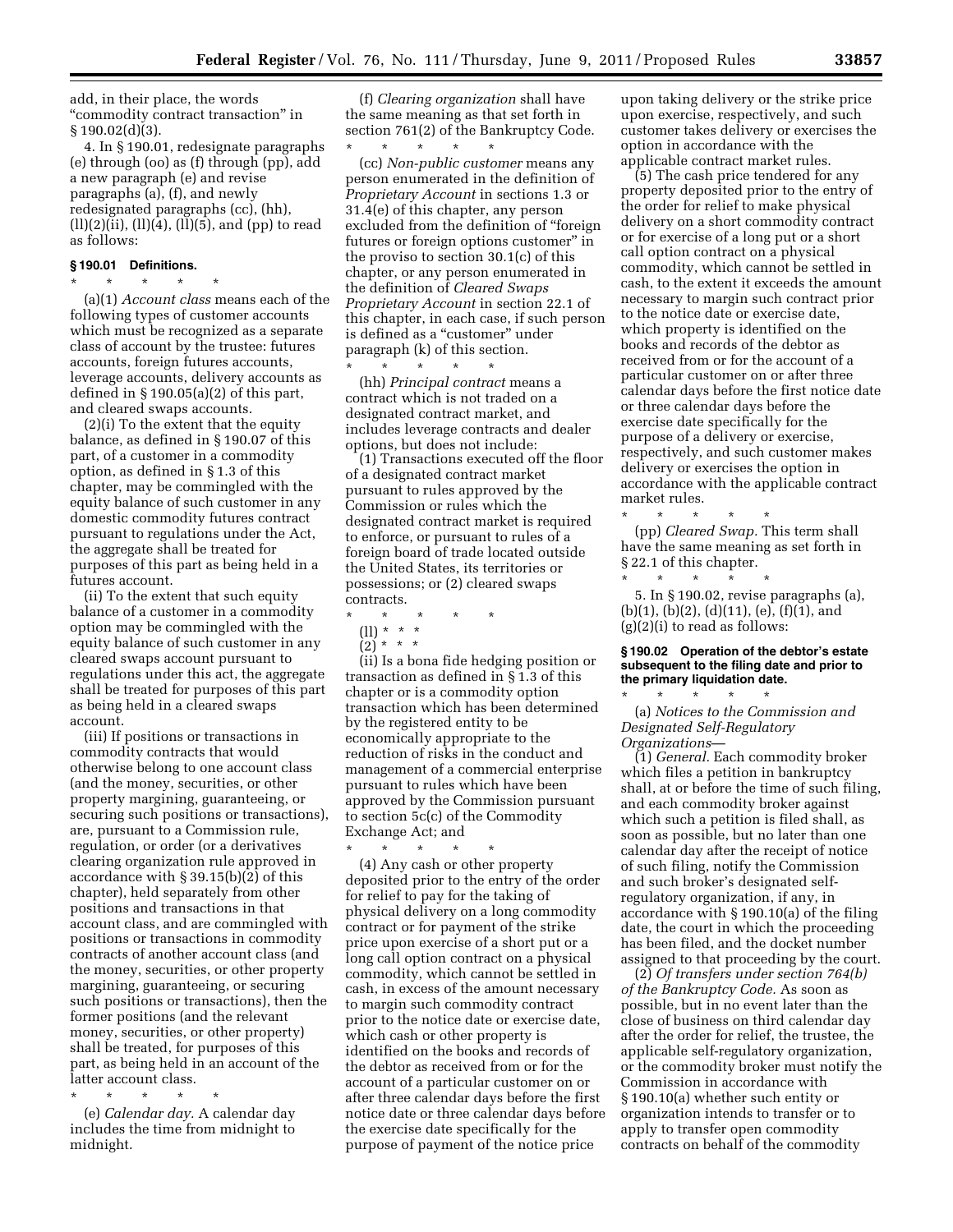broker in accordance with section 764(b) of the Bankruptcy Code and § 190.06(e) or (f).

(b) *Notices to customers.* (1) *Specifically identifiable property other than commodity contracts.* The trustee must use its best efforts to promptly, but in no event later than two calendar days after entry of the order for relief, commence to publish in a daily newspaper or newspapers of general circulation approved by the court serving the location of each branch office of the commodity broker, for two consecutive days a notice to customers stating that all specifically identifiable property of customers other than open commodity contracts which has not otherwise been liquidated will be liquidated commencing on the sixth calendar day after the second publication date if the customer has not instructed the trustee in writing on or before the fifth calendar day after the second publication date to return such property pursuant to the terms for distribution of specifically identifiable property contained in § 190.08(d)(1) and, on the seventh calendar day after such second publication date, if such property has not been returned in accordance with such terms on or prior to that date. Such notice must describe specifically identifiable property in accordance with the definition in this part and must specify the terms upon which that property may be returned. Publication of the form of notice set forth in the appendix to this part will constitute sufficient notice for purposes of this paragraph (b)(1).

(2) *Request for instructions regarding transfer of open commodity contracts.*  The trustee must use its best efforts to request promptly, but in no event later than two calendar days after entry of an order for relief, customer instructions concerning the transfer or liquidation of the specifically identifiable open commodity contracts, if any, not required to be liquidated under paragraph (f)(1) of this section. The request for customer instructions required by this paragraph (b)(2) must state that the trustee is required to liquidate any such commodity contract for which transfer instructions have not been received on or before the sixth calendar day after entry of the order for relief, and any such commodity contract for which instructions have been received which has not been transferred in accordance with § 190.08(d)(2) on or before the seventh calendar day after entry of the order for relief. A form of notice is set forth in the appendix to this part.

\* \* \* \* \*

 $(d) * * * *$ 

(11) Whether the claimant's positions in security futures products are held in a futures account or a securities account, as these terms are defined in § 1.3 of this chapter;

(e) *Transfers*—(1) *All cases.* The trustee for a commodity broker must immediately use its best efforts to effect a transfer in accordance with § 190.06(e) and (f) no later than the seventh calendar day after the order for relief of the open commodity contracts and equity held by the commodity broker for or on behalf of its customers.

(2) *Involuntary cases.* A commodity broker against which an involuntary petition in bankruptcy is filed, or the trustee if a trustee has been appointed in such case, must use its best efforts to effect a transfer in accordance with § 190.06(e) and (f) of all open commodity contracts and equity held by the commodity broker for or on behalf of its customers and such other property as the Commission in its discretion may authorize, on or before the seventh calendar day after the filing date, and immediately cease doing business: *Provided, however,* That the commodity broker may trade for liquidation only, unless otherwise directed by the Commission, by any applicable selfregulatory organization or by the court: And, *Provided further,* That if the commodity broker demonstrates to the Commission within such period that it was in compliance with the segregation and financial requirements of this chapter on the filing date, and the Commission determines, in its sole discretion, that such transfer or liquidation is neither appropriate nor in the public interest, the commodity broker may continue in business subject to applicable provisions of the Bankruptcy Code and of this chapter. (f) *\* \* \** 

(1) *Open commodity contracts.* All open commodity contracts except:

(i) Dealer option contracts, if the dealer option grantor is not the debtor, which cannot be transferred on or before the seventh calendar day after the order for relief; and

(ii) Specifically identifiable commodity contracts as defined in § 190.01(kk)(2) for which an instruction prohibiting liquidation is noted prominently in the accounting records of the debtor and timely received under paragraph (b)(2) of this section. Notwithstanding the foregoing, an open commodity contract must be offset if: such contract is a futures contract or a cleared swaps contract which cannot be settled in cash and which would otherwise remain open either beyond the last day of trading (if applicable), or

the first day on which notice of intent to deliver may be tendered with respect thereto, whichever occurs first; such contract is a long option on a physical commodity which cannot be settled in cash and would be automatically exercised, has value and would remain open beyond the last day for exercise; such contract is a short option on a physical commodity which cannot be settled in cash; or, as otherwise specified in these rules.

- \* \* \* \* \*
	- (g) \* \* \*  $(2) * * * *$
	-

(i) 100% of the maintenance margin requirements of the applicable designated contact market or swap execution facility, if any, with respect to the open commodity contracts in such account; or

\* \* \* \* \*

6. In § 190.03, revise paragraphs (a)(3), (b)(3), (b)(4), (b)(5), and (c) to read as follows:

# **§ 190.03 Operation of the debtor's estate subsequent to the primary liquidation date.**

\* \* \* \* \* (a) \* \* \*

(3) *Margin calls.* The trustee must promptly issue margin calls with respect to any account referred to under paragraph (a)(1) of this section in which the balance does not equal or exceed 100% of the maintenance margin requirements of the applicable designated contact market or swap execution facility, if any, with respect to the open commodity contracts in such account, or if there are no such maintenance margin requirements, 100% of the clearing organization's initial margin requirements applicable to the open commodity contracts in such account, or if there are no such maintenance margin requirements or clearing organization initial margin requirements, then 50% of the customer initial margin applicable to the commodity contracts in such account: *Provided,* That no margin calls need be made to restore customer initial margin. \* \* \* \* \*

(b) \* \* \*

(3) The trustee has received no customer instructions with respect to such contract by the sixth calendar day after entry of the order for relief;

(4) The commodity contract has not been transferred in accordance with § 190.08(d)(2) on or before the seventh calendar day after entry of the order for relief; or

(5) The commodity contract would otherwise remain open (*e.g.,* because it cannot be settled in cash) beyond the last day of trading in such contract (if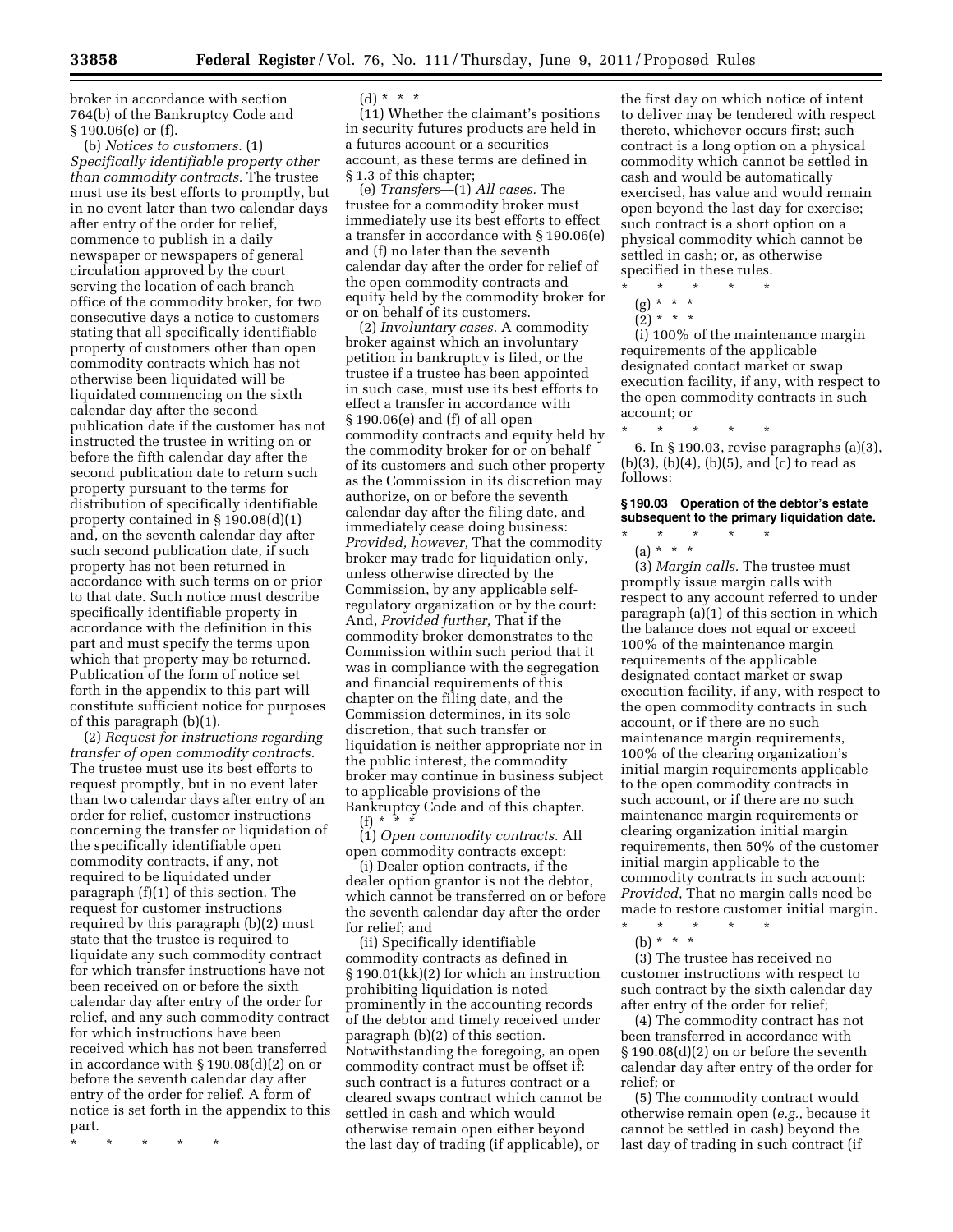applicable) or the first day on which notice of delivery may be tendered with respect to such contract, whichever occurs first.

(c) *Liquidation of specifically identifiable property other than open commodity contracts.* 

All specifically identifiable property other than open commodity contracts which have not been liquidated prior to the primary liquidation date, and for which no customer instructions have been timely received must be liquidated, to the extent reasonably possible, no later than the sixth calendar day after final publication of the notice referred to in § 190.02(b)(1). All other specifically identifiable property must be liquidated or returned, to the extent reasonably possible, no later than the seventh calendar day after final publication of such notice.

7. In § 190.04, revise paragraph (d)(1) to read as follows:

## **§ 190.04 Operation of the debtor's estate general.**

\* \* \* \* \* (d) *Liquidation*—(1) *Order of Liquidation.* (i) *In the Market.*  Liquidation of open commodity contracts held for a house account or customer account by or on behalf of a commodity broker which is a debtor shall be accomplished pursuant to the rules of a clearing organization, a designated contract market, or a swap execution facility, as applicable. Such rules shall ensure that the process for liquidating open commodity contracts, whether for the house account or the customer account, results in competitive pricing, to the extent feasible under market conditions at the time of liquidation. Such rules must be submitted to the Commission for approval, pursuant to section 5c(c) of the Act, and be approved by the Commission. Alternatively, such rules must otherwise be submitted to and approved by the Commission (or its delegate pursuant to § 190.10(d) of this part) prior to their application.

(ii) *Book entry.* Notwithstanding paragraph (d)(1) of this section, in appropriate cases, upon application by the trustee or the affected clearing organization, the Commission may permit open commodity contracts to be liquidated, or settlement on such contracts to be made, by book entry. Such book entry shall offset open commodity contracts, whether matched or not matched on the books of the commodity broker, using the settlement price for such commodity contracts as determined by the clearing organization. Such settlement price shall be determined by the rules of the clearing

organization, which shall ensure that such settlement price is established in a competitive manner, to the extent feasible under market conditions at the time of liquidation. Such rules must be submitted to the Commission for approval pursuant to section 5c(c) of the Act, and be approved by the Commission. Alternatively, such rules must otherwise be approved by the Commission (or its delegate pursuant to § 190.10(d) of this part) prior to their application.

\* \* \* \* \* 8. In § 190.05, revise paragraph (b) introductory text to read as follows:

## **§ 190.05 Making and taking delivery on commodity contracts.**

\* \* \* \* \* (b) Rules for deliveries on behalf of a customer of a debtor. Except in the case of a commodity contract which is settled in cash, each designated contract market, swap execution facility, or clearing organization shall adopt, maintain in effect and enforce rules which have been submitted in accordance with section 5c(c) of the Act for approval by the Commission, which:

\* \* \* \* \* 9. In § 190.06, remove paragraph (e)(1)(iv) and redesignate paragraph  $(e)(1)(v)$  as  $(e)(1)(iv)$ , revise paragraphs (a), (e)(1)(iii), (e)(2), (f)(3)(i) and (g)(2), and add paragraph (g)(1)(iii) to read as follows:

## **§ 190.06 Transfers.**

(a) *Transfer rules.* No clearing organization or other self-regulatory organization may adopt, maintain in effect or enforce rules which:

(1) Are inconsistent with the provisions of this part;

(2) Interfere with the acceptance by its members of open commodity contracts and the equity margining or securing such contracts from futures commission merchants, or persons which are required to be registered as futures commission merchants, which are required to transfer accounts pursuant to § 1.17(a)(4) of this chapter; or

(3) Prevent the acceptance by its members of transfers of open commodity contracts and the equity margining or securing such contracts from futures commission merchants with respect to which a petition in bankruptcy has been filed, if such transfers have been approved by the Commission. *Provided, however,* that this paragraph shall not limit the exercise of any contractual right of a clearing organization or other registered entity to liquidate open commodity contracts.

\* \* \* \* \*

(e) *\* \* \**   $(1) * * * *$ 

(iii) Dealer option accounts, if the debtor is the dealer option grantor with respect to such accounts; or \* \* \* \* \*

*(2) Amount of equity which may be transferred.* In no case may money, securities or property be transferred in respect of any eligible account if the value of such money, securities or property would exceed the funded balance of such account based on available information as of the calendar day immediately preceding transfer less the value on the date of return or transfer of any property previously returned or transferred with respect thereto.

- (f) \* \* \*
- (3) *\* \* \**

(i) If all eligible customer accounts held by a debtor cannot be transferred under this section, a partial transfer may nonetheless be made. The Commission will not disapprove such a transfer for the sole reason that it was a partial transfer if it would prefer the transfer of accounts, the liquidation of which could adversely affect the market or the bankrupt estate. Any dealer option contract held by or for the account of a debtor which is a futures commission merchant from or for the account of a customer which has not previously been transferred, and is eligible for transfer, must be transferred on or before the seventh calendar day after entry of the order for relief.<br>\* \* \* \*

- \* \* \* \* \*
- (g) \* \* \*
- $(1) * * * *$

(iii) The transfer prior to the order for relief by a clearing organization of one or more accounts held for or on behalf of customers of the debtor, provided that (I) the money, securities, or other property accompanying such transfer did not exceed the funded balance of each account based on available information as of the close of business on the business day immediately preceding such transfer less the value on the date of return or transfer of any property previously returned or transferred thereto, and (II) the transfer is not disapproved by the Commission.

(2) *Post-relief transfers.* On or after the entry of the order for relief, the following transfers to one or more transferees may not be avoided by the trustee:

(i) The transfer of a customer account eligible to be transferred under paragraph (e) or (f) of this section made by the trustee of the commodity broker or by any self-regulatory organization of the commodity broker: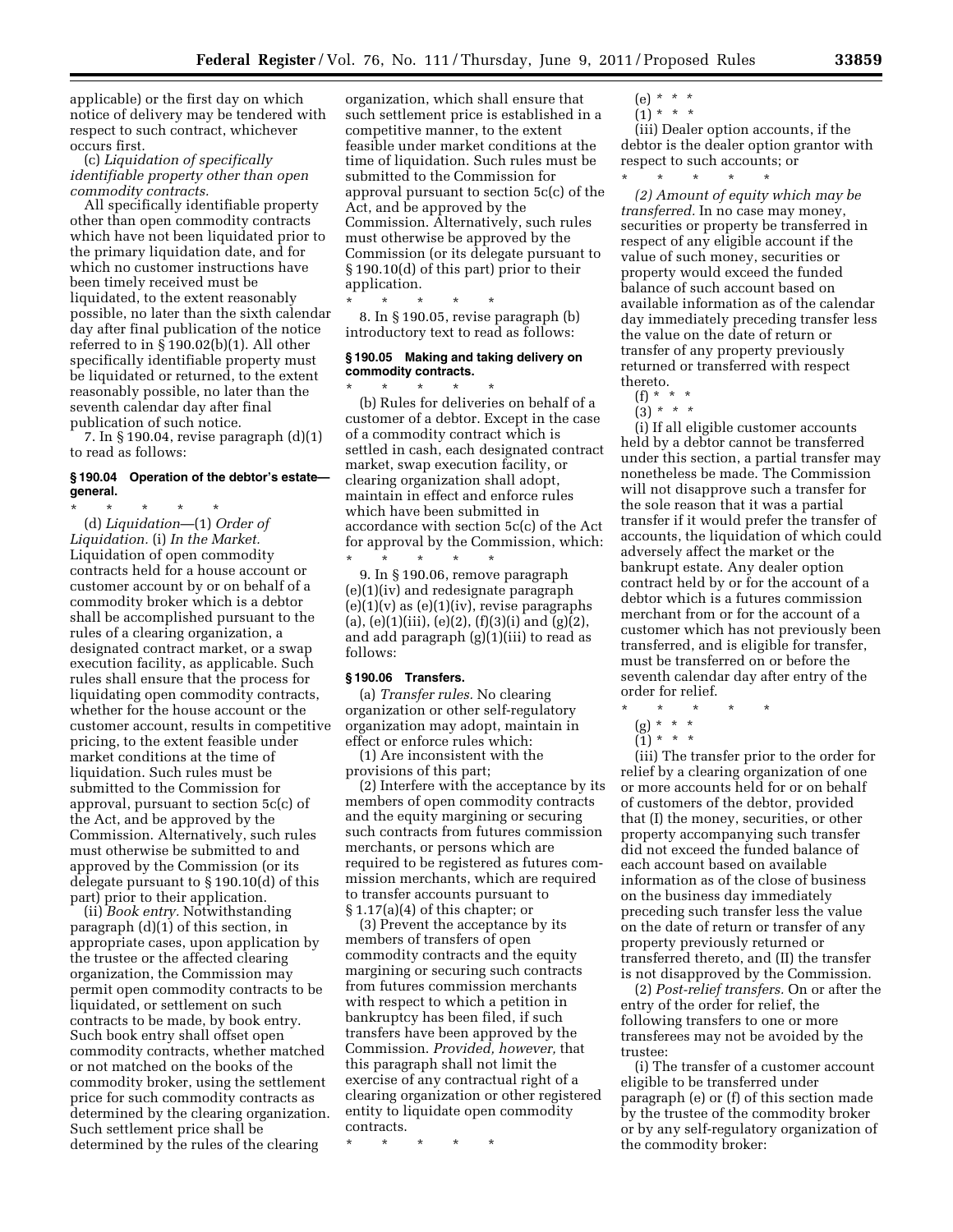(A) On or before the seventh calendar day after the entry of the order for relief; and

(B) The Commission is notified in accordance with § 190.02(a)(2) prior to the transfer and does not disapprove the transfer; or

(ii) The transfer of a customer account at the direction of the Commission on or before the seventh calendar day after the order for relief upon such terms and conditions as the Commission may deem appropriate and in the public interest.

\* \* \* \* \*

10. In § 190.07, redesignate paragraph  $(b)(2)(xiii)$  as paragraph  $(b)(2)(xiv)$ , add a new paragraph (b)(2)(xiii), and revise paragraphs  $(b)(2)(viii)$ ,  $(b)(2)(ix)$ ,  $(b)(3)(v)$ ,  $(c)(1)(i)$ ,  $(e)$  introductory text,  $(e)(1)$  and  $(e)(4)$  to read as follows:

# **§ 190.07 Calculation of allowed net equity.**

- \* \* \* \* \*
	- (b) \* \* \*
	- $(2) * * * *$

(viii) Subject to paragraph (b)(2)(ix) of this section, the futures accounts, leverage accounts, options accounts, foreign futures accounts, delivery accounts (as defined in § 190.05(a)(2)), and cleared swaps accounts of the same person shall not be deemed to be held in separate capacities: *Provided, however,* that such accounts may be aggregated only in accordance with paragraph (b)(3) of this section.

(ix) an omnibus customer account of a futures commission merchant maintained with a debtor shall be deemed to be held in a separate capacity from the house account and any other omnibus customer account of such futures commission merchant.

\* \* \* \* \*

(xiii) with respect to the cleared swaps customer account class, each individual customer account within each omnibus customer account referred to in paragraph (ix) of this section shall be deemed to be held in a separate capacity from each other such individual customer account; subject to the provisions of paragraphs (i) through (xii) of this paragraph (b)(2).

 $\star$   $\qquad$   $\star$   $\qquad$   $\star$   $\qquad$   $\star$ 

(3) \* \* \*

(v) The rules pertaining to separate capacities and permitted setoffs contained in this section must be applied subsequent to the entry of an order for relief; prior to the filing date, the provisions of § 1.22 of this chapter and of sections 4d(a)(2) and 4d(f) of the Act shall govern what setoffs are permitted.

\* \* \* \* \*

 $(c) * * * *$ 

#### $(1) * * * *$

(i) Multiplying the ratio of the amount of the net equity claim less the amounts referred to in (c)(1)(ii) of this section of such customer for any account class bears to the sum of the net equity claims less the amounts referred to in (c)(1)(ii) of this section of all customers for accounts of that class by the sum of:

(A) The value of the money, securities or property segregated on behalf of all accounts of the same class less the amounts referred to in (1)(ii) of this section;

(B) The value of any money, securities or property which must be allocated under § 190.08 to customer accounts of the same class; and

(C) The amount of any add-back required under paragraph (b)(4) of this section; and

\* \* \* \* \* (e) *Valuation.* In computing net equity, commodity contracts and other property held by or for a commodity broker must be valued as provided in this paragraph (e): *Provided, however,*  that for all commodity contracts other than those listed in paragraph (e)(1) of this section, if identical commodity contracts, securities, or other property are liquidated on the same date, but cannot be liquidated at the same price, the trustee may use the weighted average of the liquidation prices in computing the net equity of each customer holding such contracts, securities, or property.

(1) *Commodity Contracts.* Unless otherwise specified in this paragraph (e), the value of an open commodity contract shall be equal to the settlement price as calculated by the clearing organization pursuant to its rules: *Provided,* that such rules must either be submitted to the Commission, pursuant to section 5c(c)(4) of the Act and be approved by the Commission, or such rules must be otherwise approved by the Commission (or its delegate pursuant to § 190.10(d) of this part) prior to their application; *Provided, further,* that if such contract is transferred its value shall be determined as of the end of the settlement cycle in which it is transferred; and *Provided, finally,* that if such contract is liquidated, its value shall be equal to the net proceeds of liquidation.

\* \* \* \* \* (4) *Securities.* The value of a listed security shall be equal to the closing price for such security on the exchange upon which it is traded. The value of all securities not traded on an exchange shall be equal in the case of a long position, to the average of the bid prices for long positions, and in the case of a

short position, to the average of the asking prices for the short positions. If liquidated prior to the primary liquidation date, the value of such security shall be equal to the net proceeds of its liquidation. Securities which are not publicly traded shall be valued by the trustee, subject to approval of the court, using such professional assistance as the trustee deems necessary in its sole discretion under the circumstances.

11. In § 190.09, revise paragraph (b) to read as follows:

## **§ 190.09 Member property.**

\* \* \* \* \*

\* \* \* \* \*

(b) *Scope of Member Property.*  Member property shall include all money, securities and property received, acquired, or held by a clearing organization to margin, guarantee or secure, on behalf of a clearing member, the proprietary account, as defined in § 1.3 of this chapter, any account not belonging to a foreign futures or foreign options customer pursuant to the proviso in § 30.1(c), and any Cleared Swaps Proprietary Account, as defined in § 22.1: *Provided, however,* that any guaranty deposit or similar payment or deposit made by such member and any capital stock, or membership of such member in the clearing organization shall also be included in member property after payment in full of that portion of the net equity claim of the member based on its customer account and of any obligations due to the clearing organization which may be paid therefrom in accordance with the by-laws or rules of the clearing organization, including obligations due from the clearing organization to customers or other members.

12. In § 190.10, revise paragraph (a) to read as follows:

## **§ 190.10 General.**

(a) *Notices.* Unless instructed otherwise by the Commission, all mandatory or discretionary notices to be given to the Commission under this part shall be directed by electronic mail to *[bankruptcyfilings@cftc.gov](mailto:bankruptcyfilings@cftc.gov)*, with a copy sent by overnight mail to Director, Division of Clearing and Intermediary Oversight, Commodity Futures Trading Commission, Three Lafayette Centre, 1155 21st Street, NW., Washington, DC 20581. For purposes of this part, notice to the Commission shall be deemed to be given only upon actual receipt. \* \* \* \* \*

13. Revise Appendix A to Part 190 to read as follows: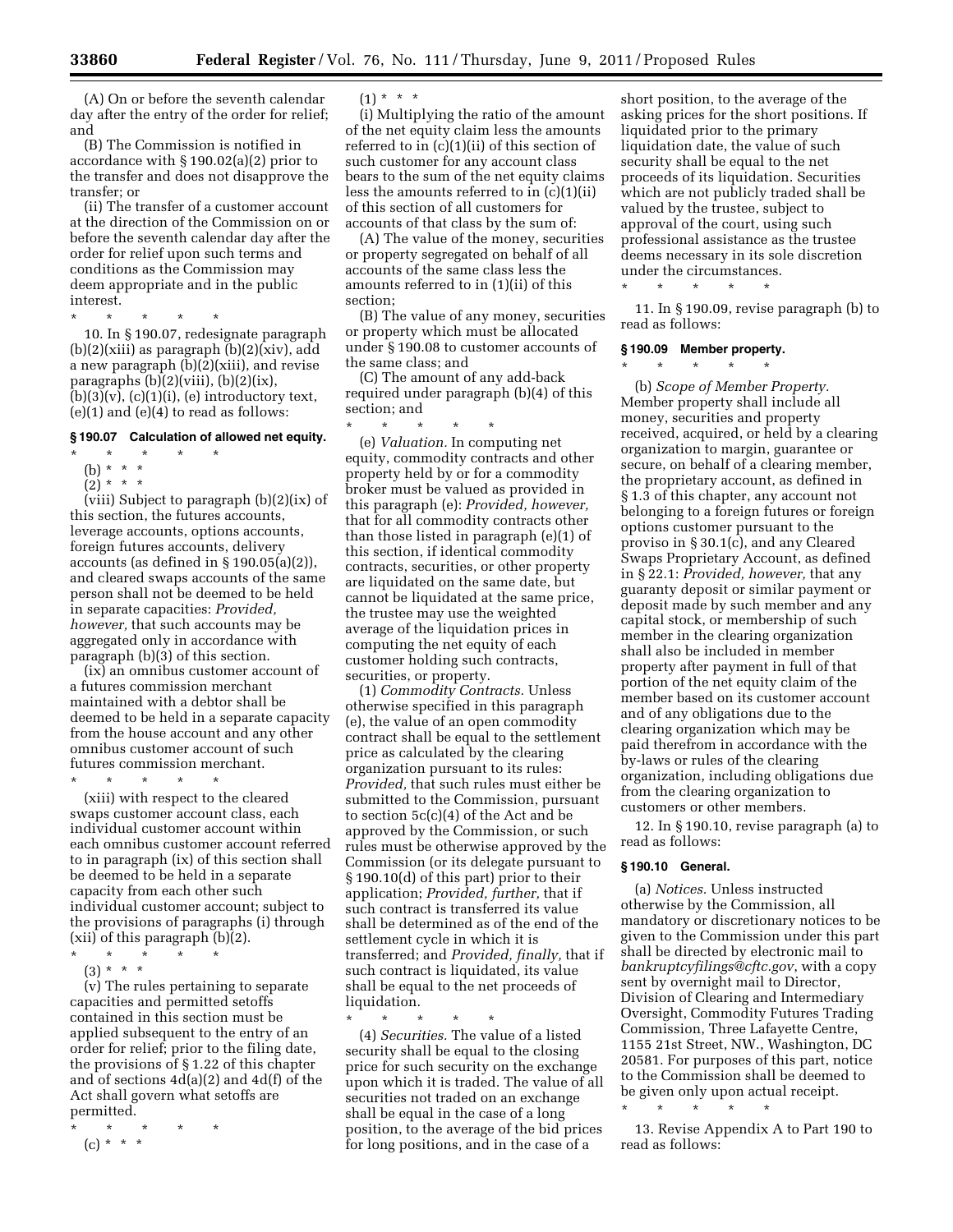# **Appendix A to Part 190—Bankruptcy Forms**

## **Bankruptcy Appendix Form 1—Operation of the Debtor's Estate—Schedule of Trustee's Duties**

For the convenience of a prospective trustee, the Commission has constructed an approximate schedule of important duties which the trustee should perform during the early stages of a commodity broker bankruptcy proceeding. The schedule includes duties required by this part, subchapter IV of chapter 7 of the Bankruptcy Code as well as certain practical suggestions, but it is only intended to highlight the more significant duties and is not an exhaustive description of all the trustee's responsibilities. It also assumes that the commodity broker being liquidated is an FCM. Moreover, it is important to note that the operating facts in a particular bankruptcy proceeding may vary the schedule or obviate the need for any of the particular activities.

# All Cases

#### *Date of Order for Relief*

1. Assure that the commodity broker has notified the Commission, its designated selfregulatory organization ("DSRO") (if any), and all applicable clearing organizations of which it is a member that a petition or order for relief has been filed  $(\S 190.02(a)(1))$ .

2. Attempt to effectuate the transfer of entire customer accounts wherein the commodity contracts are transferred together with the money, securities, or other property margining, guaranteeing, or securing the commodity contracts (hereinafter the "transfer").

3. Attempt to estimate shortfall of customer funds segregated pursuant to sections 4d(a) and (b) of the Act; customer funds segregated pursuant to section 4f of the Act; and the foreign futures or foreign options secured amount, as defined in  $\S 1.3$  of this chapter. a. The trustee should:

i. Contact the DSRO (if any) and the clearing organizations and attempt to effectuate a transfer with such shortfall under section 764(b) of the Code; notify the Commission for assistance (§ 190.02(a)(2) and  $(e)(1), \, \S 190.06(b)(2), (e), (f)(3), (g)(2), \text{and } (h))$ but recognize that if there is a substantial shortfall, a transfer of such funds or amounts is highly unlikely.

ii. If a transfer cannot be effectuated, liquidate all customer commodity contracts that are margined, guaranteed, or secured by funds or amounts with such shortfall, except dealer options and specifically identifiable commodity contracts which are bona fide hedging positions (as defined in § 190.01(kk)(2)) with instructions not to be liquidated. (See §§ 190.02(f) and 190.06(d)(1)). (In this connection, depending upon the size of the debtor and other complications of liquidation, the trustee should be aware of special liquidation rules, and in particular the availability under certain circumstances of book-entry liquidation (§ 190.04(d)(1)(ii)).

b. If there is a small shortfall in any of the funds or amounts listed in paragraph 2, negotiate with the clearing organization to effect a transfer; notify the Commission

(§§ 190.02(a)(2) and (e)(1), 190.06(b)(2), (e),  $(f)(3)$ ,  $(g)(2)$ , and  $(h)$ ).

4. Whether or not a transfer has occurred, liquidate or offset open commodity contracts not eligible for transfer (*i.e.,* deficit accounts, accounts with no open positions) (§ 190.06(e)(1)).

5. Offset all futures contracts and cleared swaps contracts which cannot be settled in cash and which would otherwise remain open either beyond the last day of trading (if applicable) or the first day on which notice of intent to deliver may be tendered with respect thereto, whichever occurs first; offset all long options on a physical commodity which cannot be settled in cash, have value and would be automatically exercised or would remain open beyond the last day of exercise; and offset all short options on a physical commodity which cannot be settled in cash (§ 190.02(f)(1)).

6. Compute estimated funded balance for each customer commodity account containing open commodity contracts  $(\S 190.04(\check{b}))$  (daily thereafter).

7. Make margin calls if necessary  $(\S 190.02(g)(1))$  (daily thereafter).

8. Liquidate or offset any open commodity account for which a customer has failed to meet a margin call (§ 190.02(f)(1)) (daily thereafter).

9. Commence liquidation or offset of specifically identifiable property described in § 190.02(f)(2)(i) (property which has lost 10% or more of value) (and as appropriate thereafter).

10. Commence liquidation or offset of property described in  $\S 190.02(f)(3)$  ("all other property'').

11. Be aware of any contracts in delivery position and rules pertaining to such contracts (§ 190.05).

#### *First Calendar Day After the Entry of an Order for Relief*

1. If a transfer occurred on the date of entry of the order for relief:

a. Liquidate any remaining open commodity contracts, except any dealer option or specifically identifiable commodity contract [hedge] (See § 190.01(kk)(2) and § 190.02(f)(1)), and not otherwise transferred in the transfer.

b. Primary liquidation date for transferred or liquidated commodity contracts (§ 190.01(ff)).

2. If no transfer has yet been effected, continue attempt to negotiate transfer of open commodity contracts and dealer options  $(S 190.02(c)(1))$ .

3. Provide the clearing house or carrying broker with assurances to prevent liquidation of open commodity contract accounts available for transfer at the customer's instruction or liquidate all open commodity contracts except those available for transfer at a customer's instruction and dealer options.

#### *Second Calendar Day After the Entry of an Order for Relief*

If no transfer has yet been effected, request directly customer instructions regarding transfer of open commodity contracts and publish notice for customer instructions regarding the return of specifically identifiable property other than commodity contracts ( $\S$ § 190.02(b) (1) and (2)).

*Third Calendar Day After the Entry of an Order for Relief* 

1. Second publication date for customer instructions  $(S190.02(b)(1))$  (publication is to be made on two consecutive days, whether or not the second day is a business day).

2. Last day on which to notify the Commission with regard to whether a transfer in accordance with section 764(b) of the Bankruptcy Code will take place (§ 190.02(a)(2) and § 190.06(e)).

*Sixth Calendar Day After the Entry of an Order for Relief* 

Last day for customers to instruct the trustee concerning open commodity contracts (§ 190.02(b)(2)).

*Seventh Calendar Day After the Entry of an Order for Relief* 

1. If not previously concluded, conclude transfers under § 190.06(e) and (f). (See § 190.02(e)(1) and § 190.06(g)(2)(i)(A)).

2. Transfer all open dealer option contracts which have not previously been transferred  $(\S 190.06(f)(3)(i))$ .

3. Primary liquidation date (§ 190.01(ff)) (assuming no transfers and liquidation effected for all open commodity contracts for which no customer instructions were received by the sixth calendar day).

4. Establishment of transfer accounts (§ 190.03(a)(1)) (assuming this is the primary liquidation date); mark such accounts to market (§ 190.03(a)(2)) (daily thereafter until closed).

5. Liquidate or offset all remaining open commodity contracts  $(\S 190.02(b)(2))$ .

6. If not done previously, notify customers of bankruptcy and request customer proof of claim (§ 190.02(b)(4)).

*Eighth Calendar Day After the Entry of an Order for Relief* 

Customer instructions due to trustee concerning specifically identifiable property (§ 190.02(b)(1)).

## *Ninth Calendar Day After the Entry of an Order for Relief*

Commence liquidation of specifically identifiable property for which no arrangements for return have been made in accordance with customer instructions  $(S\$  190.02(b)(1), 190.03(c)).

#### *Tenth Calendar Day After the Entry of an Order for Relief*

Complete liquidation to the extent reasonably possible of specifically identifiable property which has yet to be liquidated and for which no customer instructions have been received (§ 190.03(c)).

#### *Separate Procedures for Involuntary Petitions for Bankruptcy*

1. Within one business day after notice of receipt of filing of the petition in bankruptcy, the trustee should assure that proper notification has been given to the Commission, the commodity broker's designated self-regulatory organization (*§ 190.02(a)(1)*) (if any), and all applicable clearing organizations; margin calls should be issued if necessary (*§ 190.02(g)(2)*).

2. On or before the seventh calendar day after the filing of a petition in bankruptcy,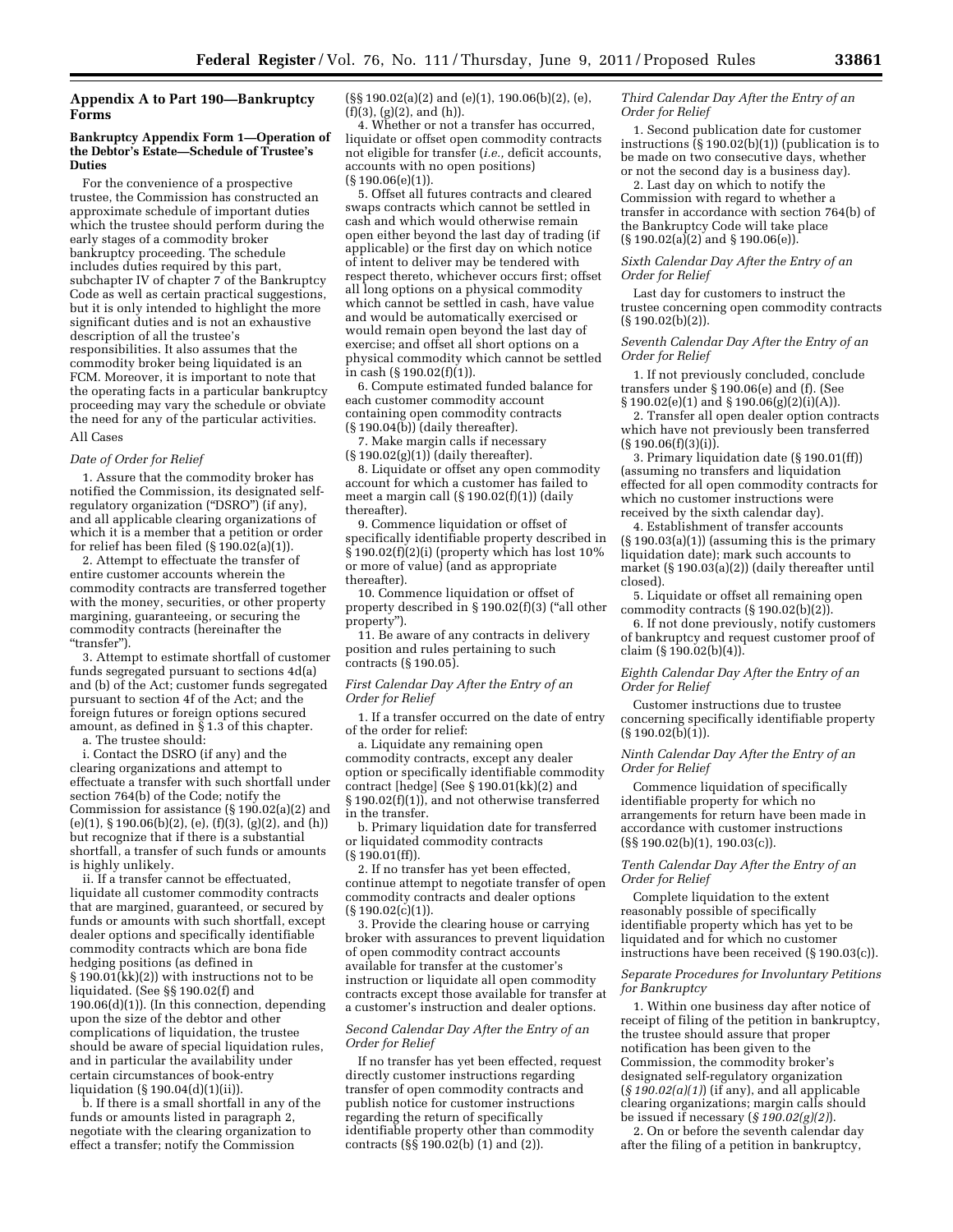the trustee should use his best efforts to effect a transfer in accordance with *§ 190.06(e)* and (*f*) of all open commodity contracts and equity held for or on behalf of customers of the commodity broker (*§ 190.02(e)(2)*) unless the debtor can provide certain assurances to the trustee.

#### **Bankruptcy Appendix Form 2—Request for Instructions Concerning Non-Cash Property Deposited With (Commodity Broker)**

*Please take notice:* On (date), a petition in bankruptcy was filed by [against] (commodity broker). Those customers of (commodity broker) who deposited certain kinds of non-cash property (see below) with (commodity broker) may instruct the trustee of the estate to return their property to them as provided below.

As no customer may obtain more than his or her proportionate share of the property available to satisfy customer claims, if you instruct the trustee to return your property to you, you will be required to pay the estate, as a condition to the return of your property, an amount determined by the trustee. If your property is not margining an open contract, this amount will approximate the difference between the market value of your property and your *pro rata* share of the estate, as estimated by the trustee. If your property is margining an open commodity contract, this amount will be approximately the full fair market value of the property on the date of its return.

#### *Kinds of Property to Which This Notice Applies*

1. Any security deposited as margin which, as of (date petition was filed), was securing an open commodity contract and is:

—Registered in your name,

—Not transferrable by delivery, and —Not a short-term obligation.

2. Any fully-paid, non-exempt security held for your account in which there were no open commodity contracts as of (date petition was filed). (Rather than the return, at this time, of the specific securities you deposited with (commodity broker), you may instead request now, or at any later time, that the trustee purchase "like-kind" securities of a fair market value which does not exceed your proportionate share of the estate).

3. Any warehouse receipt, bill of lading or other document of title deposited as margin which, as of (date petition was filed), was securing an open commodity contract and can be identified in (commodity broker)'s records as being held for your account, and is neither in bearer form nor otherwise transferable by delivery.

4. Any warehouse receipt bill of lading or other document of title, or any commodity received, acquired or held by (commodity broker) to make or take delivery or exercise from or for your account and which—can be identified in (commodity broker)'s records as received from or for your account as held specifically for the purpose of delivery or exercise.

5. Any cash or other property deposited to make or take delivery on a commodity contract may be eligible to be returned. The trustee should be contacted directly for further information if you have deposited

such property with (commodity broker) and desire its return.

*Instructions must be received by (the 5th calendar day after 2d publication date)* or the trustee will liquidate your property. (If you own such property but fail to provide the trustee with instructions, you will still have a claim against (commodity broker) but you will not be able to have your specific property returned to you).

**Note:** Prior to receipt of your instructions, circumstances may require the trustee to liquidate your property, or transfer your property to another broker if it is margining open commodity contracts. If your property is transferred and your instructions were received within the required time, your instructions will be forwarded to the new broker.

*Instructions should be directed to:*  (Trustee's name, address, and/or telephone).

*Even if you request the return of your property,* you must also pay the trustee the amount he specifies and provide the trustee with proof of your claim before (the 7th calendar day after 2d publication date) or your property will be liquidated. (Upon receipt of customer instructions to return property, the trustee will mail the sender a form which describes the information he must provide to substantiate his claim).

**Note:** The trustee is required to liquidate your property despite the timely receipt of your instructions, money, and proof of claim if, for any reason, your property cannot be returned by (close of business on the 7th business day after 2d publication date).

#### **Bankruptcy Appendix Form 3—Request For Instructions Concerning Transfer of Your Hedge Contracts Held by (Commodity Broker)**

United States Bankruptcy Court \_\_District of  $\_\_\_\$ In re  $\_\_\_\$ , Debtor, No.  $\_\_\$ 

*Please take notice:* On (date), a petition in bankruptcy was filed by [against] (commodity broker).

You indicated when your hedge account was opened that the commodity contracts in your hedge account should not be liquidated automatically in the event of the bankruptcy of (commodity broker), and that you wished to provide instructions at this time concerning their disposition.

*Instructions to transfer your commodity contracts and a cash deposit (as described below) must be received by the trustee by (the 6th calendar day after entry of order for relief)* or your commodity contracts will be liquidated.

*If you request the transfer of your commodity contracts,* prior to their transfer, you must pay the trustee in cash an amount determined by the trustee which will approximate the difference between the value of the equity margining your commodity contracts and your *pro rata* share of the estate plus an amount constituting security for the nonrecovery of any overpayments. In your instructions, you should specify the broker to which you wish your commodity contracts transferred.

Be further advised that prior to receipt of your instructions, circumstances may, in any event, require the trustee to liquidate or

transfer your commodity contracts. If your commodity contracts are so transferred and your instructions are received, your instructions will be forwarded to the new broker.

Note also that the trustee is required to liquidate your positions despite the timely receipt of your instructions and money if, for any reason, you have not made arrangements to transfer and/or your contracts are not transferred by (7 calendar days after entry of order for relief).

*Instructions should be sent to:* (Trustee's or designee's name, address, and/or telephone). [Instructions may also be provided by phone].

#### **Bankruptcy Appendix Form 4—Proof of Claim**

[Note to trustee: As indicated in § 190.02(d), this form is provided as a guide to the trustee and should be modified as necessary depending upon the information which the trustee needs at the time a proof of claim is requested and the time provided for a response.]

#### **Proof of Claim**

United States Bankruptcy Court \_\_District of \_\_\_\_\_In re \_\_\_\_, Debtor, No. \_\_\_\_. Return<br>this form by \_\_\_\_\_\_or your claim will be  $\frac{1}{\sqrt{2}}$  or your claim will be barred (unless extended, for good cause only).

I. [If claimant is an individual claiming for himself] The undersigned, who is the claimant herein, resides at \_\_\_\_\_.

[If claimant is a partnership claiming through a member] The undersigned, who resides at  $\quad$ , is a member of  $\quad$ , a partnership, composed of the undersigned<br>and of cand doing business at  $a$ , of  $\underline{\hspace{1cm}}$ , and doing business at and is duly authorized to make this proof of claim on behalf of the partnership.

[If claimant is a corporation claiming though a duly authorized officer] The undersigned, who resides at \_\_ is the \_\_\_\_\_ of \_, a corporation organized under the laws of and doing business at , and is duly authorized to make this proof of claim on behalf of the corporation.

[If claim is made by agent] The undersigned, who resides at \_\_\_\_\_, is the agent of  $\qquad$ , and is duly authorized to make this proof of claim on behalf of the claimant.

II. The debtor was, at the time of the filing of the petition initiating this case, and still is, indebted to this claimant for the total sum of \$ \_\_\_\_\_.

III. List EACH account on behalf of which a claim is being made by number and name of account holder[s], and for EACH account, specify the following information:

a. Whether the account is a futures, foreign futures, leverage, option (if an option account, specify whether exchange-traded, dealer or cleared swap), "delivery" account, or a cleared swaps account. A ''delivery'' account is one which contains only documents of title, commodities, cash, or other property identified to the claimant and deposited for the purposes of making or taking delivery on a commodity underlying a commodity contract or for payment of the strike price upon exercise of an option.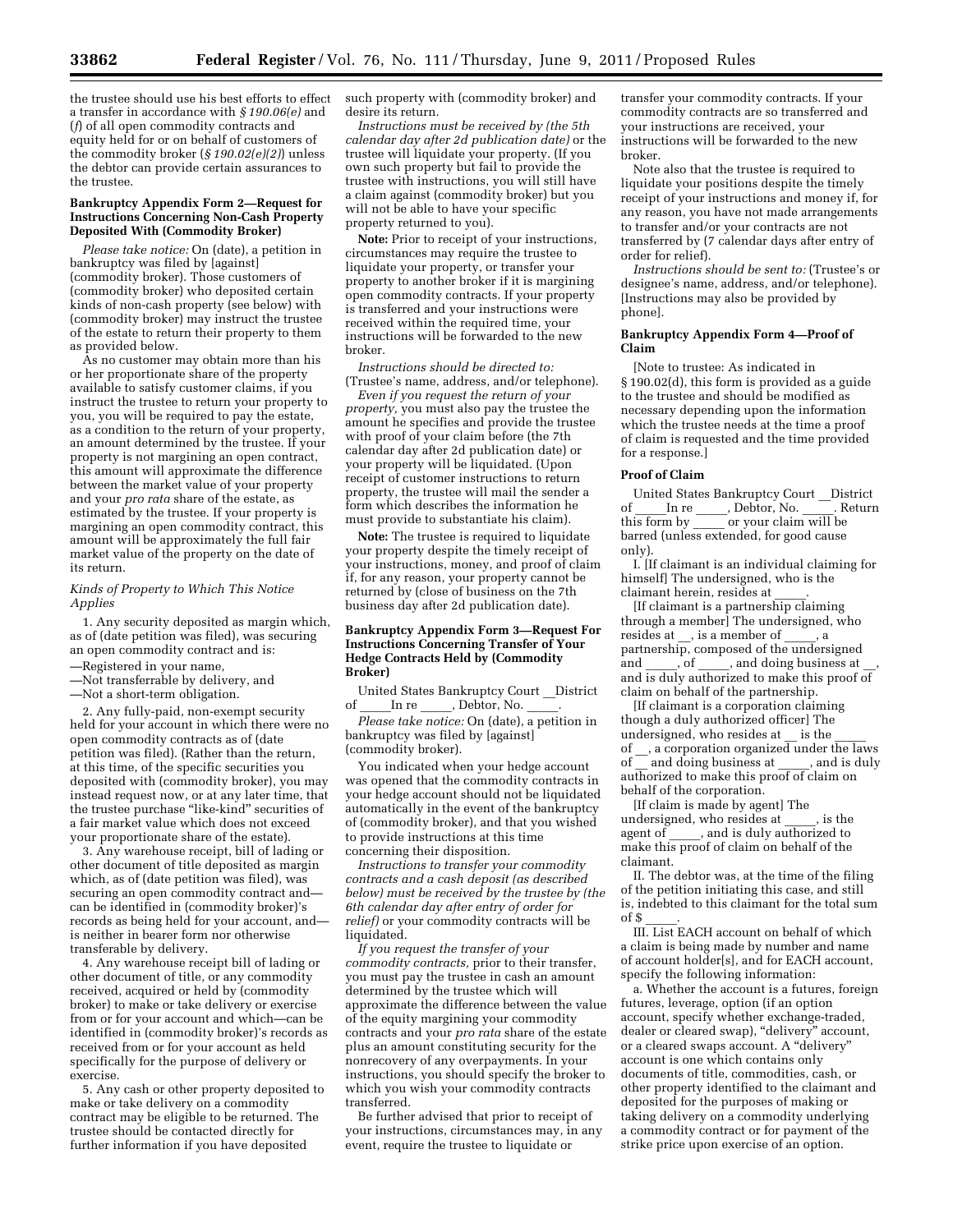b. The capacity in which the account is held, as follows (and if more than one is applicable, so state):

1. [The account is held in the name of the undersigned in his individual capacity];

2. [The account is held by the undersigned as guardian, custodian, or conservator for the benefit of a ward or a minor under the Uniform Gift to Minors Act];

3. [The account is held by the undersigned as executor or administrator of an estate];

4. [The account is held by the undersigned as trustee for the trust beneficiary];

5. [The account is held by the undersigned in the name of a corporation, partnership, or unincorporated association];

6. [The account is held as an omnibus customer account of the undersigned futures commission merchant];

7. [The account is held by the undersigned as part owner of a joint account];

8. [The account is held by the undersigned in the name of a plan which, on the date the petition in bankruptcy was filed, had in effect a registration statement in accordance with the requirements of § 1031 of the Employee Retirement Income Security Act of 1974 and the regulations thereunder]; or

9. [The account is held by the undersigned as agent or nominee for a principal or beneficial owner (and not described above in items 1–8 of this II, b)].

10. [The account is held in any other capacity not described above in items 1–9 of this II, b. Specify the capacity].

c. The equity, as of the date the petition in bankruptcy was filed, based on the commodity contracts in the account.

d. Whether the person[s] (including a general partnership, limited partnership, corporation, or other type of association) on whose behalf the account is held is one of the following persons OR whether one of the following persons, alone or jointly, owns 10% or more of the account:

1. [If the debtor is an individual—

A. Such individual;

B. Relative (as defined below in item 8 of this III,d) of the debtor or of a general partner of the debtor;

C. Partnership in which the debtor is a general partner;

D. General partner of the debtor; or

E. Corporation of which the debtor is a

director, officer, or person in control]; 2. [If the debtor is a partnership—

A. Such partnership;

B. General partner in the debtor;

C. Relative (as defined in item 8 of this III,d) of a general partner in, general partner

of, or person in control of the debtor; D. Partnership in which the debtor is a

general partner;

E. General partner of the debtor; or

F. Person in control of the debtor];

3. [If the debtor is a limited partnership—

A. Such limited partnership;

B. A limited or special partner in such partnership whose duties include:

i. The management of the partnership business or any part thereof;

ii. The handling of the trades or customer funds of customers of such partnership;

iii. The keeping of records pertaining to the trades or customer funds of customers of such partnership; or

iv. The signing or co-signing of checks or drafts on behalf of such partnership];

4. [If the debtor is a corporation or association (except a debtor which is a futures commission merchant and is also a cooperative association of producers)—

A. Such corporation or association;

B. Director of the debtor;

C. Officer of the debtor;

D. Person in control of the debtor;

E. Partnership in which the debtor is a general partner;

F. General partner of the debtor;

G. Relative (as defined in item 8 of this III,d) of a general partner, director, officer, or person in control of the debtor;

H. An officer, director or owner of ten percent or more of the capital stock of such organization];

5. [If the debtor is a futures commission merchant which is a cooperative association of producers—

Shareholder or member of the debtor

which is an officer, director or manager]; 6. [An employee of such individual,

partnership, limited partnership, corporation or association whose duties include:

A. The management of the business of such individual, partnership, limited partnership, corporation or association or any part thereof;

B. The handling of the trades or customer funds of customers of such individual, partnership, limited partnership, corporation or association;

C. The keeping of records pertaining to the trades or funds of customers of such individual, partnership, limited partnership, corporation or association; or

D. The signing or co-signing of checks or drafts on behalf of such individual, partnership, limited partnership, corporation or association];

7. [Managing agent of the debtor];

8. [A spouse or minor dependent living in the same household of ANY OF THE FOREGOING PERSONS, or any other relative, regardless of residency, (unless previously described in items 1–B, 2–C, or 4–G of this III, d) defined as an individual related by affinity or consanguinity within the third degree as determined by the common law, or individual in a step or adoptive relationship within such degree]; 9. [''Affiliate'' of the debtor, defined as:

A. Entity that directly or indirectly owns, controls, or holds with power to vote, 20 percent or more of the outstanding voting securities of the debtor, other than an entity that holds such securities—

i. In a fiduciary or agency capacity without sole discretionary power to vote such securities; or

ii. Solely to secure a debt, if such entity has not in fact exercised such power to vote;

B. Corporation 20 percent or more of whose outstanding voting securities are directly or indirectly owned, controlled, or held with power to vote, by the debtor, or by an entity that directly or indirectly owns, controls, or holds with power to vote, 20 percent or more of the outstanding voting securities of the debtor, other than an entity that holds such securities—

i. In a fiduciary or agency capacity without sole discretionary power to vote such securities; or

ii. Solely to secure a debt, if such entity has not in fact exercised such power to vote;

C. Person whose business is operated under a lease or operating agreement by the debtor, or person substantially all of whose property is operated under an operating agreement with the debtor;

D. Entity that otherwise, directly or indirectly, is controlled by or is under common control with the debtor];

E. Entity that operates the business or all or substantially all of the property of the debtor under a lease or operating agreement; or

F. Entity that otherwise, directly or indirectly, controls the debtor; or

10. [Any of the persons listed in items 1–7 above of this III, d if such person is associated with an affiliate (see item 9 above) of the debtor as if the affiliate were the debtor].

e. Whether the account is a discretionary account. (If it is, the name in which the "attorney in fact" is held).

f. If the account is a joint account, the amount of the claimant's percentage interest in the account. (Also specify whether participants in a joint account are claiming separately or jointly).

g. Whether the claimant's positions in security futures products are held in a futures account or securities account, as those terms are defined in § 1.3 of this chapter.

IV. Describe all claims against the debtor not based upon a commodity contract account of the claimant (*e.g.,* if landlord, for rent; if customer, for misrepresentation or fraud).

V. Describe all claims of the DEBTOR against the CLAIMANT not already included in the equity of a commodity contract account[s] of the claimant (see III, c above).

VI. Describe any deposits of money, securities or other property held by or for the debtor from or for the claimant, and indicate if any of this property was included in your answer to III, c above.

VII. Of the money, securities, or other property described in VI above, identify any which consists of the following:

a. With respect to property received, acquired, or held by or for the account of the debtor from or for the account of the claimant to margin, guarantee or secure an open commodity contract, the following:

1. Any security which as of the filing date is:

- A. Held for the claimant's account;
- B. Registered in the claimant's name;
- C. Not transferable by delivery; and
- D. Not a short term obligation; or

2. Any warehouse receipt, bill of lading or other document of title which as of the filing date:

A. Can be identified on the books and records of the debtor as held for the account of the claimant; and

B. Is not in bearer form and is not otherwise transferable by delivery.

b. With respect to open commodity contracts, and except as otherwise provided below in item g of this VII, any such contract which:

1. As of the date the petition in bankruptcy was filed, is identified on the books and records of the debtor as held for the account of the claimant;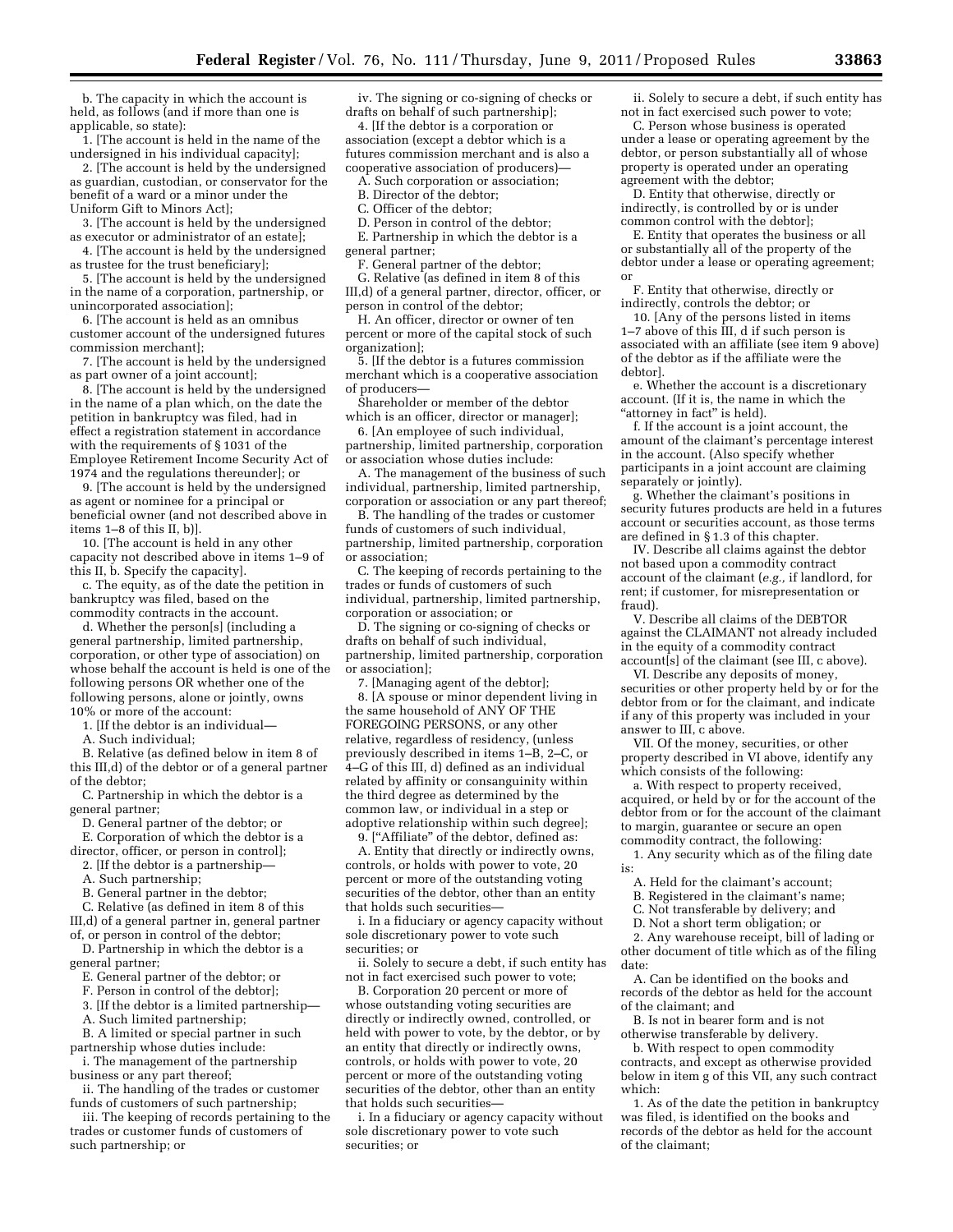2. Is a bona fide hedging position or transaction as defined in Rule 1.3 of the Commodity Futures Trading Commission (''CFTC'') or is a commodity option transaction which has been determined by a registered entity to be economically appropriate to the reduction of risks in the conduct and management of a commercial enterprise pursuant to rules which have been approved by the CFTC pursuant to section 5c(c) of the Commodity Exchange Act;

3. Is in an account designated in the accounting records of the debtor as a hedging account.

c. With respect to warehouse receipts, bills of lading or other documents of title, or physical commodities received, acquired, or held by or for the account of the debtor for the purpose of making or taking delivery or exercise from or for the claimant's account, any such document of title or commodity which as of the filing date can be identified on the books and records of the debtor as received from or for the account of the claimant specifically for the purpose of delivery or exercise.

d. Any cash or other property deposited prior to bankruptcy to pay for the taking of physical delivery on a long commodity contract or for payment of the strike price upon exercise of a short put or a long call option contract on a physical commodity, which cannot be settled in cash, in excess of the amount necessary to margin such commodity contract prior to the notice date or exercise date which cash or other property is identified on the books and records of the debtor as received from or for the account of the claimant within three or less days of the notice date or three or less days of the exercise date specifically for the purpose of payment of the notice price upon taking delivery or the strike price upon exercise.

e. The cash price tendered for any property deposited prior to bankruptcy to make physical delivery on a short commodity contract or for exercise of a long put or a short call option contract on a physical commodity, which cannot be settled in cash, to the extent it exceeds the amount necessary to margin such contract prior to the notice exercise date which property is identified on the books and records of the debtor as received from or for the account of the claimant within three or less days of the notice date or of the exercise date specifically for the purpose of a delivery or exercise.

f. Fully paid, non-exempt securities identified on the books and records of the debtor as held by the debtor for or on behalf of the commodity contract account of the claimant for which, according to such books and records as of the filing date, no open

commodity contracts were held in the same capacity.

g. Open commodity contracts transferred to another futures commission merchant by the trustee.

VIII. Specify whether the claimant wishes to receive payment in kind, to the extent possible, for any claim for securities.

IX. Attach copies of any documents which support the information provided in this proof of claim, including but not limited to customer confirmations, account statements, and statements of purchase or sale.

This proof of claim must be filed with the trustee no later than , or your claim trustee no later than \_\_\_\_\_\_, or your claim<br>will be barred unless an extension has been granted, available only for good cause. Return this form to:

(Trustee's name (or designee's) and address)

#### Dated: Dated: lllllllllllllllll

(Signed)<br>Penalty for Presenting Fraudulent Claim. Fine of not more than \$5,000 or imprisonment for not more than five years or both—Title 18, U.S.C. 152.

(Approved by the Office of Management and Budget under control number 3038–0021)

14. Revise Appendix B to Part 190 to read as follows:

## **Appendix B to Part 190—Bankruptcy Forms**

#### **Special Bankruptcy Distributions Framework 1—Special Distribution of Futures Customer Funds When FCM Participated in Cross-Margining**

The Commission has established the following distributional convention with respect to "futures customer funds" (as § 1.3 of this chapter defines such term) held by a futures commission merchant (FCM) that participated in a cross-margining (XM) program which shall apply if participating market professionals sign an agreement that makes reference to this distributional rule and the form of such agreement has been approved by the Commission by rule, regulation or order:

All futures customer funds held in respect of XM accounts, regardless of the product that customers holding such accounts are trading, are required by Commission order to be segregated separately from all other customer segregated funds. For purposes of this distributional rule, XM accounts will be deemed to be commodity interest accounts and securities held in XM accounts will be deemed to be received by the FCM to margin, guarantee or secure commodity interest contracts. The maintenance of property in an XM account will result in subordination of

the claim for such property to certain non-XM customer claims and thereby will operate to cause such XM claim not to be treated as a customer claim for purposes of the Securities Investors Protection Act and the XM securities to be excluded from the securities estate. This creates subclasses of futures customer accounts, an XM account and a non-XM account (a person could hold each type of account), and results in two pools of segregated funds belonging to futures customers: An XM pool and a non-XM pool. In the event that there is a shortfall in the non-XM pool of customer class segregated funds and there is no shortfall in the XM pool of customer segregated funds, all futures customer net equity claims, whether or not they arise out of the XM subclass of accounts, will be combined and will be paid *pro rata* out of the total pool of available XM and non-XM futures customer funds. In the event that there is a shortfall in the XM pool of customer segregated funds and there is no shortfall in the non-XM pool of customer segregated funds, then futures customer net equity claims arising from the XM subclass of accounts shall be satisfied first from the XM pool of customer segregated funds, and futures customer net equity claims arising from the non-XM subclass of accounts shall be satisfied first from the non-XM customer segregated funds. Furthermore, in the event that there is a shortfall in both the non-XM and XM pools of customer segregated funds: (1) If the non-XM shortfall as a percentage of the segregation requirement in the non-XM pool is greater than or equal to the XM shortfall as a percentage of the segregation requirement in the XM pool, all futures customer net equity claims will be paid *pro rata;* and (2) if the XM shortfall as a percentage of the segregation requirement in the XM pool is greater than the non-XM shortfall as a percentage of the segregation requirement of the non-XM pool, non-XM futures customer net equity claims will be paid *pro rata* out of the available non-XM segregated funds, and XM futures customer net equity claims will be paid *pro rata* out of the available XM segregated funds. In this way, non-XM customers will never be adversely affected by an XM shortfall.

The following examples illustrate the operation of this convention. The examples assume that the FCM has two customers, one with exclusively XM accounts and one with exclusively non-XM accounts. However, the examples would apply equally if there were only one customer, with both an XM account and a non-XM account.

1. Sufficient Funds to Meet Non-XM and XM Customer Claims:

|                                                                                          | Non-XM            | XМ                | Гоtal                     |
|------------------------------------------------------------------------------------------|-------------------|-------------------|---------------------------|
| Funds in 4d(a) segregation<br>Shortfall (dollars)<br>Shortfall (percent)<br>Distribution | 150<br>150<br>150 | 150<br>150<br>150 | 300<br>300<br><br><br>300 |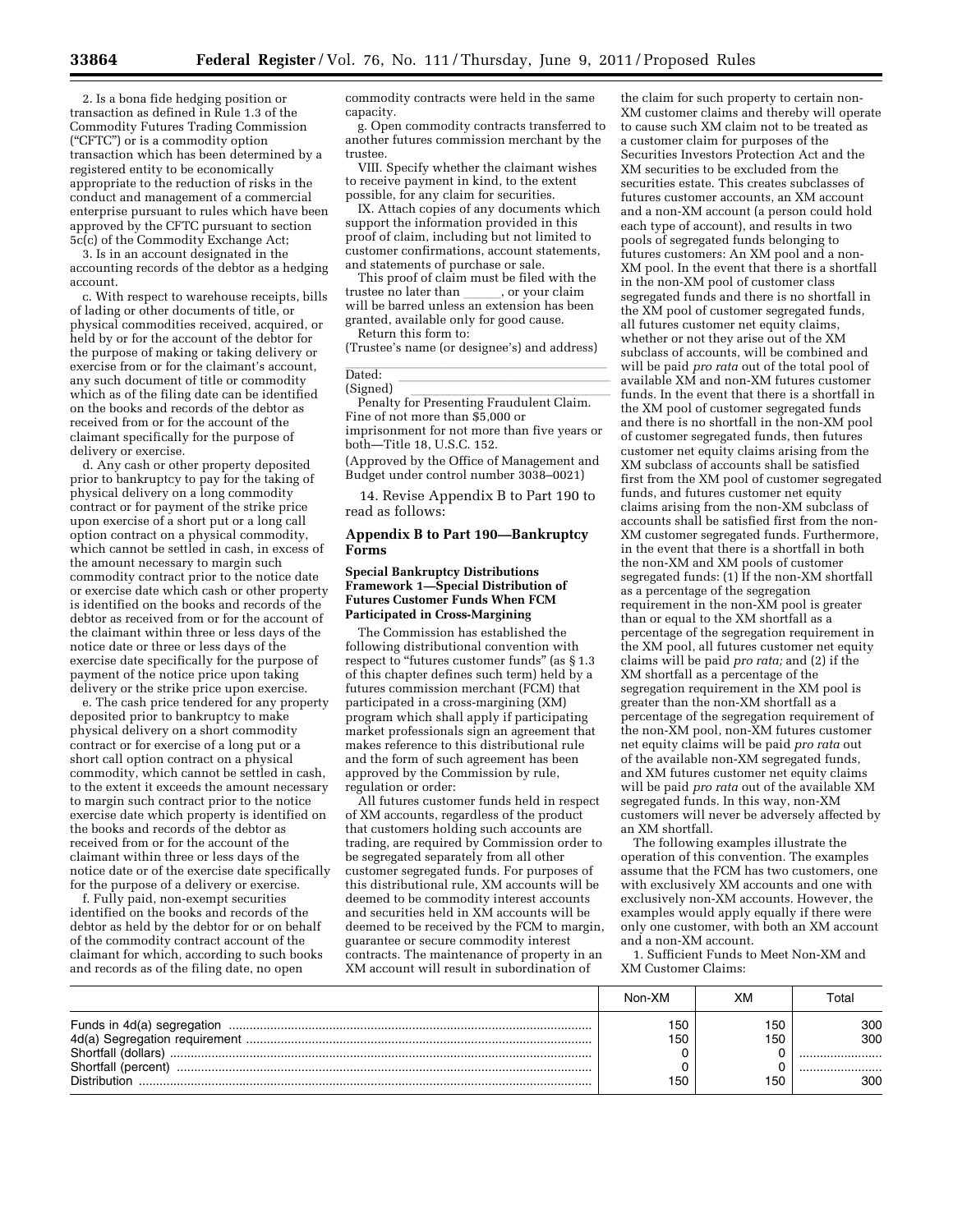There are adequate funds available and both the non-XM and the XM customer claims will be paid in full.

2. Shortfall in Non-XM Only:

|                                                                                                                                            | Non-XM                                                              | XΜ                                         | Гоtаl                             |
|--------------------------------------------------------------------------------------------------------------------------------------------|---------------------------------------------------------------------|--------------------------------------------|-----------------------------------|
| Funds in 4d(a) segregation<br>Shortfall (dollars)<br>Shortfall (percent<br>Pro rata (percent)<br>Pro rata (dollars)<br><b>Distribution</b> | 100<br>150<br>50<br>$50/150 = 33.3$<br>$150/300 = 50$<br>125<br>125 | 150<br>150<br>$150/300 = 50$<br>125<br>125 | 250<br>300<br><br><br><br><br>250 |

Due to the non-XM account, there are insufficient funds available to meet both the non-XM and the XM customer claims in full.

Each customer will receive his *pro rata* share of the funds available, or 50% of the \$250 available, or \$125.

3. Shortfall in XM Only:

|                            | Non-XM         | XN              | Гоtal |
|----------------------------|----------------|-----------------|-------|
| Funds in 4d(a) segregation | 150            | 100             | 250   |
|                            | 150            | 150             | 300   |
| Shortfall (dollars)        |                | 50              |       |
| Shortfall (percent)        |                | $50/150 = 33.3$ |       |
| <i>Pro rata (percent)</i>  | $150/300 = 50$ | $150/300 = 50$  |       |
| <i>Pro rata (dollars)</i>  | 125            | 125             |       |
| <b>Distribution</b>        | 150            | 100             | 250   |

Due to the XM account, there are insufficient funds available to meet both the non-XM and the XM customer claims in full. Accordingly, the XM funds and non-XM

funds are treated as separate pools, and the non-XM customer will be paid in full, receiving \$ 150 while the XM customer will receive the remaining \$100.

4. Shortfall in Both, With XM Shortfall Exceeding Non-XM Shortfall:

|                           | Non-XM          | XМ              | Гоtаl |
|---------------------------|-----------------|-----------------|-------|
|                           | 125             | 100             | 225   |
|                           | 150             | 150             | 300   |
| Shortfall (dollars)       | 25              | 50              |       |
| Shortfall (percent)       | $25/150 = 16.7$ | $50/150 = 33.3$ |       |
| <i>Pro rata (percent)</i> | $150/300 = 50$  | $150/300 = 50$  |       |
| <i>Pro rata (dollars)</i> | 112.50          | 112.50          |       |
| Distribution              | 125             | 100             | 225   |

There are insufficient funds available to meet both the non-XM and the XM customer claims in full, and the XM shortfall exceeds the non-XM shortfall. The non-XM customer

will receive the \$125 available with respect to non-XM claims while the XM customer will receive the \$100 available with respect to XM claims.

5. Shortfall in Both, With Non-XM Shortfall Exceeding XM Shortfall:

|                            | Non-XM          |                 | Гоtаl |
|----------------------------|-----------------|-----------------|-------|
| Funds in 4d(a) segregation | 1 O.C           | 125             | 225   |
|                            | 150             | 150             | 300   |
|                            | 50              |                 |       |
| Shortfall (percent)        | $50/150 = 33.3$ | $25/150 = 16.7$ |       |
| <i>Pro rata (percent)</i>  | $150/300 = 50$  | $150/300 = 50$  |       |
| <i>Pro rata (dollars)</i>  | 12.50           | 112.50          |       |
| <b>Distribution</b>        | 112.50.         | 112.50          | 225   |

There are insufficient funds available to meet both the non-XM and the XM customer claims in full, and the non-XM shortfall

exceeds the XM shortfall. Each customer will receive 50% of the \$225 available, or \$112.50.

6. Shortfall in Both, Non-XM Shortfall = XM Shortfall:

|                           | Non-XM          | xм                              | Total |
|---------------------------|-----------------|---------------------------------|-------|
|                           | 100             | 10C                             | 200   |
|                           | 150             | 150                             | 300   |
|                           | 50              | 50                              |       |
| Shortfall (percent)       | $50/150 = 33.3$ | $50/150 = 33.3$                 |       |
| <i>Pro rata (percent)</i> |                 | $150/300 = 50$   $150/300 = 50$ |       |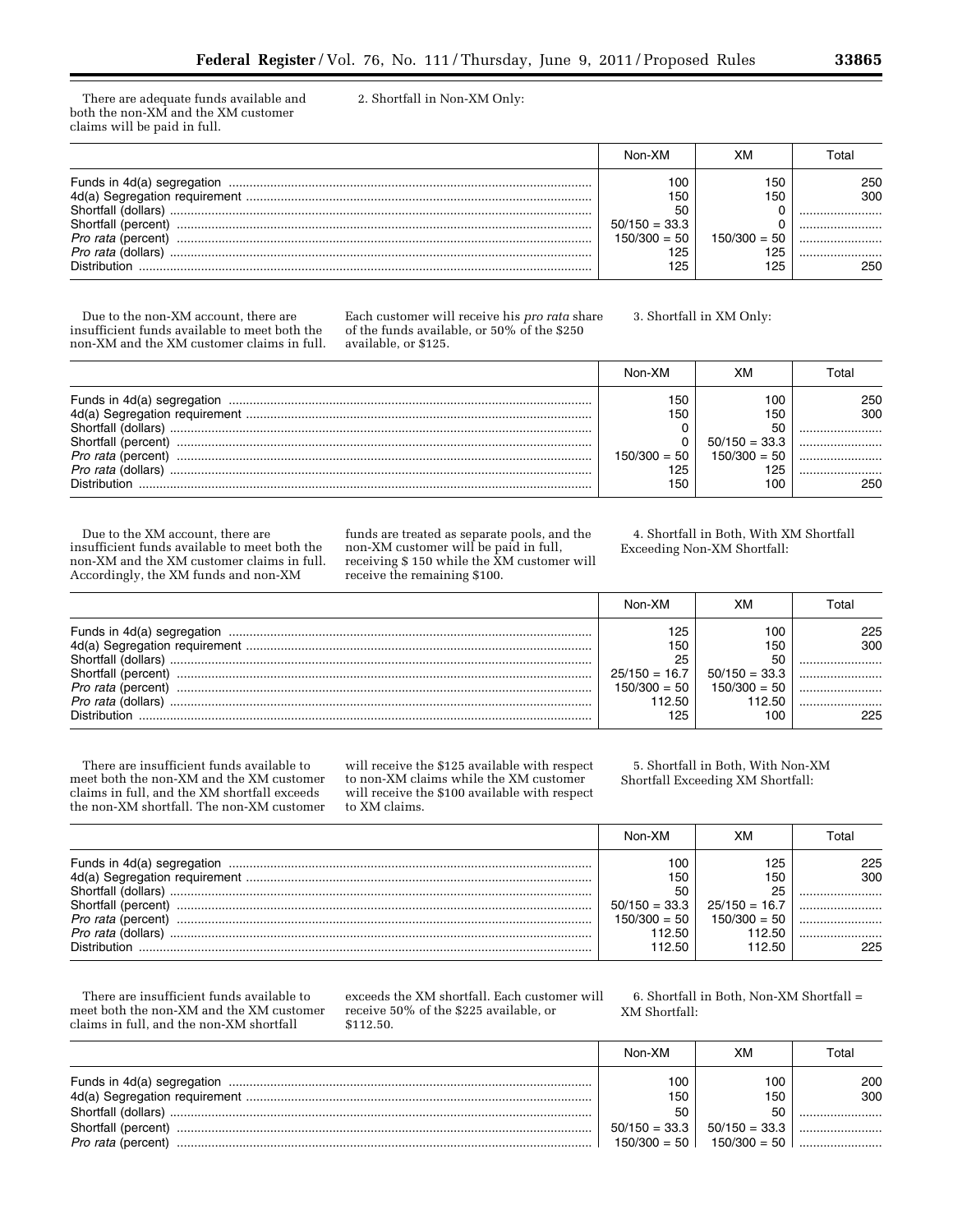|                                           | Non-XM     | XM         | Total   |
|-------------------------------------------|------------|------------|---------|
| <i>Pro rata</i> (dollars)<br>Distribution | 100<br>100 | 100<br>100 | <br>200 |

There are insufficient funds available to meet both the non-XM and the XM customer claims in full, and the non-XM shortfall equals the XM shortfall. Each customer will receive 50% of the \$200 available, or \$100.

These examples illustrate the principle that *pro rata* distribution across both accounts is the preferable approach except when a shortfall in the XM account could harm non-XM customers. Thus, *pro rata* distribution occurs in Examples 1, 2, 5 and 6. Separate treatment of the XM and non-XM accounts occurs in Examples 3 and 4.

Special Bankruptcy Distributions Framework 2—Special Allocation of Shortfall to Customer Claims When Futures Customer Funds and Cleared Swaps Customer Collateral Are Held in a Depository Outside of the United States or in a Foreign Currency

The Commission has established the following allocation convention with respect to futures customer funds (as § 1.3 of this chapter defines such term) and Cleared Swaps Customer Collateral (as § 22.1 of this chapter defines such term) segregated pursuant to the Act and Commission rules thereunder held by a futures commission

merchant ("FCM") or derivatives clearing organization (''DCO'') in a depository outside the United States ("U.S.") or in a foreign currency. The maintenance of futures customer funds or Cleared Swaps Customer Collateral in a depository outside the U.S. or denominated in a foreign currency will result, in certain circumstances, in the reduction of customer claims for such funds. For purposes of this proposed bankruptcy convention, sovereign action of a foreign government or court would include, but not be limited to, the application or enforcement of statutes, rules, regulations, interpretations, advisories, decisions, or orders, formal or informal, by a Federal, state, or provincial executive, legislature, judiciary, or government agency. If an FCM enters into bankruptcy and maintains futures customer funds or Cleared Swaps Customer Collateral in a depository located in the U.S. in a currency other than U.S. dollars or in a depository outside the U.S., the following allocation procedures shall be used to calculate the claim of each futures customer or Cleared Swaps Customer (as § 22.1 of this chapter defines such term). The allocation procedures should be performed separately

with respect to each futures customer or Cleared Swaps Customer.

#### **I. Reduction in Claims for General Shortfall**

*A. Determination of Losses not Attributable to Sovereign Action* 

1. Convert the claim of each futures customer or Cleared Swaps Customer in each currency to U.S. Dollars at the exchange rate in effect on the Final Net Equity Determination Date, as defined in § 190.01(s) (the "Exchange Rate").

2. Determine the amount of assets available for distribution to futures customers or Cleared Swaps Customers. In making this calculation, *include* futures customer funds and Cleared Swaps Customer Collateral that would be available for distribution but for the sovereign action.

3. Convert the amount of futures customer funds and Cleared Swaps Customer Collateral available for distribution to U.S. Dollars at the Exchange Rate.

4. Determine the Shortfall Percentage that is *not* attributable to sovereign action, as follows:

$$
Shortfall\ Percentage = \left(1 - \left[\frac{Total\ Customer\ Assets}{Total\ Customer\ Claus}\right]\right)
$$

*B. Allocation of Losses Not Attributable to Sovereign Action* 

1. Reduce the claim of each futures customer or Cleared Swaps Customer by the Shortfall Percentage.

#### **II. Reduction in Claims for Sovereign Loss**

*A. Determination of Losses Attributable to Sovereign Action (*''*Sovereign Loss*''*)* 

1. If any portion of the claim of a futures customer or Cleared Swaps Customer is required to be kept in U.S. dollars in the U.S., that portion of the claim is not exposed to Sovereign Loss.

2. If any portion of the claim of a futures customer or Cleared Swaps Customer is authorized to be kept in only one location and that location is:

a. The U.S. or a location in which there is no Sovereign Loss, then that portion of the claim is not exposed to Sovereign Loss.

b. A location in which there is Sovereign Loss, then that entire portion of the claim is exposed to Sovereign Loss.

3. If any portion of the claim of a futures customer or Cleared Swaps Customer is authorized to be kept in only one currency and that currency is:

a. U.S. dollars or a currency in which there is no Sovereign Loss, then that portion of the claim is not exposed to Sovereign Loss.

b. A currency in which there is Sovereign Loss, then that entire portion of the claim is exposed to Sovereign Loss.

4. If any portion of the claim of a futures customer or Cleared Swaps Customer is authorized to be kept in more than one location and:

a. There is no Sovereign Loss in any of those locations, then that portion of the claim is not exposed to Sovereign Loss.

b. There is Sovereign Loss in one of those locations, then that entire portion of the claim is exposed to Sovereign Loss.

c. There is Sovereign Loss in more than one of those locations, then an equal share of that portion of the claim will be exposed to Sovereign Loss in each such location.

5. If any portion of the claim of a futures customer or Cleared Swaps Customer is authorized to be kept in more than one currency and:

a. There is no Sovereign Loss in any of those currencies, then that portion of the claim is not exposed to Sovereign Loss.

b. There is Sovereign Loss in one of those currencies, then that entire portion of the claim is exposed to Sovereign Loss.

c. There is Sovereign Loss in more than one of those currencies, then an equal share of that portion of the claim will be exposed to Sovereign Loss.

#### *B. Calculation of Sovereign Loss*

1. The total Sovereign Loss for each location is the difference between:

a. The total futures customer funds or Cleared Swaps Customer Collateral deposited in depositories in that location and

b. The amount of futures customer funds or Cleared Swaps Customer Collateral in that location that is available to be distributed to futures customers or Cleared Swaps Customers, after taking into account any sovereign action.

2. The total Sovereign Loss for each currency is the difference between:

a. The value, in U.S. dollars, of the futures customer funds or Cleared Swaps Customer Collateral held in that currency on the day before the sovereign action took place and

b. The value, in U.S. dollars, of the futures customer funds or Cleared Swaps Customer Collateral held in that currency on the Final Net Equity Determination Date.

#### *C. Allocation of Sovereign Loss*

1. Each portion of the claim of a futures customer or Cleared Swaps Customer exposed to Sovereign Loss in a location will be reduced by: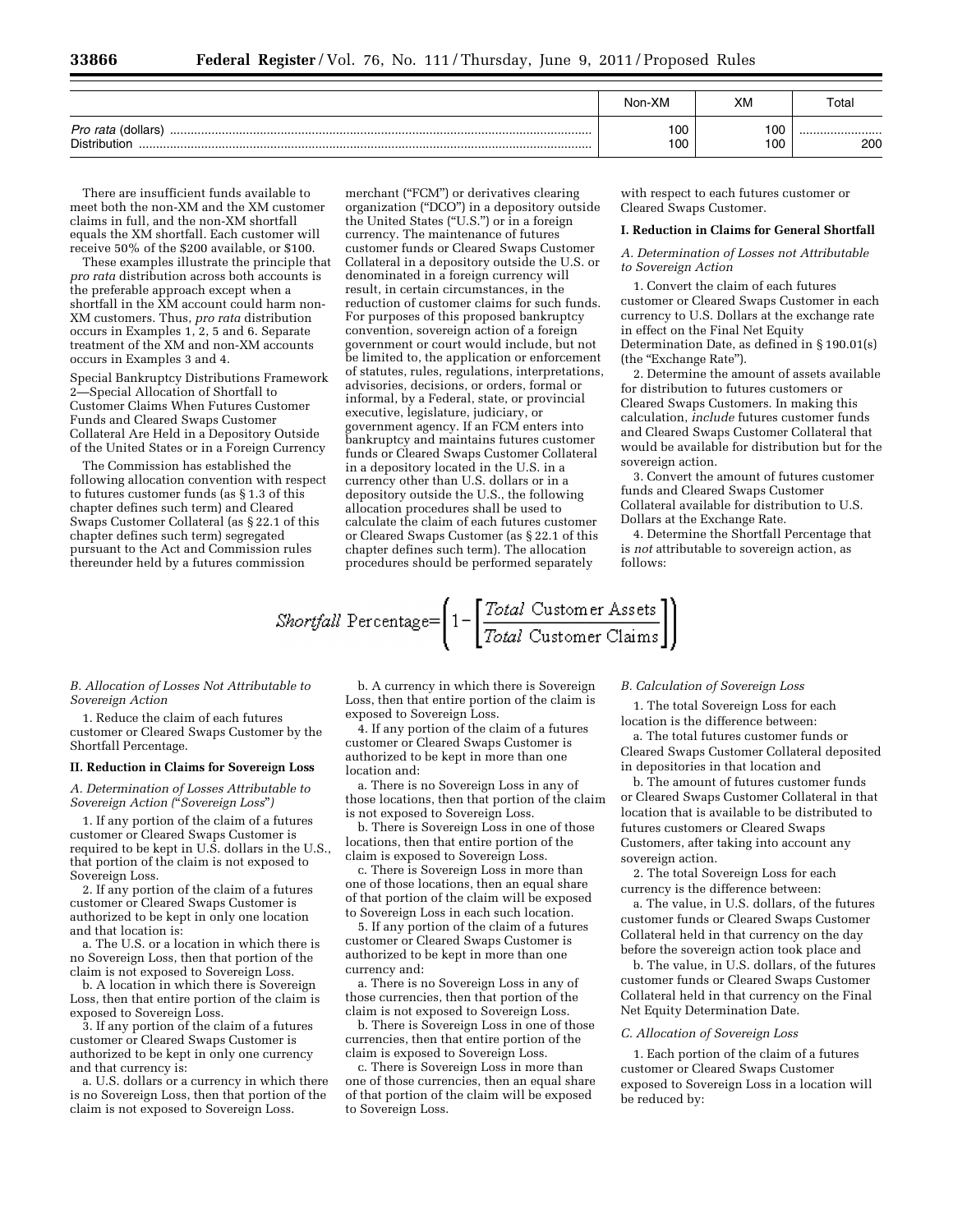# Total Sovereign Loss  $\times$  Portion of the customer's claim exposed to loss in that location All portions of customer claims exposed to loss in that location

2. Each portion of the claim of a futures customer or Cleared Swaps Customer

exposed to Sovereign Loss in a currency will be reduced by:

*Total* Sovereign Loss  $\times$  Portion of the customer's claim exposed to loss in that currency All portions of customer claims exposed to loss in that currency

3. A portion of the claim of a futures customer or Cleared Swaps Customer exposed to Sovereign Loss in a location or currency will not be reduced below zero. (The above calculations might yield a result below zero where the FCM kept more futures customer funds or Cleared Swaps Customer

Funds in a location or currency than it was authorized to keep.)

4. Any amount of Sovereign Loss from a location or currency in excess of the total amount of futures customer funds or Cleared Swaps Customer Funds authorized to be kept in that location or currency (calculated in accord with section II.1 above) (''Total Excess

Sovereign Loss'') will be divided among all futures customers or Cleared Swaps Customer who have authorized funds to be kept outside the U.S., or in currencies other than U.S. dollars, with each such futures customer or Cleared Swaps Customer claim reduced by the following amount:

Total Excess Sovereign Loss 
$$
\times \left[\begin{array}{c}\n\text{This customer's total claim} - \text{The portion of this Customer's claim} \\
\text{required to be kept in U.S. dollars, in the U.S.} \\
\hline \text{Total customer claims} - \text{Total of all customer claims} \\
\text{required to be kept in U.S. dollars, in the U.S.}\n\end{array}\right]
$$

*Example 1.* No shortfall in any location.

The following examples illustrate the operation of this convention.

Customer Claim Location(s) customer has consented to having funds held A ................................................................ \$50 U.S. B ................................................................ Ö50 U.K. C ............................................................... Ö50 Germany. D ............................................................... £300 U.K. Location **Actual asset balance Actual asset balance Actual asset balance** U.S. ....................................................................................... \$50. U.K. ....................................................................................... £300. U.K. ....................................................................................... Ö50. Germany ............................................................................... Ö50.

#### **Note:** Conversion Rates:  $\pounds 1 = \pounds 1$ ;  $\pounds 1 = \pounds 1$ . Convert the claim of each futures customer or Cleared Swaps Customer in each currency to U.S. Dollars:

| Customer                   | Claim                      | Conversion rate | Claim in U.S.<br>dollars |
|----------------------------|----------------------------|-----------------|--------------------------|
| А<br>B<br>$\sim$<br>◡<br>D | \$50<br>€50<br>€50<br>£300 | - 14<br>. .5    | \$50<br>50<br>50<br>450  |
| ⊺otal                      |                            |                 | 600.00                   |

Determine assets available for distribution to futures customers or Cleared Swaps Customers, converting to U.S. dollars: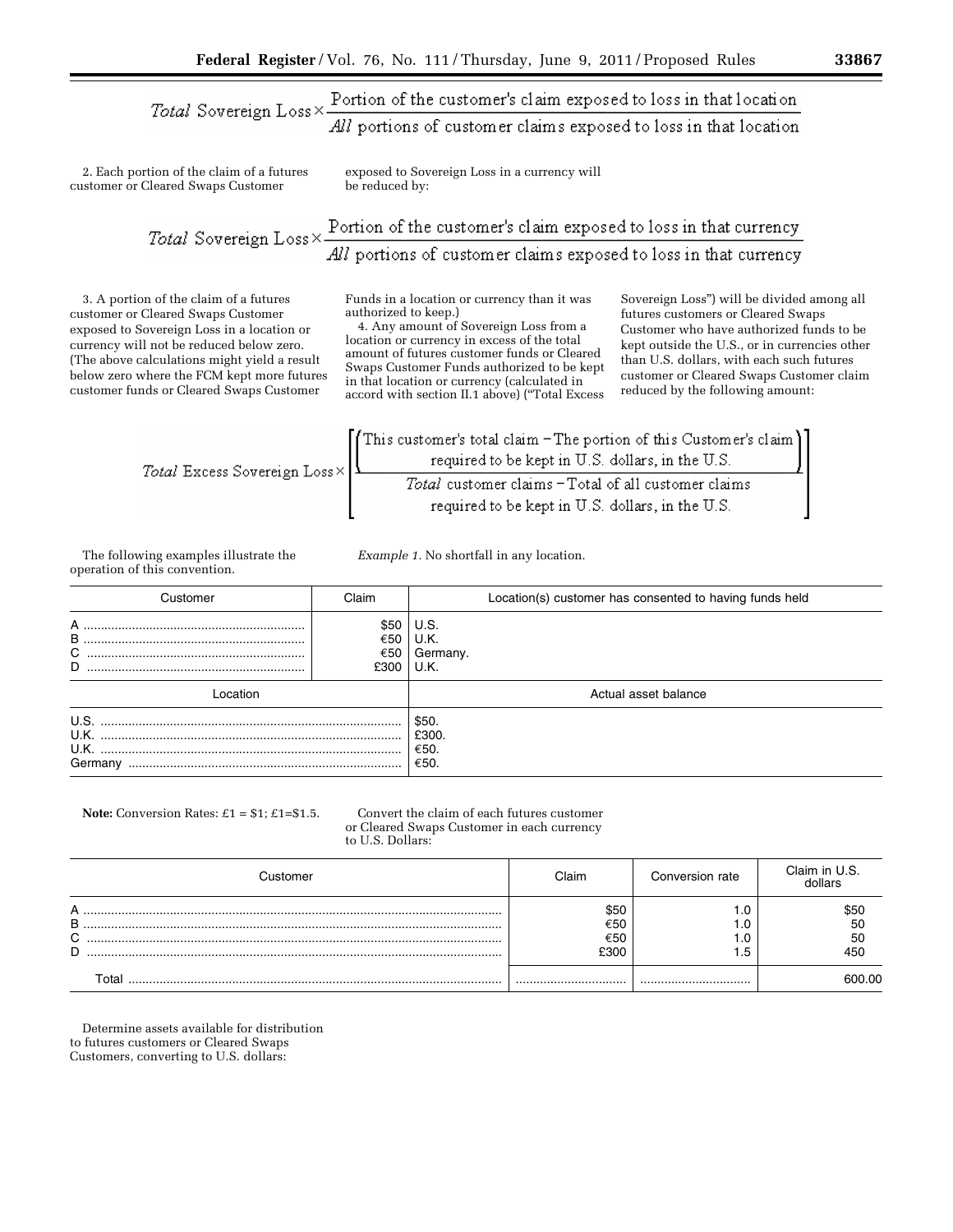| Location | Assets | Conversion<br>rate | Assets in<br>U.S. dollars | Shortfall<br>due to<br>sovereign<br>action<br>percentage | Actual<br>shortfall due<br>to sovereign<br>action | Amount<br>actually<br>available |
|----------|--------|--------------------|---------------------------|----------------------------------------------------------|---------------------------------------------------|---------------------------------|
| U.S.     | \$50   | 1.0                | \$50                      |                                                          |                                                   | \$50                            |
| U.K.     | £300   | 1.5                | 450                       |                                                          |                                                   | 450                             |
| U.K.     | €50    | 1.0                | 50                        |                                                          |                                                   | 50                              |
| Germany  | €50    | 1.0                | 50                        |                                                          |                                                   | 50                              |
| Total    |        |                    | 600.00                    |                                                          |                                                   | 600.00                          |

There are no shortfalls in funds held in any location. Accordingly, there will be no

reduction of futures customer or Cleared Swaps Customer claims.

Claims:

| Customer | Claim in<br>dollars<br>LS.<br>after allo-<br>cated non-<br>sovereign<br>shortfall | Allocation of<br>shortfall due<br>sovereign<br>action | Claim after<br>all<br>reductions |
|----------|-----------------------------------------------------------------------------------|-------------------------------------------------------|----------------------------------|
|          | \$50                                                                              | \$0                                                   | \$50                             |
| B        | 50                                                                                |                                                       | 50                               |
| C        | 50                                                                                |                                                       | 50                               |
| D        | 450                                                                               |                                                       | 450                              |
| Total    | 600.00                                                                            | 0.00                                                  | 600.00                           |

*Example 2.* Shortfall in funds held in the U.S.

| Customer    | Claim | Location(s) customer has consented to having funds held |  |  |
|-------------|-------|---------------------------------------------------------|--|--|
| A<br>В<br>C | \$100 | U.S.<br>€50 U.K.<br>€100   U.K., Germany, or Japan.     |  |  |
| ∟ocation    |       | Actual asset balance                                    |  |  |
| Germany     |       | \$50<br>€100<br>€50                                     |  |  |

**Note:** Conversion Rates:  $\epsilon$ 1 = \$1. Reduction in Claims for General Shortfall

There is a shortfall in the funds held in the U.S. such that only 1⁄2 of the funds are available. Convert the claim of each futures

customer or Cleared Swaps Customer in each currency to U.S. Dollars:

Convert each customer's claim in each currency to U.S. Dollars:

| Customer              | Claim                | Conversion rate   | Claim in US\$      |
|-----------------------|----------------------|-------------------|--------------------|
| А<br>B<br>$\sim$<br>ັ | \$100<br>€50<br>€100 | . .0<br>. 0<br>.0 | \$100<br>50<br>100 |
| Total                 |                      |                   | 250.00             |

Determine assets available for distribution to futures customers or Cleared Swaps Customers, converting to U.S. dollars:

| _ocation                | Assets              | Conversion<br>rate | Assets in<br>U.S. dollars | Shortfall<br>due to sov-<br>ereign ac-<br>tion percent-<br>age | Actual<br>shortfall due<br>to sovereign<br>action | Amount<br>actually avail-<br>able |
|-------------------------|---------------------|--------------------|---------------------------|----------------------------------------------------------------|---------------------------------------------------|-----------------------------------|
| U.S.<br>U.K.<br>Germany | \$50<br>€100<br>€50 | 1.0<br>1.0<br>1.0  | \$50.00<br>100<br>50      | <br><br>                                                       | <br><br>                                          | \$50<br>100<br>50                 |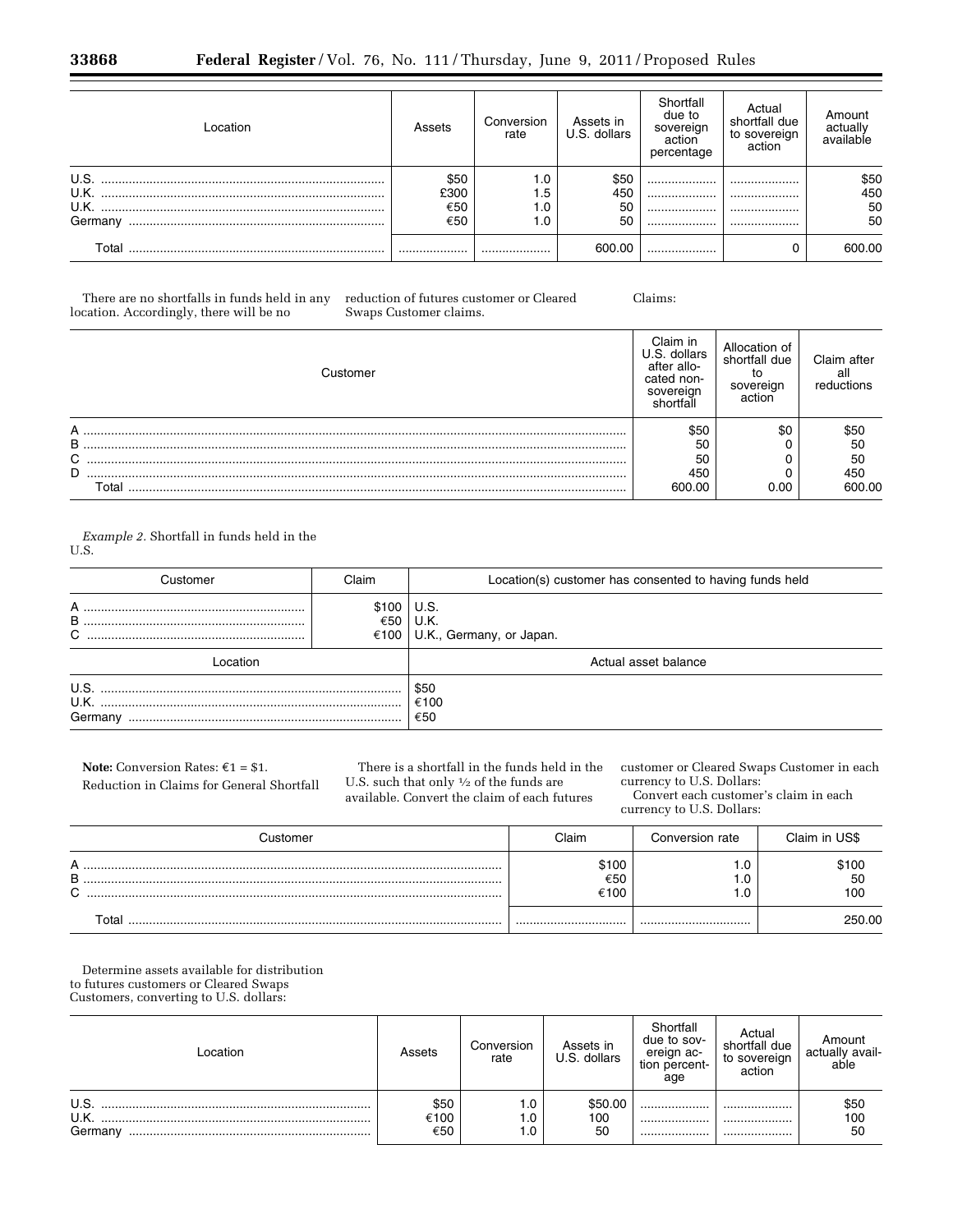| Location | Assets | Conversion<br>rate | Assets in<br>U.S. dollars | Shortfall<br>due to sov-<br>ereign ac-<br>tion percent-<br>age | Actual<br>shortfall due<br>to sovereign<br>action | Amount<br>actually avail-<br>able |
|----------|--------|--------------------|---------------------------|----------------------------------------------------------------|---------------------------------------------------|-----------------------------------|
| Total    |        |                    | 200.00                    |                                                                |                                                   | 200.00                            |

Determine the percentage of shortfall that is not attributable to sovereign action:

Shortfall Percentage =  $(1-(200/250))$  =  $(1-80\%) = 20\%$ .

Reduce each futures customer or Cleared Swaps Customer claim by the Shortfall Percentage:

|             | Customer | Claim in US\$      | Allocated shortfall<br>(non-sovereign) | Claim in U.S. dollars<br>after allocated short-<br>fall |
|-------------|----------|--------------------|----------------------------------------|---------------------------------------------------------|
| A<br>B<br>⌒ |          | \$100<br>50<br>100 | \$20.00<br>10.00<br>20.00              | \$80.00<br>40.00<br>80.00                               |
|             | ⊤otal    | 250.00             | 50.00                                  | 200.00                                                  |

Reduction in Claims for Shortfall Due to Sovereign Action

There is no shortfall due to sovereign action. Accordingly, the futures customer or Cleared Swaps Customer claims will not be further reduced.

Claims After Reductions

| ∖⊔stomer              | Claim in U.S.<br>dollars after allo-<br>cated non-sovereign<br>shortfall | Allocation of<br>shortfall due to sov-<br>ereign action | Claim after all<br>reductions |
|-----------------------|--------------------------------------------------------------------------|---------------------------------------------------------|-------------------------------|
| A<br>B<br>$\sim$<br>ັ | \$80<br>-40<br>80                                                        | <br><br>                                                | \$80.00<br>40.00<br>80.00     |
| Total                 | 200.00                                                                   |                                                         | 200.00                        |

*Example 3.* Shortfall in funds held outside the U.S., or in a currency other than U.S. dollars, not due to sovereign action.

| Customer                | Claim                         | Location(s) customer has consented to having funds held     |  |  |
|-------------------------|-------------------------------|-------------------------------------------------------------|--|--|
| A<br>B<br>C<br>D<br>D   | \$150<br>€100<br>€50<br>\$100 | U.S.<br>U.K.<br>Germany.<br>U.S.<br>€100   U.K. or Germany. |  |  |
| ocation                 |                               | Actual asset balance                                        |  |  |
| U.S.<br>U.K.<br>Germany |                               | \$250<br>€50<br>€100                                        |  |  |

**Note:** Conversion Rates:  $\epsilon_1 = \epsilon_1$ . Reduction in Claims for General Shortfall

Convert the claim of each futures customer or Cleared Swaps Customer in each currency to U.S. Dollars:

| <i>astomer</i> | Claim | Conversion rate | Claim in US\$ |
|----------------|-------|-----------------|---------------|
| А              | \$150 |                 | 150           |
| в              | €100  |                 | 100           |
| C              | €50   |                 | 50            |
| D              | \$100 |                 | 100           |
| D              | €100  |                 | 100           |
| $\tau$ otal    |       |                 | 500.00        |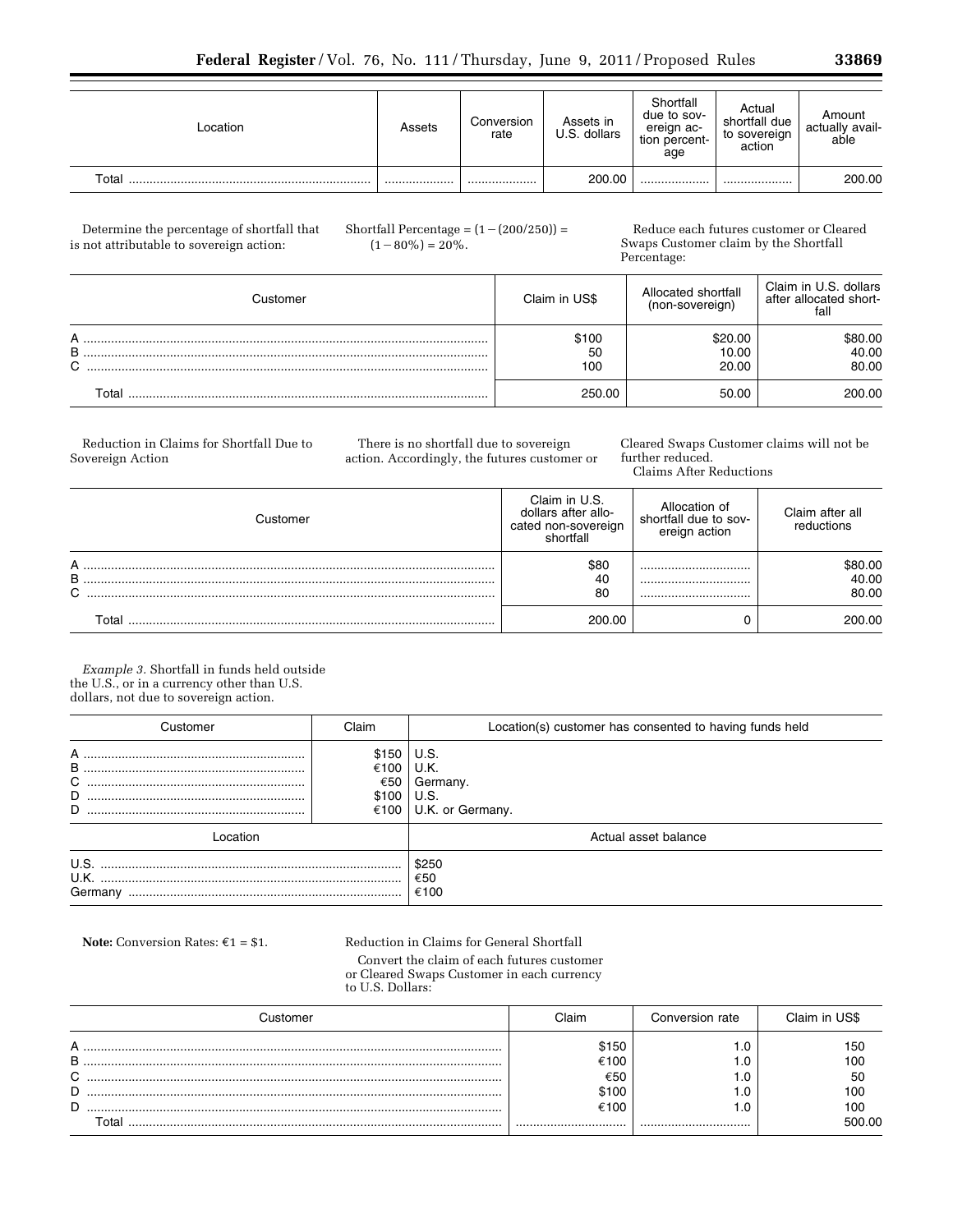۳

Determine assets available for distribution to futures customers or Cleared Swaps Customers, converting to U.S. dollars:

| Location        | Assets               | Conversion<br>rate | Assets in<br>U.S. dollars | Shortfall<br>due to<br>sovereign<br>action<br>percentage | Actual<br>shortfall due<br>to sovereign<br>action | Amount<br>actually<br>available |
|-----------------|----------------------|--------------------|---------------------------|----------------------------------------------------------|---------------------------------------------------|---------------------------------|
| U.S.<br>Germany | \$250<br>€50<br>€100 | 1.0<br>1.0<br>0. ا | \$250<br>50<br>100        | <br><br>                                                 | <br><br>                                          | \$250<br>50<br>100              |
| Total           |                      |                    | 400.00                    |                                                          |                                                   | 400.00                          |

Determine the percentage of shortfall that is not attributable to sovereign action:

Shortfall Percentage =  $(1-400/500)$  =  $(1-80\%) = 20\%$ .

Reduce each futures customer or Cleared Swaps Customer by the shortfall percentage:

|   | Customer | Claim in US\$ | Allocated shortfall<br>(non-sovereign) | Claim in U.S.<br>dollars after<br>allocated shortfall |
|---|----------|---------------|----------------------------------------|-------------------------------------------------------|
| А |          | \$150         | \$30.00                                | 120.00                                                |
|   |          |               |                                        |                                                       |
| B |          | 100           | 20.00                                  | 80.00                                                 |
| C |          | 50            | 10.00                                  | 40.00                                                 |
| D |          | 200           | 40.00                                  | 160.00                                                |
|   | Total    | 500.00        | 100.00                                 | 400.00                                                |

Reduction in Claims for Shortfall Due to Sovereign Action

Claims After Reductions

There is no shortfall due to sovereign action. Accordingly, the claims will not be further reduced.

| Customer | Claim in U.S. dol-<br>lars after allocated<br>non-sovereign<br>shortfall | Allocation of<br>shortfall due to<br>sovereign action | Claim after all<br>reductions |
|----------|--------------------------------------------------------------------------|-------------------------------------------------------|-------------------------------|
| А        | \$120.00                                                                 |                                                       | \$120                         |
| B        | 80.00                                                                    |                                                       | 80                            |
| C        | 40.00                                                                    |                                                       | 40                            |
| D        | 160.00                                                                   |                                                       | 160                           |
| Гоtal    | LNN NN                                                                   |                                                       | 400                           |

*Example 4.* Shortfall in funds held outside the U.S., or in a currency other than U.S. dollars, due to sovereign action.

| Customer                | Claim                               | Location(s) where customer has consented to have funds held |
|-------------------------|-------------------------------------|-------------------------------------------------------------|
| в<br>С<br>D<br>D        | \$50<br>€50<br>€50<br>\$100<br>€100 | U.S.<br>U.K.<br>Germany.<br>U.S.<br>U.K. or Germany.        |
| Location                |                                     | Actual asset balance                                        |
| U.S.<br>U.K.<br>Germany |                                     | \$150<br>100<br>100                                         |

**Notice:** Conversion Rates:  $\epsilon$ 1 = \$1; ¥1 = \$0.01, £1= \$1.5.

Reduction in Claims for General Shortfall

Convert each futures customer or Cleared Swaps Customer claim in each currency to U.S. Dollars: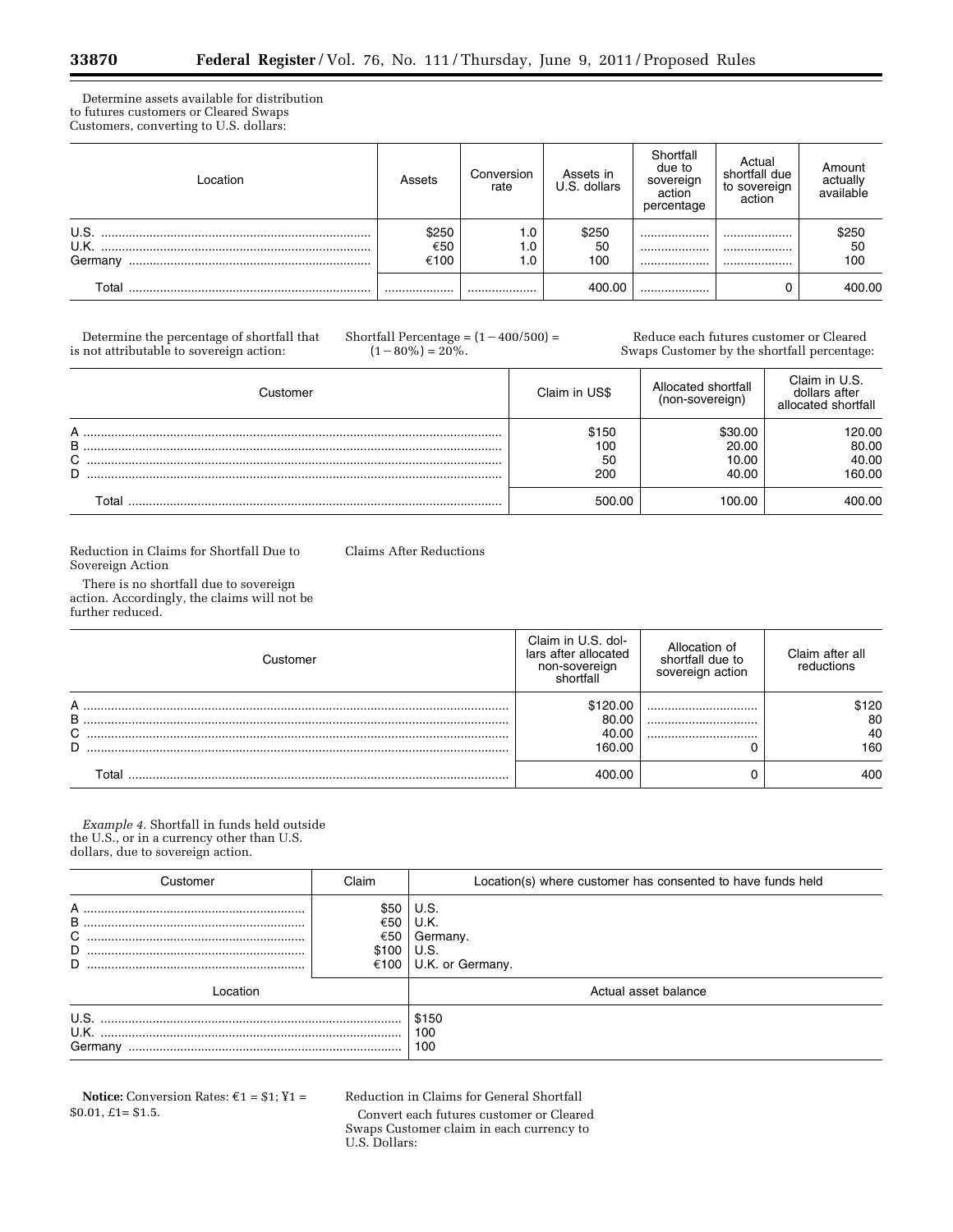Determine assets available for distribution to futures customers or Cleared Swaps Customers, converting to U.S. dollars:

| Location              | Assets                | Conversion<br>rate  | Assets in<br>U.S. dollars | Shortfall<br>due to<br>sovereign<br>action<br>percentage | Actual short-<br>fall due to<br>sovereign ac-<br>tion | Amount<br>actually<br>available |
|-----------------------|-----------------------|---------------------|---------------------------|----------------------------------------------------------|-------------------------------------------------------|---------------------------------|
| U.S<br>U.K<br>Germany | \$150<br>€100<br>€100 | 1.0<br>0. ا<br>0. ا | \$150<br>100<br>100       | <br><br>50%                                              | <br><br>50                                            | \$150<br>100<br>50              |
| Total                 |                       |                     | 350.00                    |                                                          | 50.00                                                 | 300.00                          |

Determine the percentage of shortfall that is not attributable to sovereign action:

Shortfall Percentage =  $(1 - 350/350)$  =  $(1-100\%) = 0\%.$ 

Reduce each futures customer or Cleared Swaps Customer claim by the shortfall percentage:

| Customer         | Claim in US\$           | Allocated shortfall<br>(non-sovereign) | Claim in U.S.<br>dollars after<br>allocated shortfall |
|------------------|-------------------------|----------------------------------------|-------------------------------------------------------|
| А<br>B<br>C<br>D | \$50<br>50<br>50<br>200 |                                        | 50.00<br>50.00<br>50.00<br>200.00                     |
| Гоtal            | 350.00                  | 0.00                                   | 50.OO                                                 |

Reduction in Claims for Shortfall Due to Sovereign Action

Due to sovereign action, only  $\frac{1}{2}$  of the funds in Germany are available.

|             | Customer | Presumed location of funds |              |             |  |
|-------------|----------|----------------------------|--------------|-------------|--|
|             |          |                            | J.K.         | Germany     |  |
| А<br>B<br>C |          | \$50<br><br>               | <br>\$50<br> | <br><br>S5C |  |
| D           |          | 100                        |              | 10C         |  |
|             | ⊺ิ∩†ล    | 150.00                     | 50.00        | 50 NO       |  |

Calculation of the allocation of the shortfall due to sovereign action-Germany (\$50 shortfall to be allocated):

| Customer         | Allocation share          | Allocation share of<br>actual shortfall | Actual shortfall<br>allocated |
|------------------|---------------------------|-----------------------------------------|-------------------------------|
| $\sim$<br>ັ<br>D | \$50/\$150<br>\$100/\$150 | 33.3% of \$50<br>66.7% of \$50          | \$16.67<br>33.33              |
| Total            |                           |                                         | 50.00                         |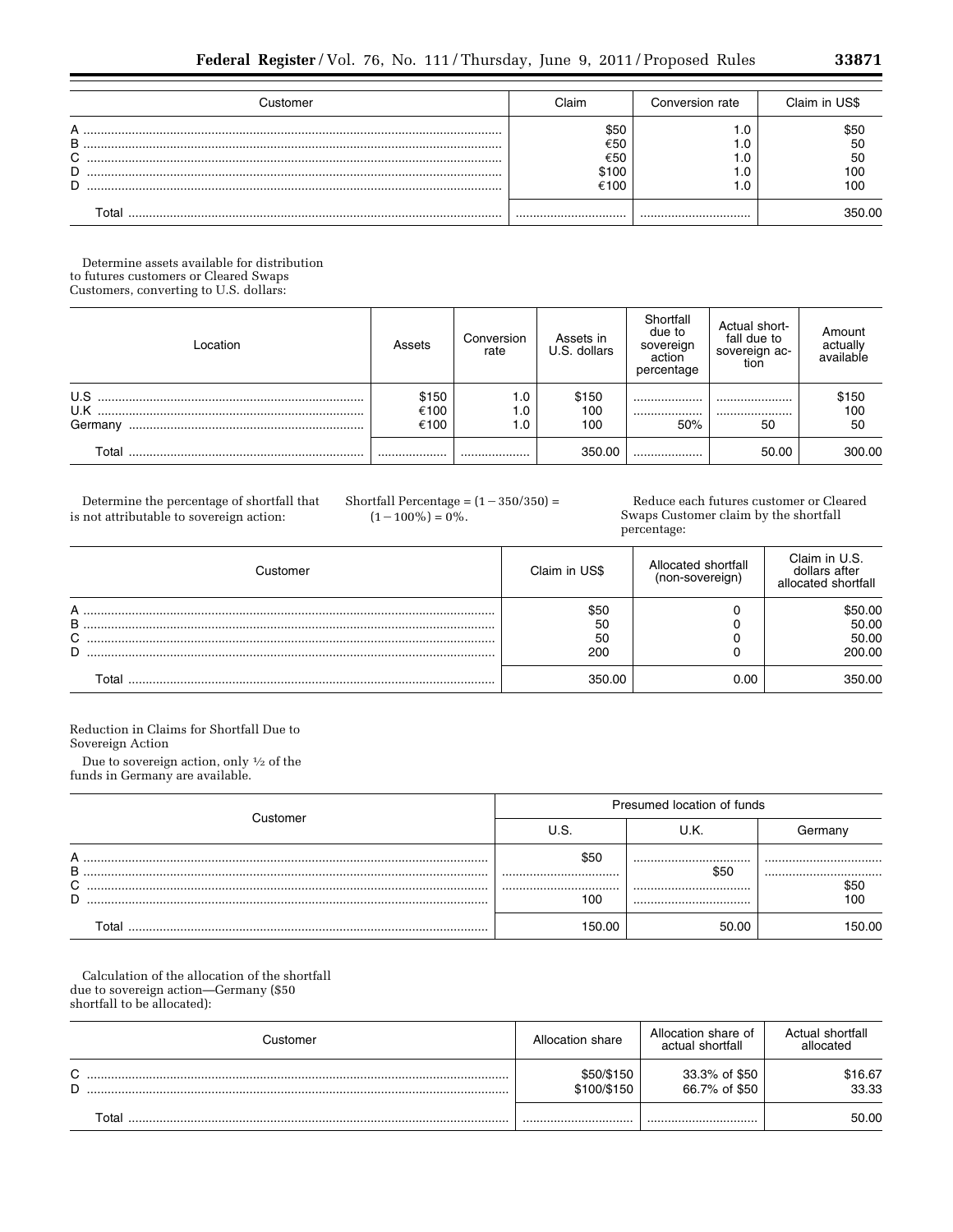Ξ

Claims After Reductions:

| <b>Justomer</b>  | Claim in U.S. dollars<br>after allocated non-<br>sovereign shortfall | Allocation of short-<br>fall due to sov-<br>ereign action from<br>Germany | Claim after all<br>reductions |
|------------------|----------------------------------------------------------------------|---------------------------------------------------------------------------|-------------------------------|
| А<br>B<br>C<br>D | \$50<br>50<br>50<br>200                                              | <br><br>\$16.67<br>33.33                                                  | \$50<br>50<br>33.33<br>166.67 |
|                  | 350.00                                                               | 50.00                                                                     | 300.00.                       |

*Example 5.* Shortfall in funds held outside the U.S., or in a currency other than U.S.

dollars, due to sovereign action and a shortfall in funds held in the U.S.

| Customer                   | Claim                                         | Location(s) customer has consented to having funds held      |
|----------------------------|-----------------------------------------------|--------------------------------------------------------------|
| A<br>B<br>С<br>D<br>D<br>D | \$100<br>€50<br>€150<br>\$100<br>£300<br>€150 | U.S.<br>U.K.<br>Germany.<br>U.S.<br>U.K.<br>U.K. or Germany. |
| Location                   |                                               | Actual asset balance                                         |
| U.S.<br>U.K.<br>Germany    |                                               | \$100<br>£300<br>€200<br>€150                                |

*Conversion Rates:*  $\epsilon_1$  = \$1;  $\epsilon_1$  = \$1.5. Reduction in Claims for General Shortfall Convert each futures customer or Cleared Swaps Customer claim in each currency to U.S. Dollars:

| astomer -             | Claim                                         | Conversion rate | Claim in U.S.\$                        |
|-----------------------|-----------------------------------------------|-----------------|----------------------------------------|
| А<br>В<br>C<br>D<br>D | \$100<br>€50<br>€150<br>\$100<br>£300<br>€150 | .5              | 100ء<br>50<br>150<br>10C<br>450<br>15C |
|                       |                                               |                 |                                        |

Determine assets available for distribution to futures customers or Cleared Swaps.

Customers, converting to U.S. dollars:

| Location | Assets | Conversion<br>rate | Assets in<br>U.S. dollars | Shortfall<br>due to sov-<br>ereign ac-<br>tion percent-<br>age | Actual short-<br>fall due to<br>sovereign ac-<br>tion | Amount actu-<br>ally available |
|----------|--------|--------------------|---------------------------|----------------------------------------------------------------|-------------------------------------------------------|--------------------------------|
| U.S.     | \$100  | 1.0                | \$100                     |                                                                |                                                       | $$100$<br>450                  |
| U.K.     | £300   | l .5               | 450                       |                                                                |                                                       |                                |
| U.K.     | €200   | 0. ا               | 200                       |                                                                |                                                       | 200                            |
| Germany  | €150   | l.O                | 150                       | 100%                                                           | \$150                                                 |                                |
| Total    | .      |                    | 900.00                    |                                                                | 150.00                                                | 750.00                         |

Determine the percentage of shortfall that is not attributable to sovereign action:

Shortfall Percentage =  $(1 - 900/1000) = (1$  $-90\%$  = 10%. Reduce each futures

customer or Cleared Swaps Customer claim by the shortfall percentage: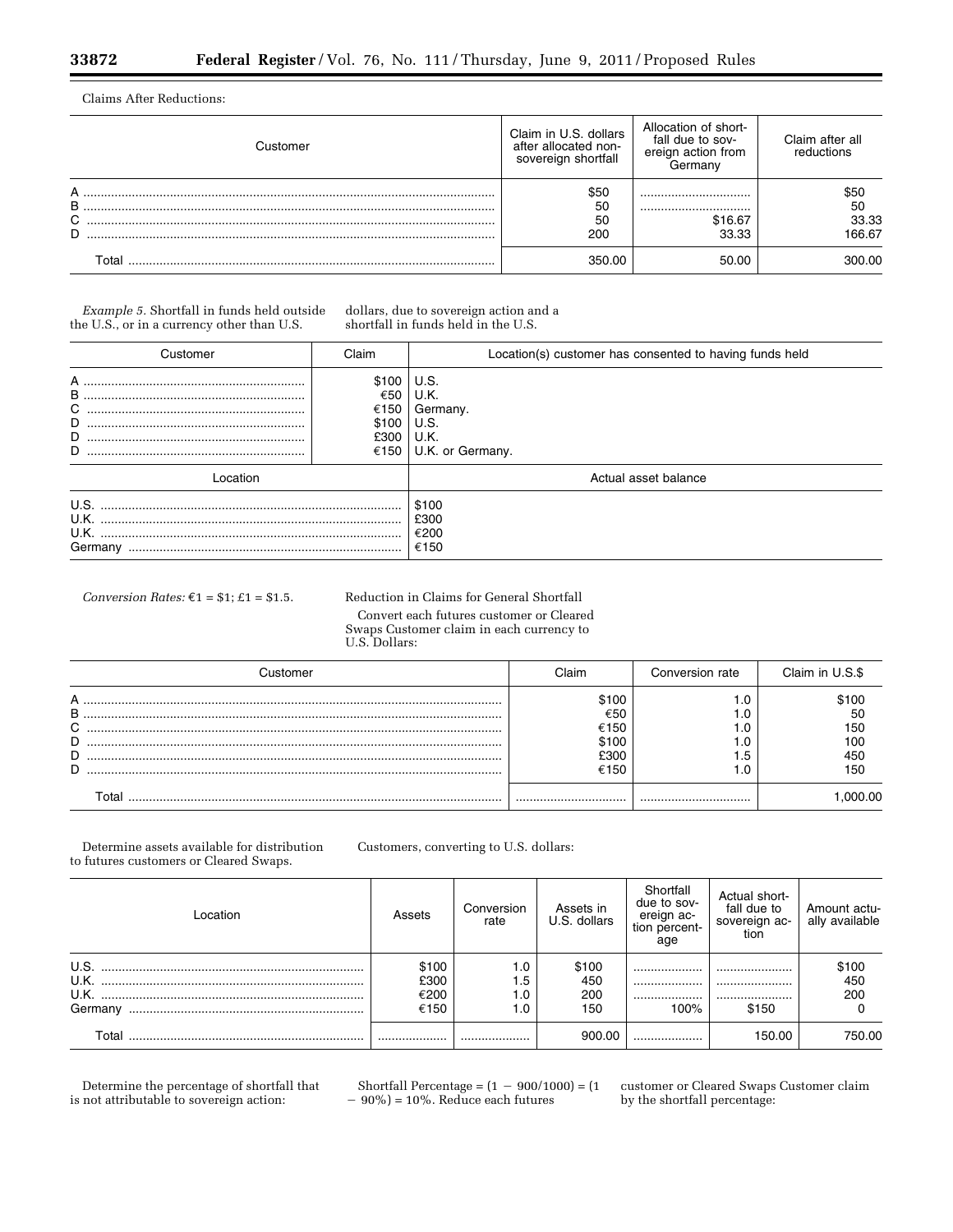| Customer         | Claim in U.S.\$           | Allocated shortfall<br>(non-sovereign) | Claim in U.S. dol-<br>lars after allocated<br>shortfall |
|------------------|---------------------------|----------------------------------------|---------------------------------------------------------|
| А<br>B<br>C<br>D | \$100<br>50<br>150<br>700 | \$10.00<br>5.00<br>15.00<br>70.00      | \$90.00<br>45.00<br>135.00<br>63.00                     |
| Total            | .000.00                   | 100.00                                 | 900.00                                                  |

Reduction in Claims for Shortfall Due to

Sovereign Action

Due to sovereign action, none of the money<br>in Germany is available.

|        | ⊇ustomer | Presumed location of funds |          |              |  |
|--------|----------|----------------------------|----------|--------------|--|
|        |          |                            |          | Germanv      |  |
| А<br>B |          | \$100<br>                  | <br>\$50 | <br>         |  |
| C<br>D |          | <br>l OC                   | <br>450  | \$150<br>150 |  |
|        | ั∩tal    | ንበበ በበ                     | 500.00   | იი იი        |  |

Calculation of the allocation of the shortfall due to sovereign action Germany (\$150 shortfall to be allocated):

|                  | Customer | Allocation share       | Allocation share of actual shortfall | Actual shortfall<br>allocated |
|------------------|----------|------------------------|--------------------------------------|-------------------------------|
| $\sim$<br>ັ<br>D |          | \$150/\$300<br>150/300 |                                      | \$75<br>75                    |
|                  | ⊺otal    |                        |                                      | 50.00                         |

# **Claims After Reductions**

| Customer         | Claim in U.S. dollars<br>after allocated non-<br>sovereign shortfall | Allocation of shortfall<br>due to sovereign ac-<br>tion from Germany | Claim after all<br>reductions |
|------------------|----------------------------------------------------------------------|----------------------------------------------------------------------|-------------------------------|
| А<br>B<br>C<br>D | \$90<br>45<br>135<br>630                                             | <br><br>\$75<br>75                                                   | \$90<br>45<br>60<br>555       |
| Г∩tal            | 900 OO                                                               | 150.00                                                               | '50 OO                        |

 $Example\ 6.$  Shortfall in funds held outside the U.S., or in a currency other than U.S. dollars, due to sovereign action, shortfall in

funds held outside the U.S., or in a currency other than U.S. dollars, not due to sovereign

action, and a shortfall in funds held in the U.S.

| Customer                             | Claim                                               | Location(s) customer has consented to having funds held                      |
|--------------------------------------|-----------------------------------------------------|------------------------------------------------------------------------------|
| А<br>B<br>C<br>C<br>D<br>D<br>D<br>E | \$50<br>€50<br>\$20<br>€50<br>\$100<br>£300<br>€100 | U.S.<br>U.K.<br>U.S.<br>Germany.<br>U.S.<br>U.K.<br>U.K., Germany, or Japan. |
|                                      | \$80<br>710.000                                     | U.S.<br>Japan                                                                |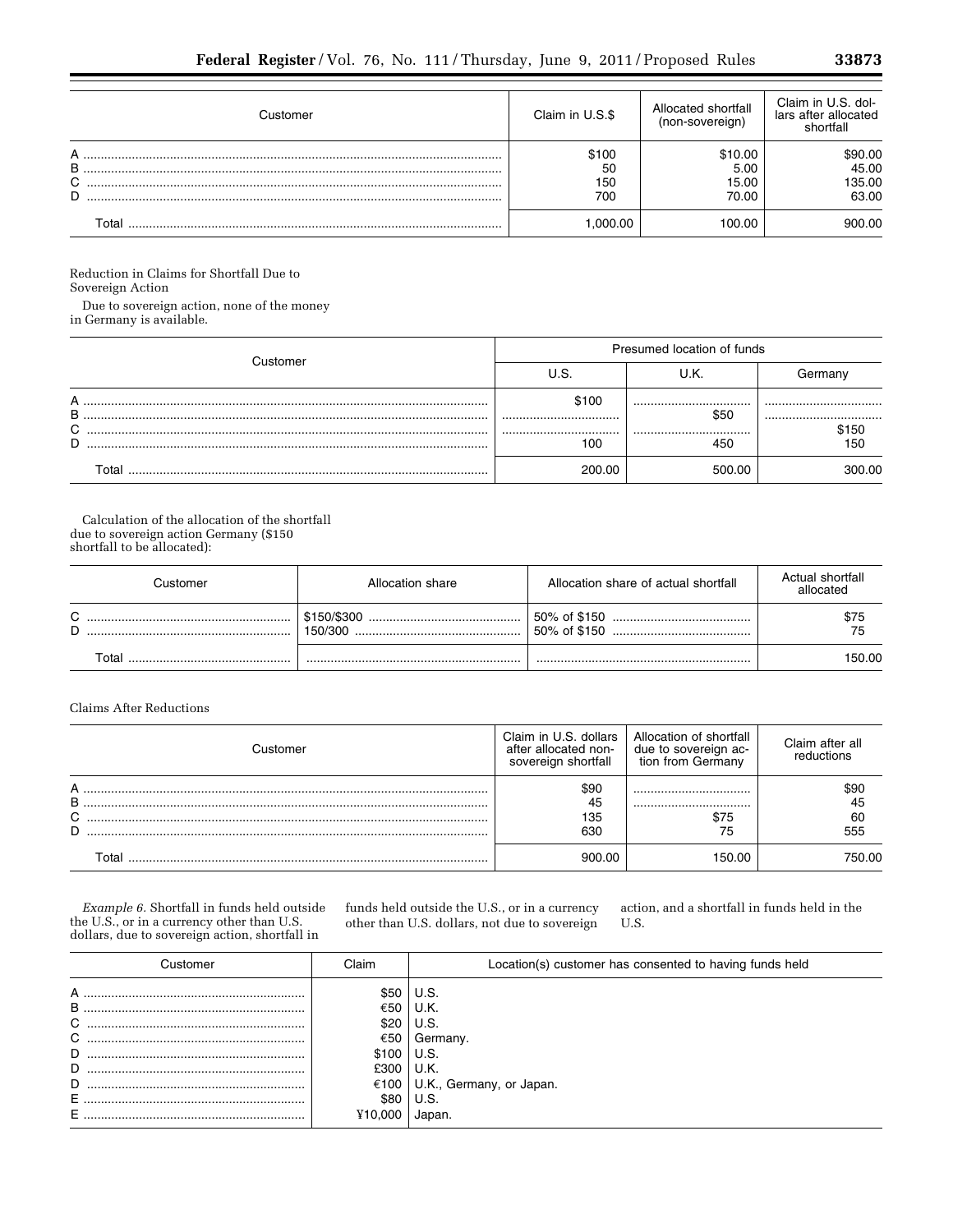| Customer                                 | Claim | Location(s) customer has consented to having funds held |
|------------------------------------------|-------|---------------------------------------------------------|
| ∣ ocation.                               |       | Actual asset balance                                    |
| U.S.<br>U.K.<br>U.K.<br>Germany<br>Japan |       | \$200<br>£200<br>€100<br>€50<br>¥10.000                 |

*Conversion Rates:* £1 = \$1; ¥1=\$0.01, £1=\$1.5.

# Reduction in Claims for General Shortfall Convert each futures customer or Cleared Swaps Customer claim in each currency to

U.S. Dollars:

| Customer | :laim       | Conversion rate | Claim in U.S.\$ |
|----------|-------------|-----------------|-----------------|
| A<br>В   | \$5C<br>€50 |                 |                 |
| C        | \$20        |                 |                 |
| С<br>D   | €50         |                 | 5С<br>10C       |
| D        | €300        | . . 5           |                 |
| D        | 610O        |                 |                 |
| Е        | \$80        |                 | 10C             |
|          |             |                 |                 |

Determine assets available for distribution to futures customers or Cleared Swaps Customers, converting to U.S. dollars:

| Location | Assets                | Conversion rate   | Assets in U.S.<br>dollars | Shortfall due<br>to sovereign<br>action percent-<br>age | Actual shortfall<br>due to sov-<br>ereign action | Amount actually<br>available |
|----------|-----------------------|-------------------|---------------------------|---------------------------------------------------------|--------------------------------------------------|------------------------------|
| U.S.     | \$200<br>£200<br>€100 | 1.0<br>1.5<br>1.0 | \$200<br>300<br>100       | <br>                                                    | <br>                                             | \$200<br>300<br>100          |
|          | €50                   | 1.0               | 50                        | <br>100%                                                | <br>\$50                                         |                              |
|          | ¥10.000               | 0.01              | 100                       | 50%                                                     | 50                                               | 50                           |
| Total    |                       |                   | 750                       |                                                         | 100.00                                           | 650.00                       |

Determine the percentage of shortfall that is not attributable to sovereign action:

Shortfall Percentage = (1–750/1000) = (1–  $75\%$ ) =  $25\%$ .

Reduce each futures customer or Cleared Swaps Customer claim by the shortfall percentage:

| <b>Justomer</b> | Claim in U.S.\$ | Allocated shortfall<br>(non-sovereign) | Claim in U.S. dol-<br>lars after allocated<br>shortfall |
|-----------------|-----------------|----------------------------------------|---------------------------------------------------------|
| А<br>B          | \$50<br>50      | \$12.50<br>12.50                       | \$37.50<br>37.50                                        |
| C               | 70              | 17.50                                  | 52.50                                                   |
| D               | 650             | 162.50                                 | 487.50                                                  |
| E               | 180             | 45.00                                  | 135.00                                                  |
| Total           | .000.00         | 250.00                                 | 750.00                                                  |

Reduction in Claims for Shortfall Due to Sovereign Action

Due to sovereign action, none of the money in Germany and only 1⁄2 of the funds in Japan are available.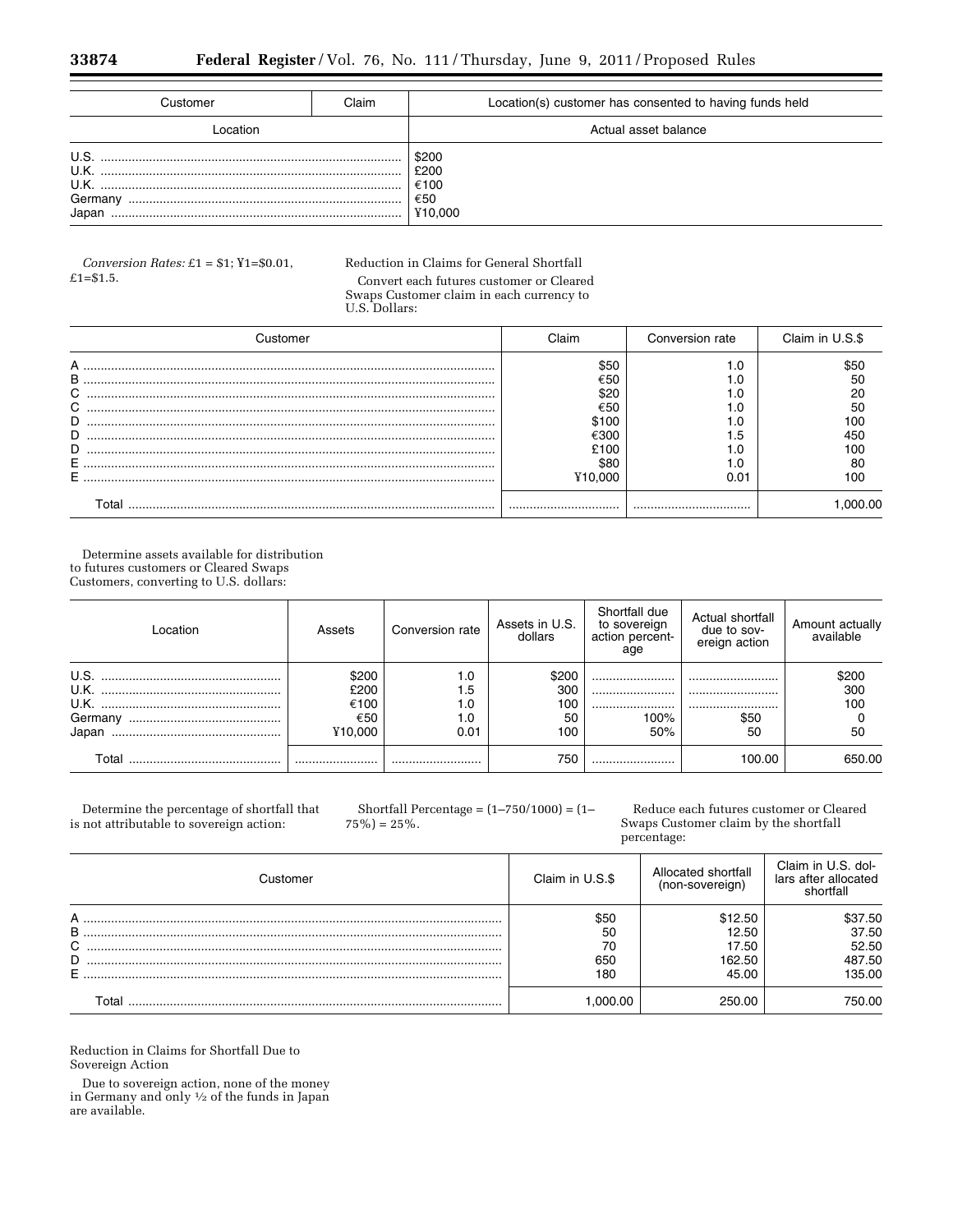| ⊇ustomer          | Presumed location of funds  |                         |                        |                         |  |  |
|-------------------|-----------------------------|-------------------------|------------------------|-------------------------|--|--|
|                   | U.S.                        | U.K.                    | Germany                | Japan                   |  |  |
| B<br>C.<br>D<br>E | \$50<br><br>20<br>100<br>80 | <br>\$50<br><br>450<br> | <br><br>\$50<br>50<br> | <br><br><br>\$50<br>100 |  |  |
| ⊺otal             | 250.00                      | 500.00                  | 100.00                 | 50.00                   |  |  |

Calculation of the allocation of the shortfall due to sovereign action-Germany (\$50 shortfall to be allocated):

| Customer allocation | Allocation share     | Allocation share of<br>actual shortfall | Actual shortfall allo-<br>cated |
|---------------------|----------------------|-----------------------------------------|---------------------------------|
| $\sim$<br>ີ<br>D    | \$50/\$100<br>50/100 | 50% of \$50<br>50% of 50                | \$25<br>25                      |
| Total               |                      |                                         | 50                              |

Japan (\$50 shortfall to be allocated):

| Customer | Allocation share      | Allocation share of actual shortfall | Actual shortfall<br>allocated |
|----------|-----------------------|--------------------------------------|-------------------------------|
| D<br>⊏   | \$50/\$150<br>100/150 | 33.3% of \$50                        | \$16.67<br>33.33              |
| Total    |                       |                                      | 50.00                         |

Claims After Reductions

| Customer              | Claim in US<br>dollars after al-<br>located non-<br>sovereign<br>shortfall | Allocation of<br>shortfall due to<br>sovereign ac-<br>tion from Ger-<br>many | Allocation of<br>shortfall due to<br>sovereign ac-<br>tion from<br>Japan | Claim after all<br>reductions               |
|-----------------------|----------------------------------------------------------------------------|------------------------------------------------------------------------------|--------------------------------------------------------------------------|---------------------------------------------|
| A<br>B<br>C<br>D<br>E | \$37.50<br>37.50<br>52.50<br>487.50<br>135.00                              | <br><br>\$25<br>25<br>                                                       | <br><br><br>16.67<br>33.33                                               | 37.50<br>37.50<br>27.50<br>445.83<br>101.67 |
| Total                 | 750.00                                                                     | 50.00                                                                        | 50.00                                                                    | 650.OO                                      |

 $Example~7.$  Shortfall in funds held outside the U.S., or in a currency other than U.S. dollars, due to sovereign action, where the

FCM kept more funds than permitted in such location or currency.

| Customer               | Claim                                                | Location(s) customer has consented to having funds held                      |  |
|------------------------|------------------------------------------------------|------------------------------------------------------------------------------|--|
| B<br>В<br>C.<br>D<br>D | \$50<br>50<br>€50<br>€50<br>100<br>€100<br>50<br>€50 | U.S.<br>U.S.<br>U.K.<br>Germany.<br>U.S.<br>U.K. or Germany.<br>U.S.<br>U.K. |  |
| l ocation.             |                                                      | Actual asset balance                                                         |  |
| U.S.<br>U.K.           |                                                      | \$250<br>€50<br>€200                                                         |  |

٠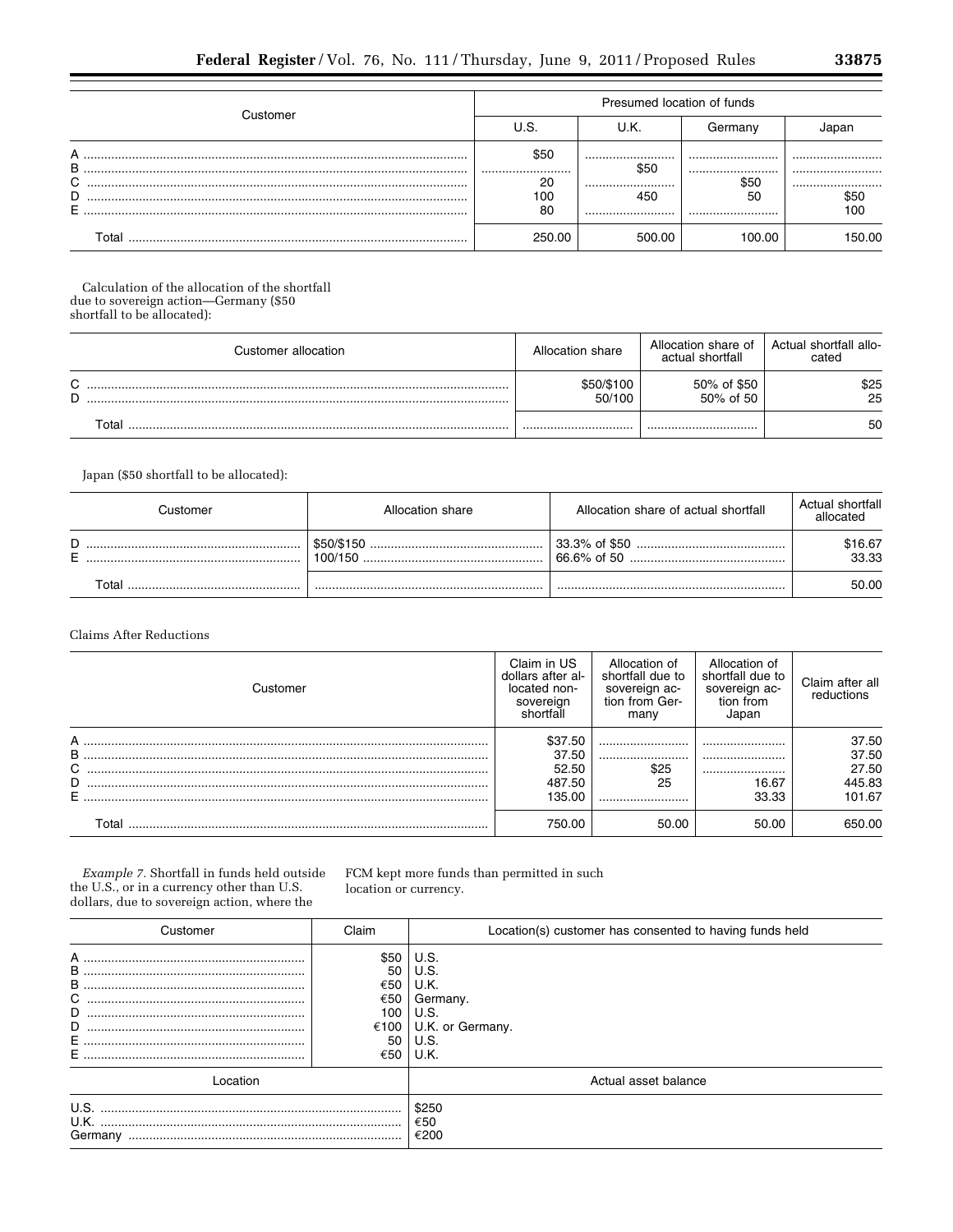Ξ

Conversion Rates:  $1 = $1$ .

Reduction in Claims for General Shortfall Convert each futures customer or Cleared Swaps Customer claim in each currency to U.S. dollars:

| Customer                   | Claim                                          | Conversion<br>rate |              |
|----------------------------|------------------------------------------------|--------------------|--------------|
| А<br>в<br>B<br>C<br>D<br>D | \$50<br>50<br>€50<br>€50<br>€100<br>€100<br>50 |                    | 50           |
| Гоtal                      | €50                                            |                    | 50<br>500.00 |

Determine assets available for distribution to futures customers or Cleared Swaps Customers, converting to U.S. dollars:

| Location                | Assets               | Conversion<br>rate | Assets in<br>U.S. dollars | Shortfall<br>due to<br>sovereign<br>action<br>percentage | Actual<br>shortfall due<br>to sovereign<br>action | Amount<br>actually<br>available |
|-------------------------|----------------------|--------------------|---------------------------|----------------------------------------------------------|---------------------------------------------------|---------------------------------|
| U.S.<br>U.K.<br>Germany | \$250<br>€50<br>€200 | 1.0<br>1.0<br>1.0  | \$250<br>50<br>200        | <br><br>100%                                             | <br><br>200                                       | \$250<br>50                     |
| Total                   |                      |                    | 500.00                    |                                                          | 200                                               | 300.00                          |

Determine the percentage of shortfall that is not attributable to sovereign action.

Shortfall Percentage =  $(1 - 500/500) = (1 100\% = 0\%.$ 

Reduce each futures customer or Cleared Swaps Customer claim by the shortfall percentage:

|   | Customer | Claim in U.S.\$ | Allocated shortfall<br>(non-sovereign) | Claim in U.S.<br>dollars after<br>allocated shortfall |
|---|----------|-----------------|----------------------------------------|-------------------------------------------------------|
| А |          | \$50            | \$0                                    | \$50.00                                               |
| B |          | 100             |                                        | 100.00                                                |
| C |          | 50              |                                        | 50.00                                                 |
| D |          | 200             |                                        | 200.00                                                |
|   |          | 100             |                                        | 100.00                                                |
|   | ั∩tal    | 500.00          | 0.00                                   | 500.00                                                |

Reduction in Claims for Shortfall Due to Sovereign Action

Due to sovereign action, none of the money in Germany is available.

| Customer              | Presumed location of funds  |                      |                      |  |  |
|-----------------------|-----------------------------|----------------------|----------------------|--|--|
|                       | J.S.                        | U.K.                 |                      |  |  |
| А<br>B<br>C<br>D<br>E | \$50<br>50<br><br>100<br>50 | <br>50<br><br><br>50 | <br><br>50<br>oc<br> |  |  |
|                       | 250.00                      |                      | 50.00                |  |  |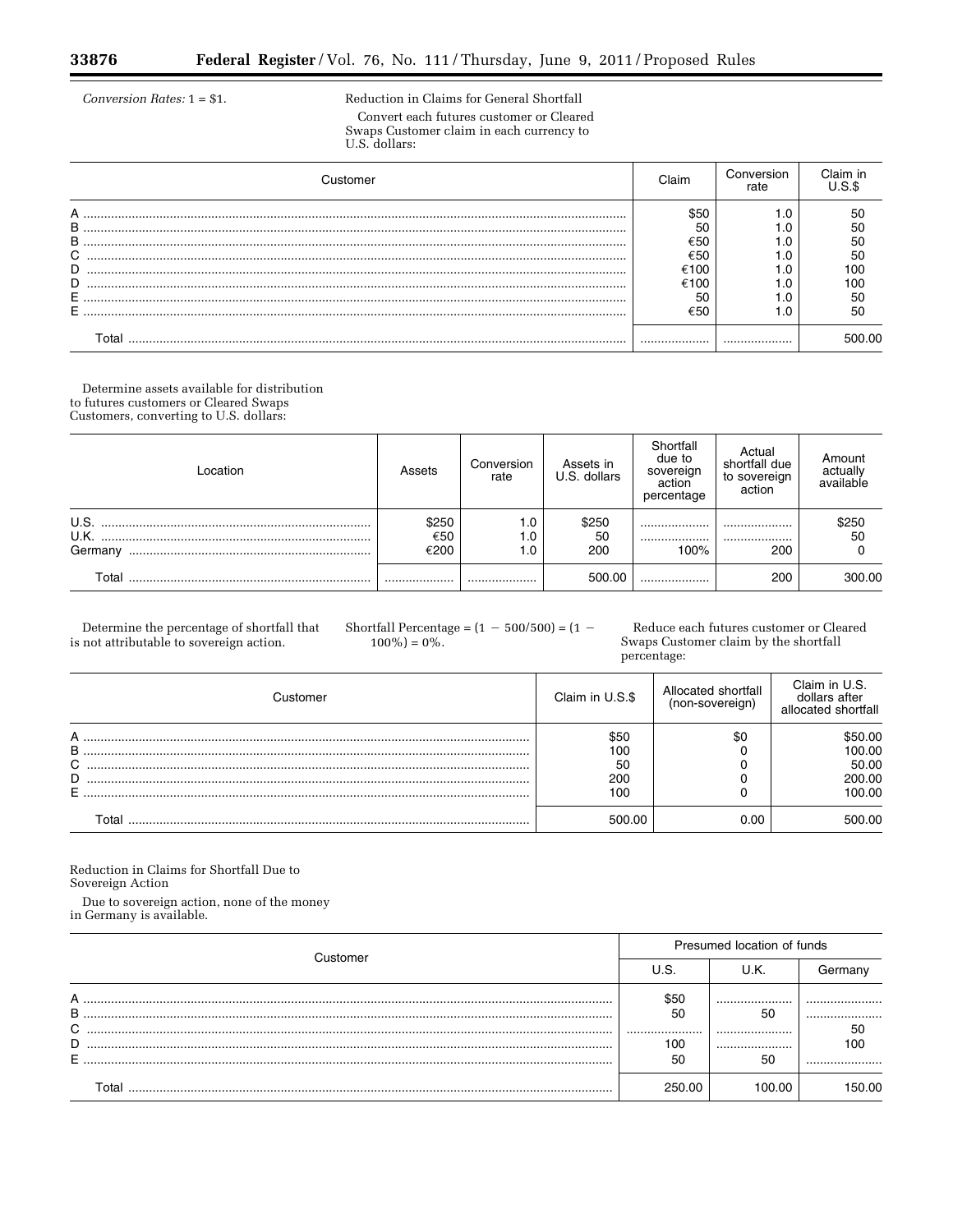Calculation of the allocation of the shortfall due to sovereign action—Germany (\$200 shortfall to be allocated):

|                  | Customer | Allocation share          | Allocation share<br>of actual shortfall | Actual shortfall<br>allocated |
|------------------|----------|---------------------------|-----------------------------------------|-------------------------------|
| $\sim$<br>◡<br>D |          | \$50/\$150<br>\$100/\$150 | 33.3% of \$200<br>66.7% of \$200        | \$66.67<br>133.33             |
|                  | Total    |                           |                                         | 200.000                       |

This would result in the claims of customers C and D being reduced below zero.

Accordingly, the claims of customer C and D will only be reduced to zero, or \$50 for C

and \$100 for D. This results in a Total Excess Shortfall of \$50.

| Actual shortfall | Allocation of<br>shortfall for<br>customer C | Allocation of<br>shortfall for<br>customer D | Total excess<br>shortfall |
|------------------|----------------------------------------------|----------------------------------------------|---------------------------|
| \$200            | \$50                                         | \$100                                        | \$50                      |

This shortfall will be divided among the remaining futures customers or Cleared Swaps Customers who have authorized funds to be held outside the U.S. or in a currency other than U.S. dollars.

| Customer         | Total claims of cus-<br>tomers permitting<br>funds to be held<br>outside the U.S. | Portion of claim<br>required to be in<br>the U.S. | Allocation share<br>(column B-C/col-<br>umn B Total-all<br>customer claims in<br>U.S. | Allocation share of<br>actual total excess<br>shortfall | Actual total excess<br>shortfall allocated |
|------------------|-----------------------------------------------------------------------------------|---------------------------------------------------|---------------------------------------------------------------------------------------|---------------------------------------------------------|--------------------------------------------|
| B<br>С<br>D<br>Е | \$100<br>50<br>200<br>100                                                         | \$50<br>100<br>50                                 | \$50/\$200<br>100/200<br>50/100                                                       | 25% of \$50<br><br>50% of \$50<br>25% of \$50           | \$12.50<br>25<br>12.50                     |
| Гоtаl            | 450.00                                                                            |                                                   |                                                                                       |                                                         | 50.00                                      |

1 Claim already reduced to \$0.

Claims After Reductions

| Customer | Claim in U.S. dol-<br>lars after allocated<br>non-sovereign<br>shortfall | Allocation of short-<br>fall due to sov-<br>ereign action Ger-<br>many | Allocation of total<br>excess shortfall | Claim after all<br>reductions |
|----------|--------------------------------------------------------------------------|------------------------------------------------------------------------|-----------------------------------------|-------------------------------|
| A        | \$50                                                                     |                                                                        |                                         | \$50.00                       |
| В        | 100                                                                      |                                                                        | 12.50                                   | 87.50                         |
| C        | 50                                                                       | 50                                                                     |                                         |                               |
| D        | 200                                                                      | 100                                                                    | 25                                      | 75.00                         |
| Е        | 100                                                                      |                                                                        | 12.50                                   | 87.50                         |
|          | 500.00                                                                   | 150.00                                                                 | 50.00                                   | 300.00                        |

Issued in Washington, DC, on April 27, 2011, by the Commission.

# **David A. Stawick,**

*Secretary of the Commission.* 

**Appendices to Protection of Cleared Swaps Customer Contracts and Collateral; Conforming Amendments to the Commodity Broker Bankruptcy Provisions—Commission Voting Summary and Statements of Commissioners** 

**Note:** The following appendices will not appear in the Code of Federal Regulations.

# **Appendix 1—Commission Voting Summary**

On this matter, Chairman Gensler and Commissioners Dunn, Chilton and O'Malia voted in the affirmative; Commissioner Sommers voted in the negative.

# **Appendix 2—Statement of Chairman Gary Gensler**

I support the proposed rule on protection of cleared swaps customer contracts and collateral and the associated conforming amendments. The proposal carries out the Dodd-Frank Act's mandate that futures commission merchants (FCMs) and

derivatives clearing organizations (DCOs) segregate customer collateral supporting cleared swaps. FCMs and DCOs must hold customer collateral in an account that is separate from that belonging to the FCMs or DCOs.

Under the Dodd-Frank Act, an FCM or DCO must not use the collateral of one swaps customer to cover the obligations of another swaps customer or itself. Under the proposed rule, in the event that an FCM defaults simultaneously with one or more of its cleared swaps customers, the DCO may access the collateral of the FCM's defaulting cleared swaps customers to cure the default, but not the collateral of the FCM's nondefaulting cleared swaps customers. The